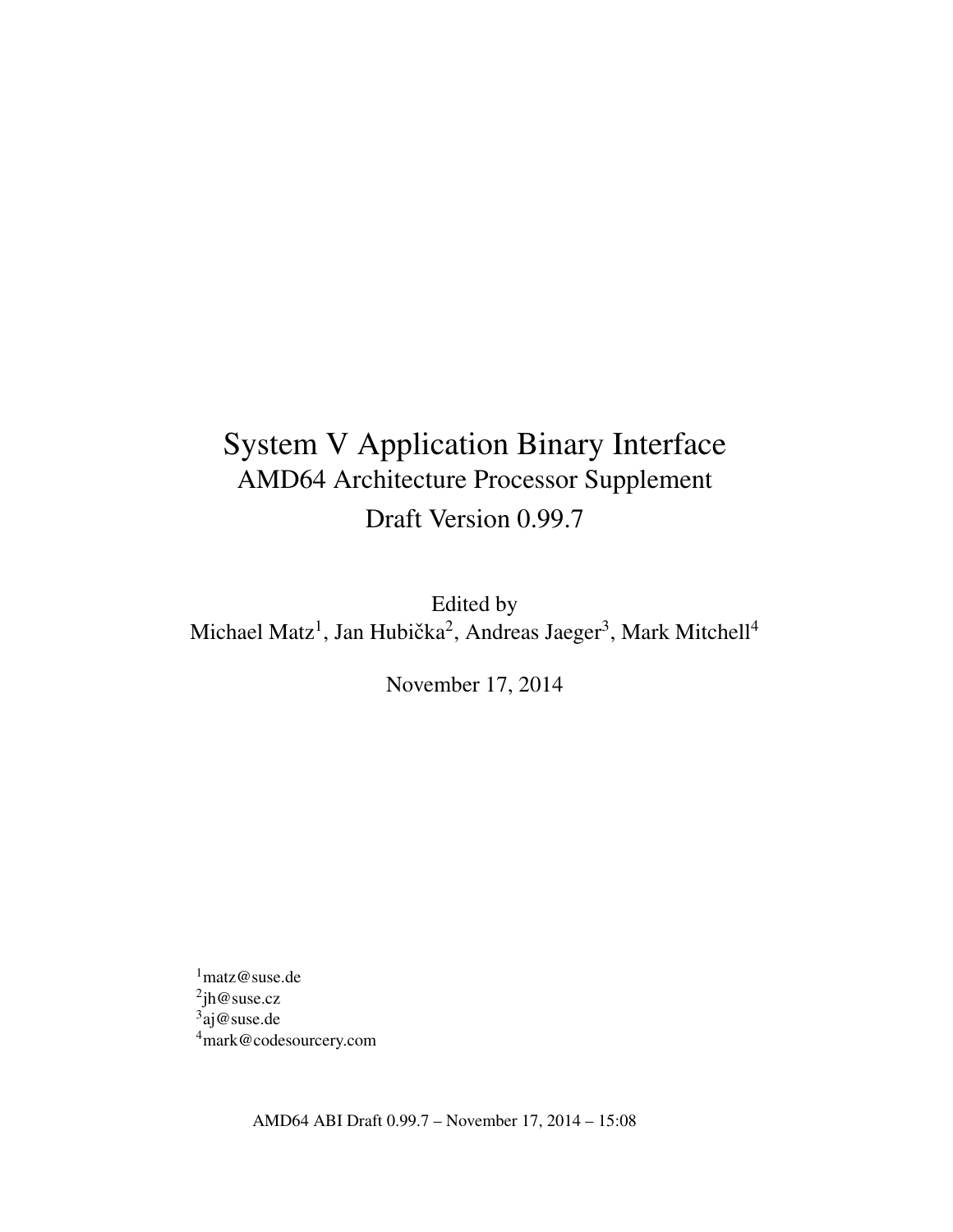# **Contents**

| 1              | <b>Introduction</b>                 |                                   |                                        | 8  |
|----------------|-------------------------------------|-----------------------------------|----------------------------------------|----|
| $\overline{2}$ |                                     | 9<br><b>Software Installation</b> |                                        |    |
| 3              | <b>Low Level System Information</b> |                                   |                                        | 10 |
|                | 3.1                                 |                                   |                                        | 10 |
|                |                                     | 3.1.1                             |                                        | 10 |
|                |                                     | 3.1.2                             |                                        | 10 |
|                | 3.2                                 |                                   |                                        | 13 |
|                |                                     | 3.2.1                             | Registers and the Stack Frame          | 14 |
|                |                                     | 3.2.2                             |                                        | 15 |
|                |                                     | 3.2.3                             |                                        | 16 |
|                | 3.3                                 |                                   |                                        | 23 |
|                |                                     | 3.3.1                             |                                        | 23 |
|                |                                     | 3.3.2                             |                                        | 23 |
|                |                                     | 3.3.3                             |                                        | 23 |
|                |                                     | 3.3.4                             | Virtual Address Assignments            | 23 |
|                | 3.4                                 |                                   |                                        | 26 |
|                |                                     | 3.4.1                             | Initial Stack and Register State       | 26 |
|                |                                     | 3.4.2                             |                                        | 29 |
|                |                                     | 3.4.3                             |                                        | 29 |
|                | 3.5                                 |                                   |                                        | 31 |
|                |                                     | 3.5.1                             |                                        | 32 |
|                |                                     | 3.5.2                             | Conventions                            | 34 |
|                |                                     | 3.5.3                             | Position-Independent Function Prologue | 35 |
|                |                                     | 3.5.4                             |                                        | 36 |
|                |                                     | 3.5.5                             |                                        | 44 |
|                |                                     | 3.5.6                             |                                        | 46 |
|                |                                     |                                   |                                        |    |

1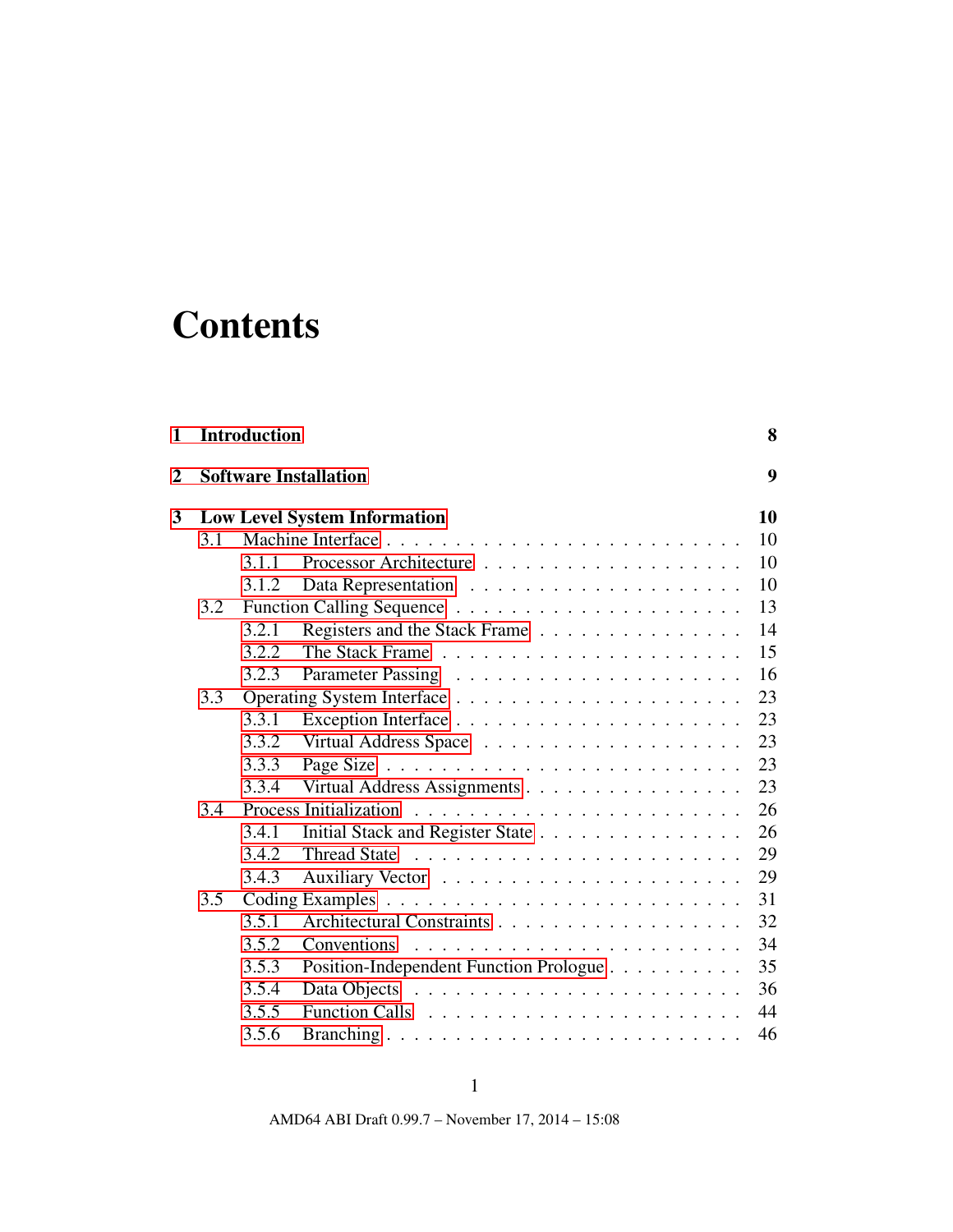|                         |     | 3.5.7               | 49                                                                            |
|-------------------------|-----|---------------------|-------------------------------------------------------------------------------|
|                         | 3.6 |                     | 54                                                                            |
|                         |     | 3.6.1               | 55<br>DWARF Release Number                                                    |
|                         |     | 3.6.2               | 55<br>DWARF Register Number Mapping                                           |
|                         | 3.7 |                     | 55                                                                            |
| $\overline{\mathbf{4}}$ |     | <b>Object Files</b> | 59                                                                            |
|                         | 4.1 |                     | 59                                                                            |
|                         |     | 4.1.1               | 59                                                                            |
|                         |     | 4.1.2               | 59<br>Number of Program Headers                                               |
|                         | 4.2 |                     | 60                                                                            |
|                         |     | 4.2.1               | 60<br>Section Flags $\ldots \ldots \ldots \ldots \ldots \ldots \ldots \ldots$ |
|                         |     | 4.2.2               | 61<br>Section types $\ldots \ldots \ldots \ldots \ldots \ldots \ldots \ldots$ |
|                         |     | 4.2.3               | 61                                                                            |
|                         |     | 4.2.4               | 62                                                                            |
|                         | 4.3 |                     | 67                                                                            |
|                         | 4.4 |                     | 68                                                                            |
|                         |     | 4.4.1               | 68                                                                            |
|                         |     | 4.4.2               | 73                                                                            |
| 5                       |     |                     | 74<br><b>Program Loading and Dynamic Linking</b>                              |
|                         | 5.1 |                     | 74                                                                            |
|                         |     | 5.1.1               | 75                                                                            |
|                         | 5.2 |                     | 75                                                                            |
|                         |     | 5.2.1               | 82                                                                            |
|                         |     | 5.2.2               | 82<br>Initialization and Termination Functions                                |
| 6                       |     | <b>Libraries</b>    | 83                                                                            |
|                         | 6.1 | C Library           | 83                                                                            |
|                         |     | 6.1.1               | 83                                                                            |
|                         |     | 6.1.2               | 83<br>Floating Point Environment Functions                                    |
|                         | 6.2 |                     | 84                                                                            |
|                         |     | 6.2.1               | Exception Handler Framework<br>85                                             |
|                         |     | 6.2.2               | 87                                                                            |
|                         |     | 6.2.3               | Throwing an Exception $\ldots \ldots \ldots \ldots \ldots \ldots$<br>89       |
|                         |     | 6.2.4               | 92                                                                            |
|                         |     | 6.2.5               | Exception Object Management<br>92                                             |
|                         |     | 6.2.6               | 95                                                                            |
|                         |     |                     |                                                                               |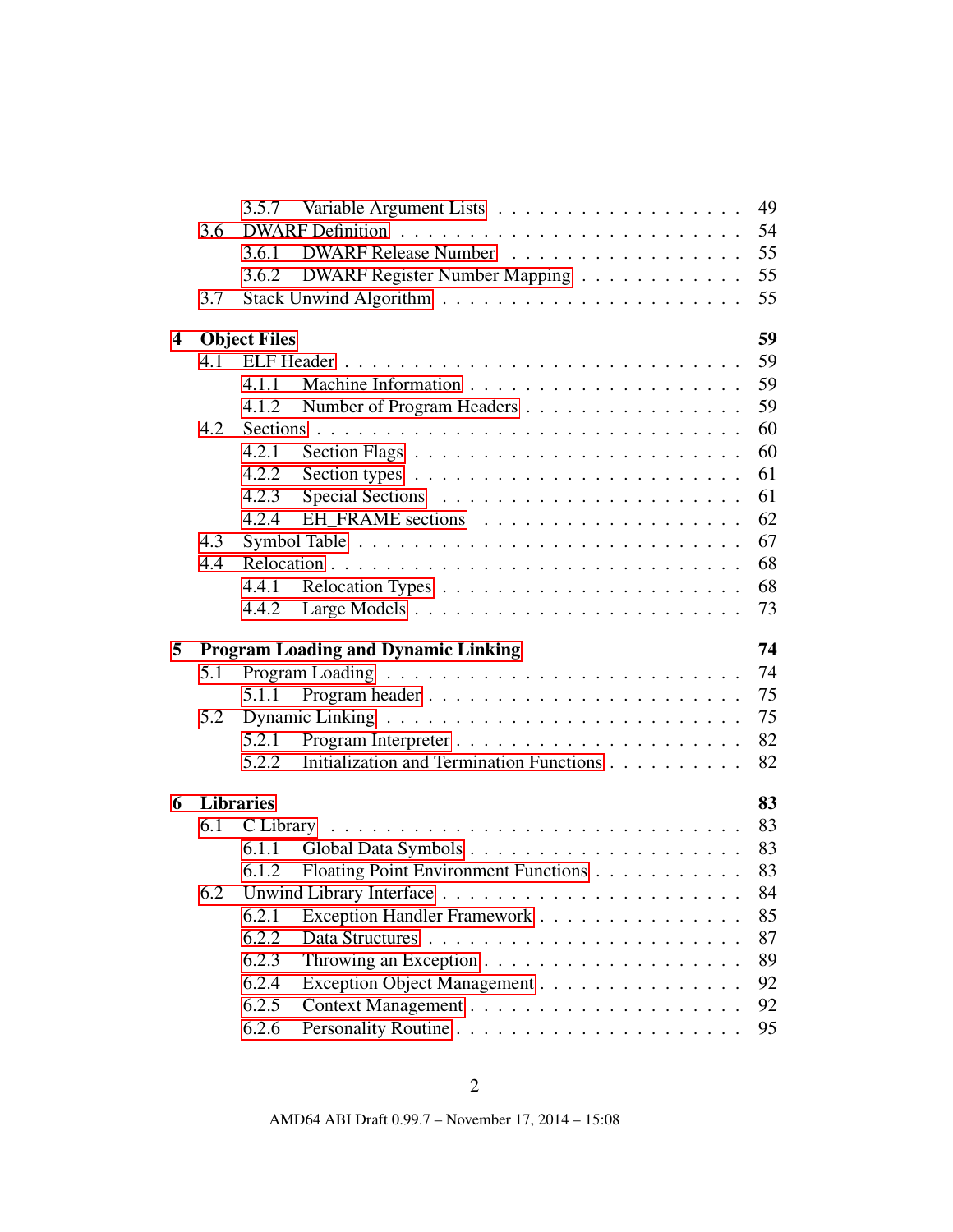|              |     |                    |                                                                               | 99  |
|--------------|-----|--------------------|-------------------------------------------------------------------------------|-----|
| 7            |     |                    | <b>Development Environment</b>                                                | 102 |
| 8            |     |                    | <b>Execution Environment</b>                                                  | 103 |
| 9            |     | <b>Conventions</b> |                                                                               | 104 |
|              | 9.1 |                    |                                                                               |     |
|              | 9.2 |                    |                                                                               |     |
|              |     | 9.2.1              |                                                                               |     |
|              |     | 9.2.2              | Representation of Fortran Types 107                                           |     |
|              |     | 9.2.3              |                                                                               |     |
|              |     | 9.2.4              |                                                                               |     |
|              |     | 9.2.5              | $COMMON$ blocks $\ldots \ldots \ldots \ldots \ldots \ldots \ldots \ldots 110$ |     |
|              |     | 9.2.6              |                                                                               |     |
| $\mathbf{A}$ |     |                    | <b>Linux Conventions</b>                                                      | 122 |
|              | A.1 |                    |                                                                               |     |
|              | A.2 |                    | AMD64 Linux Kernel Conventions 122                                            |     |
|              |     | A.2.1              |                                                                               |     |
|              |     | A.2.2              |                                                                               |     |
|              |     | A.2.3              | Required Processor Features 123                                               |     |
|              |     | A.2.4              | Miscellaneous Remarks 123                                                     |     |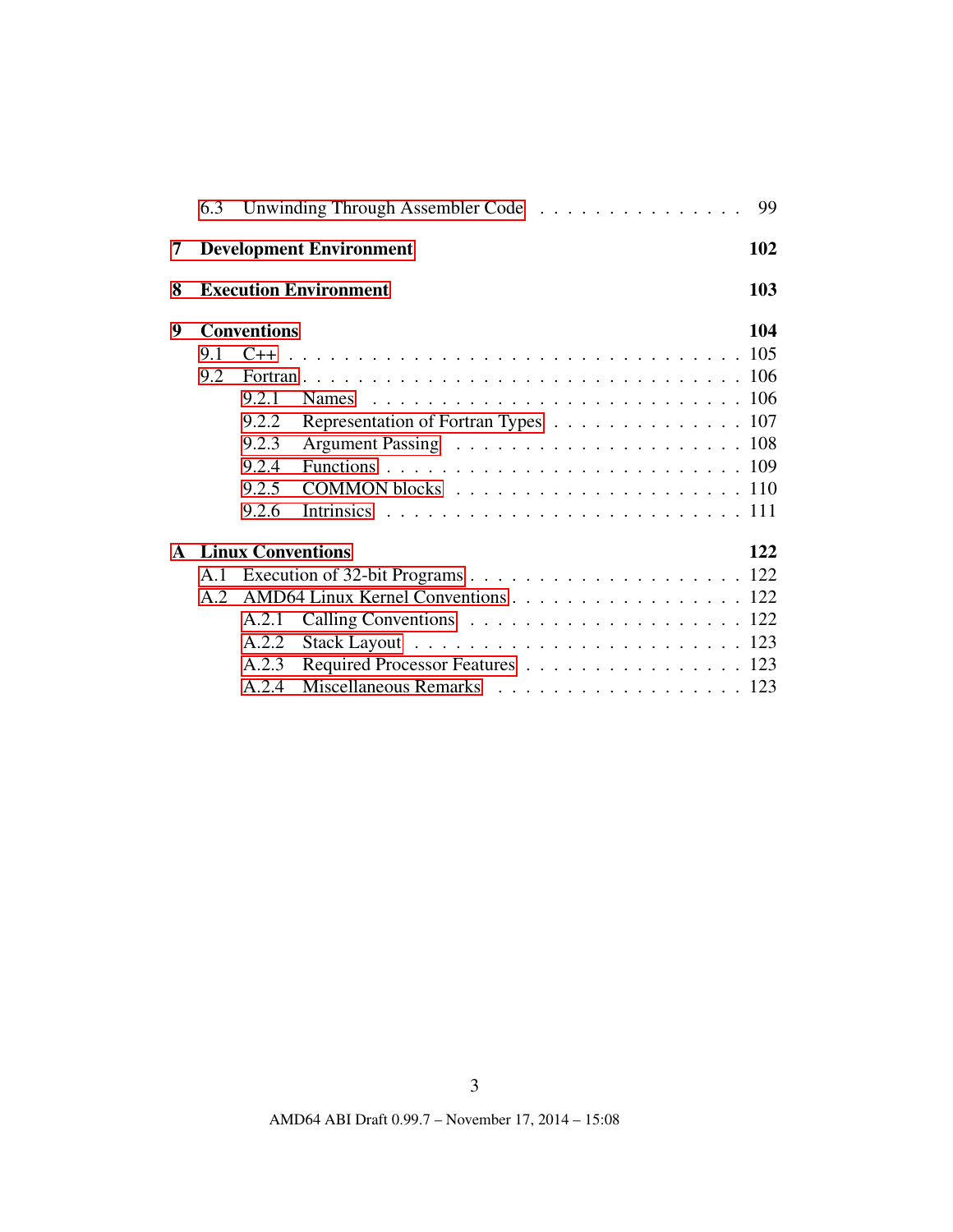# List of Tables

| 3.1  | 24                                                                                     |
|------|----------------------------------------------------------------------------------------|
| 3.2  | 24                                                                                     |
| 3.3  | 26                                                                                     |
| 3.4  | 27                                                                                     |
| 3.5  | 27                                                                                     |
| 4.1  | 59                                                                                     |
| 4.2  | 60<br>AMD64 Specific Section Header Flag, sh_flags                                     |
| 4.3  | 61                                                                                     |
| 4.4  | 61                                                                                     |
| 4.5  | 62<br>Additional Special Sections for the Large Code Model                             |
| 4.6  | Common Information Entry (CIE)<br>64                                                   |
| 4.7  | CIE Augmentation Section Content<br>65                                                 |
| 4.8  | 66                                                                                     |
| 4.9  | FDE Augmentation Section Content<br>67                                                 |
| 4.10 | 70                                                                                     |
| 4.11 | 73                                                                                     |
| 5.1  | 75                                                                                     |
| 7.1  | Predefined Pre-Processor Symbols 102                                                   |
| 9.1  |                                                                                        |
| 9.2  | F77 intrinsics $\ldots \ldots \ldots \ldots \ldots \ldots \ldots \ldots \ldots \ldots$ |
| 9.3  |                                                                                        |
| 9.4  |                                                                                        |
| 9.5  |                                                                                        |
| A.1  |                                                                                        |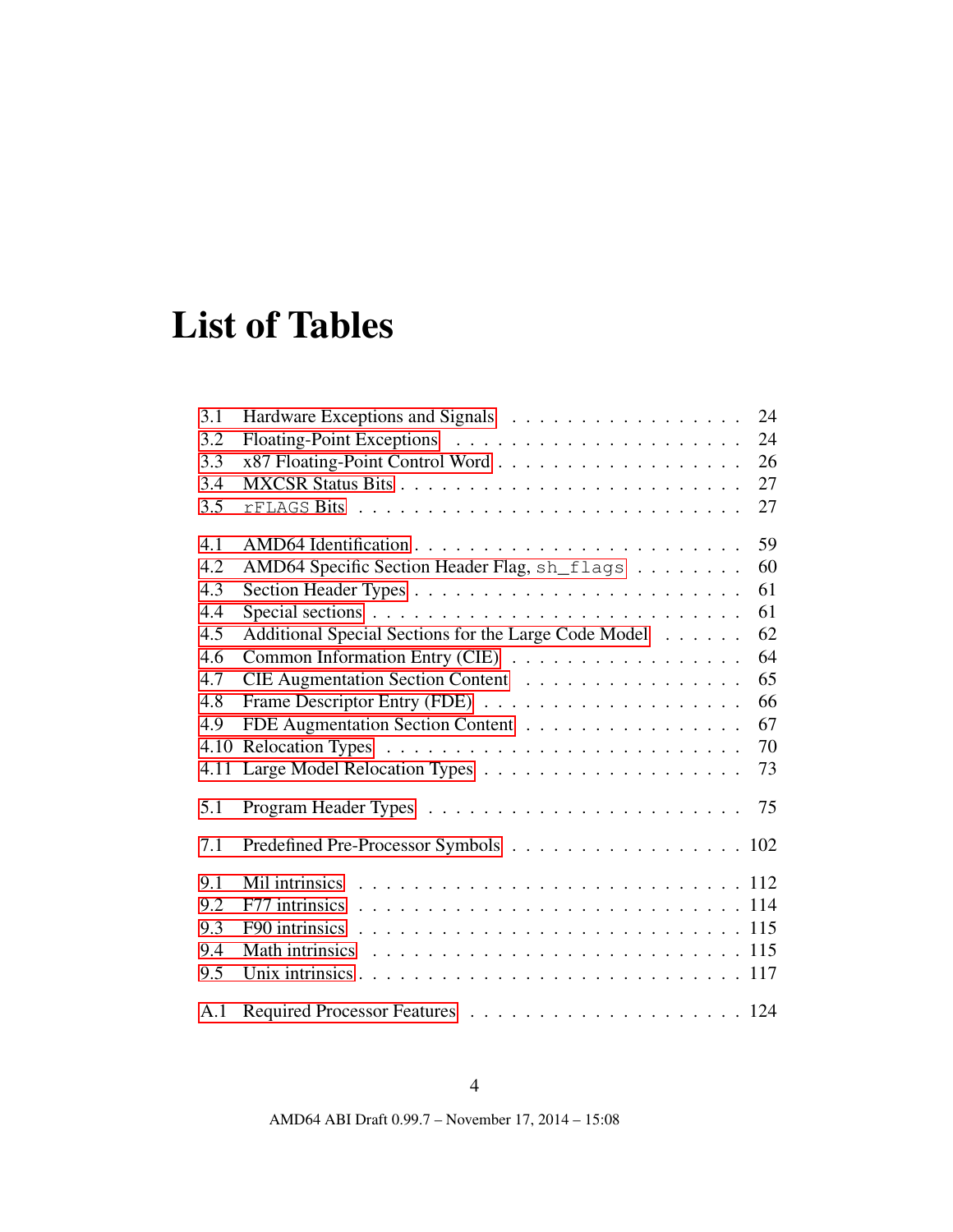# List of Figures

| 3.1  |                                                                   | 11 |
|------|-------------------------------------------------------------------|----|
| 3.2  |                                                                   | 13 |
| 3.3  |                                                                   | 15 |
| 3.4  |                                                                   | 20 |
| 3.5  |                                                                   | 22 |
| 3.6  |                                                                   | 22 |
| 3.7  |                                                                   | 25 |
| 3.8  | Conventional Segment Arrangements                                 | 26 |
| 3.9  |                                                                   | 28 |
| 3.10 |                                                                   | 29 |
| 3.11 |                                                                   | 30 |
|      | 3.12 Position-Independent Function Prolog Code                    | 35 |
|      | 3.13 Absolute Load and Store (Small Model)                        | 37 |
|      | 3.14 Position-Independent Load and Store (Small PIC Model)        | 38 |
|      | 3.15 Absolute Load and Store (Medium Model)                       | 39 |
|      | 3.16 Position-Independent Load and Store (Medium PIC Model)       | 40 |
|      | 3.17 Position-Independent Load and Store (Medium PIC Model), con- |    |
|      |                                                                   | 41 |
| 3.18 | Absolute Global Data Load and Store                               | 42 |
|      | 3.19 Faster Absolute Global Data Load and Store                   | 42 |
|      | 3.20 Position-Independent Global Data Load and Store              | 43 |
|      | 3.21 Faster Position-Independent Global Data Load and Store       | 43 |
|      | 3.22 Position-Independent Direct Function Call (Small and Medium  |    |
|      |                                                                   | 44 |
|      | 3.23 Position-Independent Indirect Function Call                  | 44 |
|      | 3.24 Absolute Direct and Indirect Function Call                   | 45 |
|      | 3.25 Position-Independent Direct and Indirect Function Call       | 45 |
|      |                                                                   | 47 |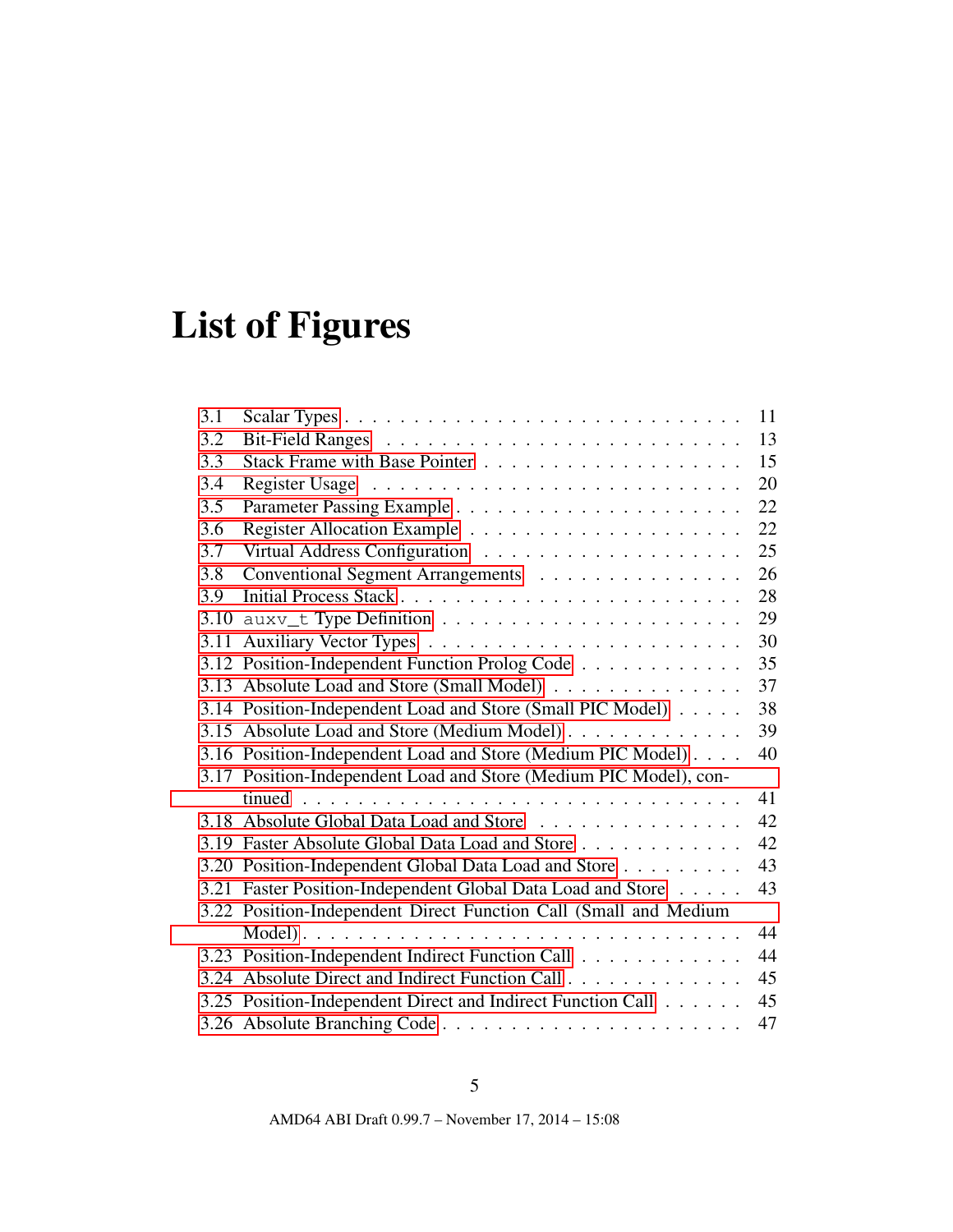|     | 3.27 Implicit Calculation of Target Address                 | 47 |
|-----|-------------------------------------------------------------|----|
|     | 3.28 Position-Independent Branching Code                    | 48 |
|     |                                                             | 48 |
|     | 3.30 Position-Independent Switch Code                       | 49 |
|     | 3.31 Parameter Passing Example with Variable-Argument List  | 50 |
|     | 3.32 Register Allocation Example for Variable-Argument List | 50 |
|     |                                                             | 51 |
|     |                                                             | 52 |
|     | 3.35 Sample Implementation of va_arg(1, int)                | 54 |
|     | 3.36 DWARF Register Number Mapping                          | 56 |
|     | 3.37 Pointer Encoding Specification Byte                    | 57 |
| 4.1 |                                                             | 68 |
| 5.1 |                                                             |    |
| 5.2 | Procedure Linkage Table (small and medium models)           | 78 |
| 5.3 |                                                             | 81 |
| 6.1 | Examples for Unwinding in Assembler 101                     |    |
| 9.1 |                                                             |    |
| 9.2 |                                                             |    |

## Revision History

- 0.99 Add description of TLS relocations (thanks to Alexandre Oliva) and mention the decimal floating point and AVX types (thanks to H.J. Lu).
- 0.98 Various clarifications and fixes according to feedback from Sun, thanks to Terrence Miller. DWARF register numbers for some system registers, thanks to Jan Beulich. Add R\_X86\_64\_SIZE32 and R\_X86\_64\_SIZE64 relocations; extend meaning of e\_phnum to handle more than 0xffff program headers, thanks to Rod Evans. Add footnote about passing of decimal datatypes. Specify that \_Bool is booleanized at the caller.
- 0.97 Integrate Fortran ABI.
- 0.96 Use SHF\_X86\_64\_LARGE instead SHF\_AMD64\_LARGE (thanks to Evandro Menezes). Correct various grammatical errors noted by Mark F. Haigh,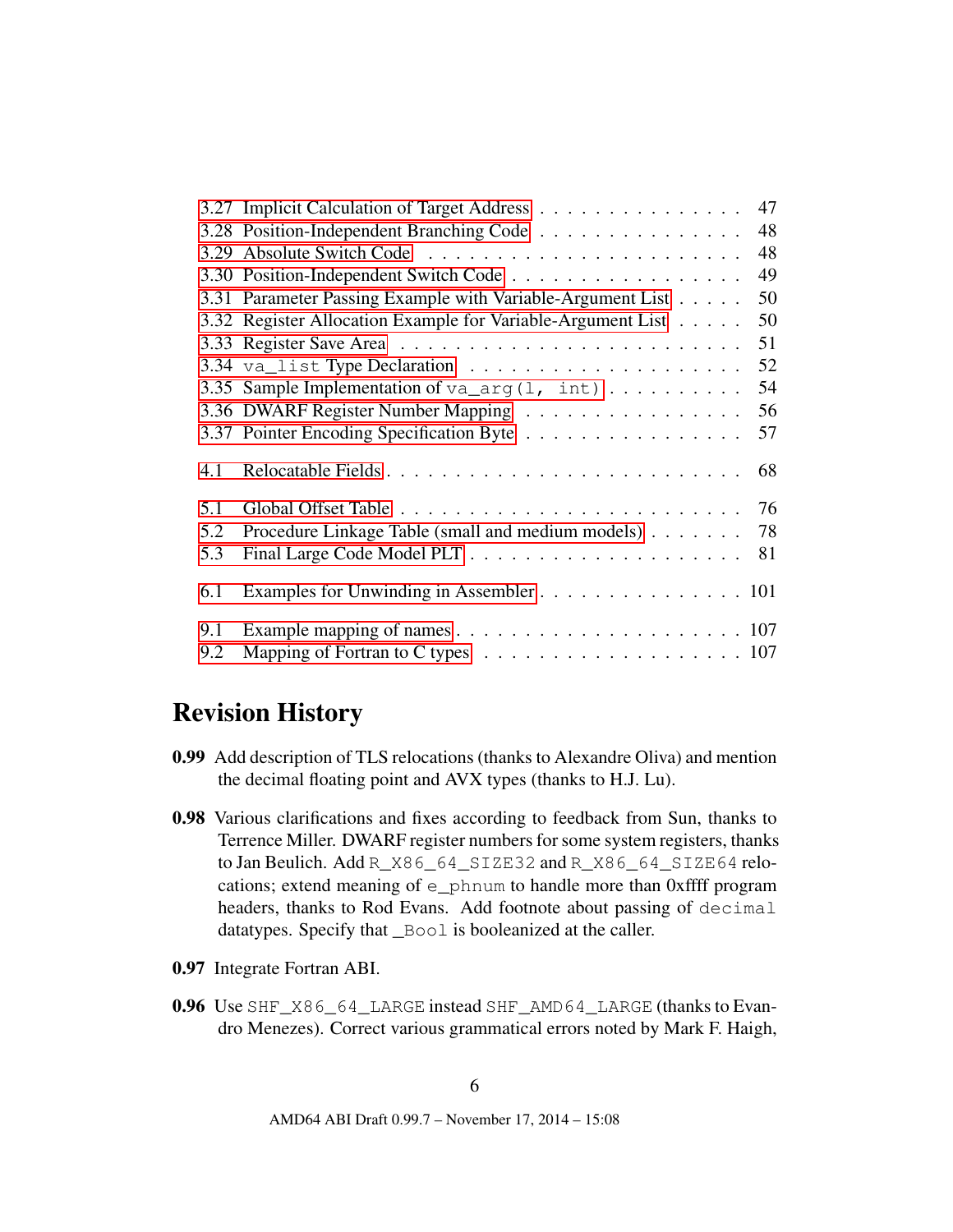who also noted that there are no global VLAs in C99. Thanks also to Robert R. Henry.

- 0.95 Include description of the medium PIC memory model (thanks to Jan Hubička) and large model (thanks to Evandro Menezes).
- 0.94 Add sections in Development Environment, Program Loading, a description of EH\_FRAME sections and general cleanups to make text in this ABI selfcontained. Thanks to Michael Walker and Terrence Miller.
- 0.93 Add sections about program headers, new section types and special sections for unwinding information. Thanks to Michael Walker.
- 0.92 Fix some typos (thanks to Bryan Ford), add section about stack layout in the Linux kernel. Fix example in figure [3.5](#page-23-0) (thanks to Tom Horsley). Add section on unwinding through assembler (written by Michal Ludvig). Remove mmxext feature (thanks to Evandro Menezes). Add section on Fortran (by Steven Bosscher) and stack unwinding (by Jan Hubička).
- 0.91 Clarify that x87 is default mode, not MMX (by Hans Peter Anvin).
- 0.90 Change DWARF register numbers again; mention that \_\_m128 needs alignment; fix typo in figure [3.3;](#page-16-1) add some comments on kernel expectations; mention TLS extensions; add example for passing of variable-argument lists; change semantics of %rax in variable-argument lists; improve formatting; mention that X87 class is not used for passing; make  $/1$ ib64 a Linux specific section; rename x86-64 to AMD64; describe passing of complex types. Special thanks to Andi Kleen, Michal Ludvig, Michael Matz, David O'Brien and Eric Young for their comments.
- 0.21 Define \_\_int128 as class INTEGER in register passing. Mention that %al is used for variadic argument lists. Fix some textual problems. Thanks to H. Peter Anvin, Bo Thorsen, and Michael Matz.
- $0.20 2002 07 11$  Change DWARF register number values of  $\epsilon$  rbx,  $\epsilon$  rsi, %rsi (thanks to Michal Ludvig). Fix footnotes for fundamental types (thanks to H. Peter Anvin). Specify size\_t (thanks to Bo Thorsen and Andreas Schwab). Add new section on floating point environment functions.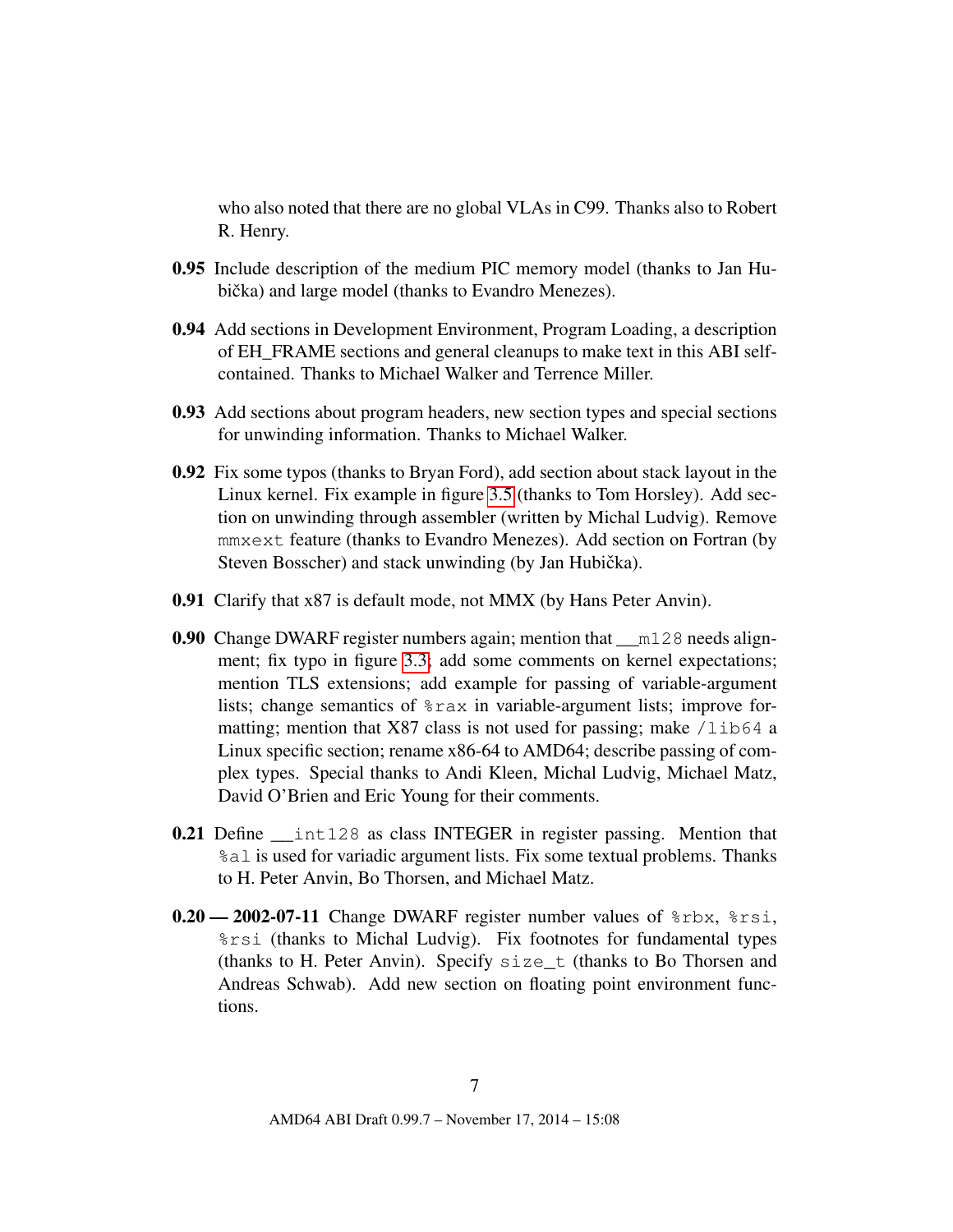0.19 — 2002-03-27 Set name of Linux dynamic linker, mention %fs. Incorporate changes from H. Peter Anvin <hpa@zytor.com> for booleans and define handling of sub-64-bit integer types in registers.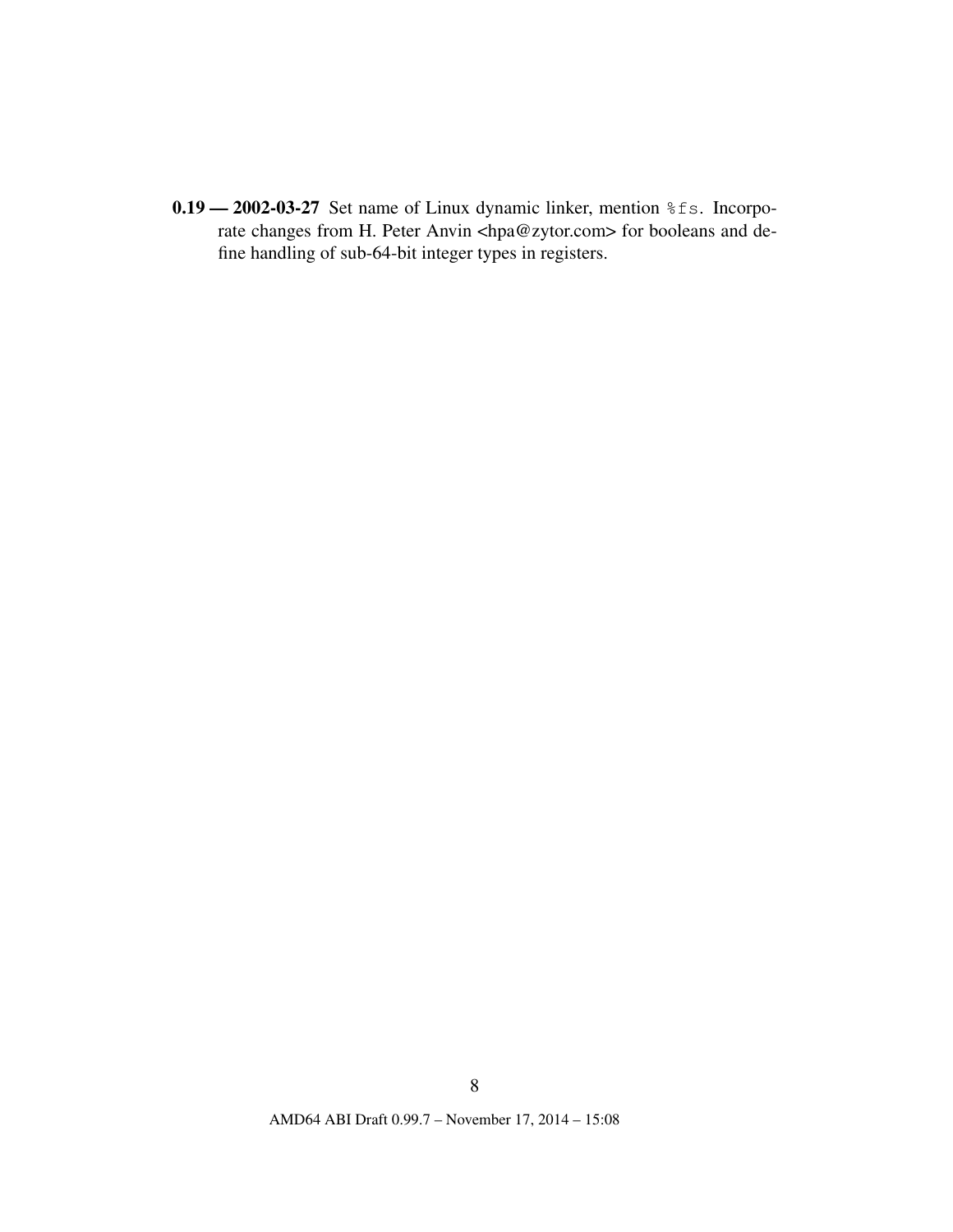# <span id="page-9-0"></span>Chapter 1

# Introduction

The AMD64<sup>[1](#page-9-1)</sup> architecture<sup>[2](#page-9-2)</sup> is an extension of the x86 architecture. Any processor implementing the AMD64 architecture specification will also provide compatibility modes for previous descendants of the Intel 8086 architecture, including 32-bit processors such as the Intel 386, Intel Pentium, and AMD K6-2 processor. Operating systems conforming to the AMD64 ABI may provide support for executing programs that are designed to execute in these compatibility modes. The AMD64 ABI does not apply to such programs; this document applies only to programs running in the "long" mode provided by the AMD64 architecture.

Except where otherwise noted, the AMD64 architecture ABI follows the conventions described in the Intel386 ABI. Rather than replicate the entire contents of the Intel386 ABI, the AMD64 ABI indicates only those places where changes have been made to the Intel386 ABI.

No attempt has been made to specify an ABI for languages other than C. However, it is assumed that many programming languages will wish to link with code written in C, so that the ABI specifications documented here apply there too.<sup>[3](#page-9-3)</sup>

<span id="page-9-1"></span><sup>&</sup>lt;sup>1</sup>AMD64 has been previously called x86-64. The latter name is used in a number of places out of historical reasons instead of AMD64.

<span id="page-9-2"></span><sup>&</sup>lt;sup>2</sup>The architecture specification is available on the web at [http://www.x86-64.org/](http://www.x86-64.org/documentation) [documentation](http://www.x86-64.org/documentation).

<span id="page-9-3"></span><sup>&</sup>lt;sup>3</sup>See section [9.1](#page-106-0) for details on  $C_{++}$  ABI.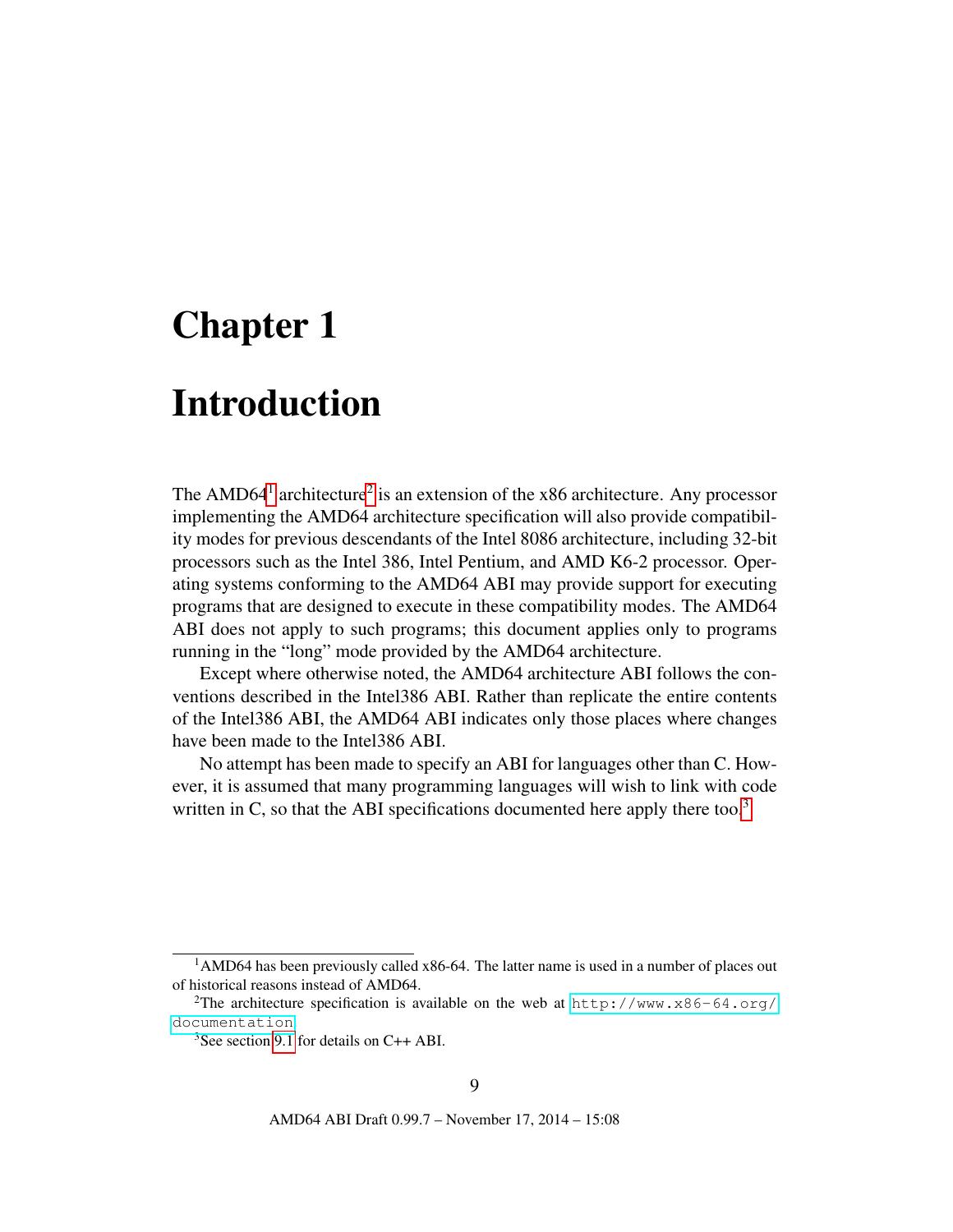# <span id="page-10-0"></span>Chapter 2

# Software Installation

This document does not specify how software must be installed on an AMD64 architecture machine.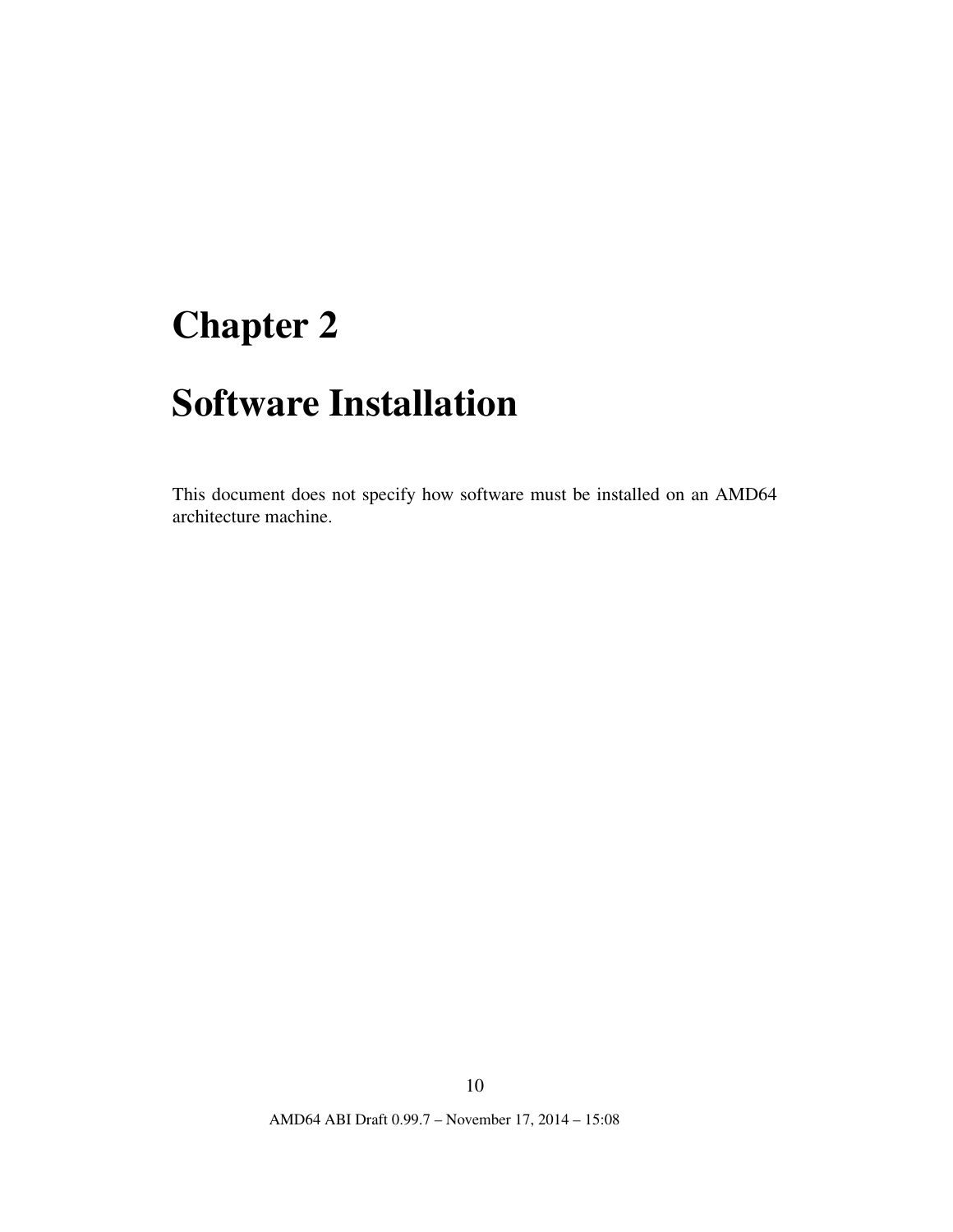## <span id="page-11-0"></span>Chapter 3

## Low Level System Information

## <span id="page-11-1"></span>3.1 Machine Interface

### <span id="page-11-2"></span>3.1.1 Processor Architecture

#### <span id="page-11-3"></span>3.1.2 Data Representation

Within this specification, the term *byte* refers to a 8-bit object, the term *twobyte* refers to a 16-bit object, the term *fourbyte* refers to a 32-bit object, the term *eightbyte* refers to a 64-bit object, and the term *sixteenbyte* refers to a [1](#page-11-4)28-bit object.<sup>1</sup>

#### Fundamental Types

Figure [3.1](#page-12-0) shows the correspondence between ISO C's scalar types and the processor's. \_\_int128, \_\_float128, \_\_m64, \_\_m128 and \_\_m256 types are optional.

The \_\_float128 type uses a 15-bit exponent, a 113-bit mantissa (the high order significant bit is implicit) and an exponent bias of 16383.<sup>[2](#page-11-5)</sup>

The long double type uses a 15 bit exponent, a 64-bit mantissa with an explicit high order significant bit and an exponent bias of  $16383$  $16383$  $16383$ .<sup>3</sup> Although a long

<span id="page-11-4"></span><sup>1</sup>The Intel386 ABI uses the term *halfword* for a 16-bit object, the term *word* for a 32-bit object, the term *doubleword* for a 64-bit object. But most IA-32 processor specific documentation define a *word* as a 16-bit object, a *doubleword* as a 32-bit object, a *quadword* as a 64-bit object and a *double quadword* as a 128-bit object.

<span id="page-11-5"></span><sup>&</sup>lt;sup>2</sup>Initial implementations of the AMD64 architecture are expected to support operations on the float128 type only via software emulation.

<span id="page-11-6"></span><sup>&</sup>lt;sup>3</sup>This type is the x87 double extended precision data type.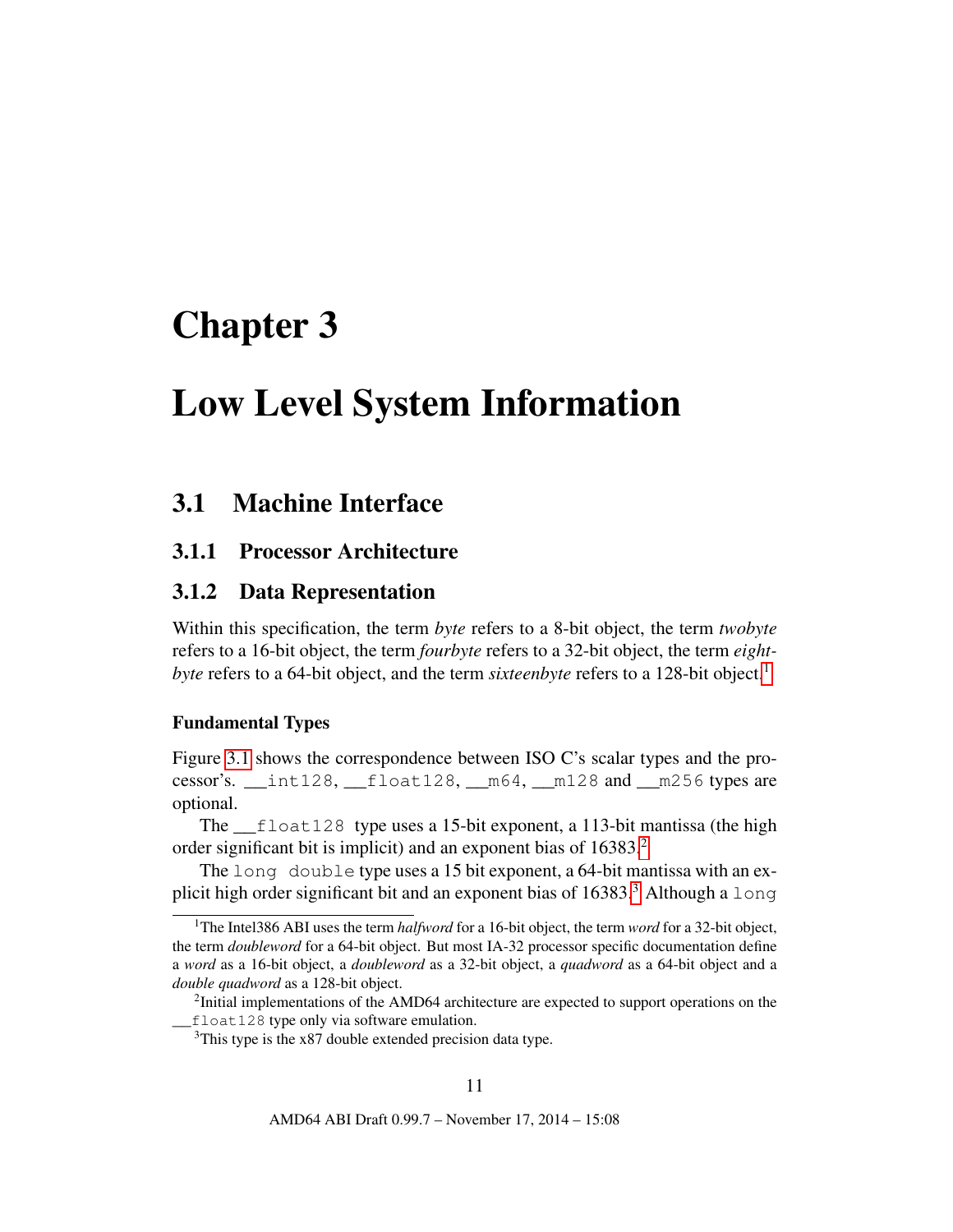|           |                                 |                 | Alignment       | AMD64                       |
|-----------|---------------------------------|-----------------|-----------------|-----------------------------|
| Type      | $\mathsf{C}$                    | sizeof          | (bytes)         | Architecture                |
|           | $Boo1^{\dagger}$                | 1               | 1               | boolean                     |
|           | char                            | 1               | $\mathbf{1}$    | signed byte                 |
|           | signed char                     |                 |                 |                             |
|           | unsigned char                   | $\mathbf{1}$    | $\mathbf{1}$    | unsigned byte               |
|           | short.                          | $\overline{2}$  | $\overline{2}$  | signed twobyte              |
|           | signed short                    |                 |                 |                             |
|           | unsigned short                  | $\overline{2}$  | $\overline{2}$  | unsigned twobyte            |
|           | int                             | $\overline{4}$  | $\overline{4}$  | signed fourbyte             |
| Integral  | signed int                      |                 |                 |                             |
|           | enum <sup>ttt</sup>             |                 |                 |                             |
|           | unsigned int                    | $\overline{4}$  | $\overline{4}$  | unsigned fourbyte           |
|           | long                            | $\overline{8}$  | $\overline{8}$  | signed eightbyte            |
|           | signed long                     |                 |                 |                             |
|           | long long                       |                 |                 |                             |
|           | signed long long                |                 |                 |                             |
|           | unsigned long                   | $\overline{8}$  | $\overline{8}$  | unsigned eightbyte          |
|           | unsigned long long              | 8               | 8               | unsigned eightbyte          |
|           |                                 | 16              | 16              | signed sixteenbyte          |
|           | signed __int128 <sup>ff</sup>   | 16              | 16              | signed sixteenbyte          |
|           | unsigned __int128 <sup>11</sup> | $\overline{16}$ | $\overline{16}$ | unsigned sixteenbyte        |
| Pointer   | $any-type *$                    | $\overline{8}$  | $\overline{8}$  | unsigned eightbyte          |
|           | $any-type (+) ()$               |                 |                 |                             |
| Floating- | float                           | $\overline{4}$  | $\overline{4}$  | single (IEEE-754)           |
| point     | double                          | $\overline{8}$  | $\overline{8}$  | double (IEEE-754)           |
|           | long double                     | $\overline{16}$ | 16              | 80-bit extended (IEEE-754)  |
|           | $f$ loat $128$ <sup>††</sup>    | 16              | 16              | 128-bit extended (IEEE-754) |
| Decimal-  | Decimal32                       | $\overline{4}$  | $\overline{4}$  | 32bit BID (IEEE-754R)       |
| floating- | Decimal64                       | $\overline{8}$  | $\overline{8}$  | 64bit BID (IEEE-754R)       |
| point     | Decimal128                      | $\overline{16}$ | $\overline{16}$ | 128bit BID (IEEE-754R)      |
| Packed    | $\overline{m64}$                | 8               | 8               | <b>MMX</b> and 3DNow!       |
|           | $\overline{m128}$               | $\overline{16}$ | $\overline{16}$ | SSE and SSE-2               |
|           | m256                            | $\overline{32}$ | $\overline{32}$ | <b>AVX</b>                  |

<span id="page-12-0"></span>Figure 3.1: Scalar Types

† This type is called bool in C++.

†† These types are optional.

††† C++ and some implementations of C permit enums larger than an int. The underlying type is bumped to an unsigned int, long int or unsigned long int, in that order.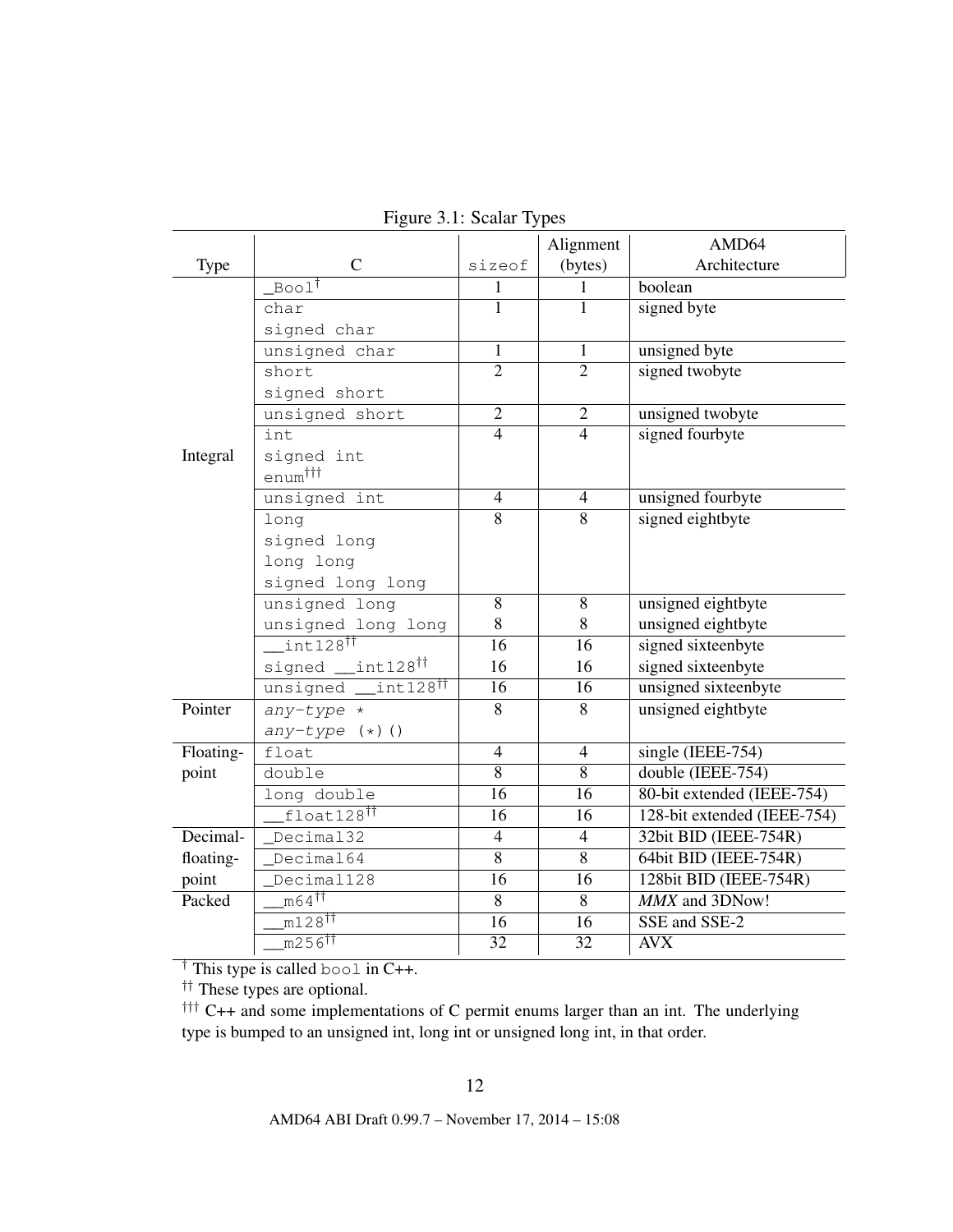double requires 16 bytes of storage, only the first 10 bytes are significant. The remaining six bytes are tail padding, and the contents of these bytes are undefined.

The \_\_int128 type is stored in little-endian order in memory, i.e., the 64 low-order bits are stored at a a lower address than the 64 high-order bits.

A null pointer (for all types) has the value zero.

The type size\_t is defined as unsigned long.

Booleans, when stored in a memory object, are stored as single byte objects the value of which is always  $0$  (false) or  $1$  (true). When stored in integer registers (except for passing as arguments), all 8 bytes of the register are significant; any nonzero value is considered true.

Like the Intel386 architecture, the AMD64 architecture in general does not require all data accesses to be properly aligned. Misaligned data accesses are slower than aligned accesses but otherwise behave identically. The only exceptions are that \_\_m128 and \_\_m256 must always be aligned properly.

#### Aggregates and Unions

Structures and unions assume the alignment of their most strictly aligned component. Each member is assigned to the lowest available offset with the appropriate alignment. The size of any object is always a multiple of the object's alignment.

An array uses the same alignment as its elements, except that a local or global array variable of length at least 16 bytes or a C99 variable-length array variable always has alignment of at least 16 bytes.<sup>[4](#page-13-0)</sup>

Structure and union objects can require padding to meet size and alignment constraints. The contents of any padding is undefined.

#### Bit-Fields

C struct and union definitions may include bit-fields that define integral values of a specified size.

The ABI does not permit bit-fields having the type  $\_\text{m64}, \_\text{m128 or } \_\text{m256}.$ Programs using bit-fields of these types are not portable.

Bit-fields that are neither signed nor unsigned always have non-negative values. Although they may have type char, short, int, or long (which can have neg-

<span id="page-13-0"></span><sup>4</sup>The alignment requirement allows the use of SSE instructions when operating on the array. The compiler cannot in general calculate the size of a variable-length array (VLA), but it is expected that most VLAs will require at least 16 bytes, so it is logical to mandate that VLAs have at least a 16-byte alignment.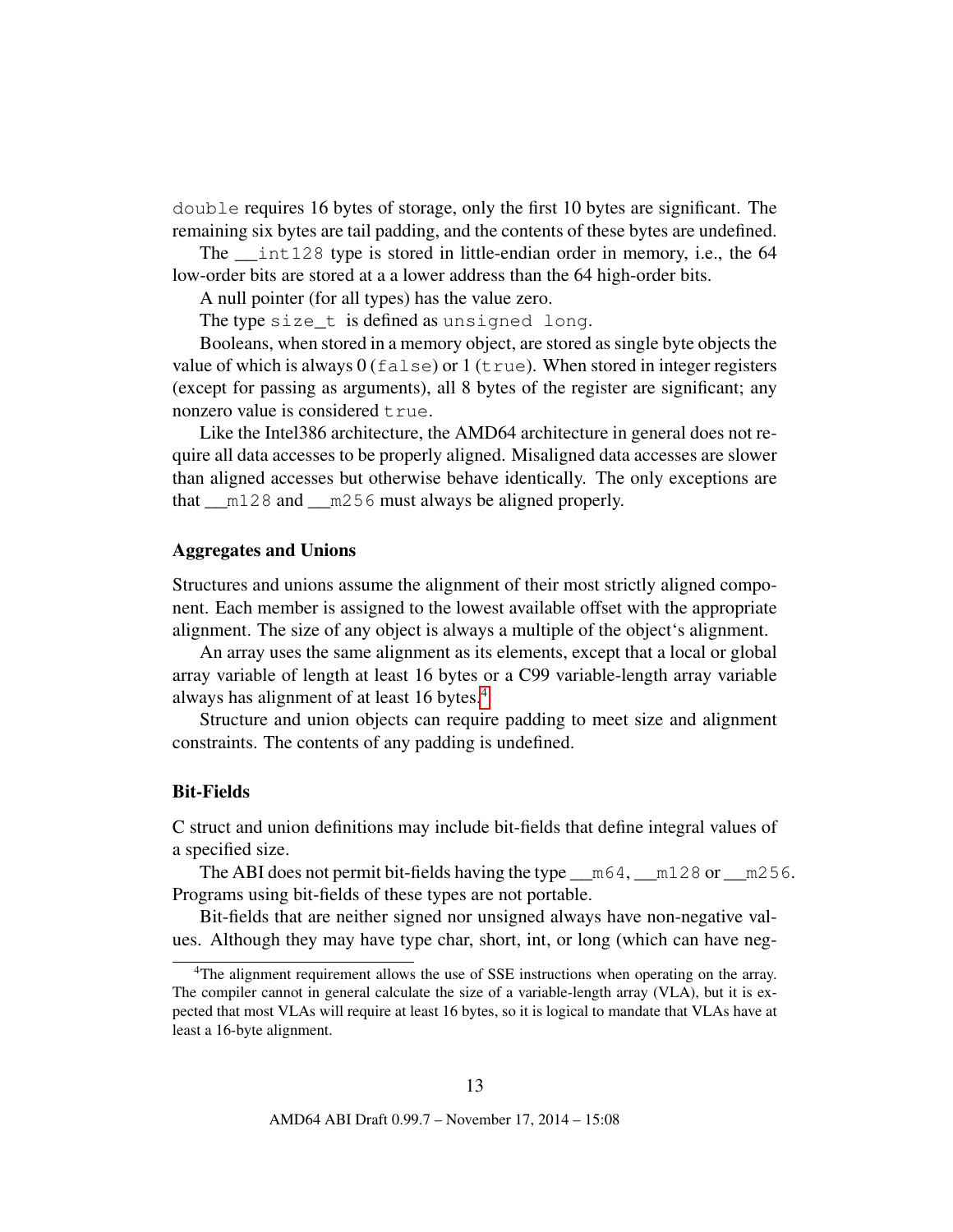| Bit-field Type | Width $w$ | Range                       |
|----------------|-----------|-----------------------------|
| signed char    |           | $-2^{w-1}$ to $2^{w-1}$ - 1 |
| char           | 1 to 8    | 0 to $2^w - 1$              |
| unsigned char  |           | 0 to $2^w - 1$              |
| signed short   |           | $-2^{w-1}$ to $2^{w-1} - 1$ |
| short          | 1 to 16   | 0 to $2^w - 1$              |
| unsigned short |           | 0 to $2^w - 1$              |
| signed int     |           | $-2^{w-1}$ to $2^{w-1} - 1$ |
| int            | 1 to 32   | 0 to $2^w - 1$              |
| unsigned int   |           | 0 to $2^w - 1$              |
| signed long    |           | $-2^{w-1}$ to $2^{w-1}-1$   |
| long           | 1 to 64   | 0 to $2^w - 1$              |
| unsigned long  |           | 0 to $2^w - 1$              |
|                |           |                             |

<span id="page-14-1"></span>Figure 3.2: Bit-Field Ranges

ative values), these bit-fields have the same range as a bit-field of the same size with the corresponding unsigned type. Bit-fields obey the same size and alignment rules as other structure and union members.

Also:

- bit-fields are allocated from right to left
- bit-fields must be contained in a storage unit appropriate for its declared type
- bit-fields may share a storage unit with other struct / union members

Unnamed bit-fields' types do not affect the alignment of a structure or union.

### <span id="page-14-0"></span>3.2 Function Calling Sequence

This section describes the standard function calling sequence, including stack frame layout, register usage, parameter passing and so on.

The standard calling sequence requirements apply only to global functions. Local functions that are not reachable from other compilation units may use dif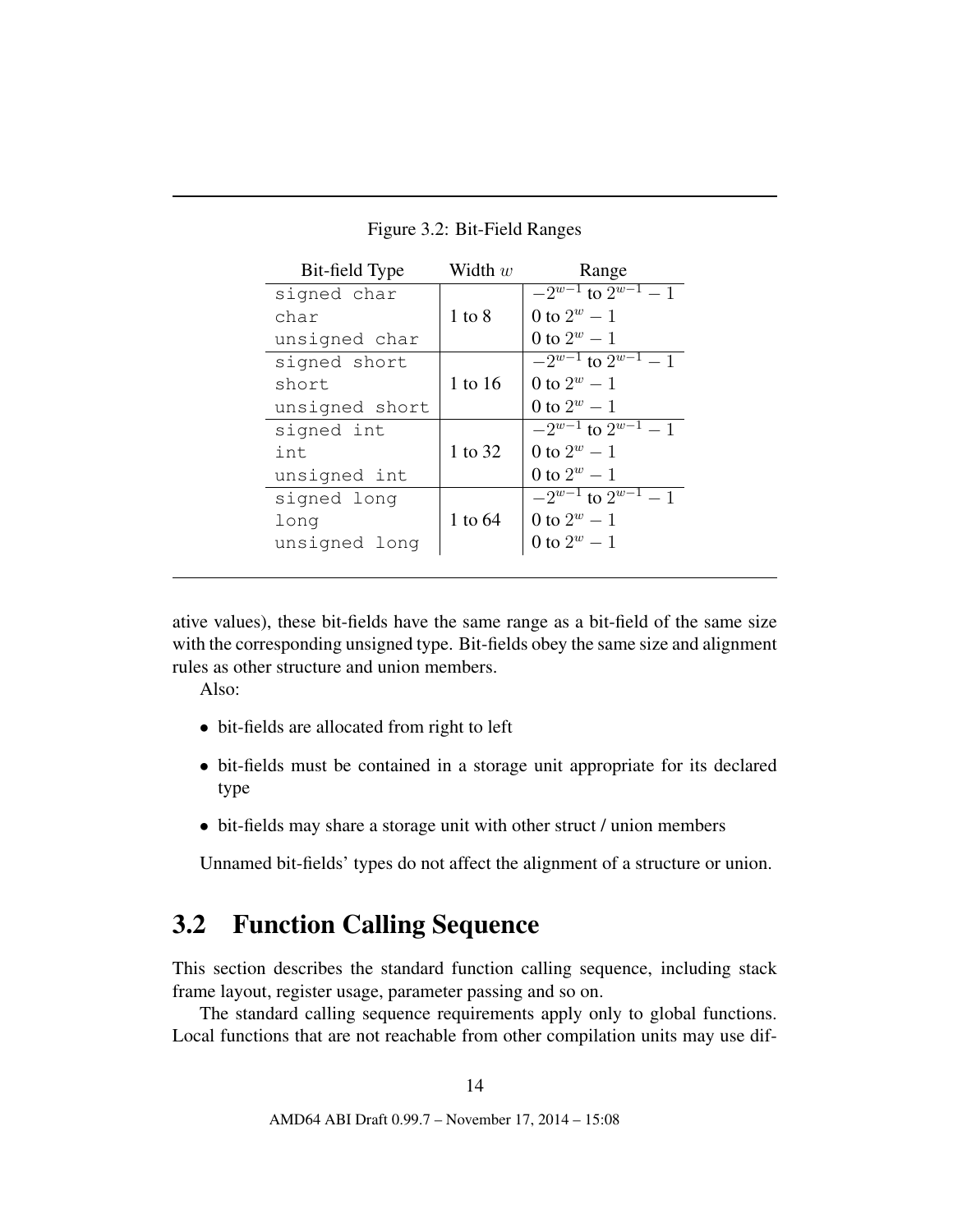ferent conventions. Nevertheless, it is recommended that all functions use the standard calling sequence when possible.

#### <span id="page-15-0"></span>3.2.1 Registers and the Stack Frame

The AMD64 architecture provides 16 general purpose 64-bit registers. In addition the architecture provides 16 SSE registers, each 128 bits wide and 8 x87 floating point registers, each 80 bits wide. Each of the x87 floating point registers may be referred to in *MMX*/3DNow! mode as a 64-bit register. All of these registers are global to all procedures active for a given thread.

Intel AVX (Advanced Vector Extensions) provides 16 256-bit wide AVX registers ( $\gamma$ ymm0 -  $\gamma$ ymm15). The lower 128-bits of  $\gamma$ mm0 -  $\gamma$ ymm15 are aliased to the respective 128b-bit SSE registers (%xmm0 - %xmm15). For purposes of parameter passing and function return, %xmmN and %ymmN refer to the same register. Only one of them can be used at the same time. We use vector register to refer to either SSE or AVX register.

This subsection discusses usage of each register. Registers %rbp, %rbx and %r12 through %r15 "belong" to the calling function and the called function is required to preserve their values. In other words, a called function must preserve these registers' values for its caller. Remaining registers "belong" to the called function.<sup>[5](#page-15-1)</sup> If a calling function wants to preserve such a register value across a function call, it must save the value in its local stack frame.

The CPU shall be in x87 mode upon entry to a function. Therefore, every function that uses the *MMX* registers is required to issue an emms or femms instruction after using *MMX* registers, before returning or calling another function. <sup>[6](#page-15-2)</sup> The direction flag DF in the  $\epsilon$ rFLAGS register must be clear (set to "forward" direction) on function entry and return. Other user flags have no specified role in the standard calling sequence and are *not* preserved across calls.

The control bits of the MXCSR register are callee-saved (preserved across calls), while the status bits are caller-saved (not preserved). The x87 status word register is caller-saved, whereas the x87 control word is callee-saved.

<span id="page-15-1"></span><sup>&</sup>lt;sup>5</sup>Note that in contrast to the Intel386 ABI,  $\text{\textdegree}$ rdi, and  $\text{\textdegree}$ rsi belong to the called function, not the caller.

<span id="page-15-2"></span><sup>6</sup>All x87 registers are caller-saved, so callees that make use of the *MMX* registers may use the faster femms instruction.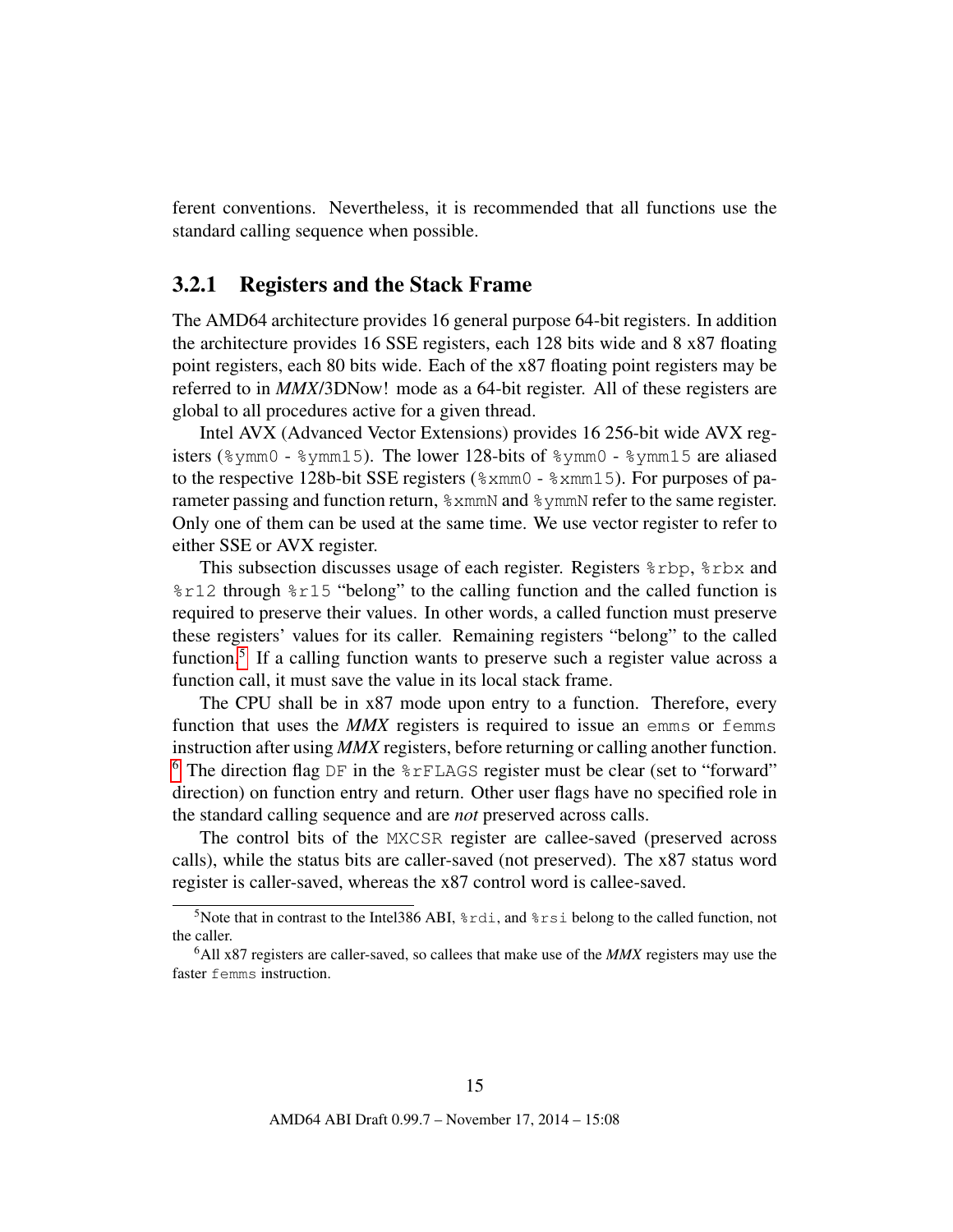| Position               | Contents                      | Frame    |
|------------------------|-------------------------------|----------|
| $8n+16$ ( $8rb$ p)     | memory argument eightbyte $n$ |          |
|                        |                               | Previous |
| $16$ $(\text{krbp})$   | memory argument eightbyte 0   |          |
| $8$ ( $%$ rbp)         | return address                |          |
| $0$ ( $\text{trbp}$ )  | previous $\epsilon$ rbp value |          |
| $-8$ ( $\text{trbp}$ ) | unspecified                   | Current  |
|                        |                               |          |
| $0$ $(*rsp)$           | variable size                 |          |
| $-128$ ( $srsp$ )      | red zone                      |          |

<span id="page-16-1"></span>Figure 3.3: Stack Frame with Base Pointer

#### <span id="page-16-0"></span>3.2.2 The Stack Frame

In addition to registers, each function has a frame on the run-time stack. This stack grows downwards from high addresses. Figure [3.3](#page-16-1) shows the stack organization.

The end of the input argument area shall be aligned on a 16 (32, if  $\text{m256 is}$ passed on stack) byte boundary. In other words, the value  $(*rsp + 8)$  is always a multiple of 16 (32) when control is transferred to the function entry point. The stack pointer,  $\epsilon$  rsp, always points to the end of the latest allocated stack frame. <sup>[7](#page-16-2)</sup>

The 128-byte area beyond the location pointed to by %rsp is considered to be reserved and shall not be modified by signal or interrupt handlers.<sup>[8](#page-16-3)</sup> Therefore, functions may use this area for temporary data that is not needed across function calls. In particular, leaf functions may use this area for their entire stack frame, rather than adjusting the stack pointer in the prologue and epilogue. This area is known as the red zone.

16

<span id="page-16-2"></span><sup>&</sup>lt;sup>7</sup>The conventional use of  $\epsilon$  rbp as a frame pointer for the stack frame may be avoided by using %rsp (the stack pointer) to index into the stack frame. This technique saves two instructions in the prologue and epilogue and makes one additional general-purpose register (%rbp) available.

<span id="page-16-3"></span><sup>8</sup>Locations within 128 bytes can be addressed using one-byte displacements.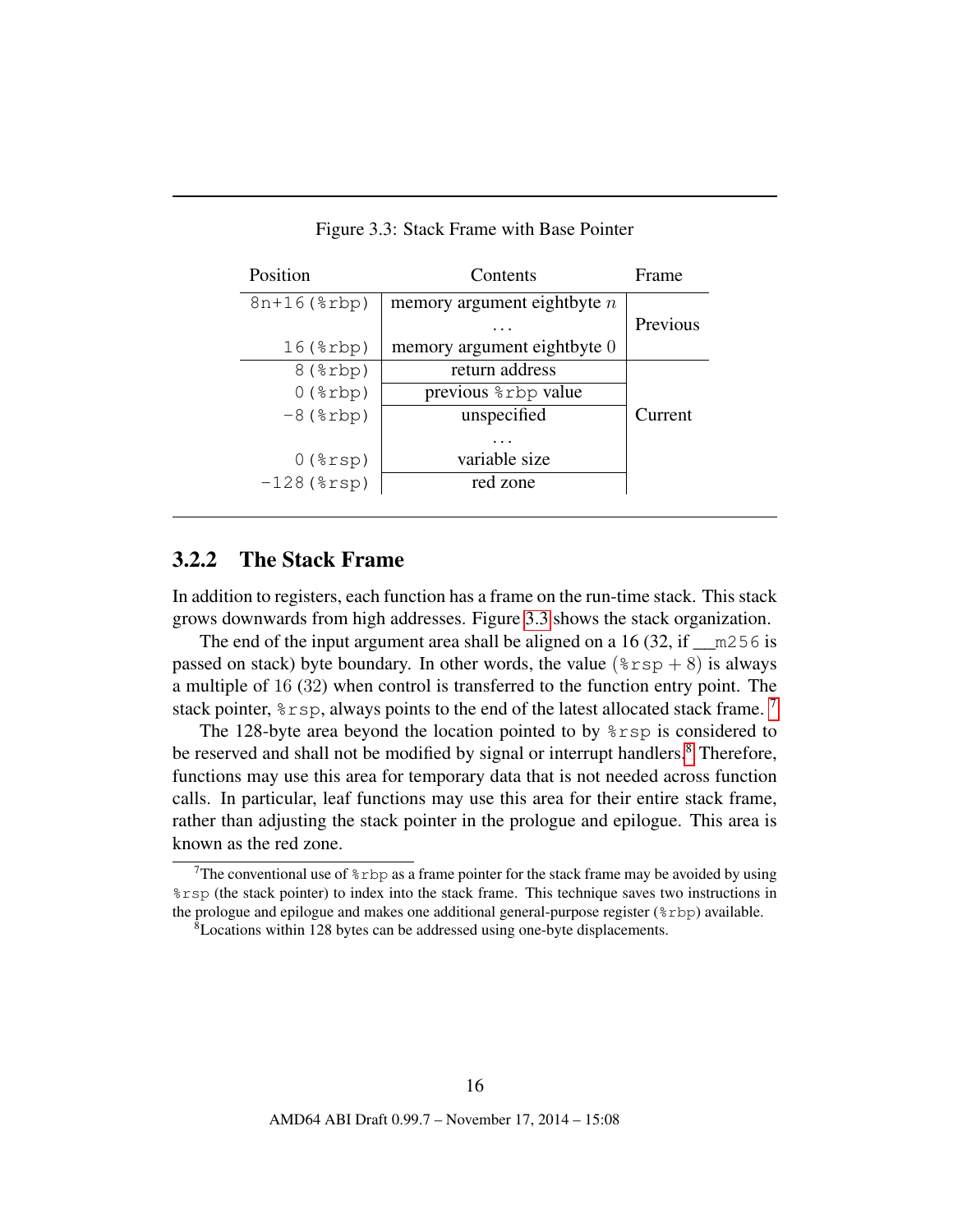### <span id="page-17-0"></span>3.2.3 Parameter Passing

After the argument values have been computed, they are placed either in registers or pushed on the stack. The way how values are passed is described in the following sections.

Definitions We first define a number of classes to classify arguments. The classes are corresponding to AMD64 register classes and defined as:

- INTEGER This class consists of integral types that fit into one of the general purpose registers.
- SSE The class consists of types that fit into a vector register.
- SSEUP The class consists of types that fit into a vector register and can be passed and returned in the upper bytes of it.
- X87, X87UP These classes consists of types that will be returned via the x87 FPU.
- COMPLEX\_X87 This class consists of types that will be returned via the x87 FPU.
- NO\_CLASS This class is used as initializer in the algorithms. It will be used for padding and empty structures and unions.
- MEMORY This class consists of types that will be passed and returned in memory via the stack.
- **Classification** The size of each argument gets rounded up to eightbytes.<sup>[9](#page-17-1)</sup> The basic types are assigned their natural classes:
	- Arguments of types (signed and unsigned) \_Bool, char, short, int, long, long long, and pointers are in the INTEGER class.
	- Arguments of types float, double, \_Decimal32, \_Decimal64 and \_\_m64 are in class SSE.

<span id="page-17-1"></span><sup>&</sup>lt;sup>9</sup>Therefore the stack will always be eightbyte aligned.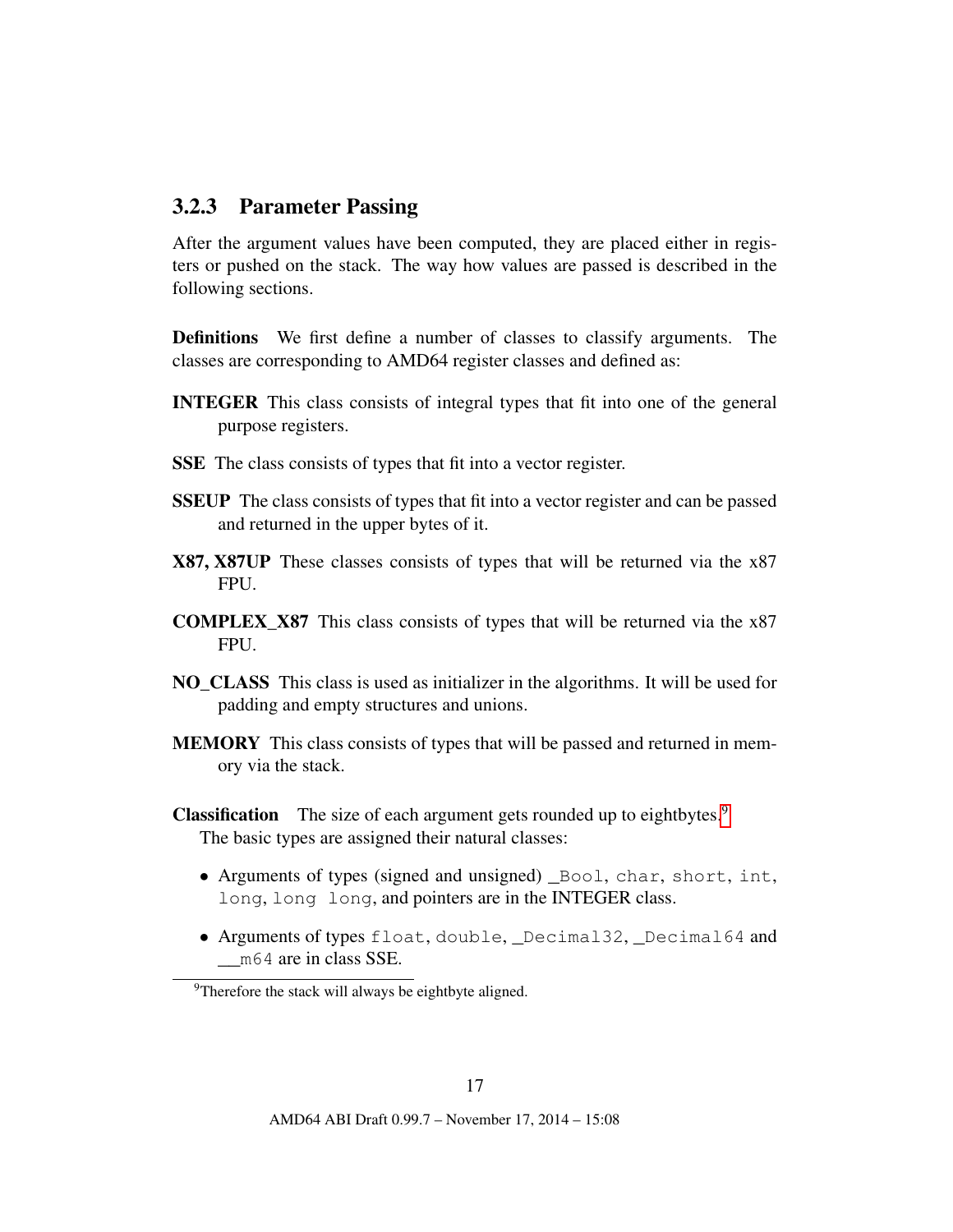- Arguments of types \_\_float128, \_Decimal128 and \_\_m128 are split into two halves. The least significant ones belong to class SSE, the most significant one to class SSEUP.
- Arguments of type  $\text{m256}$  are split into four eightbyte chunks. The least significant one belongs to class SSE and all the others to class SSEUP.
- The 64-bit mantissa of arguments of type long double belongs to class X87, the 16-bit exponent plus 6 bytes of padding belongs to class X87UP.
- Arguments of type int128 offer the same operations as INTEGERs, yet they do not fit into one general purpose register but require two registers. For classification purposes \_\_int128 is treated as if it were implemented as:

```
typedef struct {
  long low, high;
} __int128;
```
with the exception that arguments of type \_\_int128 that are stored in memory must be aligned on a 16-byte boundary.

• Arguments of complex T where T is one of the types float or double are treated as if they are implemented as:

```
struct complexT {
  T real;
  T imag;
};
```
• A variable of type complex long double is classified as type COM-PLEX\_X87.

The classification of aggregate (structures and arrays) and union types works as follows:

1. If the size of an object is larger than four eightbytes, or it contains unaligned fields, it has class MEMORY <sup>[10](#page-18-0)</sup>.

<span id="page-18-0"></span><sup>&</sup>lt;sup>10</sup>The post merger clean up described later ensures that, for the processors that do not support the \_\_m256 type, if the size of an object is larger than two eightbytes and the first eightbyte is not SSE or any other eightbyte is not SSEUP, it still has class MEMORY. This in turn ensures that for processors that do support the \_\_m256 type, if the size of an object is four eightbytes and the first eightbyte is SSE and all other eightbytes are SSEUP, it can be passed in a register.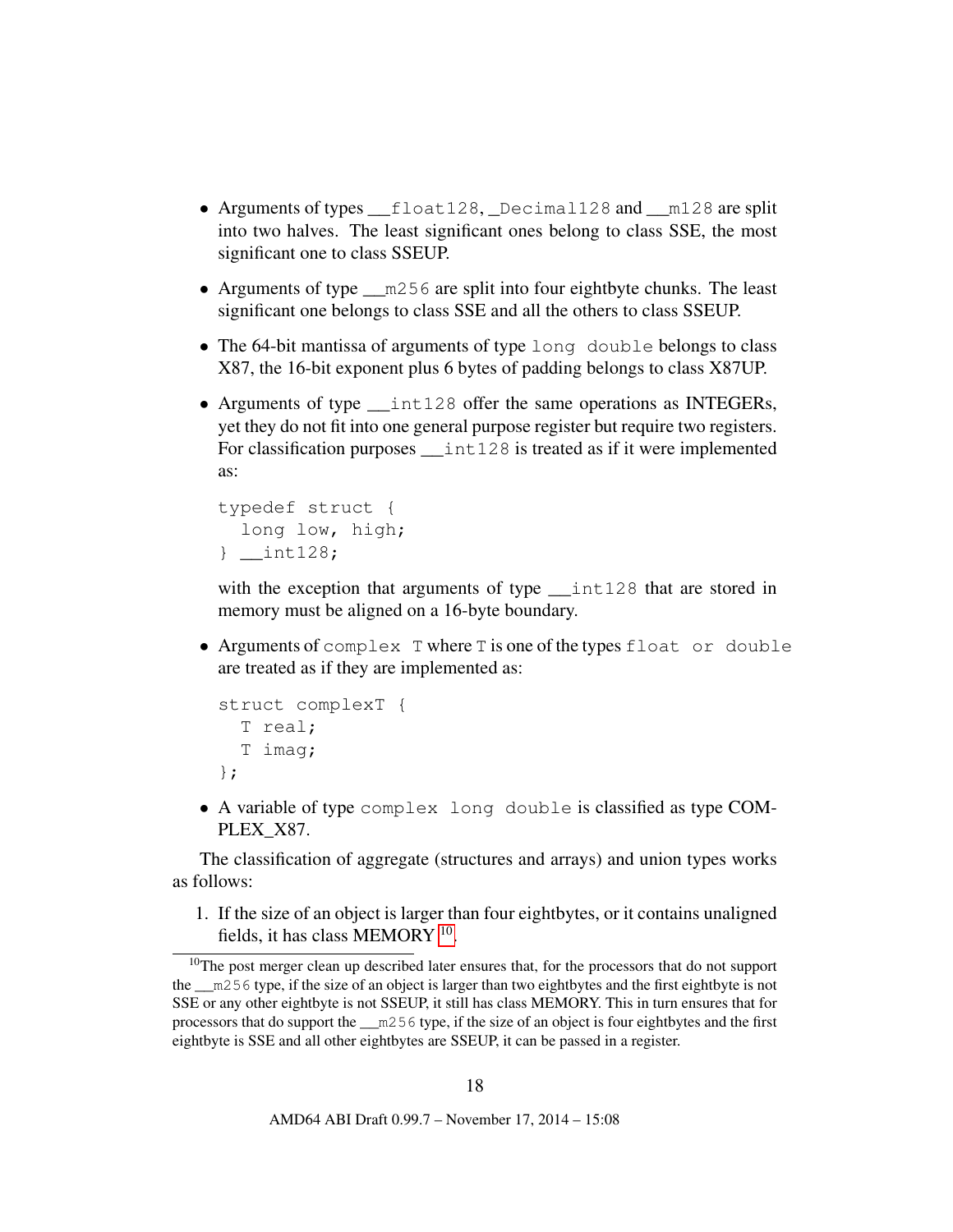- 2. If a C++ object has either a non-trivial copy constructor or a non-trivial destructor  $\frac{11}{1}$  $\frac{11}{1}$  $\frac{11}{1}$ , it is passed by invisible reference (the object is replaced in the parameter list by a pointer that has class INTEGER)<sup>[12](#page-19-1)</sup>.
- 3. If the size of the aggregate exceeds a single eightbyte, each is classified separately. Each eightbyte gets initialized to class NO\_CLASS.
- 4. Each field of an object is classified recursively so that always two fields are considered. The resulting class is calculated according to the classes of the fields in the eightbyte:
	- (a) If both classes are equal, this is the resulting class.
	- (b) If one of the classes is NO\_CLASS, the resulting class is the other class.
	- (c) If one of the classes is MEMORY, the result is the MEMORY class.
	- (d) If one of the classes is INTEGER, the result is the INTEGER.
	- (e) If one of the classes is X87, X87UP, COMPLEX\_X87 class, MEM-ORY is used as class.
	- (f) Otherwise class SSE is used.
- 5. Then a post merger cleanup is done:
	- (a) If one of the classes is MEMORY, the whole argument is passed in memory.
	- (b) If X87UP is not preceded by X87, the whole argument is passed in memory.
	- (c) If the size of the aggregate exceeds two eightbytes and the first eightbyte isn't SSE or any other eightbyte isn't SSEUP, the whole argument is passed in memory.

- its class has no virtual functions and no virtual base classes, and
- all the direct base classes of its class have trivial de/constructors, and
- for all the nonstatic data members of its class that are of class type (or array thereof), each such class has a trivial de/constructor.

<span id="page-19-1"></span> $12$ An object with either a non-trivial copy constructor or a non-trivial destructor cannot be passed by value because such objects must have well defined addresses. Similar issues apply when returning an object from a function.

<span id="page-19-0"></span> $\frac{11}{11}$ A de/constructor is trivial if it is an implicitly-declared default de/constructor and if: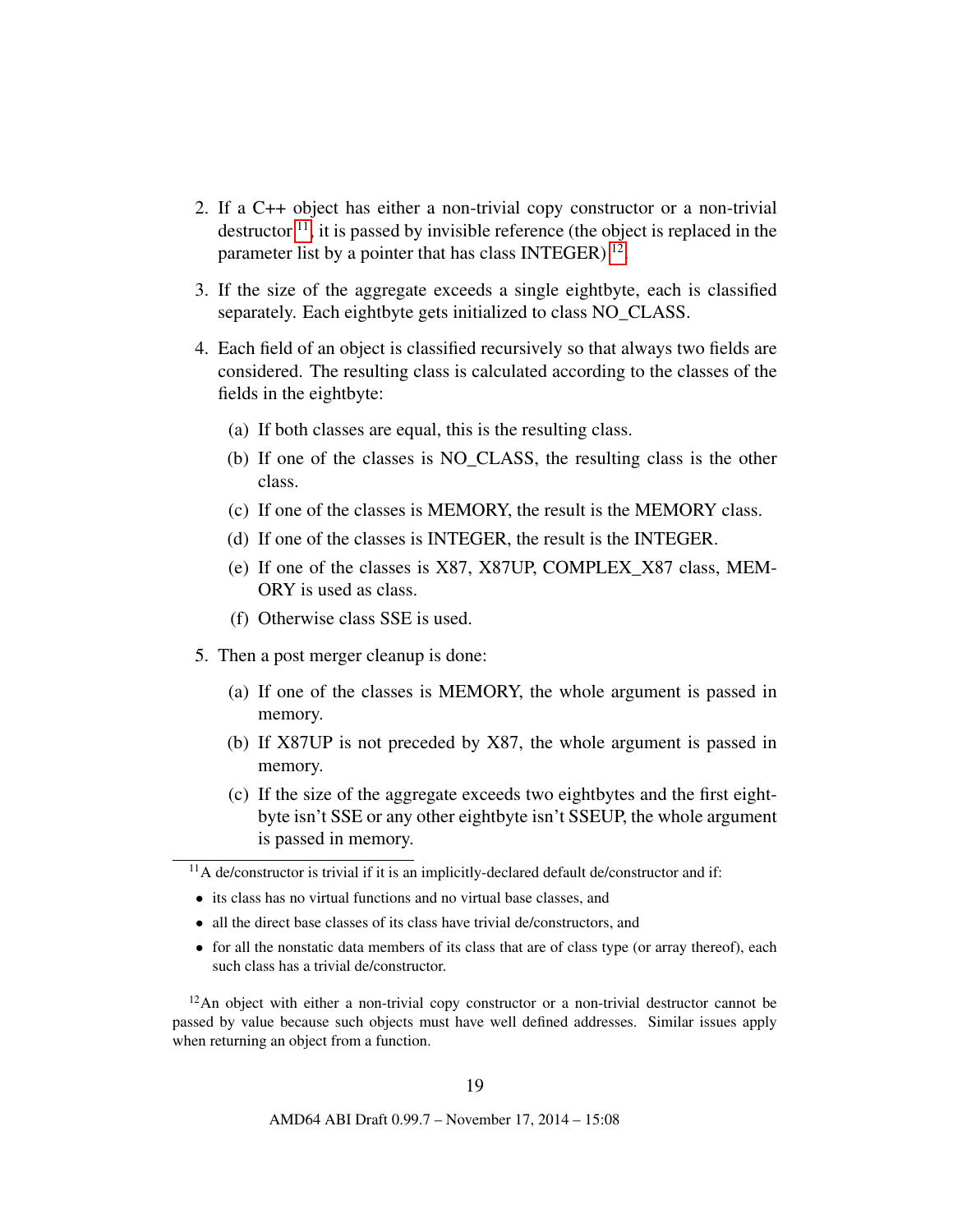(d) If SSEUP is not preceded by SSE or SSEUP, it is converted to SSE.

Passing Once arguments are classified, the registers get assigned (in left-to-right order) for passing as follows:

- 1. If the class is MEMORY, pass the argument on the stack.
- 2. If the class is INTEGER, the next available register of the sequence  $\text{\textdegree}$  rdi, %rsi, %rdx, %rcx, %r8 and %r9 is used[13](#page-20-0) .
- 3. If the class is SSE, the next available vector register is used, the registers are taken in the order from %xmm0 to %xmm7.
- 4. If the class is SSEUP, the eightbyte is passed in the next available eightbyte chunk of the last used vector register.
- 5. If the class is X87, X87UP or COMPLEX\_X87, it is passed in memory.

When a value of type Bool is returned or passed in a register or on the stack, bit 0 contains the truth value and bits 1 to 7 shall be  $zero^{14}$  $zero^{14}$  $zero^{14}$ .

If there are no registers available for any eightbyte of an argument, the whole argument is passed on the stack. If registers have already been assigned for some eightbytes of such an argument, the assignments get reverted.

Once registers are assigned, the arguments passed in memory are pushed on the stack in reversed (right-to-left<sup>[15](#page-20-2)</sup>) order.

For calls that may call functions that use varargs or stdargs (prototype-less calls or calls to functions containing ellipsis  $(\dots)$  in the declaration)  $\delta a \perp^{16}$  $\delta a \perp^{16}$  $\delta a \perp^{16}$  is used as hidden argument to specify the number of vector registers used. The contents

<span id="page-20-0"></span><sup>&</sup>lt;sup>13</sup>Note that  $\epsilon$  r11 is neither required to be preserved, nor is it used to pass arguments. Making this register available as scratch register means that code in the PLT need not spill any registers when computing the address to which control needs to be transferred. %rax is used to indicate the number of vector arguments passed to a function requiring a variable number of arguments.  $\epsilon$ r10 is used for passing a function's static chain pointer.

<span id="page-20-1"></span><sup>&</sup>lt;sup>14</sup>Other bits are left unspecified, hence the consumer side of those values can rely on it being  $0$ or 1 when truncated to 8 bit.

<span id="page-20-2"></span> $15$ Right-to-left order on the stack makes the handling of functions that take a variable number of arguments simpler. The location of the first argument can always be computed statically, based on the type of that argument. It would be difficult to compute the address of the first argument if the arguments were pushed in left-to-right order.

<span id="page-20-3"></span><sup>&</sup>lt;sup>16</sup>Note that the rest of  $z$ rax is undefined, only the contents of  $z$ al is defined.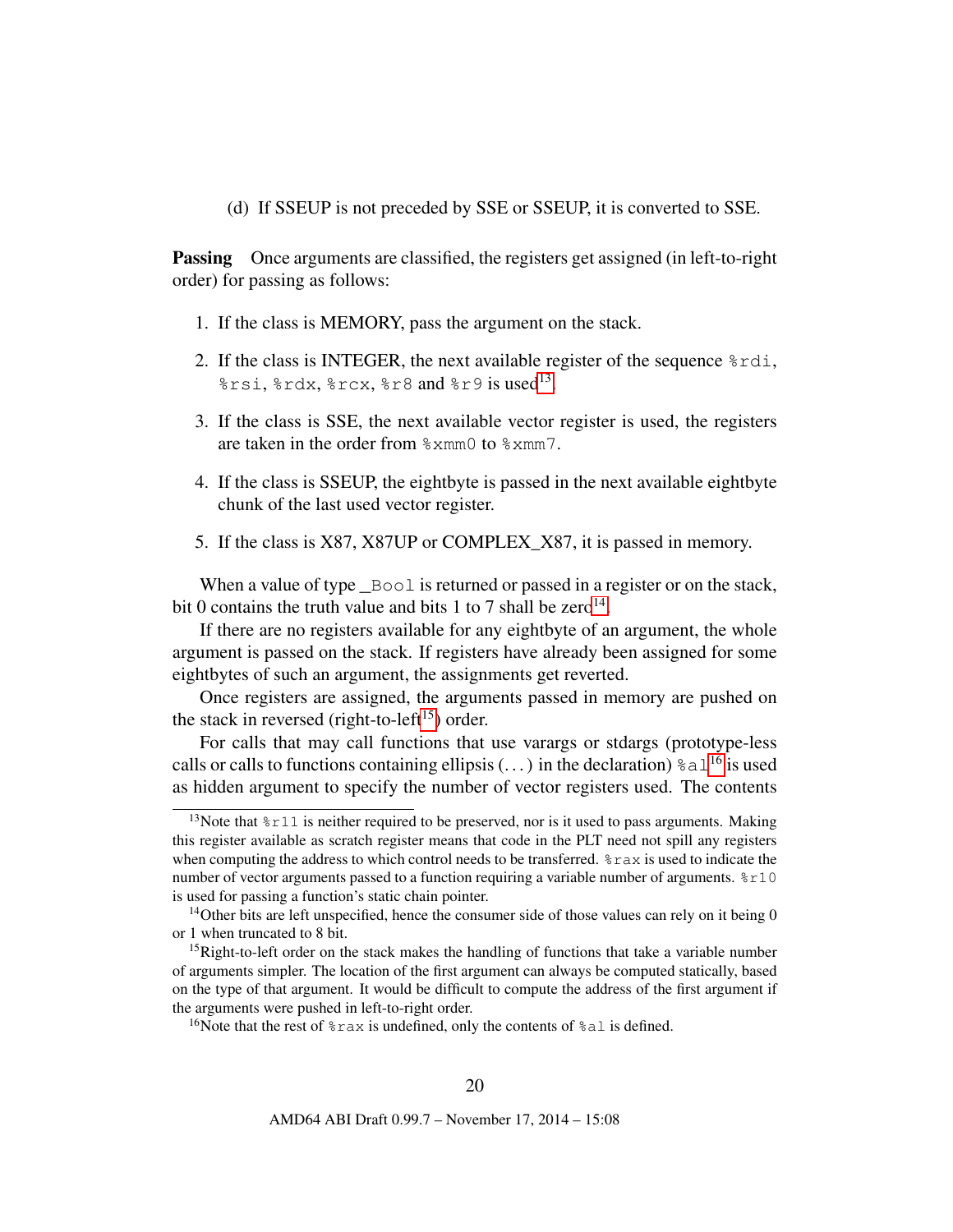### <span id="page-21-0"></span>Figure 3.4: Register Usage

|                                  |                                                            | Preserved across |
|----------------------------------|------------------------------------------------------------|------------------|
| Register                         | Usage                                                      | function calls   |
| %rax                             | temporary register; with variable arguments                | N <sub>o</sub>   |
|                                  | passes information about the number of vector              |                  |
|                                  | registers used; $1st$ return register                      |                  |
| $s$ rbx                          | callee-saved register                                      | Yes              |
| 8rcx                             | used to pass 4 <sup>th</sup> integer argument to functions | N <sub>o</sub>   |
| %rdx                             | used to pass $3rd$ argument to functions; $2nd$ return     | N <sub>o</sub>   |
|                                  | register                                                   |                  |
| %rsp                             | stack pointer                                              | Yes              |
| %rbp                             | callee-saved register; optionally used as frame            | Yes              |
|                                  | pointer                                                    |                  |
| %rsi                             | used to pass $2nd$ argument to functions                   | N <sub>o</sub>   |
| %rdi                             | used to pass 1 <sup>st</sup> argument to functions         | N <sub>o</sub>   |
| 8r8                              | used to pass $5th$ argument to functions                   | N <sub>o</sub>   |
| 8r9                              | used to pass 6 <sup>th</sup> argument to functions         | N <sub>0</sub>   |
| 8r10                             | temporary register, used for passing a function's          | N <sub>o</sub>   |
|                                  | static chain pointer                                       |                  |
| 8r11                             | temporary register                                         | N <sub>o</sub>   |
| $8r12-r14$                       | callee-saved registers                                     | Yes              |
| 8r15                             | callee-saved register; optionally used as GOT              | Yes              |
|                                  | base pointer                                               |                  |
| %xmm0-%xmm1                      | used to pass and return floating point arguments           | N <sub>o</sub>   |
| $% xmm2 xmm7$                    | used to pass floating point arguments                      | N <sub>o</sub>   |
| $s$ xmm $8 - s$ xmm $15$         | temporary registers                                        | N <sub>o</sub>   |
| $\text{Emmx}$ 0- $\text{Emmx}$ 7 | temporary registers                                        | N <sub>o</sub>   |
| %st0,%st1                        | temporary registers; used to return long                   | N <sub>o</sub>   |
|                                  | double arguments                                           |                  |
| $%st2-%st7$                      | temporary registers                                        | N <sub>o</sub>   |
| %fs                              | Reserved for system (as thread specific data reg-          | N <sub>o</sub>   |
|                                  | ister)                                                     |                  |
| mxcsr                            | SSE2 control and status word                               | partial          |
| x87 SW                           | x87 status word                                            | N <sub>o</sub>   |
| x87 CW                           | x87 control word                                           | Yes              |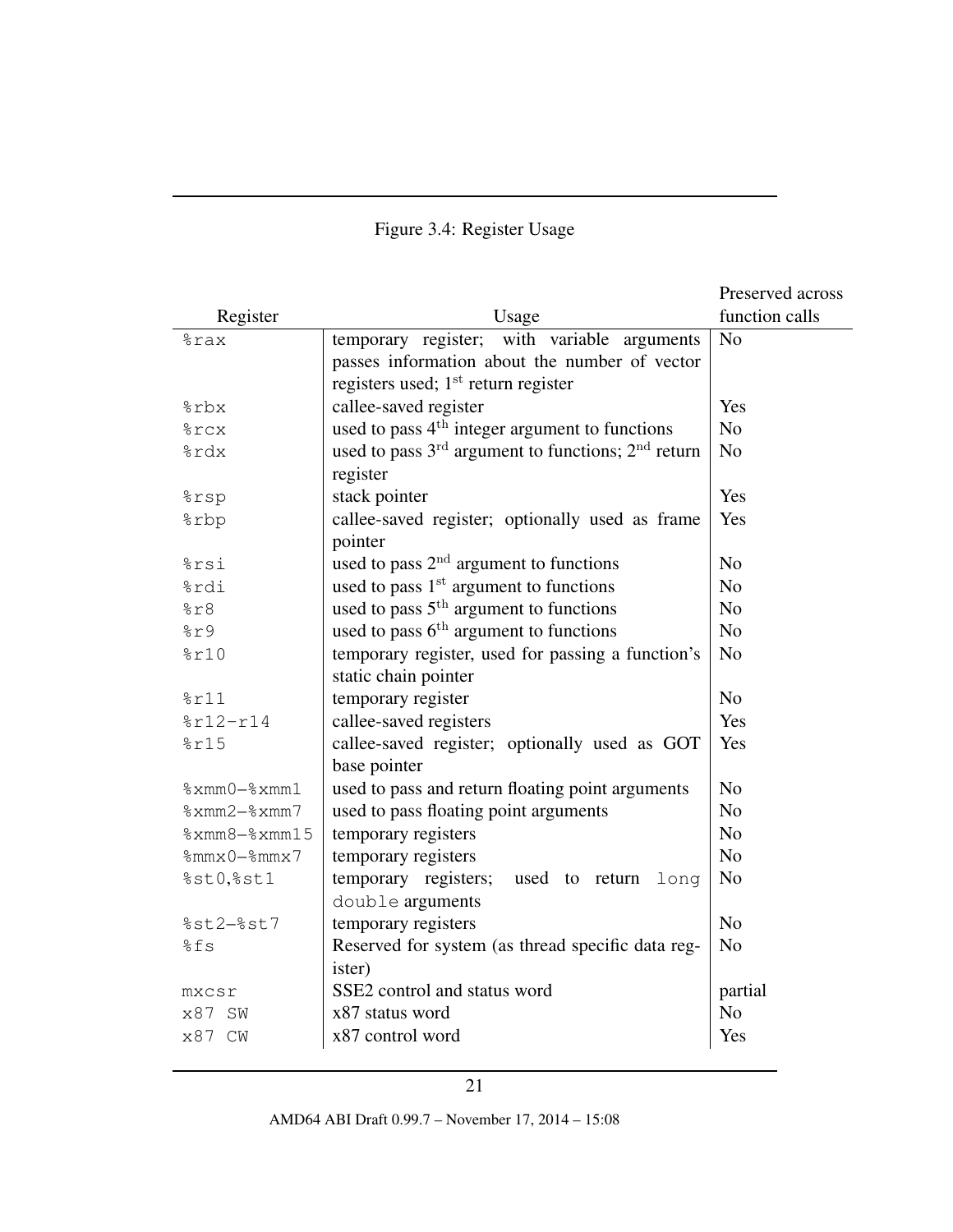of %al do not need to match exactly the number of registers, but must be an upper bound on the number of vector registers used and is in the range 0–8 inclusive.

When passing  $m256$  arguments to functions that use varargs or stdarg, function prototypes must be provided. Otherwise, the run-time behavior is undefined.

Returning of Values The returning of values is done according to the following algorithm:

- 1. Classify the return type with the classification algorithm.
- 2. If the type has class MEMORY, then the caller provides space for the return value and passes the address of this storage in %rdi as if it were the first argument to the function. In effect, this address becomes a "hidden" first argument. This storage must not overlap any data visible to the callee through other names than this argument.

On return %rax will contain the address that has been passed in by the caller in %rdi.

- 3. If the class is INTEGER, the next available register of the sequence  $\epsilon_{\text{max}}$ , %rdx is used.
- 4. If the class is SSE, the next available vector register of the sequence %xmm0, %xmm1 is used.
- 5. If the class is SSEUP, the eightbyte is returned in the next available eightbyte chunk of the last used vector register.
- 6. If the class is X87, the value is returned on the X87 stack in  $\text{\$st0}$  as 80-bit x87 number.
- 7. If the class is X87UP, the value is returned together with the previous X87 value in %st0.
- 8. If the class is COMPLEX\_X87, the real part of the value is returned in %st0 and the imaginary part in %st1.

As an example of the register passing conventions, consider the declarations and the function call shown in Figure [3.5.](#page-23-0) The corresponding register allocation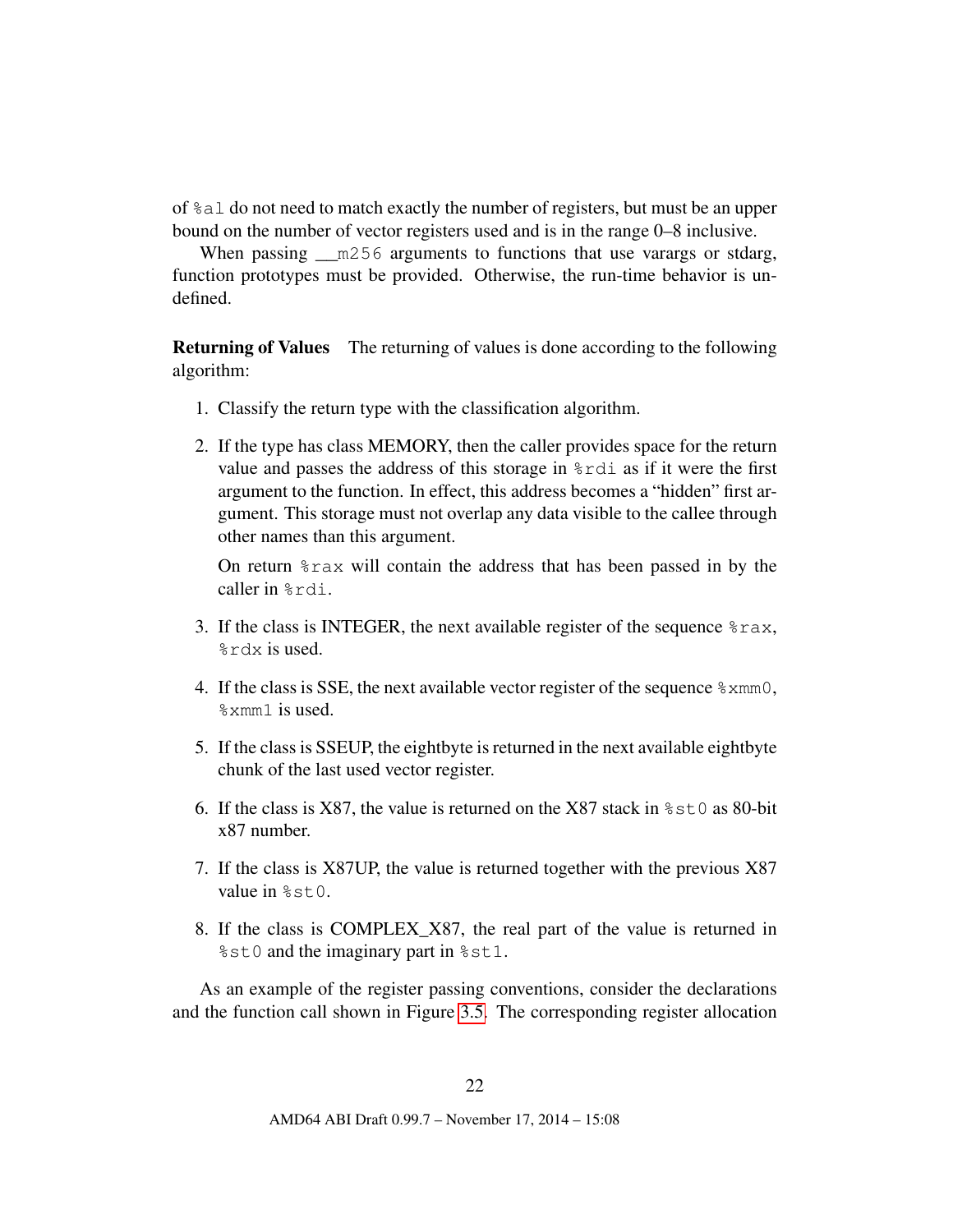is given in Figure [3.6,](#page-23-1) the stack frame offset given shows the frame before calling the function.

<span id="page-23-0"></span>Figure 3.5: Parameter Passing Example

```
typedef struct {
  int a, b;
  double d;
} structparm;
structparm s;
int e, f, g, h, i, j, k;
long double ld;
double m, n;
m256 \text{ y};
extern void func (int e, int f,
                   structparm s, int g, int h,
                   long double ld, double m,
                   \_m256 y,
                   double n, int i, int j, int k);
func (e, f, s, g, h, ld, m, y, n, i, j, k);
```
<span id="page-23-1"></span>Figure 3.6: Register Allocation Example

| General Purpose Registers Floating Point Registers Stack Frame Offset |                         |       |  |
|-----------------------------------------------------------------------|-------------------------|-------|--|
| %rdi: e                                                               | %xmm0: s.d              | 0: 1d |  |
| %rsi: f                                                               | $\text{\%}x$ mm $1$ : m | 16:1  |  |
| %rdx: s.a, s.b                                                        | %ymm2: y                | 24: k |  |
| $\text{srcx: } q$                                                     | %xmm3: n                |       |  |
| $\frac{8r}{3}$ : h                                                    |                         |       |  |
| $\text{\$r9:}$ i                                                      |                         |       |  |
|                                                                       |                         |       |  |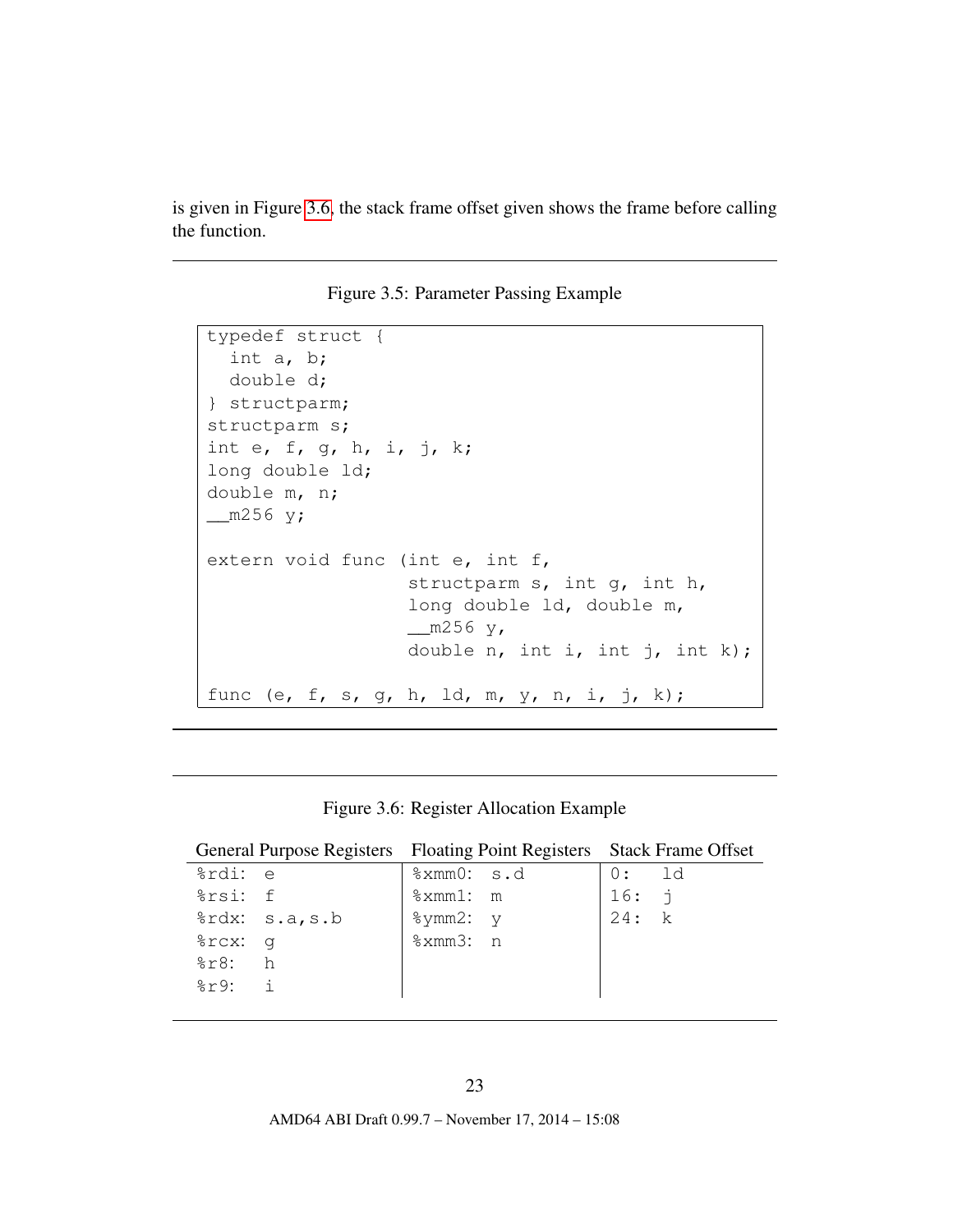## <span id="page-24-0"></span>3.3 Operating System Interface

### <span id="page-24-1"></span>3.3.1 Exception Interface

As the AMD64 manuals describe, the processor changes mode to handle *exceptions,* which may be synchronous, floating-point/coprocessor or asynchronous. Synchronous and floating-point/coprocessor exceptions, being caused by instruction execution, can be explicitly generated by a process. This section, therefore, specifies those exception types with defined behavior. The AMD64 architecture classifies exceptions as *faults*, *traps*, and *aborts*. See the Intel386 ABI for more information about their differences.

#### Hardware Exception Types

The operating system defines the correspondence between hardware exceptions and the signals specified by signal (BA\_OS) as shown in table [3.1.](#page-25-0) Contrary to the i386 architecture, the AMD64 does not define any instructions that generate a bounds check fault in long mode.

### <span id="page-24-2"></span>3.3.2 Virtual Address Space

Although the AMD64 architecture uses 64-bit pointers, implementations are only required to handle 48-bit addresses. Therefore, conforming processes may only use addresses from  $0x0000000000000000$  to  $0x00007$ fffffffffff<sup>[17](#page-24-5)</sup>.

Processes begin with three logical segments, commonly called text, data, and stack. Use of shared libraries add other segments and a process may dynamically create segments.

### <span id="page-24-3"></span>3.3.3 Page Size

Systems are permitted to use any power-of-two page size between 4KB and 64KB, inclusive.

### <span id="page-24-4"></span>3.3.4 Virtual Address Assignments

Conceptually processes have the full address space available. In practice, however, several factors limit the size of a process.

<span id="page-24-5"></span> $170x0000$  ffff ffffffff is not a canonical address and cannot be used.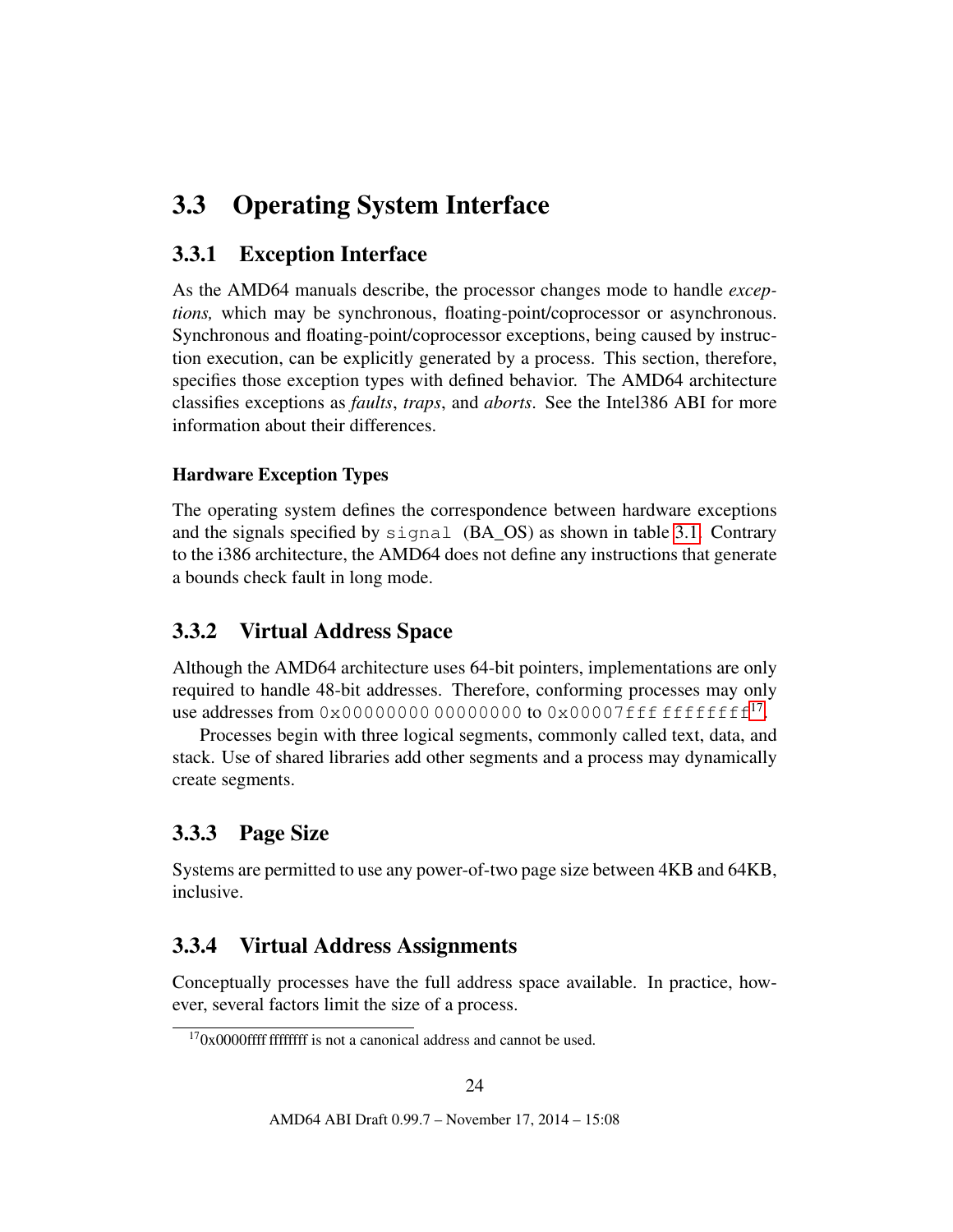| Number          | Exception name                 | Signal  |
|-----------------|--------------------------------|---------|
| $\Omega$        | divide error fault             | SIGFPE  |
| $\mathbf{1}$    | single step trap/fault         | SIGTRAP |
| 2               | non-maskable interrupt         | none    |
| 3               | breakpoint trap                | SIGTRAP |
| 4               | overflow trap                  | SIGSEGV |
| 5               | (reserved)                     |         |
| 6               | invalid opcode fault           | SIGILL  |
| 7               | no coprocessor fault           | SIGFPE  |
| 8               | double fault abort             | none    |
| 9               | coprocessor overrun abort      | SIGSEGV |
| 10              | invalid TSS fault              | none    |
| 11              | segment no present fault       | none    |
| 12 <sup>°</sup> | stack exception fault          | SIGSEGV |
| 13              | general protection fault/abort | SIGSEGV |
| 14              | page fault                     | SIGSEGV |
| 15              | (reserved)                     |         |
| 16              | coprocessor error fault        | SIGFPE  |
| other           | (unspecified)                  | SIGILL  |

<span id="page-25-0"></span>Table 3.1: Hardware Exceptions and Signals

<span id="page-25-1"></span>Table 3.2: Floating-Point Exceptions

| Code       | Reason                           |  |
|------------|----------------------------------|--|
| FPE FLTDIV | floating-point divide by zero    |  |
| FPE FLTOVF | floating-point overflow          |  |
| FPE FLTUND | floating-point underflow         |  |
| FPE FLTRES | floating-point inexact result    |  |
| FPE_FLTINV | invalid floating-point operation |  |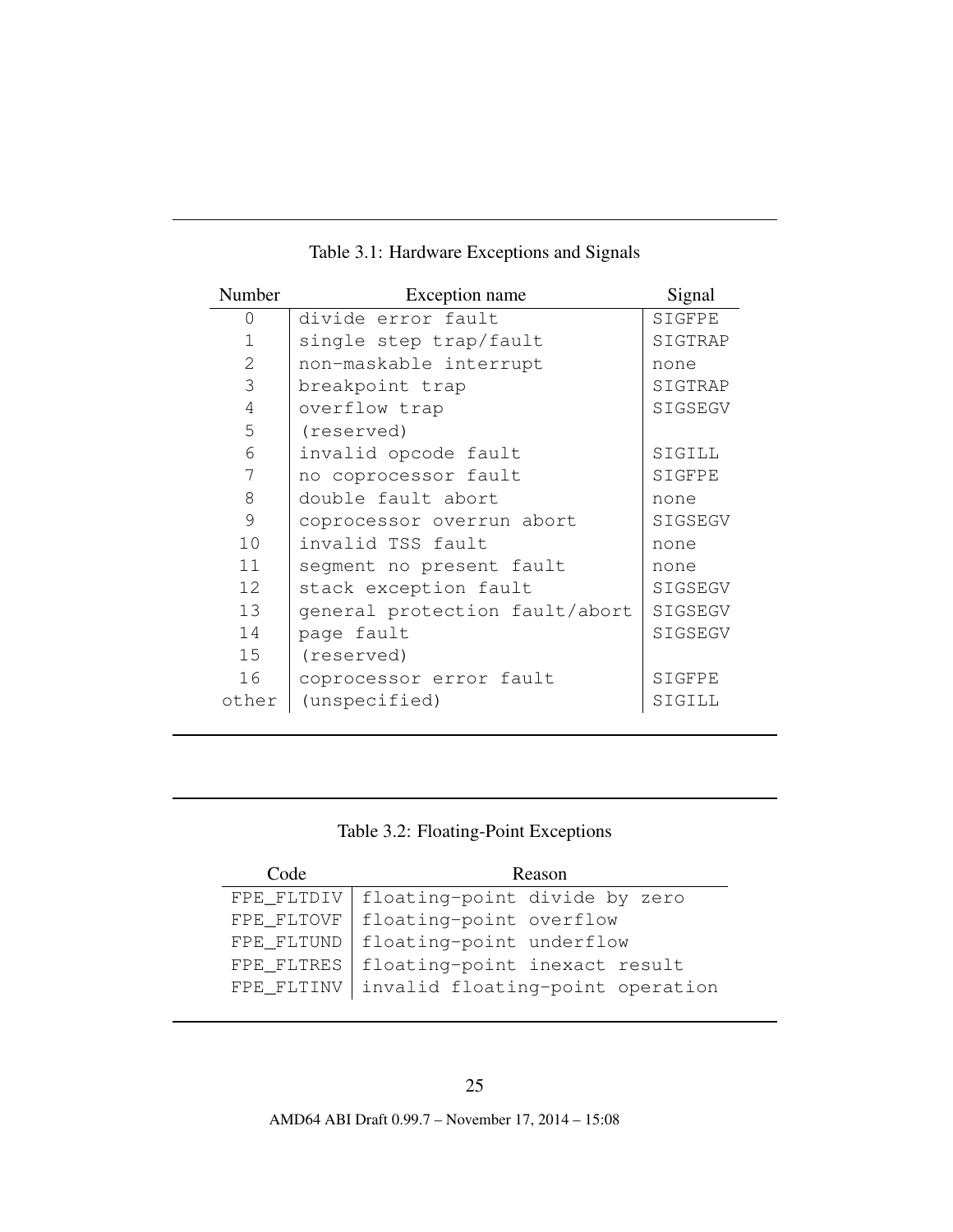- The system reserves a configuration dependent amount of virtual space.
- The system reserves a configuration dependent amount of space per process.
- A process whose size exceeds the system's available combined physical memory and secondary storage cannot run. Although some physical memory must be present to run any process, the system can execute processes that are bigger than physical memory, paging them to and from secondary storage. Nonetheless, both physical memory and secondary storage are shared resources. System load, which can vary from one program execution to the next, affects the available amount.

Programs that dereference null pointers are erroneous and a process should not expect 0x0 to be a valid address.

| Oxfffffffffffffffff | Reserved system area | End of memory       |
|---------------------|----------------------|---------------------|
|                     | $\cdots$             |                     |
|                     |                      |                     |
| 0x80000000000       | Dynamic segments     |                     |
|                     |                      |                     |
|                     | Process segments     | Beginning of memory |
|                     |                      |                     |

<span id="page-26-0"></span>Figure 3.7: Virtual Address Configuration

Although applications may control their memory assignments, the typical arrangement appears in figure [3.8.](#page-27-3)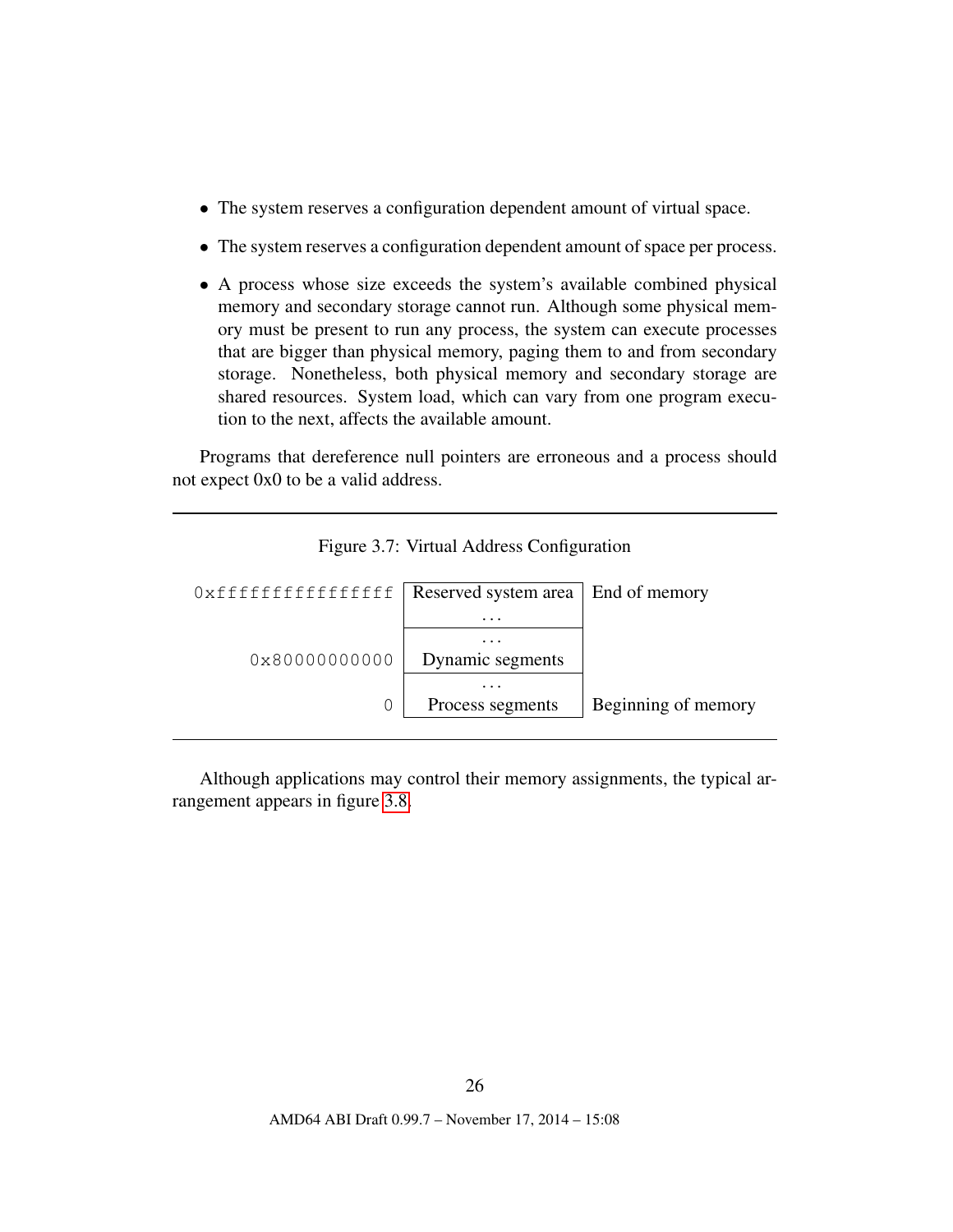<span id="page-27-3"></span>Figure 3.8: Conventional Segment Arrangements



## <span id="page-27-0"></span>3.4 Process Initialization

### <span id="page-27-1"></span>3.4.1 Initial Stack and Register State

#### Special Registers

The AMD64 architecture defines floating point instructions. At process startup the two floating point units, SSE2 and x87, both have all floating-point exception status flags cleared. The status of the control words is as defined in tables [3.3](#page-27-2) and [3.4.](#page-28-0)

| Field | Value | Note                      |
|-------|-------|---------------------------|
| RC    |       | Round to nearest          |
| PC    | 11    | Double extended precision |
| РM    |       | Precision masked          |
| UМ    |       | Underflow masked          |
| OM    | 1     | Overflow masked           |
| ZM.   |       | Zero divide masked        |
| DМ    |       | De-normal operand masked  |
| TМ    |       | Invalid operation masked  |

<span id="page-27-2"></span>Table 3.3: x87 Floating-Point Control Word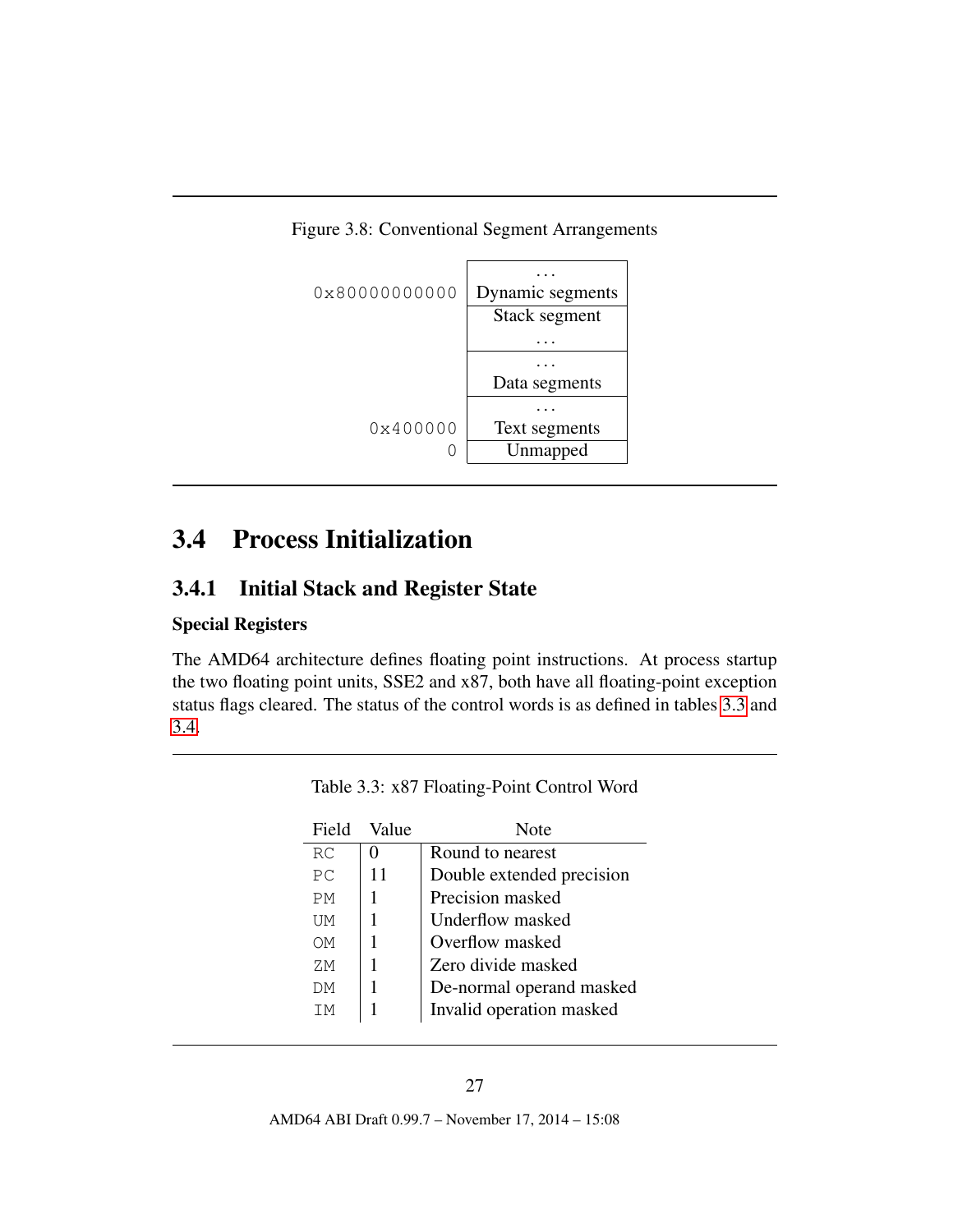| Field     | Value | Note                     |
|-----------|-------|--------------------------|
| F 7.      |       | Do not flush to zero     |
| RC        |       | Round to nearest         |
| <b>PM</b> |       | Precision masked         |
| UМ        | 1     | Underflow masked         |
| OМ        |       | Overflow masked          |
| ΖM.       |       | Zero divide masked       |
| DМ        | 1     | De-normal operand masked |
| TM.       |       | Invalid operation masked |
| DAZ       |       | De-normals are not zero  |
|           |       |                          |

<span id="page-28-0"></span>Table 3.4: MXCSR Status Bits

The rFLAGS register contains the system flags, such as the direction flag and the carry flag. The low 16 bits (FLAGS portion) of rFLAGS are accessible by application software. The state of them at process initialization is shown in table [3.5.](#page-28-1)

<span id="page-28-1"></span>Table 3.5: rFLAGS Bits

| Field | Value | Note                 |
|-------|-------|----------------------|
| DF    |       | Direction forward    |
| СF    |       | No carry             |
| ΡF    |       | Even parity          |
| ΑF    |       | No auxiliary carry   |
| 7.F   |       | No zero result       |
| SF    |       | Unsigned result      |
| )F    |       | No overflow occurred |
|       |       |                      |

#### Stack State

This section describes the machine state that exec (BA\_OS) creates for new processes. Various language implementations transform this initial program state to the state required by the language standard.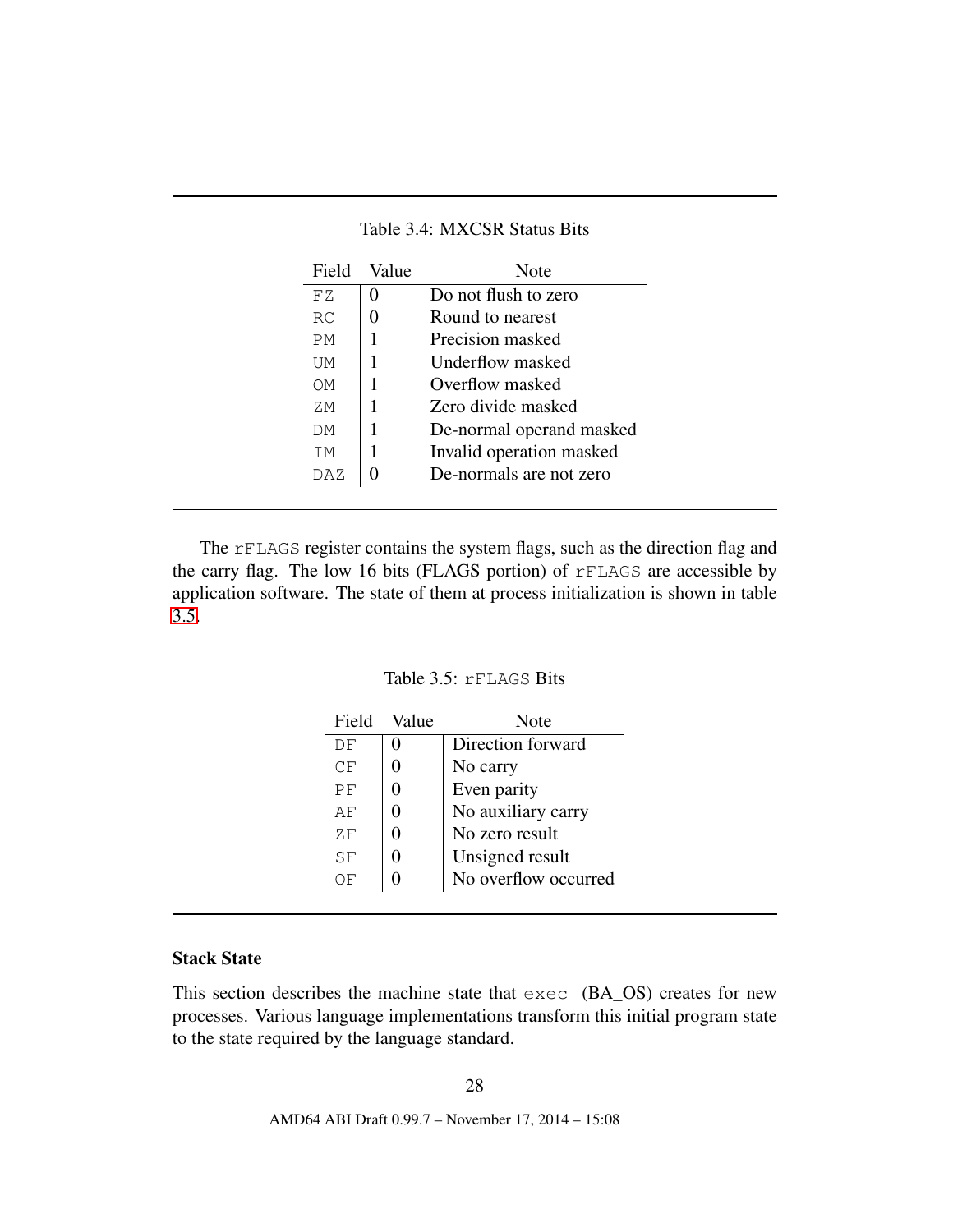For example, a C program begins executing at a function named main declared as:

extern int main ( int argc, char \*argv[ ], char\* envp[ ]);

where

argc is a non-negative argument count

argy is an array of argument strings, with  $\arg v$  [argc] == 0

envp is an array of environment strings, terminated by a null pointer.

When main() returns its value is passed to  $ext{exit}$  and if that has been over-ridden and returns, \_exit() (which must be immune to user interposition).

The initial state of the process stack, i.e. when \_start is called is shown in figure [3.9.](#page-29-0)

| Purpose                            | <b>Start Address</b>  | Length            |
|------------------------------------|-----------------------|-------------------|
| Unspecified                        | <b>High Addresses</b> |                   |
| Information block, including argu- |                       | varies            |
| ment strings, environment strings, |                       |                   |
| auxiliary information              |                       |                   |
| Unspecified                        |                       |                   |
| Null auxiliary vector entry        |                       | 1 eightbyte       |
| Auxiliary vector entries           |                       | 2 eightbytes each |
|                                    |                       | eightbyte         |
| Environment pointers               |                       | 1 eightbyte each  |
| $\theta$                           | $8+8*argc+8rsp$       | eightbyte         |
| Argument pointers                  | $8+8$ rsp             | arge eightbytes   |
| Argument count                     | %rsp                  | eightbyte         |
| Undefined                          | Low Addresses         |                   |
|                                    |                       |                   |

<span id="page-29-0"></span>Figure 3.9: Initial Process Stack

Argument strings, environment strings, and the auxiliary information appear in no specific order within the information block and they need not be compactly allocated.

Only the registers listed below have specified values at process entry: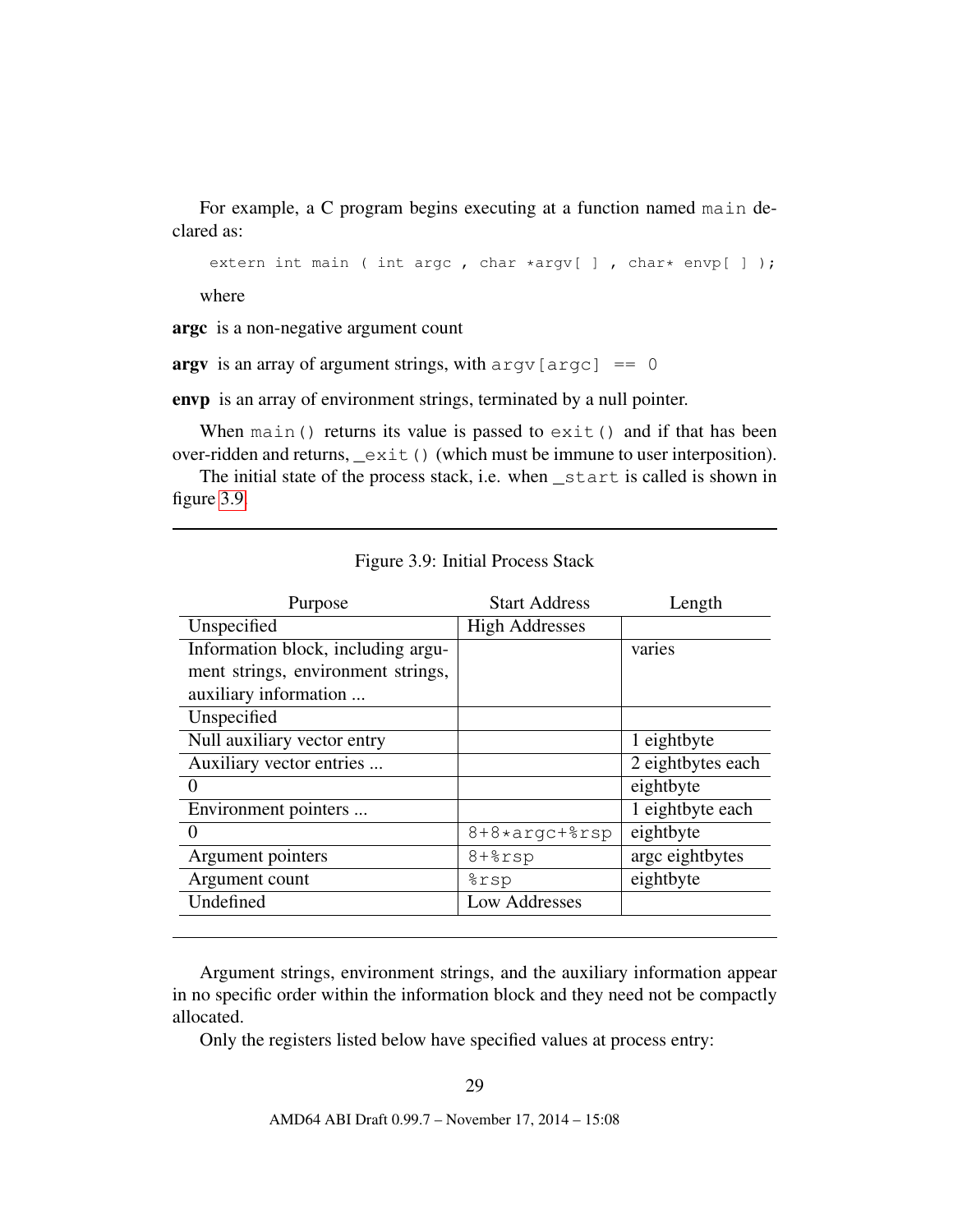- **%rbp** The content of this register is unspecified at process initialization time, but the user code should mark the deepest stack frame by setting the frame pointer to zero.
- **%rsp** The stack pointer holds the address of the byte with lowest address which is part of the stack. It is guaranteed to be 16-byte aligned at process entry.

**%rdx** a function pointer that the application should register with atexit (BA\_OS).

It is unspecified whether the data and stack segments are initially mapped with execute permissions or not. Applications which need to execute code on the stack or data segments should take proper precautions, e.g., by calling mprotect().

#### <span id="page-30-0"></span>3.4.2 Thread State

New threads inherit the floating-point state of the parent thread and the state is private to the thread thereafter.

#### <span id="page-30-1"></span>3.4.3 Auxiliary Vector

The auxiliary vector is an array of the following structures (ref. figure [3.10\)](#page-30-2), interpreted according to the a\_type member.

#### <span id="page-30-2"></span>Figure 3.10: auxv\_t Type Definition

```
typedef struct
{
    int a_type;
    union {
        long a_val;
        void *a_ptr;
        void (*a_fnc)();} a_un;
} auxv_t;
```
The AMD64 ABI uses the auxiliary vector types defined in figure [3.11.](#page-31-0)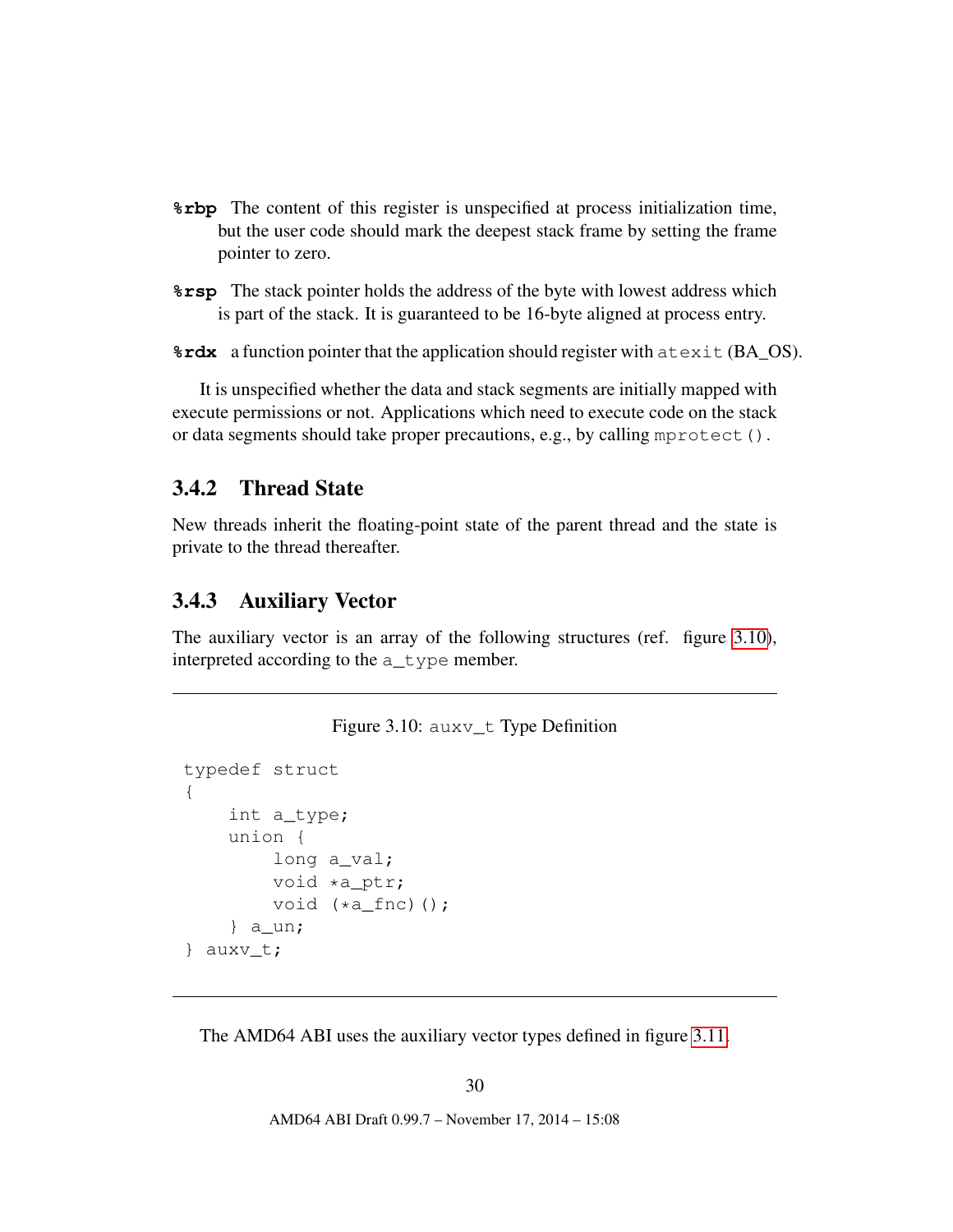<span id="page-31-0"></span>

| Name      | Value          | a un    |
|-----------|----------------|---------|
| AT NULL   | 0              | ignored |
| AT IGNORE | 1              | ignored |
| AT EXECFD | $\overline{2}$ | a_val   |
| AT PHDR   | 3              | a_ptr   |
| AT PHENT  | $\overline{4}$ | a_val   |
| AT PHNUM  | 5              | a_val   |
| AT_PAGESZ | 6              | a_val   |
| AT_BASE   | 7              | a_ptr   |
| AT FLAGS  | 8              | a_val   |
| AT ENTRY  | 9              | a_ptr   |
| AT NOTELF | 10             | a_val   |
| AT UID    | 11             | a_val   |
| AT EUID   | 12             | a_val   |
| AT GID    | 13             | a_val   |
| AT EGID   | 14             | a_val   |

Figure 3.11: Auxiliary Vector Types

- $AT\_NULL$  The auxiliary vector has no fixed length; instead its last entry's  $a_t$ member has this value.
- AT\_IGNORE This type indicates the entry has no meaning. The corresponding value of  $a$ <sub>un</sub> is undefined.
- AT\_EXECFD At process creation the system may pass control to an interpreter program. When this happens, the system places either an entry of type AT\_EXECFD or one of type AT\_PHDR in the auxiliary vector. The entry for type AT\_EXECFD uses the a\_val member to contain a file descriptor open to read the application program's object file.
- AT\_PHDR The system may create the memory image of the application program before passing control to the interpreter program. When this happens, the a\_ptr member of the AT\_PHDR entry tells the interpreter where to find the program header table in the memory image.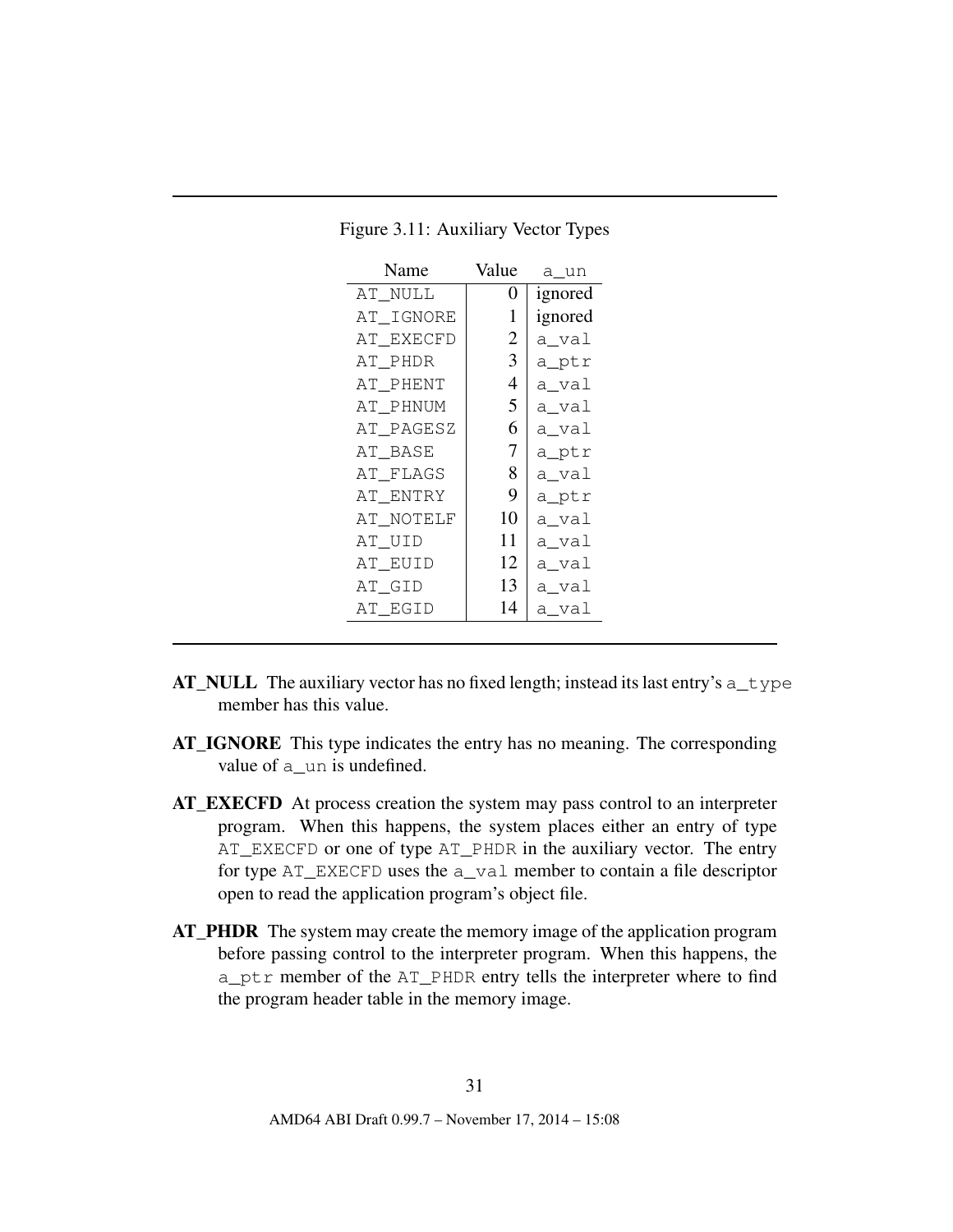- **AT\_PHENT** The  $a$ <sub>\_val</sub> member of this entry holds the size, in bytes, of one entry in the program header table to which the AT\_PHDR entry points.
- AT PHNUM The a val member of this entry holds the number of entries in the program header table to which the AT\_PHDR entry points.
- AT\_PAGESZ If present, this entry's  $a$ \_val member gives the system page size, in bytes.
- AT BASE The a  $ptr$  member of this entry holds the base address at which the interpreter program was loaded into memory. See "Program Header" in the System V ABI for more information about the base address.
- $AT\_FLAGS$  If present, the a\_val member of this entry holds one-bit flags. Bits with undefined semantics are set to zero.
- AT ENTRY The a  $ptr$  member of this entry holds the entry point of the application program to which the interpreter program should transfer control.
- AT\_NOTELF The a\_val member of this entry is non-zero if the program is in another format than ELF.
- AT\_UID The a\_val member of this entry holds the real user id of the process.
- AT\_EUID The a\_val member of this entry holds the effective user id of the process.
- AT\_GID The a\_val member of this entry holds the real group id of the process.
- AT\_EGID The a\_val member of this entry holds the effective group id of the process.

## <span id="page-32-0"></span>3.5 Coding Examples

This section discusses example code sequences for fundamental operations such as calling functions, accessing static objects, and transferring control from one part of a program to another. Unlike previous material, this material is not normative.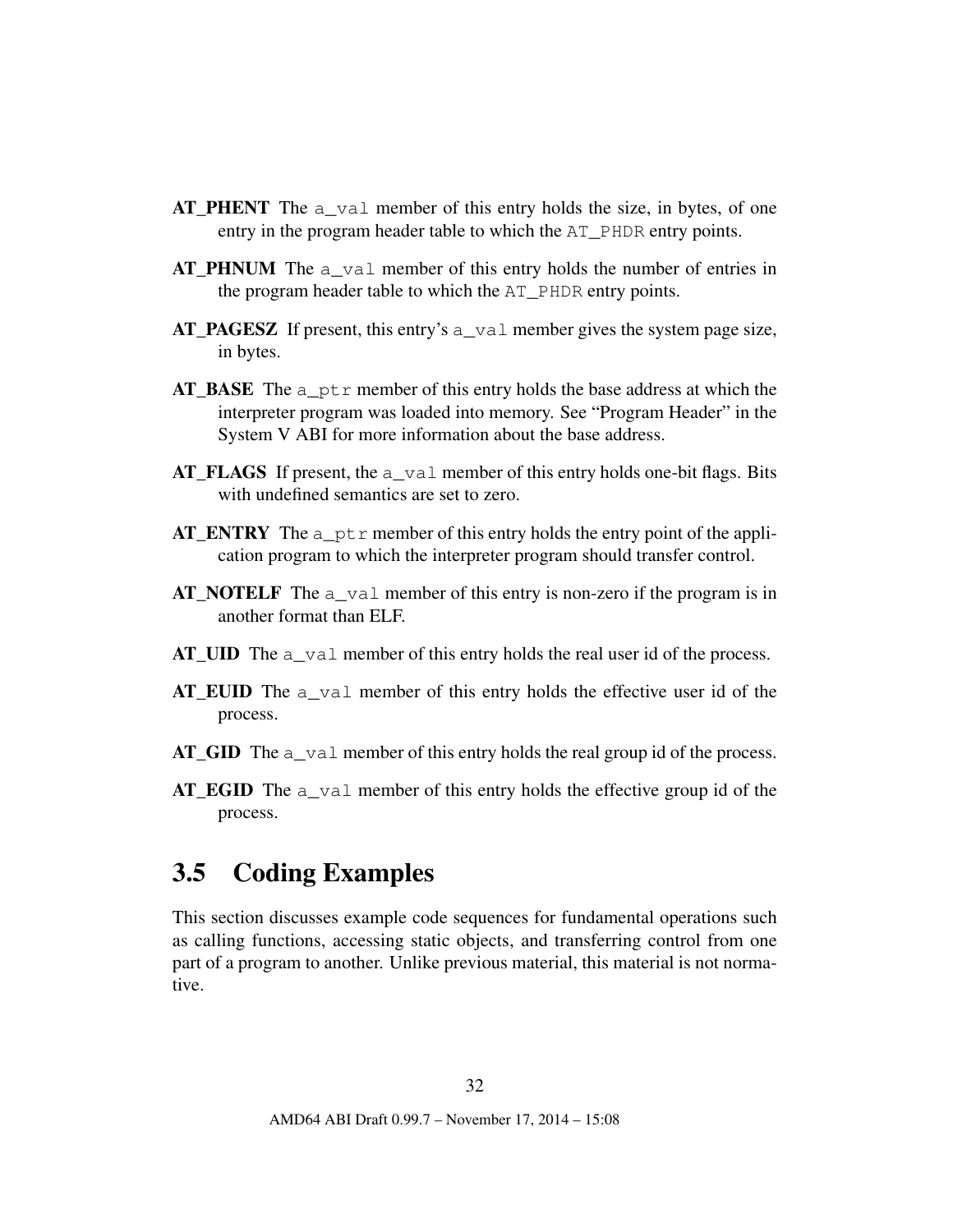### <span id="page-33-0"></span>3.5.1 Architectural Constraints

The AMD64 architecture usually does not allow an instruction to encode arbitrary 64-bit constants as immediate operand. Most instructions accept 32-bit immediates that are sign extended to the 64-bit ones. Additionally the 32-bit operations with register destinations implicitly perform zero extension making loads of 64-bit immediates with upper half set to 0 even cheaper.

Additionally the branch instructions accept 32-bit immediate operands that are sign extended and used to adjust the instruction pointer. Similarly an instruction pointer relative addressing mode exists for data accesses with equivalent limitations.

In order to improve performance and reduce code size, it is desirable to use different code models depending on the requirements.

Code models define constraints for symbolic values that allow the compiler to generate better code. Basically code models differ in addressing (absolute versus position independent), code size, data size and address range. We define only a small number of code models that are of general interest:

Small code model The virtual address of code executed is known at link time. Additionally all symbols are known to be located in the virtual addresses in the range from 0 to  $2^{31} - 2^{24} - 1$  or from 0x00000000 to 0x7effffff<sup>[18](#page-33-1)</sup>.

This allows the compiler to encode symbolic references with offsets in the range from  $-(2^{31})$  to  $2^{24}$  or from  $0x80000000$  to  $0x01000000$  directly in the sign extended immediate operands, with offsets in the range from 0 to  $2^{31}$  –  $2^{24}$  or from 0x00000000 to 0x7f000000 in the zero extended immediate operands and use instruction pointer relative addressing for the symbols with offsets in the range  $-(2^{24})$  to  $2^{24}$  or  $0xff000000$  to  $0x01000000$ .

This is the fastest code model and we expect it to be suitable for the vast majority of programs.

Kernel code model The kernel of an operating system is usually rather small but runs in the negative half of the address space. So we define all symbols to be in the range from  $2^{64} - 2^{31}$  to  $2^{64} - 2^{24}$  or from  $0xffffffff80000000$ to  $0xffffffffffff0000000$ .

<span id="page-33-1"></span><sup>&</sup>lt;sup>18</sup> The number 24 is chosen arbitrarily. It allows for all memory of objects of size up to  $2^{24}$ or 16M bytes to be addressed directly because the base address of such objects is constrained to be less than  $2^{31} - 2^{24}$  or  $0x7f000000$ . Without such constraint only the base address would be accessible directly, but not any offsetted variant of it.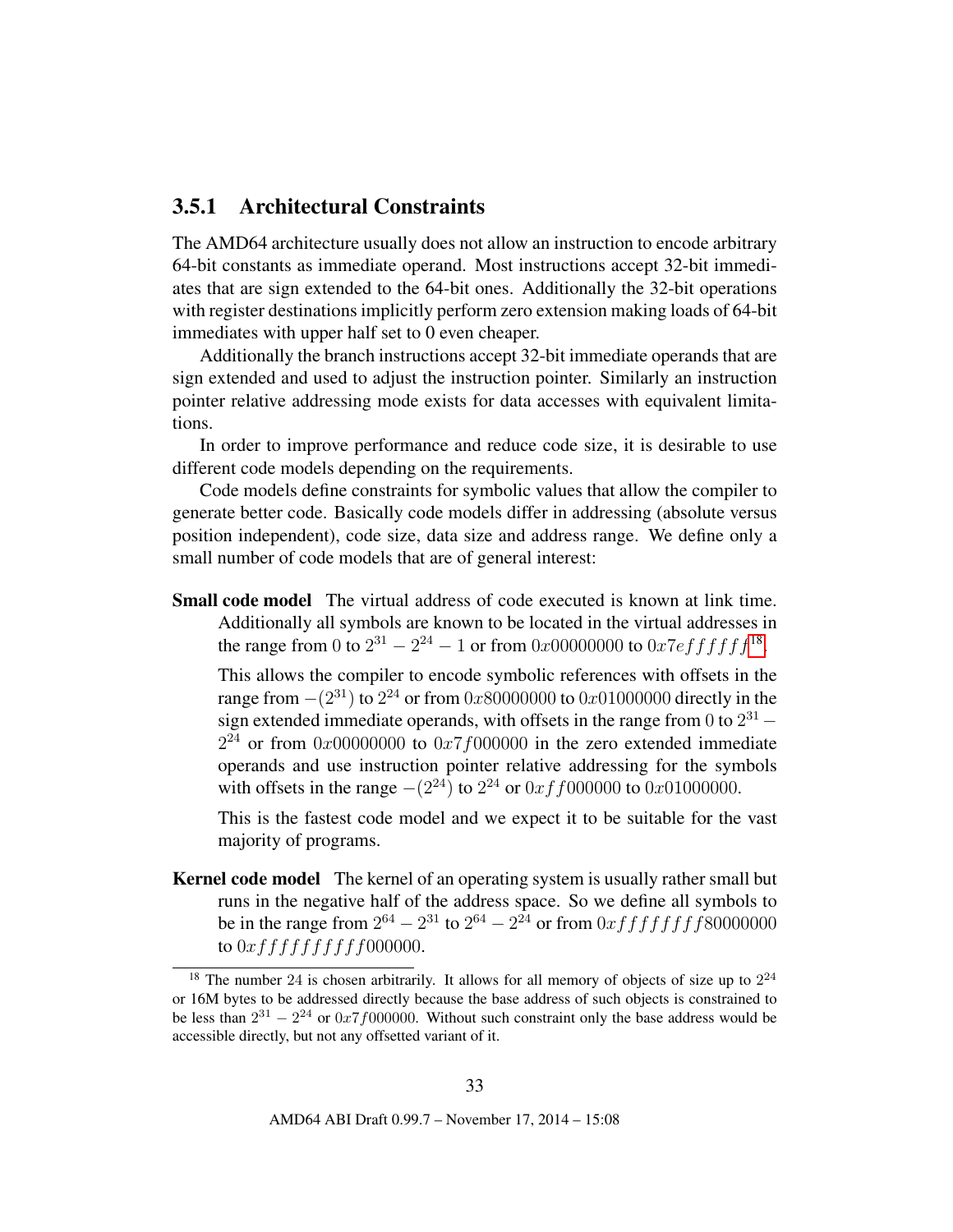This code model has advantages similar to those of the small model, but allows encoding of zero extended symbolic references only for offsets from  $2^{31}$  to  $2^{31} + 2^{24}$  or from 0x80000000 to 0x81000000. The range offsets for sign extended reference changes to 0 to  $2^{31} + 2^{24}$  or 0x00000000 to  $0x81000000$ .

Medium code model In the medium model, the data section is split into two parts — the data section still limited in the same way as in the small code model and the large data section having no limits except for available addressing space. The program layout must be set in a way so that large data sections (. 1 data, . 1 rodata, . 1 bss) come after the text and data sections.

This model requires the compiler to use movabs instructions to access large static data and to load addresses into registers, but keeps the advantages of the small code model for manipulation of addresses in the small data and text sections (specially needed for branches).

By default only data larger than 65535 bytes will be placed in the large data section.

Large code model The large code model makes no assumptions about addresses and sizes of sections.

The compiler is required to use the movabs instruction, as in the medium code model, even for dealing with addresses inside the text section. Additionally, indirect branches are needed when branching to addresses whose offset from the current instruction pointer is unknown.

It is possible to avoid the limitation on the text section in the small and medium models by breaking up the program into multiple shared libraries, so this model is strictly only required if the text of a single function becomes larger than what the medium model allows.

Small position independent code model (PIC) Unlike the previous models, the virtual addresses of instructions and data are not known until dynamic link time. So all addresses have to be relative to the instruction pointer.

Additionally the maximum distance between a symbol and the end of an instruction is limited to  $2^{31} - 2^{24} - 1$  or  $0x7effffff$ , allowing the compiler to use instruction pointer relative branches and addressing modes supported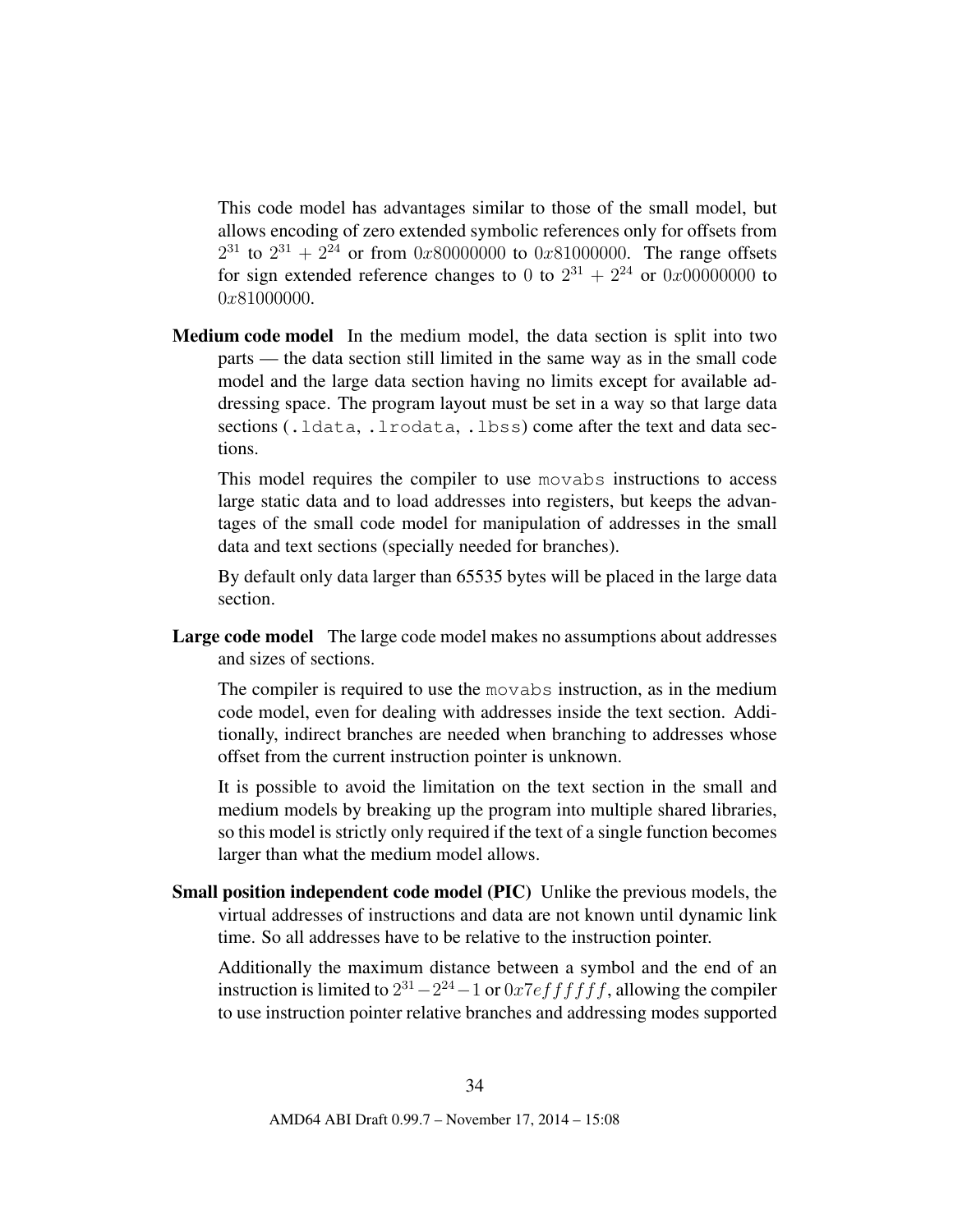by the hardware for every symbol with an offset in the range  $-(2^{24})$  to  $2^{24}$ or  $0xff000000$  to  $0x01000000$ .

Medium position independent code model (PIC) This model is like the previous model, but similarly to the medium static model adds large data sections at the end of object files.

In the medium PIC model, the instruction pointer relative addressing can not be used directly for accessing large static data, since the offset can exceed the limitations on the size of the displacement field in the instruction. Instead an unwind sequence consisting of movabs, lea and add needs to be used.

Large position independent code model (PIC) This model is like the previous model, but makes no assumptions about the distance of symbols.

The large PIC model implies the same limitation as the medium PIC model regarding addressing of static data. Additionally, references to the global offset table and to the procedure linkage table and branch destinations need to be calculated in a similar way. Further the size of the text segment is allowed to be up to 16EB in size, hence similar restrictions apply to all address references into the text segments, including branches.

#### <span id="page-35-0"></span>3.5.2 Conventions

In this document some special assembler symbols are used in the coding examples and discussion. They are:

- name@GOT: specifies the offset to the GOT entry for the symbol name from the base of the GOT.
- name@GOTPLT: specifies the offset to the GOT entry for the symbol name from the base of the GOT, implying that there is a corresponding PLT entry.
- name@GOTOFF: specifies the offset to the location of the symbol name from the base of the GOT.
- name@GOTPCREL: specifies the offset to the GOT entry for the symbol name from the current code location.
- name@PLT: specifies the offset to the PLT entry of symbol name from the current code location.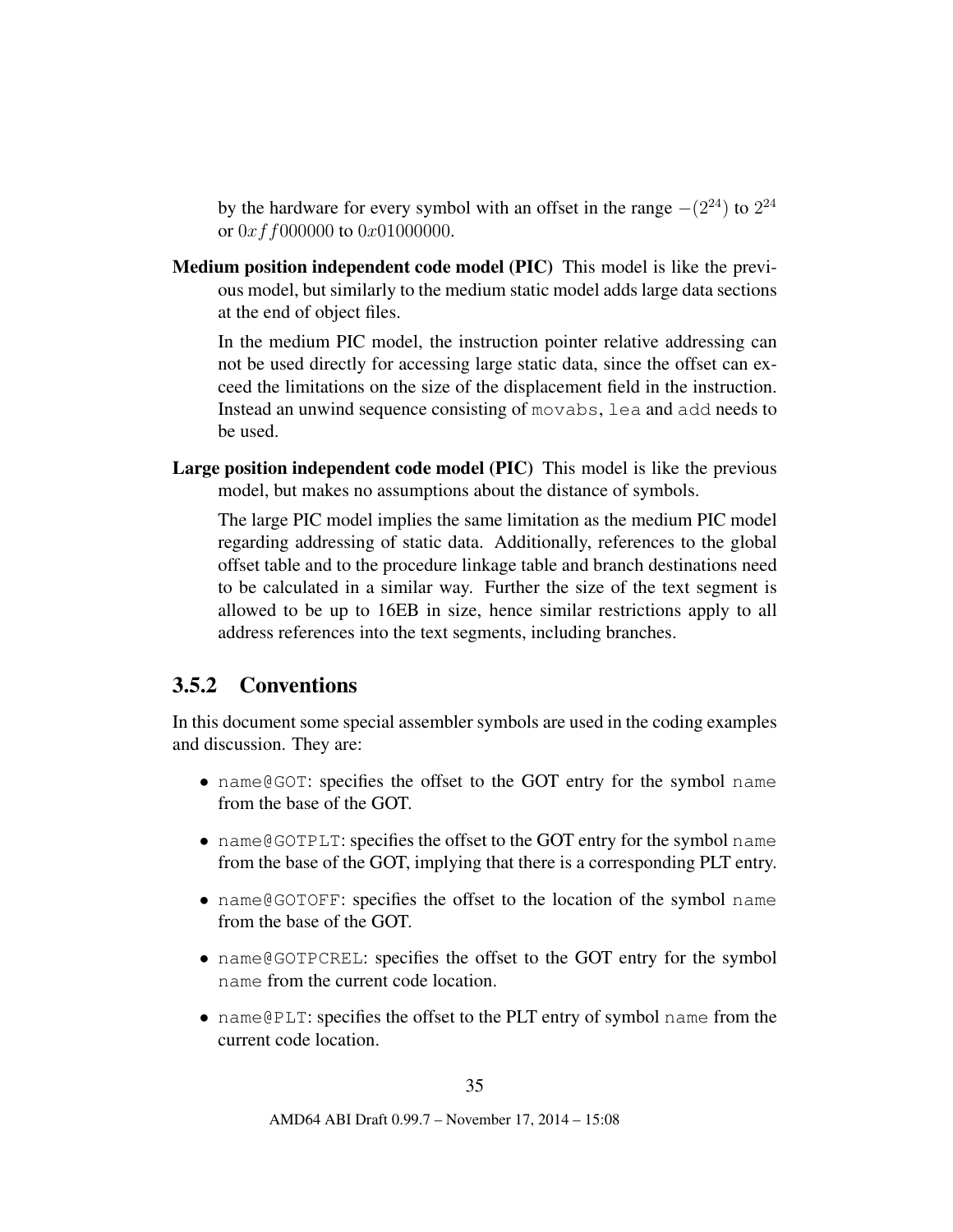- name@PLTOFF: specifies the offset to the PLT entry of symbol name from the base of the GOT.
- \_GLOBAL\_OFFSET\_TABLE\_: specifies the offset to the base of the GOT from the current code location.

### 3.5.3 Position-Independent Function Prologue

In the small code model all addresses (including GOT entries) are accessible via the IP-relative addressing provided by the AMD64 architecture. Hence there is no need for an explicit GOT pointer and therefore no function prologue for setting it up is necessary.

In the medium and large code models a register has to be allocated to hold the address of the GOT in position-independent objects, because the AMD64 ISA does not support an immediate displacement larger than 32 bits.

As %r15 is preserved across function calls, it is initialized in the function prolog to hold the GOT address<sup>[19](#page-36-0)</sup> for non-leaf functions which call other functions through the PLT. Other functions are free to use any other register. Throughout this document,  $\epsilon r15$  will be used in examples.

Figure 3.12: Position-Independent Function Prolog Code medium model:

<span id="page-36-1"></span>leaq \_GLOBAL\_OFFSET\_TABLE\_(%rip),%r15 # GOTPC32 reloc

large model:

```
pushq \text{8r15} \text{# save } \text{8r15}leaq 1f(%rip),%r11   # absolute %rip
1: movabs $_GLOBAL_OFFSET_TABLE_,%r15 # offset to the GOT (R_X86_64_GOTPC64)
  leaq (%r11,%r15),%r15 # absolute address of the GOT
```
For the medium model the GOT pointer is directly loaded, for the large model the absolute value of  $\epsilon$  rip is added to the relative offset to the base of the GOT

<span id="page-36-0"></span> $19$ If, at code generation-time, it is determined that either no other functions are called (leaf functions), the called functions addresses can be resolved and are within 2GB, or no global data objects are referred to, it is not necessary to store the GOT address in %r15 and the prolog code that initializes it may be omitted.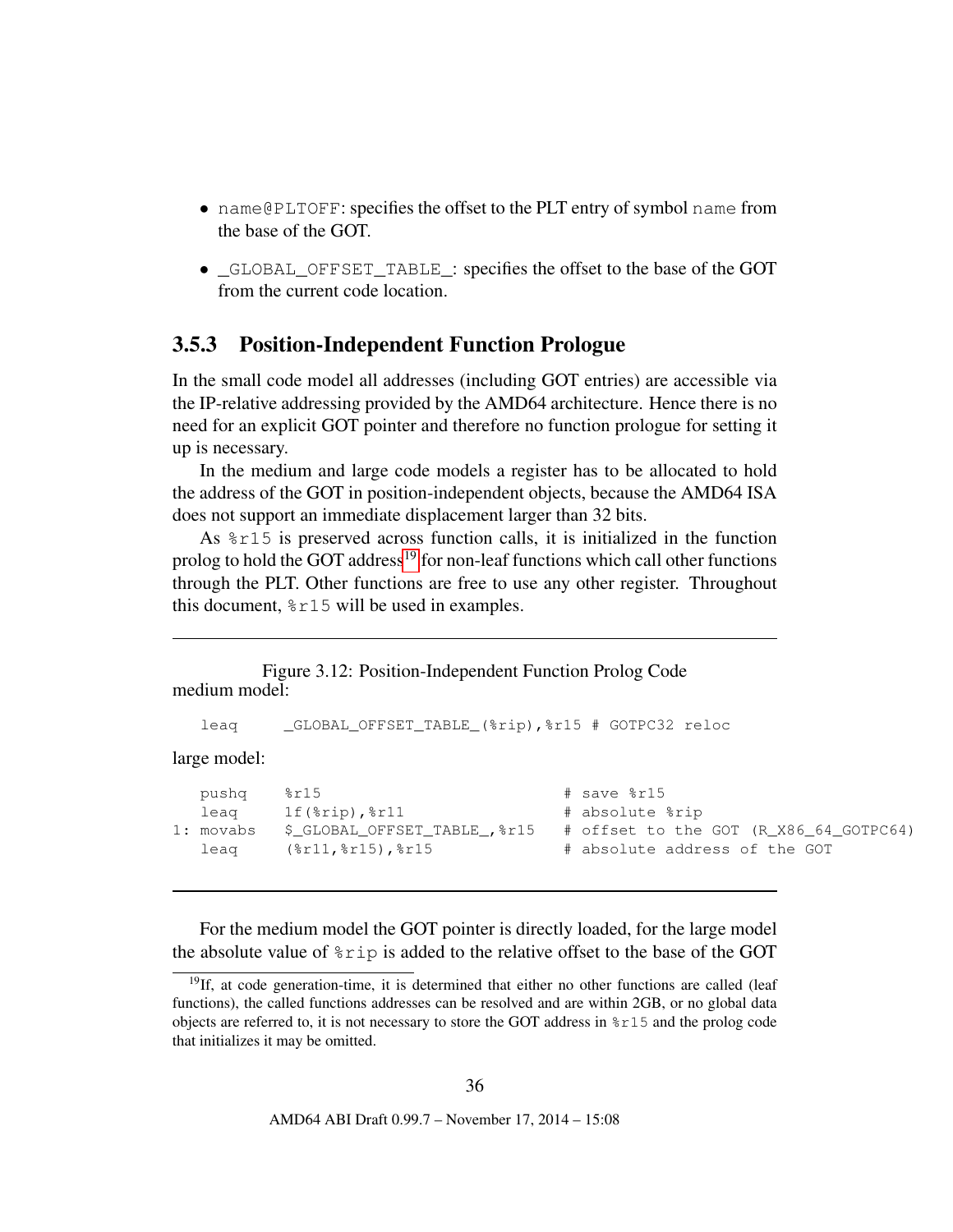in order to obtain its absolute address (see figure [3.12\)](#page-36-1).

### 3.5.4 Data Objects

This section describes only objects with static storage. Stack-resident objects are excluded since programs always compute their virtual address relative to the stack or frame pointers.

Because only the movabs instruction uses 64-bit addresses directly, depending on the code model either %rip-relative addressing or building addresses in registers and accessing the memory through the register has to be used.

For absolute addresses  $r$  ip-relative encoding can be used in the small model. In the medium model the movabs instruction has to be used for accessing addresses.

Position-independent code cannot contain absolute address. To access a global symbol the address of the symbol has to be loaded from the Global Offset Table. The address of the entry in the GOT can be obtained with a  $\epsilon$  rip-relative instruction in the small model.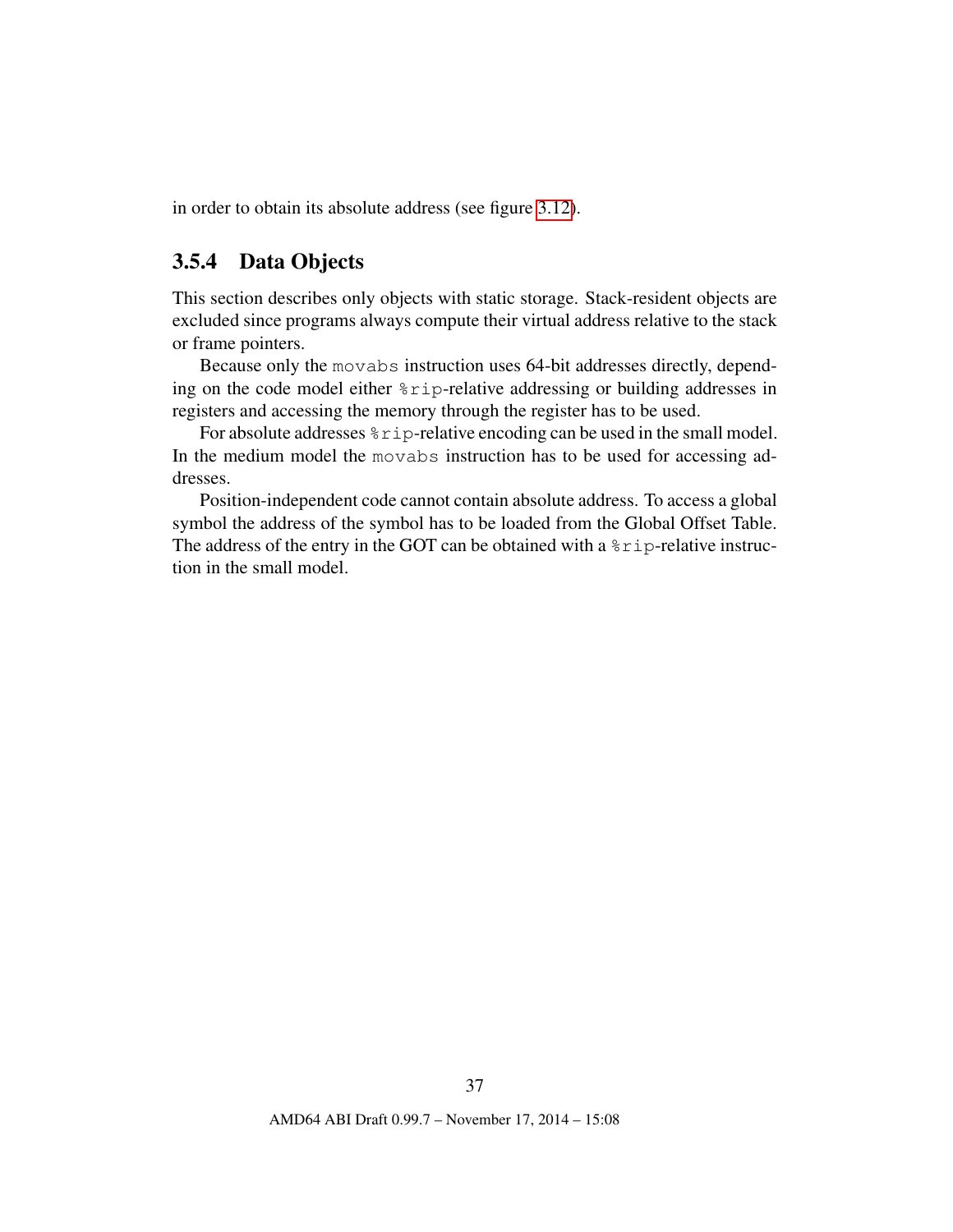### Small models

Figure 3.13: Absolute Load and Store (Small Model)

```
extern int src[65536]; \vert \cdot \vert .extern src
extern int dst[65536]; \vert \cdot \vert .extern dst
extern int *ptr; \vert \cdot \vert .extern ptr
static int lsrc[65536]; | .local lsrc
                           .comm lsrc,262144,4
static int ldst[65536]; | .local ldst
                           .comm ldst,262144,4
static int *lptr; | | .local lptr
                           .comm lptr, 8,8
                           .text
dst[0] = \text{src}[0]; \vert \vert movl src(\text{circ}), \text{seax}movl %eax, dst(%rip)
ptr = dst[0]; \vert \vert movq stat, ptr(%rip)
*ptr = src[0]; |nowq =ptr(*rip),*raxmovl src(%rip),%edx
                           movl %edx, (%rax)
ldst[0] = lsrc[0]; \vert \vert movl lsrc({\text{kip}}), \text{seax}movl %eax, ldst(%rip)
lptr = ldst; \vert \vert movq $dst, lptr(%rip)
*lptr = lsrc[0]; \vert \vert movq lptr(*rip), *rasmovl lsrc(%rip), %edx
                           movl %edx, (%rax)
```
38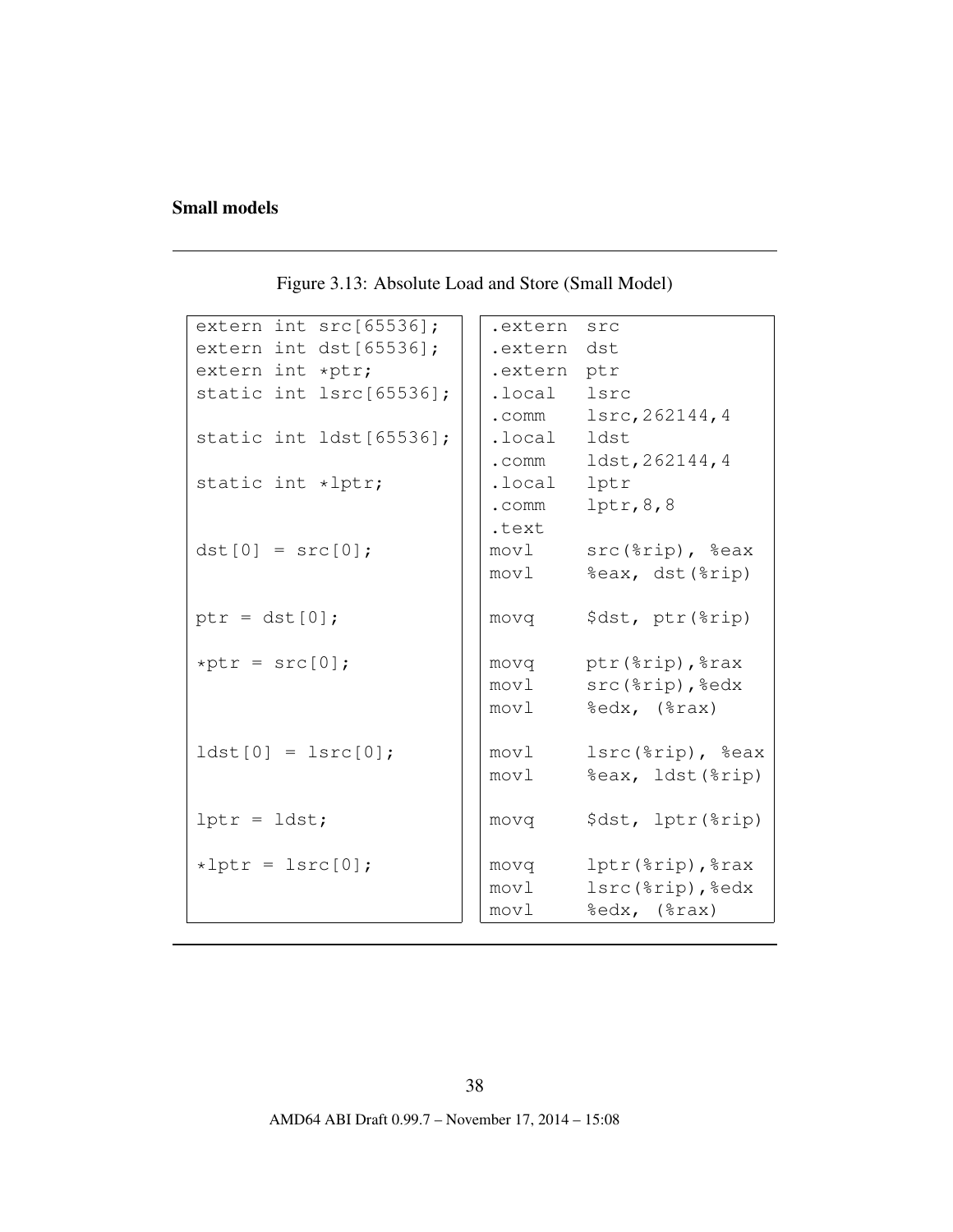Figure 3.14: Position-Independent Load and Store (Small PIC Model)

```
extern int src[65536]; \vert \cdot \vert .extern src
extern int dst[65536]; \vert \cdot \vert .extern dst
extern int *ptr; \vert \cdot \vert .extern ptr
static int lsrc[65536]; | .local lsrc
                          .comm lsrc,262144,4
static int ldst[65536]; | .local ldst
                          .comm ldst,262144,4
static int *lptr; | | .local lptr
                          .comm lptr, 8,8
                          .text
dst[0] = src[0]; \vert \vert movq src[\text{GOTPCREL}(\text{srip}), \text{fsrax}movl (%rax), %edx
                         movq dst@GOTPCREL(%rip), %rax
                         movl %edx, (%rax)
ptr = dst; \vert movq ptr@GOTPCREL(%rip), %rax
                         movq dst@GOTPCREL(%rip), %rdx
                         movq %rdx, (%rax)
*ptr = src[0]; |move|movq ptr@GOTPCREL(%rip), %rax
                         movq (%rax), %rdx
                         movq src@GOTPCREL(%rip), %rax
                         movl (%rax), %eax
                         movl %eax, (%rdx)
ldst[0] = lsrc[0]; \vert \vert movl lsrc({\text{kip}}), \text{seax}movl %eax, ldst(%rip)
lptr = ldst; | | lea ldst (i>rip), rbracerdx
                         movq %rdx, lptr(%rip)
*lptr = lsrc[0]; \vert movq lptr(*rip), *raxmovl lsrc(%rip),%edx
                         movl %edx, (%rax)
```
AMD64 ABI Draft 0.99.7 – November 17, 2014 – 15:08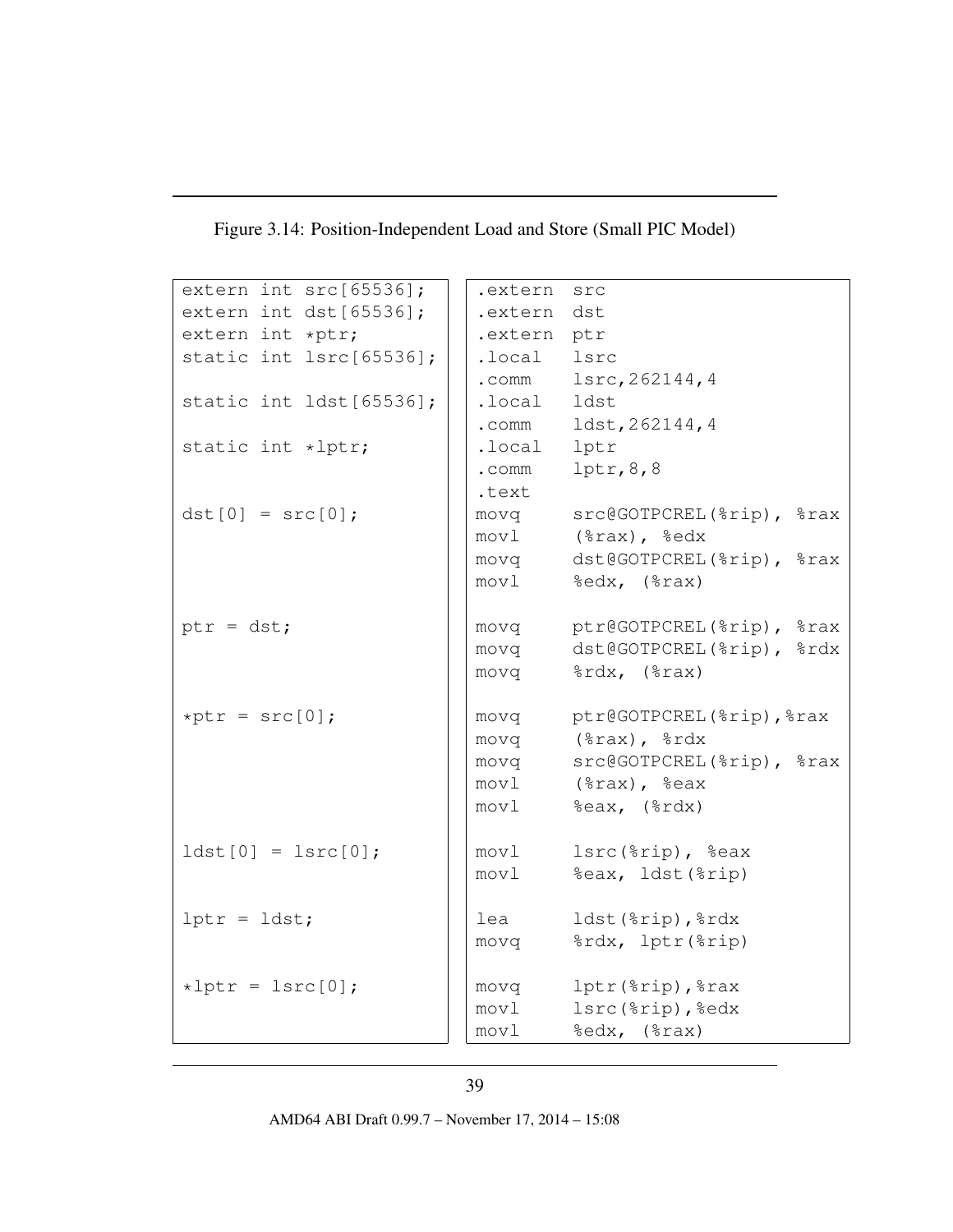### Medium models

extern int src[65536];  $\vert \vert$  .extern src extern int dst[65536];  $\vert \cdot \vert$  .extern dst extern int \*ptr;  $\vert \cdot \vert$  .extern ptr static int  $lsrc[65536]$ ;  $|$  .local lsrc .comm  $lsrc, 262144, 4^{20}$  $lsrc, 262144, 4^{20}$  $lsrc, 262144, 4^{20}$ static int ldst[65536];  $\vert \cdot \vert$  .local ldst .comm ldst,262144,4 static int \*lptr; | | .local lptr .comm lptr, 8,8 .text dst[0] =  $src[0]$ ;  $\vert$  movabsl src, %eax movabsl %eax, dst ptr = dst;  $\vert$  movabsq \$dst,  $\text{grad }$ movq %rdx, ptr  $*ptr = src[0];$   $|nowq =ptr(*rip), *rdx$ movabsl src,%eax movl %eax, (%rdx)  $ldst[0] = lsrc[0];$  | | movabsl lsrc,  $seax$ movabsl %eax, ldst lptr = ldst;  $\vert$  movabsq \$ldst, %rdx movabsq %rdx, lptr  $*lptr = lsrc[0];$   $\vert$   $\vert$  movq  $lptr$  ( $*rip$ ),  $*rdx$ movabsl lsrc,%eax movl %eax, (%rdx)

Figure 3.15: Absolute Load and Store (Medium Model)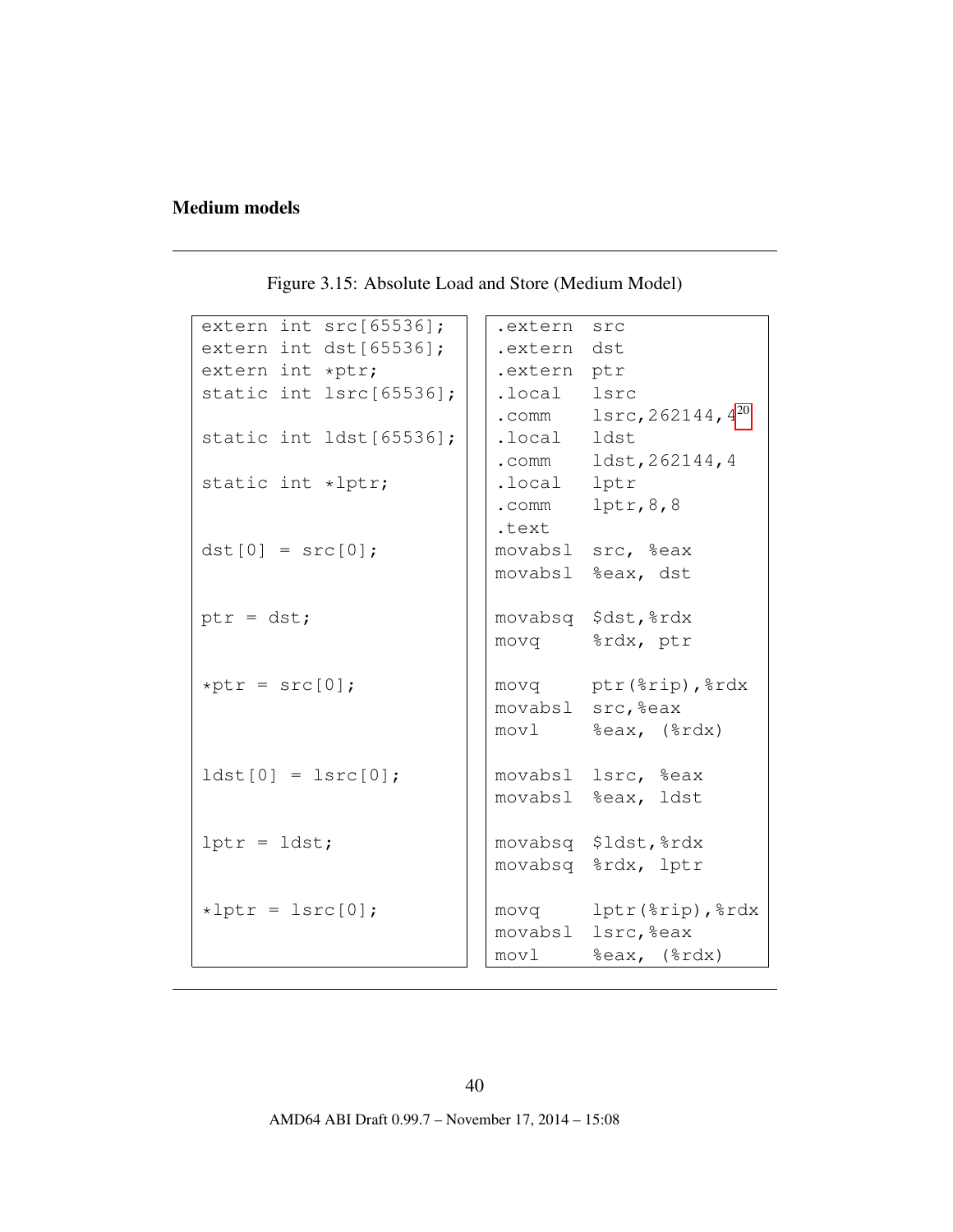Figure 3.16: Position-Independent Load and Store (Medium PIC Model)

```
extern int src[65536]; | .extern src
extern int dst[65536]; \vert \cdot \vert .extern dst
extern int *ptr; \|\cdot\| .extern ptr
static int lsrc[65536]; | .local lsrc
                        .comm lsrc,262144,4
static int ldst[65536]; | .local ldst
                        .comm ldst,262144,4
static int *lptr; | | .local lptr
                        .comm lptr,8,8
                        .text
dst[0] = src[0]; \vert \vert movq src@GOTPCREL(%rip), %rax
                        movl (%rax), %edx
                        movq dst@GOTPCREL(%rip), %rax
                        movl %edx, (%rax)
ptr = dst; \vert movq ptr@GOTPCREL(%rip), %rax
                        movq dst@GOTPCREL(%rip), %rdx
                        movq %rdx, (%rax)
*ptr = src[0]; |move|movq ptr@GOTPCREL(%rip), %rax
                        movq (%rax), %rdx
                        movq src@GOTPCREL(%rip), %rax
                        movl (%rax), %eax
                        movl %eax, (%rdx)
```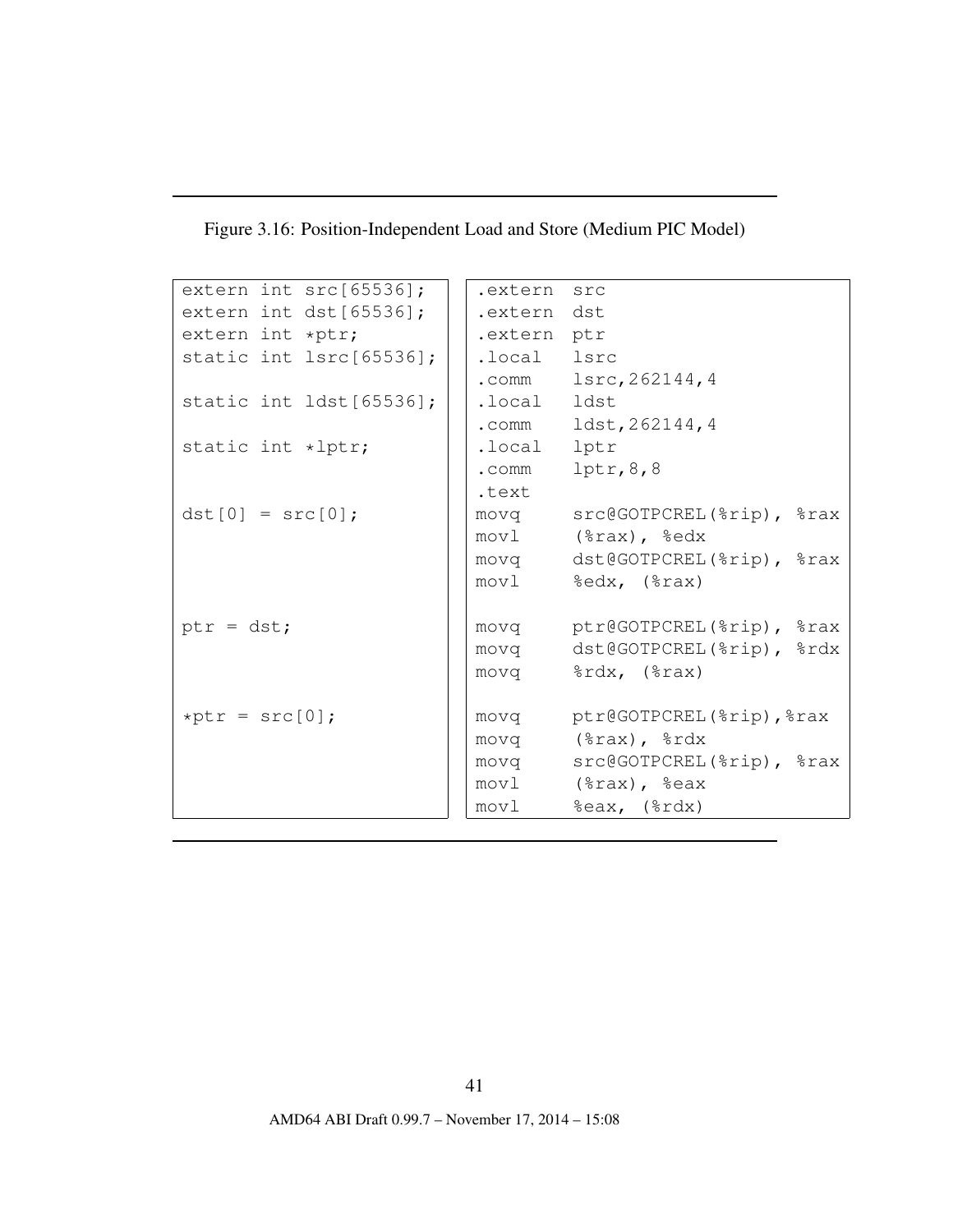Figure 3.17: Position-Independent Load and Store (Medium PIC Model), continued

| $ldst[0] = lsrc[0];$ | movabsq<br>mov1                 | lsrc@GOTOFF64, %rax<br>$mov1$ ( $8raw, 8r15$ ), $8eax$<br>movabsq ldst@GOTOFF64, %rdx<br>$\text{seax}, \text{ (}x, \text{str15})$ |
|----------------------|---------------------------------|-----------------------------------------------------------------------------------------------------------------------------------|
| $lptr = ldst;$       | movabsq<br>addq<br>movq         | ldst@GOTOFF64, %rax<br>$8r15$ , $8rax$<br>%rax, lptr(%rip)                                                                        |
| $*lptr = lsrc[0];$   | movabsq<br>mov1<br>movq<br>movl | lsrc@GOTOFF64, %rax<br>$(\text{grav}, \text{8r15})$ , $\text{seax}$<br>lptr(%rip), %rdx<br>%eax, (%rdx)                           |

#### Large Models

Again, in order to access data at any position in the 64-bit addressing space, it is necessary to calculate the address explicitly<sup>[21](#page-42-0)</sup>, not unlike the medium code model.

<span id="page-42-0"></span> $21$  If, at code generation-time, it is determined that a referred to global data object address is resolved within 2GB, the %rip-relative addressing mode can be used instead. See example in figure [3.19.](#page-43-0)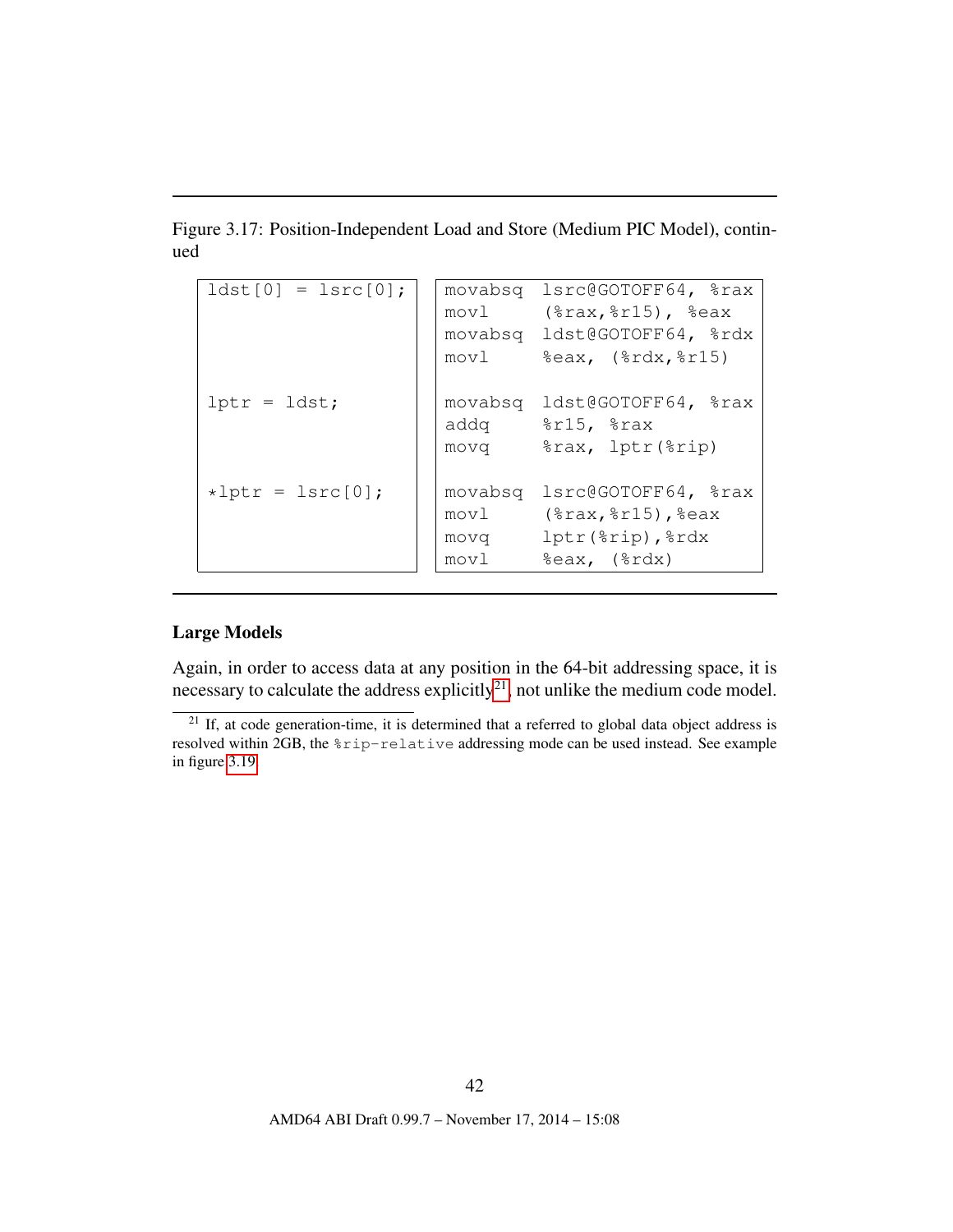| static int src;  | Lsrc: .long |         |                                 |               |
|------------------|-------------|---------|---------------------------------|---------------|
| static int dst;  | Ldst: .long |         |                                 |               |
| extern int *ptr; |             | .extern | ptr                             |               |
| $dst = src;$     |             | movabs  | \$Lsrc,%rax                     | ; R X86 64 64 |
|                  |             | movabs  | \$Ldst,%rdx                     | ; R X86 64 64 |
|                  |             | movl    | $(\text{grav})$ , $\text{sec}x$ |               |
|                  |             | movl    | %ecx, (%rdx)                    |               |
| $ptr = \&dst$    |             | movabs  | \$ptr,%rax                      | ; R X86 64 64 |
|                  |             | movabs  | \$Ldst,%rdx                     | ; R X86 64 64 |
|                  |             | movq    | $\text{grad}$ , $(\text{grad})$ |               |
| $*ptr = src;$    |             | movabs  | \$Lsrc,%rax                     | ; R X86 64 64 |
|                  |             | movabs  | \$ptr,%rdx                      | ; R X86 64 64 |
|                  |             | movl    | $(\text{grav})$ , $\text{sec}$  |               |
|                  |             | movq    | (%rdx),%rdx                     |               |
|                  |             | movl    | %ecx, (%rdx)                    |               |

Figure 3.18: Absolute Global Data Load and Store

<span id="page-43-0"></span>

| $*ptr = src;$ | movabs           | Sptr, &rdx                     | ; R X86 64 64 |
|---------------|------------------|--------------------------------|---------------|
|               | mov <sub>l</sub> | Lsrc(%rip), %ecx               |               |
|               | mova             | $(\text{grad } , \text{grad }$ |               |
|               | movl             | %ecx, (%rdx)                   |               |

For position-independent code access to both static and external global data assumes that the GOT address is stored in a dedicated register. In these examples we assume it is in  $z15^{22}$  $z15^{22}$  $z15^{22}$  (see Function Prologue):

<span id="page-43-1"></span> $^{22}$ If, at code generation-time, it is determined that a referred to global data object address is resolved within 2GB, the %rip-relative addressing mode can be used instead. See example in figure [3.21.](#page-44-0)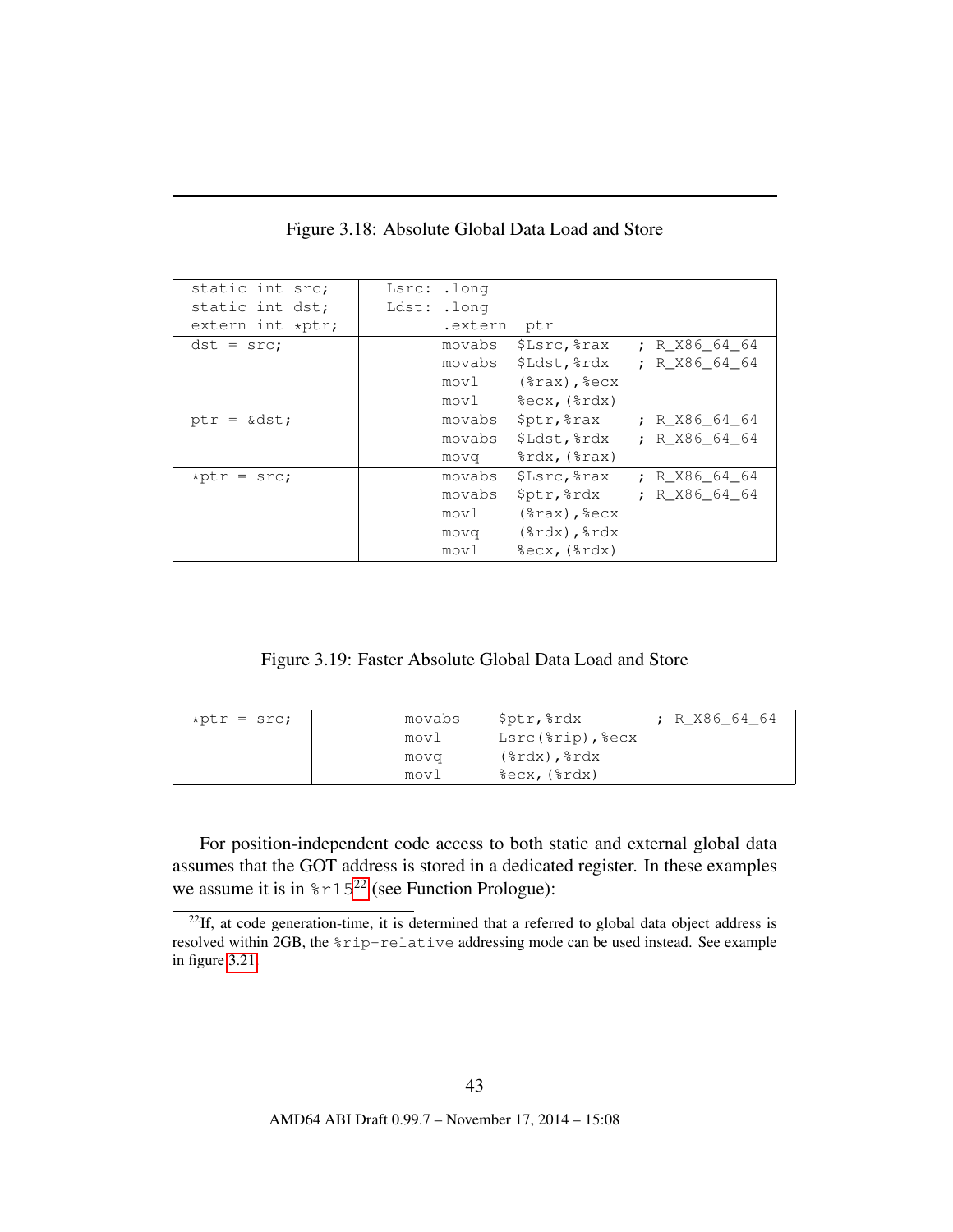| static int src;  | Lsrc: .long                                          |  |  |  |  |
|------------------|------------------------------------------------------|--|--|--|--|
| static int dst;  | Ldst: .long                                          |  |  |  |  |
| extern int *ptr; | .extern ptr                                          |  |  |  |  |
| $dst = src;$     | \$Lsrc@GOTOFF, %rax ; R X86 64 GOTOFF64<br>movabs    |  |  |  |  |
|                  | \$Ldst@GOTOFF, &rdx ; R X86 64 GOTOFF64<br>movabs    |  |  |  |  |
|                  | $mov1$ ( $\text{grav}, \text{8r15}$ ), $\text{secx}$ |  |  |  |  |
|                  | movl %ecx, (%rdx, %r15)                              |  |  |  |  |
| $ptr = \&dst$    | movabs \$ptr@GOT, \$rax ; R X86 64 GOT64             |  |  |  |  |
|                  | movabs \$Ldst@GOTOFF, *rdx ; R_X86_64_GOTOFF64       |  |  |  |  |
|                  | $movq$ $(*rax, *r15)$ , $*rxx$                       |  |  |  |  |
|                  | $leaq$ $(8rdx, 8r15)$ , $8rcx$                       |  |  |  |  |
|                  | movq %rcx, (%rax)                                    |  |  |  |  |
| $*ptr = src;$    | ; R X86 64 GOTOFF64<br>movabs \$Lsrc@GOTOFF, \$rax   |  |  |  |  |
|                  | movabs \$ptr@GOT, \$rdx ; R X86 64 GOT64             |  |  |  |  |
|                  | $(\text{grav}, \text{8r15})$ , $\text{sec}x$<br>movl |  |  |  |  |
|                  | $movq$ $(*rdx, *r15)$ , $rdx$                        |  |  |  |  |
|                  | movl %ecx, (%rdx)                                    |  |  |  |  |

Figure 3.20: Position-Independent Global Data Load and Store

<span id="page-44-0"></span>Figure 3.21: Faster Position-Independent Global Data Load and Store

| $*ptr = src;$ | movabs           | \$ptr@GOT,%rdx                                     | ; R X86 64 GOT64 |
|---------------|------------------|----------------------------------------------------|------------------|
|               | movl             | Lsrc(%rip), %ecx                                   |                  |
|               | mova             | $(\text{grad} x, \text{grad} 5)$ , $\text{grad} x$ |                  |
|               | mov <sub>1</sub> | %ecx, (%rdx)                                       |                  |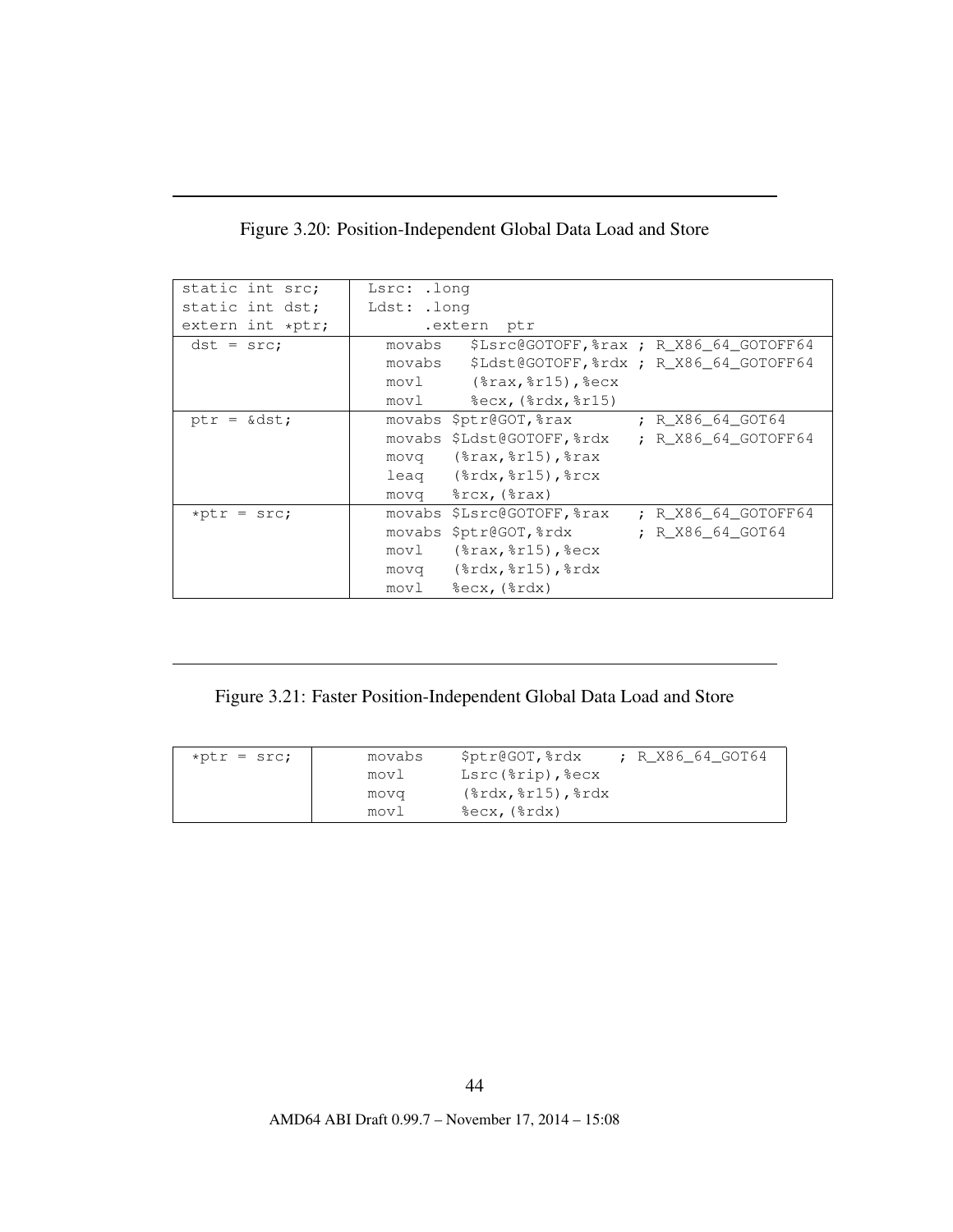## 3.5.5 Function Calls

### Small and Medium Models

Figure 3.22: Position-Independent Direct Function Call (Small and Medium Model)

```
extern void function (); \sqrt{\cdot} .globl function
function (); \vert call function@PLT
```
Figure 3.23: Position-Independent Indirect Function Call

```
extern void (*ptr) (); . .globl ptr, name
extern void name ();
ptr = name; \vert \vert movq ptr@GOTPCREL(%rip), %rax
                       movq name@GOTPCREL(%rip), %rdx
                       movq %rdx, (%rax)
(*ptr)(); movq ptr@GOTPCREL(%rip), %rax
                        call *(*rax)
```
### Large models

It cannot be assumed that a function is within 2GB in general. Therefore, it is necessary to explicitly calculate the desired address reaching the whole 64-bit address space.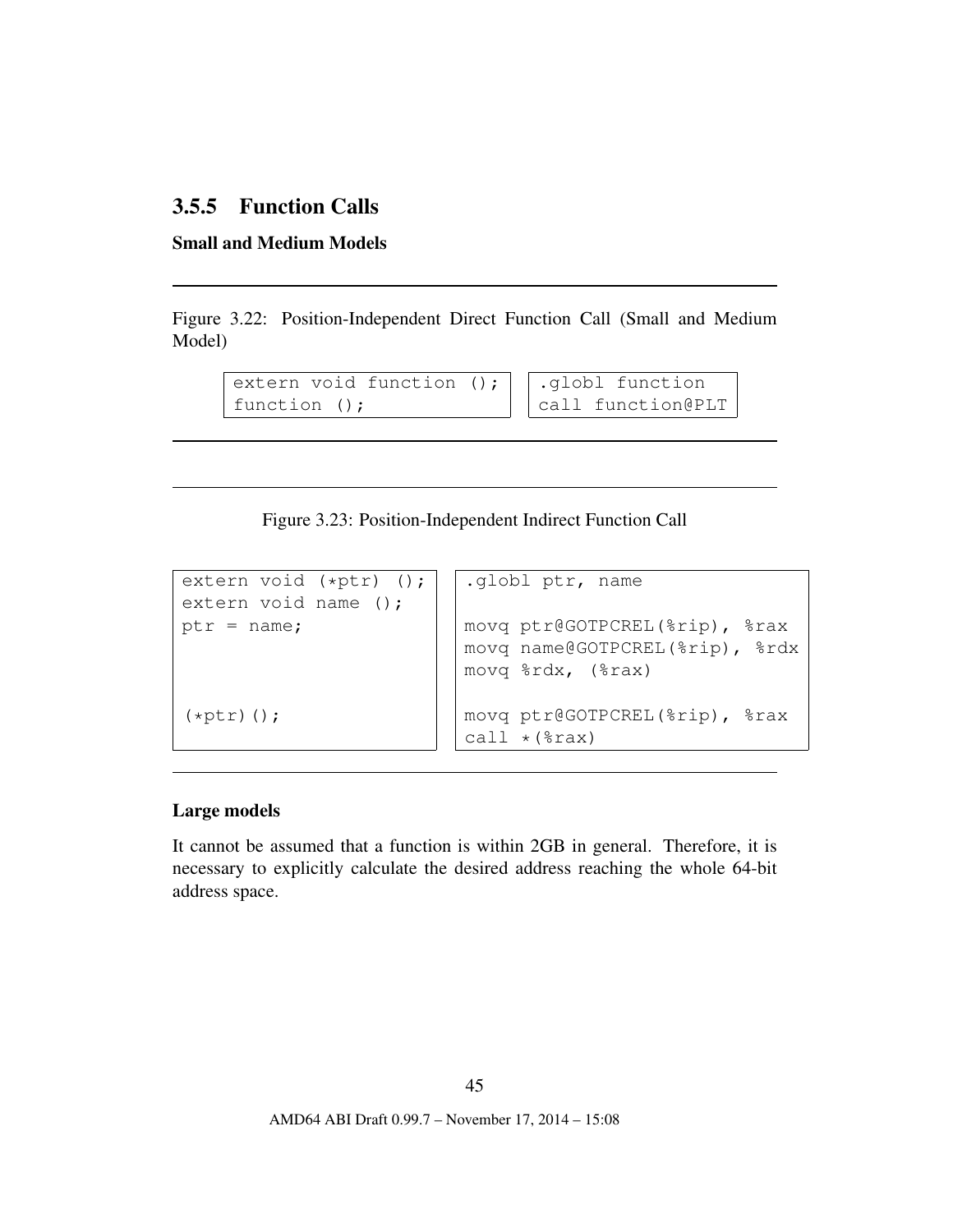| static void (*ptr) (void); | Lptr: | .quad      |                                     |  |
|----------------------------|-------|------------|-------------------------------------|--|
| extern void foo (void);    |       | .globl foo |                                     |  |
| static void bar (void);    | Lbar: | $\cdots$   |                                     |  |
| foo $()$ ;                 |       | movabs     | \$foo, %r11 ; R X86 64 64           |  |
|                            |       | call       | $*8r11$                             |  |
| $bar($ );                  |       | movabs     | \$Lbar, %r11 ; R_X86_64_64          |  |
|                            |       | call       | $*8r11$                             |  |
| $ptr = foo;$               |       | movabs     | \$Lptr, %rax ; R X86 64 64          |  |
|                            |       | movabs     | \$foo, %r11 ; R X86 64 64           |  |
|                            |       | movq       | $\text{str11}$ , ( $\text{strax}$ ) |  |
| $ptr = bar:$               |       | movabs     | \$Lbar, %r11 ; R X86 64 64          |  |
|                            |       | movq       | $\text{str11, (grav)}$              |  |
| $(*ptr)$ ();               |       | movabs     | \$Lptr, %r11 ; R_X86_64_64          |  |
|                            |       | call       | $\star$ (%r11)                      |  |

Figure 3.24: Absolute Direct and Indirect Function Call

And in the case of position-independent objects <sup>[23](#page-46-0)</sup>:

| Figure 3.25: Position-Independent Direct and Indirect Function Call |  |  |
|---------------------------------------------------------------------|--|--|
|                                                                     |  |  |

| static void $(*ptr)$ (void); | Lptr: .quad |                                                       |  |                                         |  |
|------------------------------|-------------|-------------------------------------------------------|--|-----------------------------------------|--|
| extern void foo (void);      | .globl foo  |                                                       |  |                                         |  |
| static void bar (void);      | Lbar:       |                                                       |  |                                         |  |
| foo $()$ ;                   | movabs      | \$foo@GOT,%r11                                        |  | ; R x86 64 GOTPLT64                     |  |
|                              | call        | $\star$ (%r11,%r15)                                   |  |                                         |  |
| $bar($ );                    | movabs      |                                                       |  | \$Lbar@GOTOFF, %r11 ; R X86 64 GOTOFF64 |  |
|                              | leag        | $(\frac{1}{2}r11, \frac{1}{2}r15)$ , $\frac{1}{2}r11$ |  |                                         |  |
|                              | call        | $*8r11$                                               |  |                                         |  |
| $ptr = foo;$                 | movabs      |                                                       |  | \$Lptr@GOTOFF, %rax ; R X86 64 GOTOFF64 |  |
|                              | movabs      |                                                       |  | \$foo@PLTOFF,%r11 ; R_X86_64_PLTOFF64   |  |
|                              | leag        | (%r11,%r15),%r11                                      |  |                                         |  |
|                              | movq        | $\frac{1}{2}$ (%rax, %r15)                            |  |                                         |  |
| ptr = $bar:$                 | movabs      |                                                       |  | \$Lbar@GOTOFF, %r11 ; R X86 64 GOTOFF64 |  |
|                              | leag        | (%r11,%r15),%r11                                      |  |                                         |  |
|                              | movq        | $\frac{1}{2}$ (%rax, %r15)                            |  |                                         |  |
| $(\star$ ptr) ();            |             | movabs \$Lptr@GOTOFF, %r11                            |  | ; R X86 64 GOTOFF64                     |  |
|                              | call        | $\star$ (%r11, %r15)                                  |  |                                         |  |

<span id="page-46-0"></span><sup>23</sup>See subsection "Implementation advice" for some optimizations.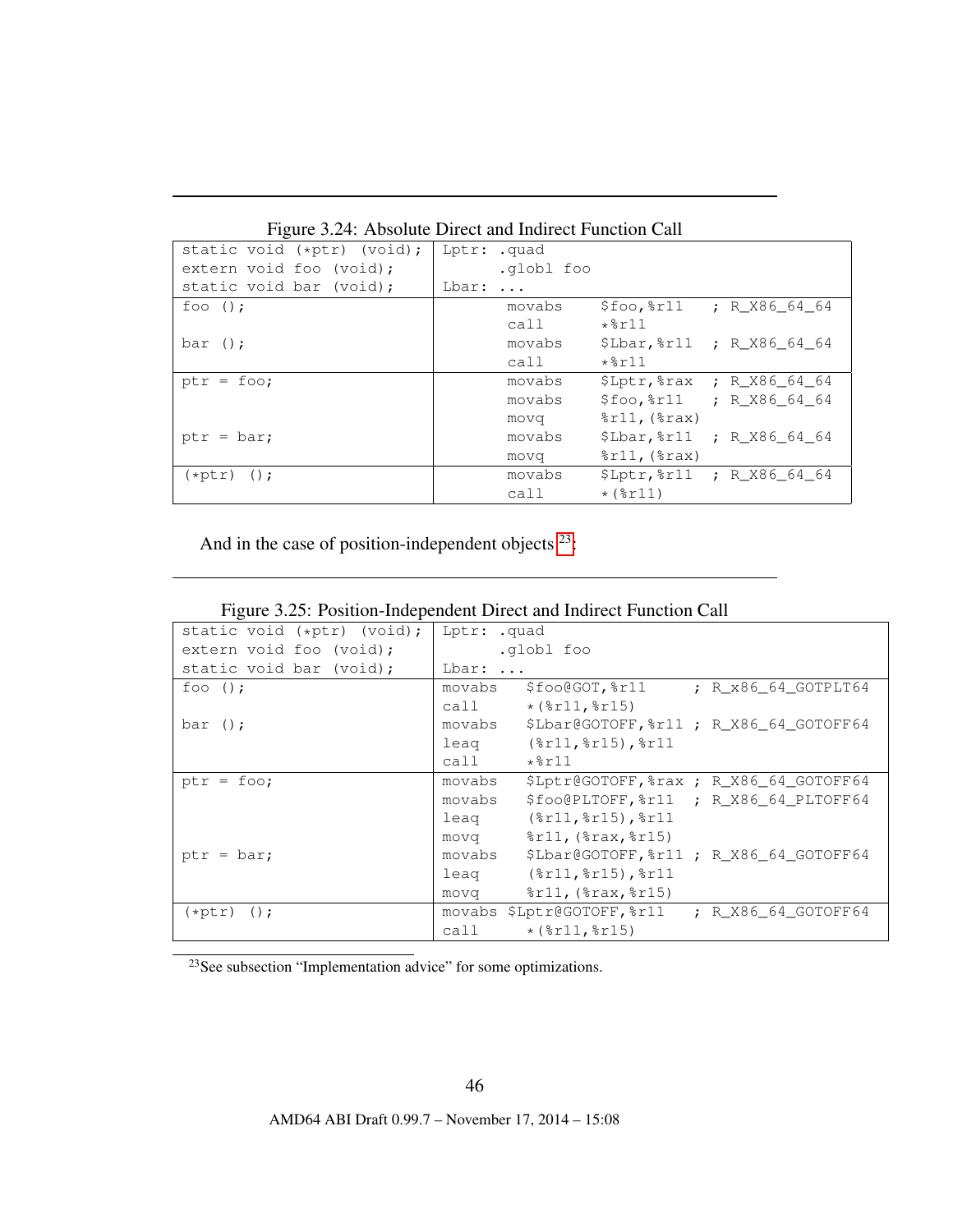#### Implementation advice

If, at code generation-time, certain conditions are determined, it's possible to generate faster or smaller code sequences as the large model normally requires. When:

(absolute) target of function call is within  $2GB$ , a direct call or  $\epsilon$  rip-relative addressing might be used:

| bar ();      | call | Lbar                            |               |
|--------------|------|---------------------------------|---------------|
| $ptr = bar;$ |      | movabs \$Lptr, %rax             | ; R X86 64 64 |
|              | leag | \$Lbar(%rip),%r11               |               |
|              | movq | $\text{F11}$ , ( $\text{Fax}$ ) |               |

(PIC) the base of GOT is within 2GB an indirect call to the GOT entry might be implemented like so:

 $\begin{array}{|c|c|c|c|c|c|}\n\hline \text{foo ()}; & \text{call} & \star(\text{foo}\text{GOT}) & \text{;} R_X86\_64\_GOTPCREL}\end{array}$ 

(PIC) the base of PLT is within 2GB , the PLT entry may be referred to relatively to %rip:

|  | ptr = foo;   movabs \$Lptr@GOTOFF, $\text{max}$ ; R_X86_64_GOTOFF64 |  |
|--|---------------------------------------------------------------------|--|
|  | leaq $$foo@PLT(\$rip)$ , $$r11$ ; R_X86_64_PLT32                    |  |
|  | $movq$ $\frac{11}{6}$ ( $\frac{2}{3}$ rax, $\frac{2}{3}$ r15)       |  |

(PIC) target of function call is within 2GB and is either not global or bound locally, a direct call to the symbol may be used or it may be referred to relatively to %rip:

| bar ();               | call | Lbar                                                   |                                          |
|-----------------------|------|--------------------------------------------------------|------------------------------------------|
| ptr = $bar;  $ movabs |      |                                                        | \$Lptr@GOTOFF, & rax ; R X86 64 GOTOFF64 |
|                       | leag | $$Lbar ($rip)$ , $$r11$                                |                                          |
|                       | mova | $\frac{11}{6}$ ( $\frac{2}{3}$ rax, $\frac{2}{3}$ r15) |                                          |

### 3.5.6 Branching

### Small and Medium Models

As all labels are within 2GB no special care has to be taken when implementing branches. The full AMD64 ISA is usable.

### Large Models

Because functions can be theoretically up to 16EB long, the maximum 32-bit displacement of conditional and unconditional branches in the AMD64 ISA are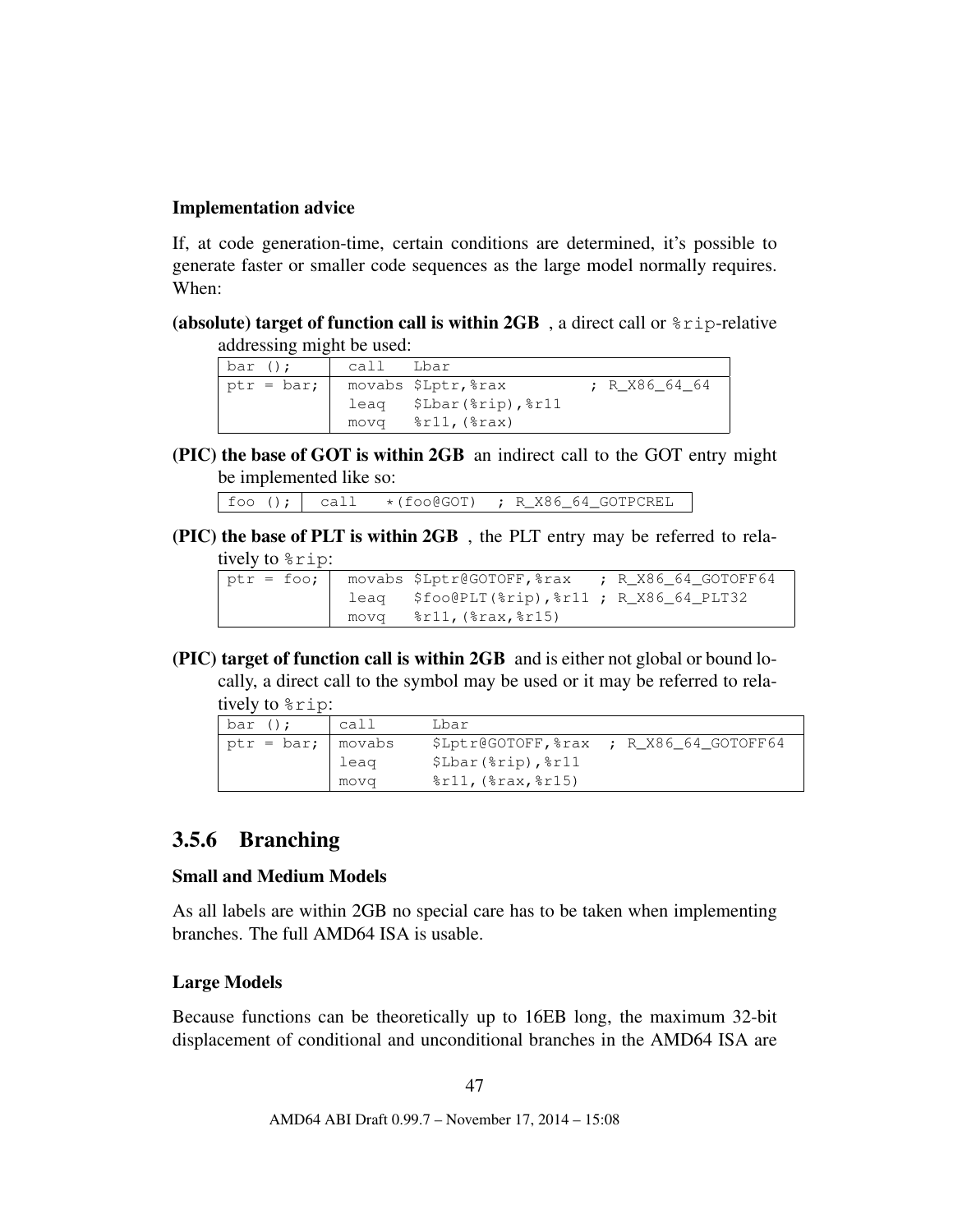not enough to address the branch target. Therefore, a branch target address is calculated explicitly [24](#page-48-0). For absolute objects:

|                         |        |        | $\frac{1}{2}$ igure 5.20. Trosofulte Diamenting Couc |                             |
|-------------------------|--------|--------|------------------------------------------------------|-----------------------------|
| if $(!a)$               |        | testl  | eax, seax                                            |                             |
|                         |        | jnz    | 1f                                                   |                             |
|                         |        | movabs | $$2f,$ $$r11$                                        | ; R X86 64 64               |
|                         |        | jmpq   | $*8r11$                                              |                             |
| $\cdot$ $\cdot$ $\cdot$ | 1:     | .      |                                                      |                             |
|                         | 2:     |        |                                                      |                             |
| qoto Label;             |        | movabs |                                                      | \$Label, %r11 ; R X86 64 64 |
|                         |        | jmpq   | $*8r11$                                              |                             |
| $\cdots$                |        | .      |                                                      |                             |
| Label:                  | Label: |        |                                                      |                             |

Figure 3.26: Absolute Branching Code

<span id="page-48-1"></span>

|  | Figure 3.27: Implicit Calculation of Target Address |
|--|-----------------------------------------------------|
|  |                                                     |

| if $(!a)$   |        | testl | eax, seax |
|-------------|--------|-------|-----------|
|             |        | ήz    | 2f        |
|             | 1:     |       |           |
|             | 2:     |       |           |
| goto Label; |        | jmp   | Label     |
|             |        |       |           |
| Label:      | Label: |       |           |

For position-independent objects:

<span id="page-48-0"></span> $^{24}$ If, at code generation-time, it is determined that the target addresses are within 2GB, alternatively, branch target addresses may be calculated implicitly (see figure [3.27\)](#page-48-1)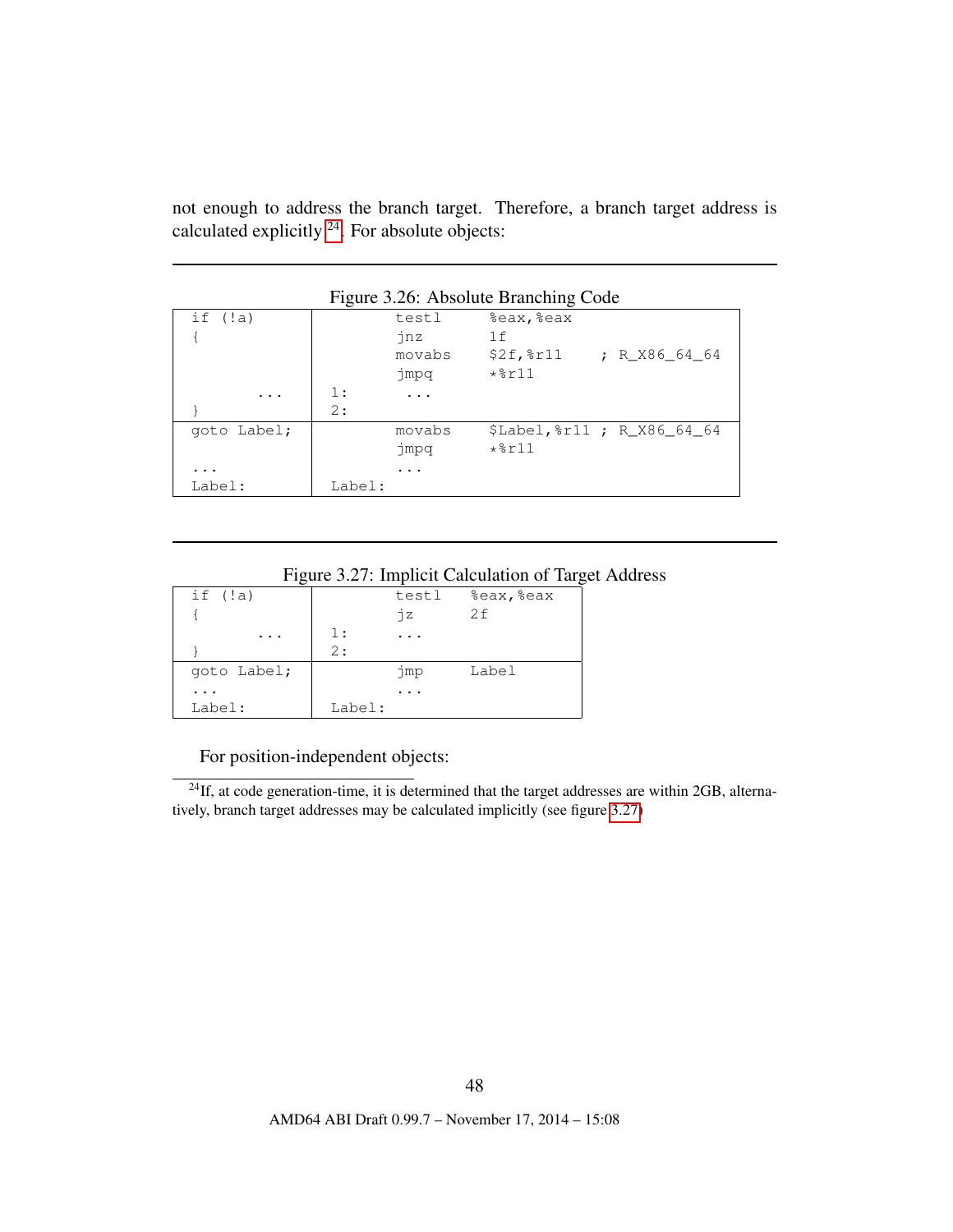|             |                | Tigure 3.20. I USHIDII-HIGCPCHOCHE DIAIRHING COOC     |
|-------------|----------------|-------------------------------------------------------|
| if $(!a)$   | testl          | &eax, &eax                                            |
|             | jnz            | 1f                                                    |
|             | movabs         | \$2f@GOTOFF, %r11 ; R X86 64 GOTOFF64                 |
|             | leag           | $(\frac{1}{2}r11, \frac{1}{2}r15)$ , $\frac{1}{2}r11$ |
|             | jmpq           | $*8r11$                                               |
|             | 1:<br>$\cdots$ |                                                       |
| $\cdot$     | 2:             |                                                       |
|             |                |                                                       |
| goto Label; | movabs         | \$Label@GOTOFF, %r11 ; R X86 64 GOTOFF64              |
|             | leag           | $(\frac{2}{2}r11, \frac{2}{2}r15)$ , $\frac{2}{2}r11$ |
|             | jmpq           | $*8r11$                                               |
| .           |                |                                                       |
| $\cdots$    | Label:         |                                                       |
| Label:      |                |                                                       |

Figure 3.28: Position-Independent Branching Code

For absolute objects, the implementation of the switch statement is:

| switch (a) | $cmpl$ \$0, $secx$                                         |
|------------|------------------------------------------------------------|
|            | il .Ldefault                                               |
|            | $cmpl$ \$2, %eax                                           |
|            | jq .Ldefault                                               |
|            | movabs \$.Ltable, $r11$ ; R X86 64 64                      |
|            | $\text{impq}$ $\star$ ( $\text{sr11}$ , $\text{seax}$ , 8) |
|            | .section .lrodata, "aLM", @progbits, 8                     |
|            | .align 8                                                   |
|            | Ltable: .quad .Lcase0.<br>; R X86 64 64                    |
|            | ; $R_X86_64_64$<br>quad .Ldefault.                         |
|            | ; $R_X86_64_64$<br>quad .Lcase2.                           |
|            | .previous                                                  |
| default:   | .Ldefault:                                                 |
| $\cdots$   |                                                            |
| case 0:    | .Lcase0:                                                   |
| .          |                                                            |
| case $2:$  | .Lcase2:                                                   |
| .          |                                                            |
|            |                                                            |

Figure 3.29: Absolute Switch Code

When building position-independent objects, the switch statement implementation changes to: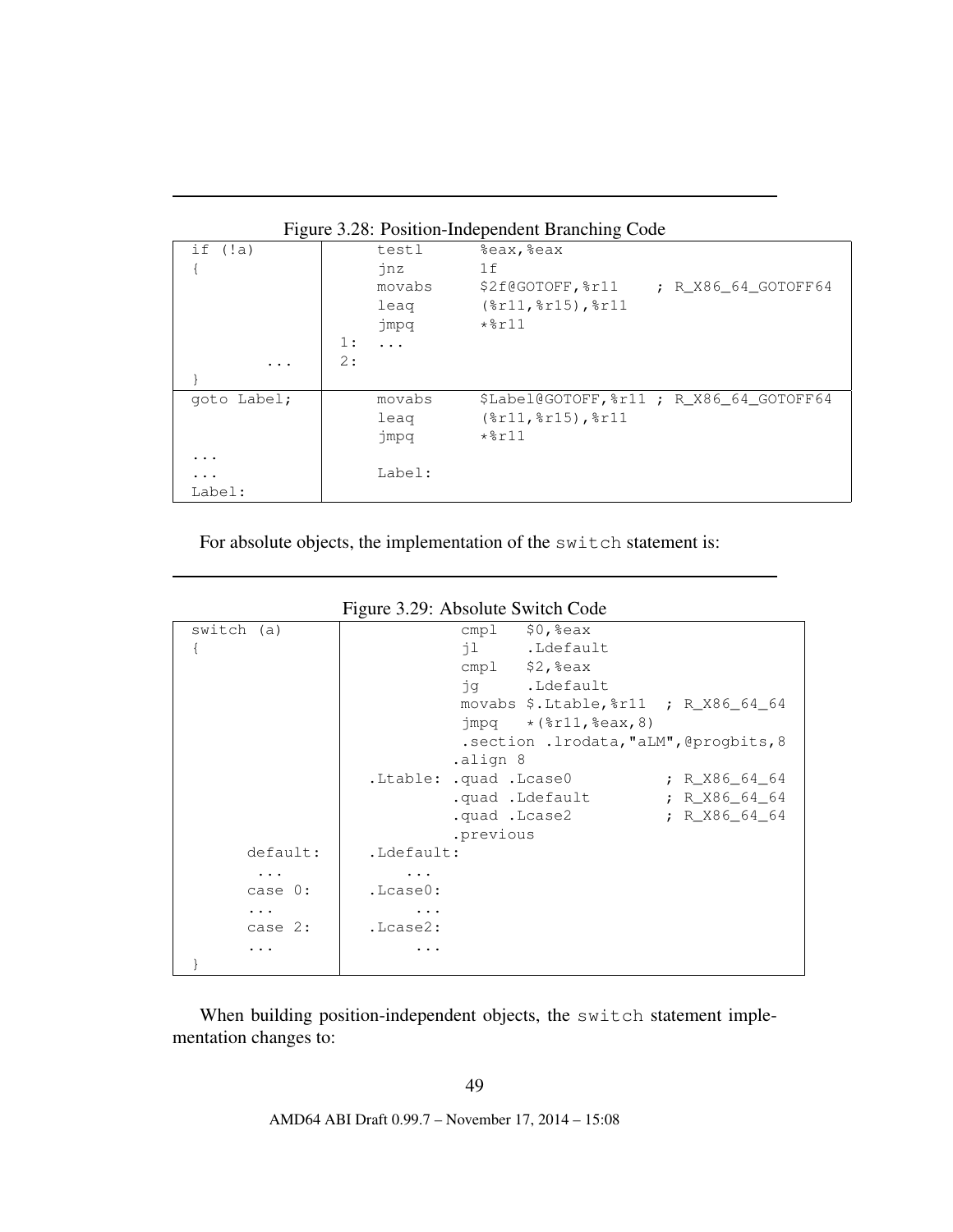| switch (a) | cmp1                                | $$0, $e$ ax                                                                 |
|------------|-------------------------------------|-----------------------------------------------------------------------------|
| $\{$       | il.                                 | .Ldefault                                                                   |
|            |                                     | cmpl $$2,$ keax                                                             |
|            |                                     | jg .Ldefault                                                                |
|            |                                     | movabs \$.Ltable@GOTOFF, & r11; R X86 64 GOTOFF64                           |
|            |                                     | leag (%r11,%r15),%r11                                                       |
|            |                                     | $movq$ * ( $r11, r2eax, 8$ ), $r11$                                         |
|            |                                     | leag (%r11,%r15),%r11                                                       |
|            | $\text{impq}$ $\star$ $\text{*f11}$ |                                                                             |
|            |                                     | . section . lrodata, "aLM", @progbits, 8                                    |
|            | .align 8                            |                                                                             |
|            |                                     | $\texttt{.Ltable: } .quad \texttt{quad .Lcase0@GOTOFF}$ ; R_X86_64_GOTOFF64 |
|            |                                     | .quad .Ldefault@GOTOFF ; R X86 64 GOTOFF64                                  |
|            |                                     | quad .Lcase2@GOTOFF ; R X86 64 GOTOFF64                                     |
|            |                                     | .previous                                                                   |
| default:   | .Ldefault:                          |                                                                             |
| $\cdots$   |                                     |                                                                             |
| case $0:$  | .Lcase0:                            |                                                                             |
| $\cdots$   |                                     |                                                                             |
| case 2:    | .Lcase2:                            |                                                                             |
|            |                                     |                                                                             |
|            |                                     |                                                                             |

Figure 3.30: Position-Independent Switch Code

[25](#page-50-0)

### 3.5.7 Variable Argument Lists

Some otherwise portable C programs depend on the argument passing scheme, implicitly assuming that all arguments are passed on the stack, and arguments appear in increasing order on the stack. Programs that make these assumptions never have been portable, but they have worked on many implementations. However, they do not work on the AMD64 architecture because some arguments are passed in registers. Portable C programs must use the header file  $\langle$ stdarg.h> in order to handle variable argument lists.

When a function taking variable-arguments is called,  $\epsilon$  rax must be set to the total number of floating point parameters passed to the function in vector regis-

<span id="page-50-0"></span><sup>&</sup>lt;sup>25</sup>The jump-table is emitted in a different section so as to occupy cache lines without instruction bytes, thus avoiding exclusive cache subsystems to thrash.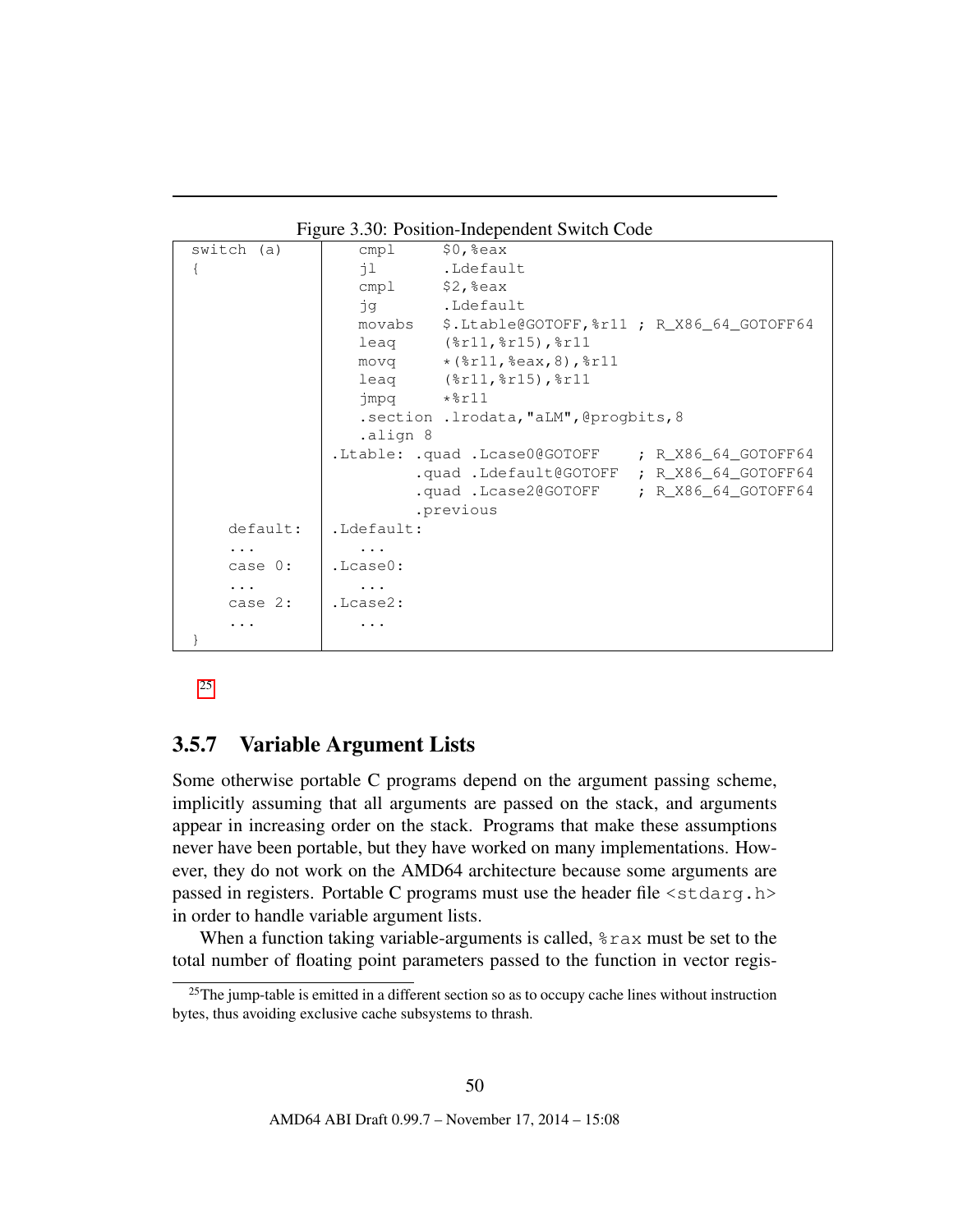ters.[26](#page-51-0)

When  $\text{M256}$  is passed as variable-argument, it should always be passed on stack. Only named \_\_m256 arguments may be passed in register as specified in section [3.2.3.](#page-17-0)

Figure 3.31: Parameter Passing Example with Variable-Argument List

```
int a, b;
long double ld;
double m, n;
__m256 u, y;
extern void func (int a, double m, m256 u, ...);
func (a, m, u, b, ld, y, n);
```
Figure 3.32: Register Allocation Example for Variable-Argument List

| <b>General Purpose Registers</b> | Floating Point Registers Stack Frame Offset |  |
|----------------------------------|---------------------------------------------|--|
|----------------------------------|---------------------------------------------|--|

| %rdi: a          | %xmm0: m                | 0: 1d |  |
|------------------|-------------------------|-------|--|
| %rsi: b          | %ymm1: u                | 32: y |  |
| $\text{grav:}$ 3 | $\frac{1}{2}$ % xmm2: n |       |  |
|                  |                         |       |  |

#### The Register Save Area

The prologue of a function taking a variable argument list and known to call the macro va\_start is expected to save the argument registers to the *register save area*. Each argument register has a fixed offset in the register save area as defined in the figure [3.33.](#page-52-0)

Only registers that might be used to pass arguments need to be saved. Other registers are not accessed and can be used for other purposes. If a function is

<span id="page-51-0"></span><sup>&</sup>lt;sup>26</sup>This implies that the only legal values for  $\frac{26}{x}$  when calling a function with variableargument lists are 0 to 8 (inclusive).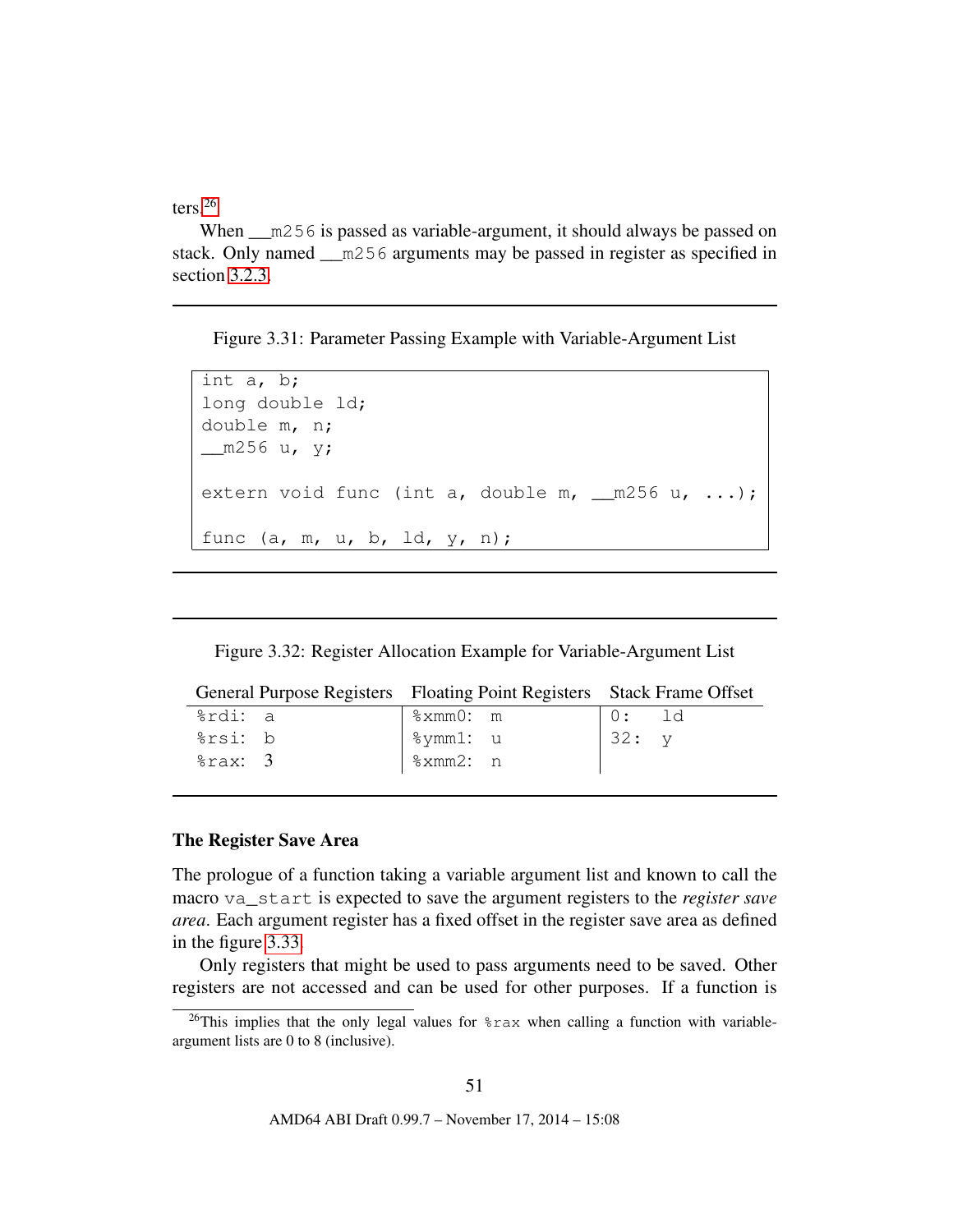known to never accept arguments passed in registers<sup>[27](#page-52-1)</sup>, the register save area may be omitted entirely.

The prologue should use %rax to avoid unnecessarily saving XMM registers. This is especially important for integer only programs to prevent the initialization of the XMM unit.

<span id="page-52-0"></span>

| Register          | Offset |
|-------------------|--------|
| %rdi              | 0      |
| %rsi              | 8      |
| %rdx              | 16     |
| grcx              | 24     |
| %r8               | 32     |
| 2r9               | 40     |
| %xmmΩ             | 48     |
| $% \times$ mm $1$ | 64     |
|                   |        |
| %xmm15            | 288    |

Figure 3.33: Register Save Area

#### The **va\_list** Type

The va\_list type is an array containing a single element of one structure containing the necessary information to implement the va\_arg macro. The C definition of va\_list type is given in figure [3.34.](#page-53-0)

<span id="page-52-1"></span><sup>&</sup>lt;sup>27</sup>This fact may be determined either by exploring types used by the  $va$ <sub> $ax$ </sub>  $a$ <sub> $x$ </sub> $g$  macro, or by the fact that the named arguments already are exhausted the argument registers entirely.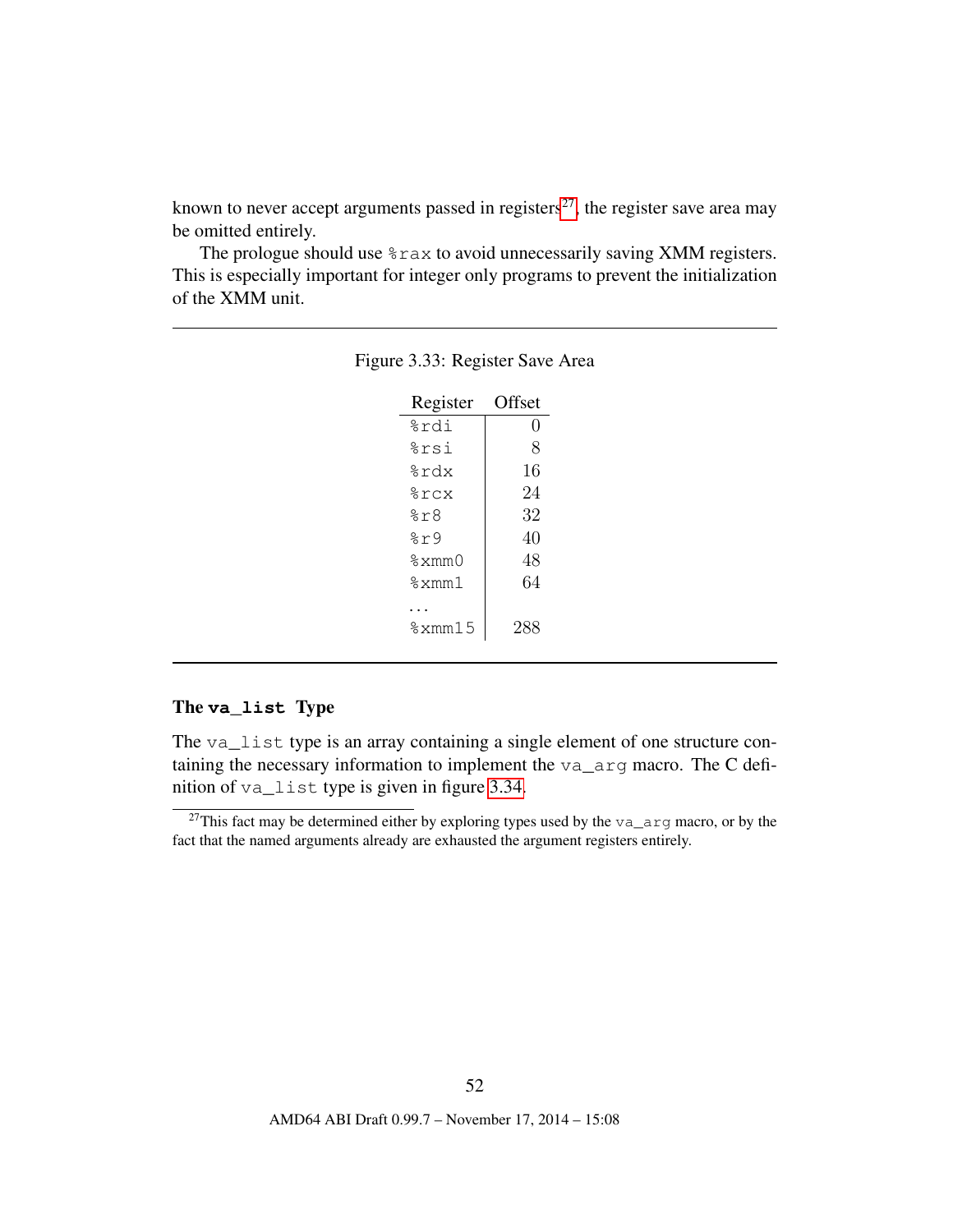<span id="page-53-0"></span>Figure 3.34: va\_list Type Declaration

```
typedef struct {
  unsigned int gp_offset;
   unsigned int fp_offset;
   void *overflow_arg_area;
   void *req save area;
} va_list[1];
```
### The **va\_start** Macro

The vastart macro initializes the structure as follows:

reg\_save\_area The element points to the start of the register save area.

- overflow\_arg\_area This pointer is used to fetch arguments passed on the stack. It is initialized with the address of the first argument passed on the stack, if any, and then always updated to point to the start of the next argument on the stack.
- gp\_offset The element holds the offset in bytes from reg\_save\_area to the place where the next available general purpose argument register is saved. In case all argument registers have been exhausted, it is set to the value 48  $(6 * 8)$ .
- fp\_offset The element holds the offset in bytes from reg\_save\_area to the place where the next available floating point argument register is saved. In case all argument registers have been exhausted, it is set to the value 304  $(6 * 8 + 16 * 16).$

#### The **va\_arg** Macro

The algorithm for the generic va\_arg(l, type) implementation is defined as follows:

1. Determine whether type may be passed in the registers. If not go to step [7.](#page-54-0)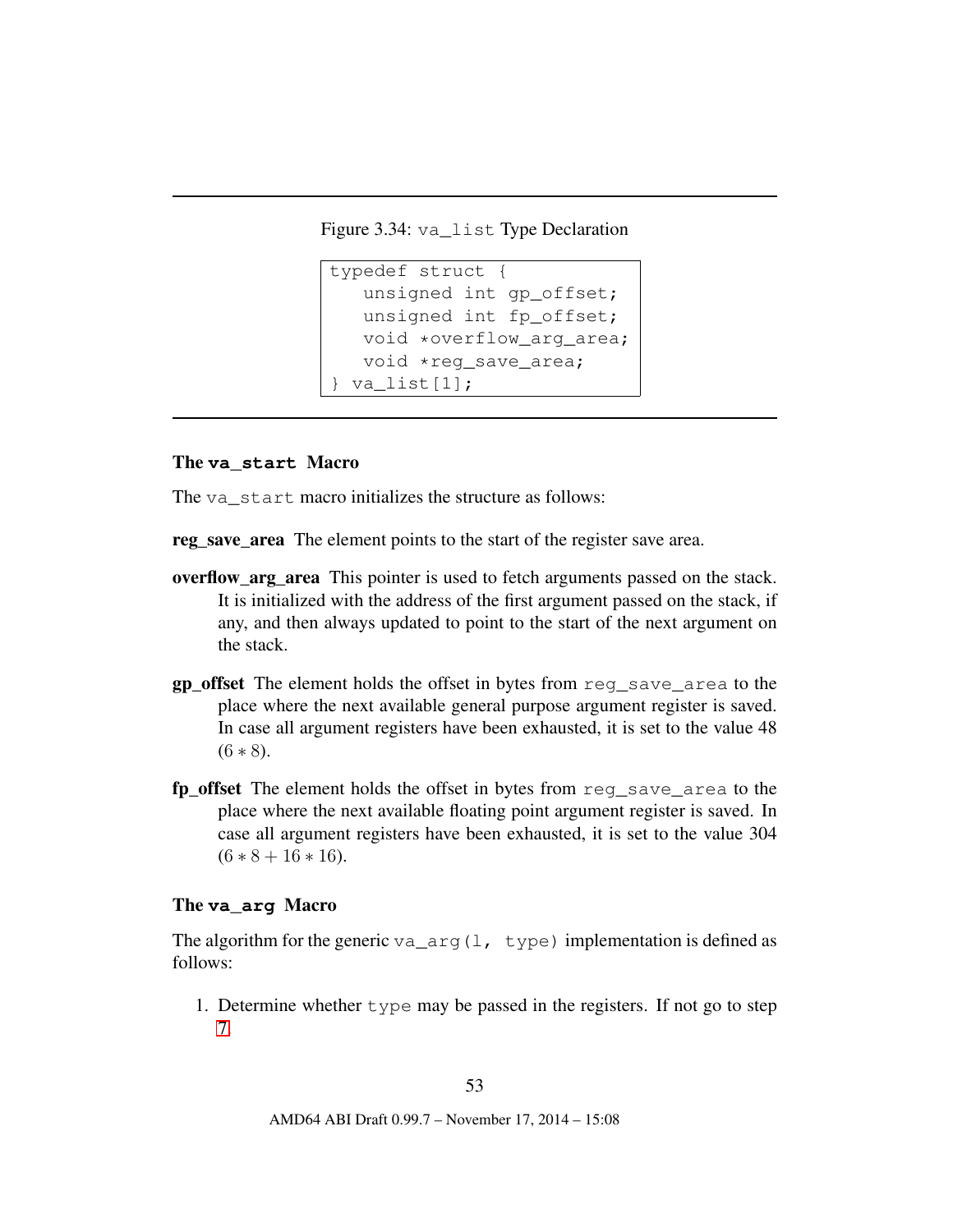- 2. Compute num\_gp to hold the number of general purpose registers needed to pass type and num\_fp to hold the number of floating point registers needed.
- 3. Verify whether arguments fit into registers. In the case:

l->qp offset  $> 48 - \text{num\_qp} * 8$ 

or

l->fp offset  $> 304 -$  num fp  $* 16$ 

go to step [7.](#page-54-0)

- 4. Fetch type from  $1$ ->reg\_save\_area with an offset of  $1$ ->qp\_offset and/or l->fp\_offset. This may require copying to a temporary location in case the parameter is passed in different register classes or requires an alignment greater than 8 for general purpose registers and 16 for XMM registers.
- 5. Set:

 $l$ ->qp\_offset =  $l$ ->qp\_offset + num\_qp  $*8$  $l$ ->fp\_offset =  $l$ ->fp\_offset + num\_fp  $*16$ .

- 6. Return the fetched  $type.$
- <span id="page-54-0"></span>7. Align l->overflow\_arg\_area upwards to a 16 byte boundary if alignment needed by type exceeds 8 byte boundary.
- 8. Fetch type from l->overflow\_arg\_area.
- 9. Set l->overflow arg area to:

l->overflow arg area + sizeof(type)

- 10. Align l->overflow\_arg\_area upwards to an 8 byte boundary.
- 11. Return the fetched type.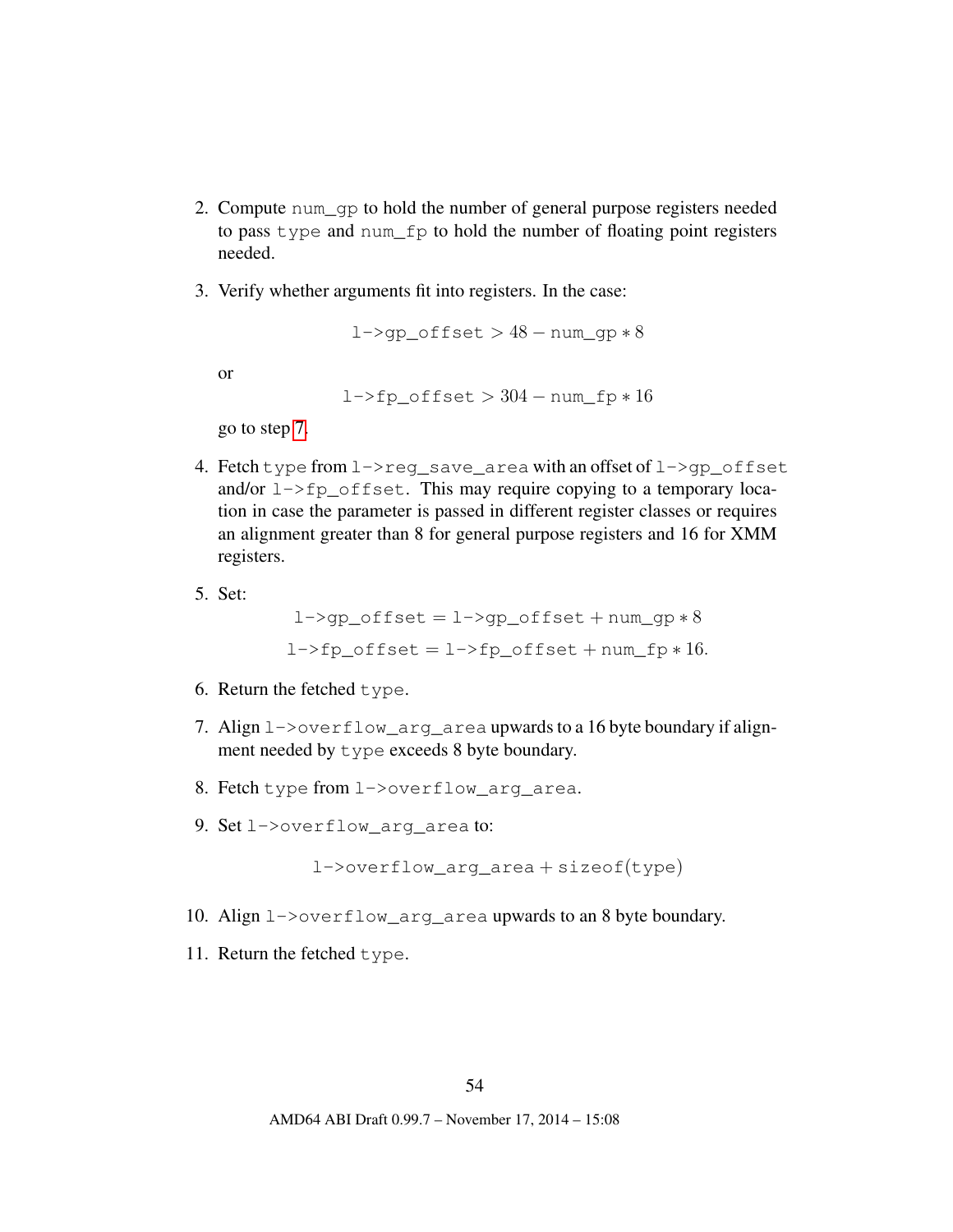The va\_arg macro is usually implemented as a compiler builtin and expanded in simplified forms for each particular type. Figure [3.35](#page-55-0) is a sample implementation of the va\_arg macro.

|        | movl | l->qp_offset, %eax                   |                           |
|--------|------|--------------------------------------|---------------------------|
|        | cmpl | $$48, $e$ ax                         | Is register available?    |
|        | jae  | stack                                | If not, use stack         |
|        | leal | $$8$ $(*$ rax), $*$ edx              | Next available register   |
|        | addq | l->req_save_area, %rax               | Address of saved register |
|        | movl | %edx, 1->qp_offset                   | Update qp_offset          |
|        | jmp  | fetch                                |                           |
| stack: | movq | 1->overflow_arg_area, \$rax          | Address of stack slot     |
|        | leaq | $8$ ( $\text{grav}$ ), $\text{grad}$ | Next available stack slot |
|        | movq | %rdx,1->overflow_arg_area            | Update                    |
| fetch: | movl | $(*rax), *eax$                       | Load argument             |

<span id="page-55-0"></span>Figure 3.35: Sample Implementation of  $va_{\text{arg}}(l, \text{int})$ 

# 3.6 DWARF Definition

This section<sup>[28](#page-55-1)</sup> defines the Debug With Arbitrary Record Format (DWARF) debugging format for the AMD64 processor family. The AMD64 ABI does not define a debug format. However, all systems that do implement DWARF on AMD64 shall use the following definitions.

DWARF is a specification developed for symbolic, source-level debugging. The debugging information format does not favor the design of any compiler or debugger. For more information on DWARF, see *DWARF Debugging Information Format*, revision: Version 3, January, 2006, Free Standards Group, DWARF Standard Committee. It's available at: <http://www.dwarfstd.org/>.

<span id="page-55-1"></span><sup>28</sup>This section is structured in a way similar to the PowerPC psABI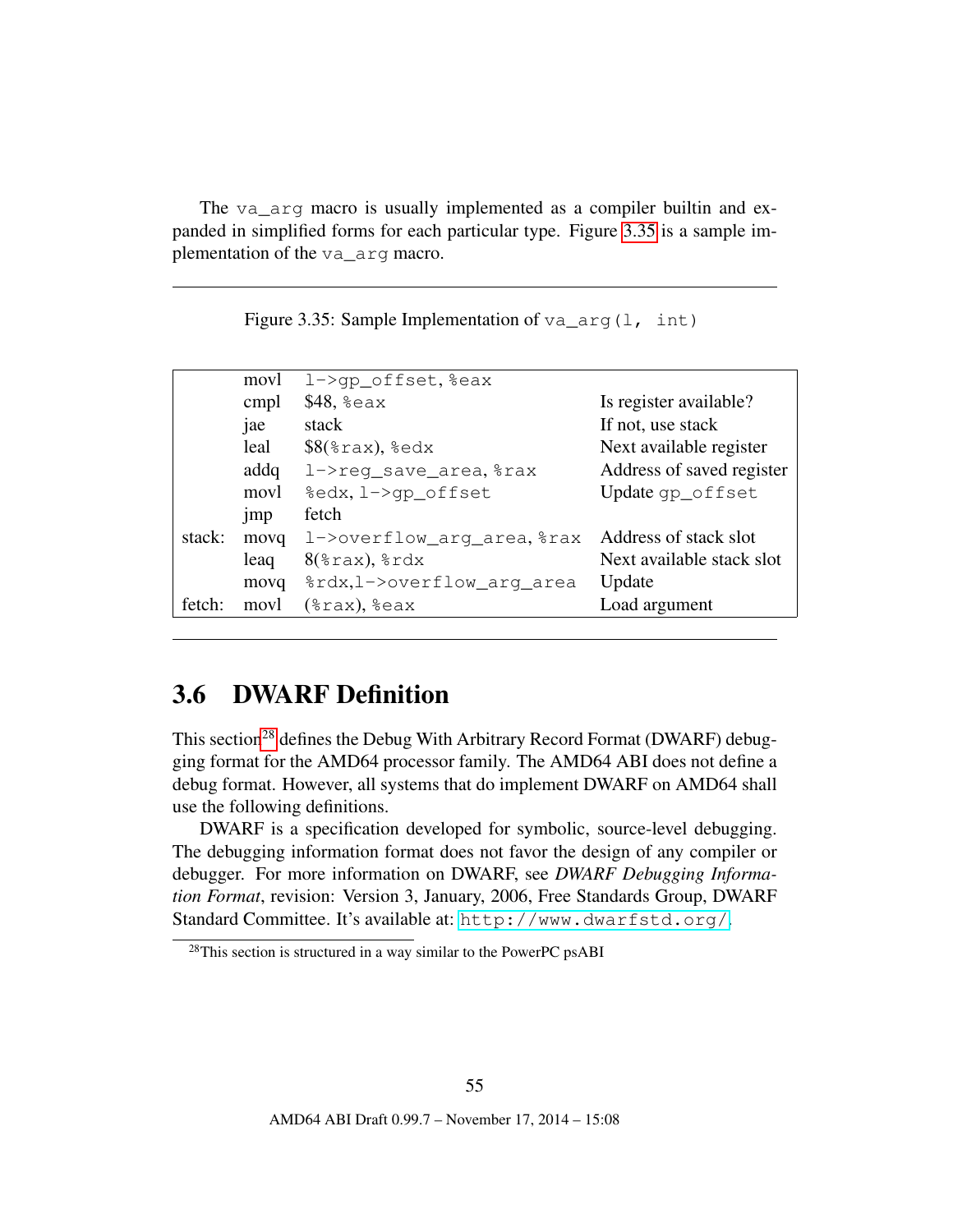### 3.6.1 DWARF Release Number

The DWARF definition requires some machine-specific definitions. The register number mapping needs to be specified for the AMD64 registers. In addition, the DWARF Version 3 specification requires processor-specific address class codes to be defined.

## 3.6.2 DWARF Register Number Mapping

Table  $3.36^{29}$  $3.36^{29}$  $3.36^{29}$  outlines the register number mapping for the AMD64 processor fam- $ily.<sup>30</sup>$  $ily.<sup>30</sup>$  $ily.<sup>30</sup>$ 

# 3.7 Stack Unwind Algorithm

The stack frames are not self descriptive and where stack unwinding is desirable (such as for exception handling) additional unwind information needs to be generated. The information is stored in an allocatable section .eh\_frame whose format is identical to .debug\_frame defined by the DWARF debug information standard, see *DWARF Debugging Information Format*, with the following extensions:

- Position independence In order to avoid load time relocations for position independent code, the FDE CIE offset pointer should be stored relative to the start of CIE table entry. Frames using this extension of the DWARF standard must set the CIE identifier tag to 1.
- Outgoing arguments area delta To maintain the size of the temporarily allocated outgoing arguments area present on the end of the stack (when using push instructions), operation GNU\_ARGS\_SIZE (0x2e) can be used. This operation takes a single uleb128 argument specifying the current size. This information is used to adjust the stack frame when jumping into the exception handler of the function after unwinding the stack frame. Additionally the CIE Augmentation shall contain an exact specification of the encoding used. It is recommended to use a PC relative encoding whenever possible and adjust the size according to the code model used.

<span id="page-56-0"></span> $29$ The table defines Return Address to have a register number, even though the address is stored in  $0$ ( $\epsilon$ rsp) and not in a physical register.

<span id="page-56-1"></span><sup>&</sup>lt;sup>30</sup>This document does not define mappings for privileged registers.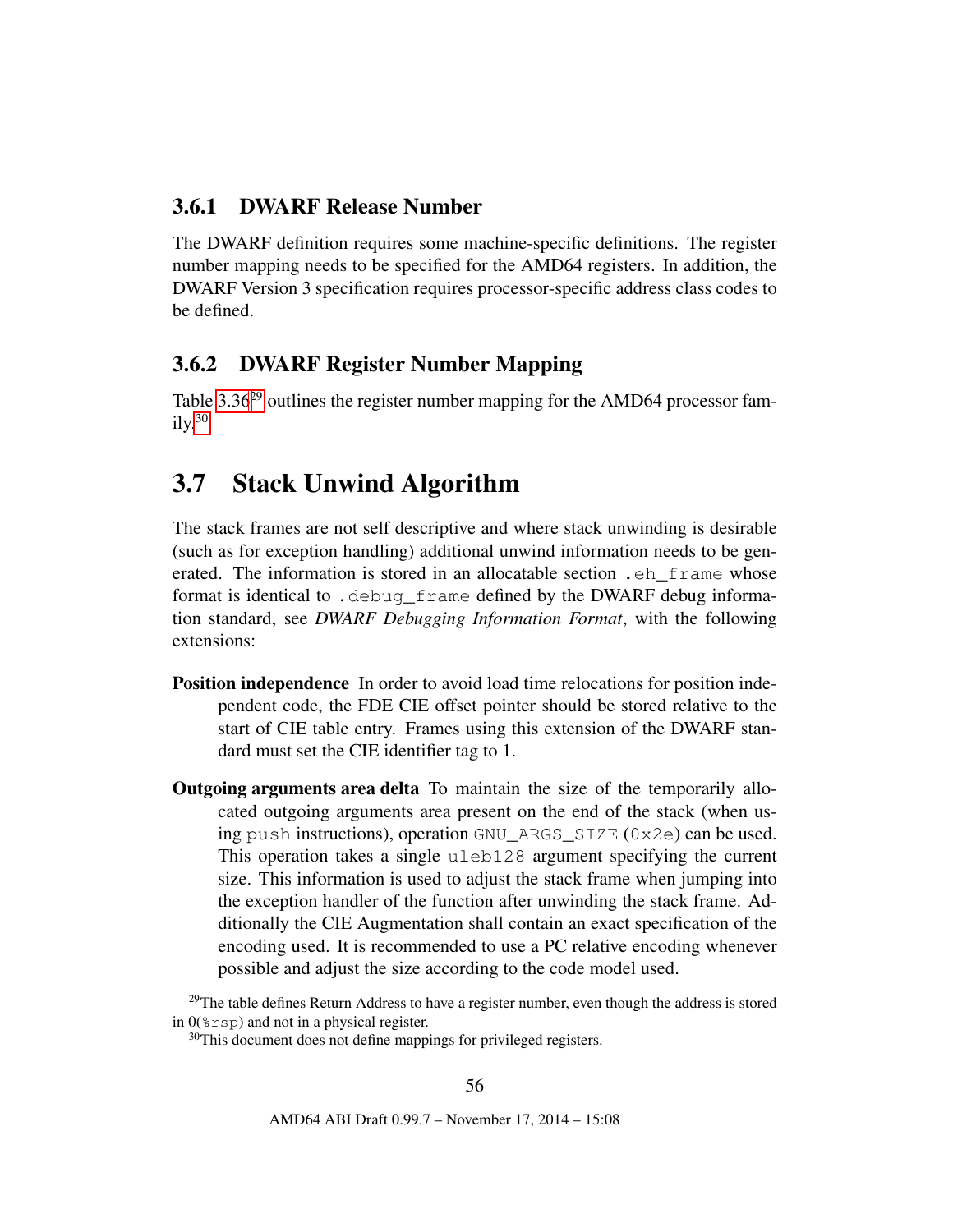| <b>Register Name</b>                   | Number           | Abbreviation                |
|----------------------------------------|------------------|-----------------------------|
| General Purpose Register RAX           | $\boldsymbol{0}$ | %rax                        |
| General Purpose Register RDX           | $\mathbf{1}$     | %rdx                        |
| General Purpose Register RCX           | $\overline{2}$   | %rcx                        |
| General Purpose Register RBX           | 3                | %rbx                        |
| General Purpose Register RSI           | $\overline{4}$   | %rsi                        |
| General Purpose Register RDI           | 5                | %rdi                        |
| Frame Pointer Register RBP             | 6                | %rbp                        |
| <b>Stack Pointer Register RSP</b>      | $\overline{7}$   | %rsp                        |
| <b>Extended Integer Registers 8-15</b> | $8 - 15$         | $8r8 - 8r15$                |
| <b>Return Address RA</b>               | 16               |                             |
| Vector Registers 0-7                   | $17 - 24$        | $% xmm0 - % xmm7$           |
| Extended Vector Registers 8-15         | $25 - 32$        | $%xmm8-%xmm15$              |
| Floating Point Registers 0-7           | $33 - 40$        | $%st0-%st7$                 |
| MMX Registers 0-7                      | 41-48            | $\text{\%mm0-}\text{\%mm7}$ |
| Flag Register                          | 49               | <b>&amp;rFLAGS</b>          |
| <b>Segment Register ES</b>             | 50               | %es                         |
| <b>Segment Register CS</b>             | 51               | 8 <sub>CS</sub>             |
| Segment Register SS                    | 52               | 8SS                         |
| <b>Segment Register DS</b>             | 53               | %ds                         |
| <b>Segment Register FS</b>             | 54               | %fs                         |
| Segment Register GS                    | 55               | %gs                         |
| Reserved                               | 56-57            |                             |
| FS Base address                        | 58               | %fs.base                    |
| GS Base address                        | 59               | %gs.base                    |
| Reserved                               | $60 - 61$        |                             |
| <b>Task Register</b>                   | 62               | %tr                         |
| <b>LDT</b> Register                    | 63               | %ldtr                       |
| 128-bit Media Control and Status       | 64               | <i><b>%mxcsr</b></i>        |
| x87 Control Word                       | 65               | %fcw                        |
| x87 Status Word                        | 66               | %fsw                        |

<span id="page-57-0"></span>Figure 3.36: DWARF Register Number Mapping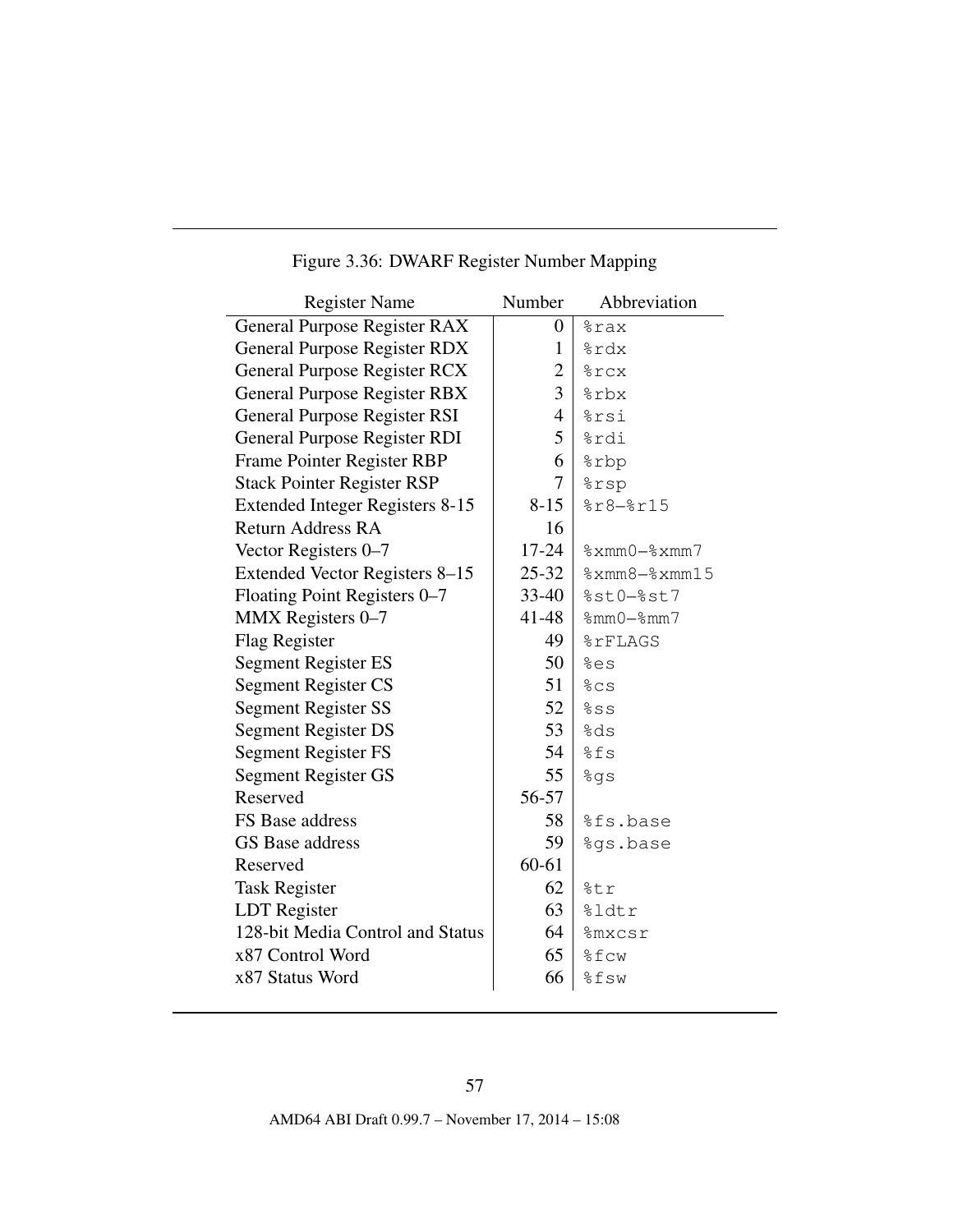<span id="page-58-0"></span>

| Figure 3.37: Pointer Encoding Specification Byte |  |  |  |  |  |
|--------------------------------------------------|--|--|--|--|--|
|--------------------------------------------------|--|--|--|--|--|

| <b>Mask</b> | Meaning                                                                        |
|-------------|--------------------------------------------------------------------------------|
| 0x1         | Values are stored as $u \le b128$ or $s \le b128$ type (according to flag 0x8) |
| 0x2         | Values are stored as 2 bytes wide integers (udata2 or sdata2)                  |
| 0x3         | Values are stored as 4 bytes wide integers (udata4 or sdata4)                  |
| 0x4         | Values are stored as 8 bytes wide integers (udata8 or sdata8)                  |
| 0x8         | Values are signed                                                              |
| 0x10        | Values are PC relative                                                         |
| 0x20        | Values are text section relative                                               |
| 0x30        | Values are data section relative                                               |
| 0x40        | Values are relative to the start of function                                   |

CIE Augmentations: The augmentation field is formated according to the augmentation field formating string stored in the CIE header.

The string may contain the following characters:

- z Indicates that a uleb128 is present determining the size of the augmentation section.
- L Indicates the encoding (and thus presence) of an LSDA pointer in the FDE augmentation.

The data filed consist of single byte specifying the way pointers are encoded. It is a mask of the values specified by the table [3.37.](#page-58-0)

The default DWARF3 pointer encoding (direct 4-byte absolute pointers) is represented by value 0.

- R Indicates a non-default pointer encoding for FDE code pointers. The formating is represented by a single byte in the same way as in the 'L' command.
- P Indicates the presence and an encoding of a language personality routine in the CIE augmentation. The encoding is represented by a single byte in the same way as in the 'L' command followed by a pointer to the personality function encoded by the specified encoding.

When the augmentation is present, the first command must always be 'z' to allow easy skipping of the information.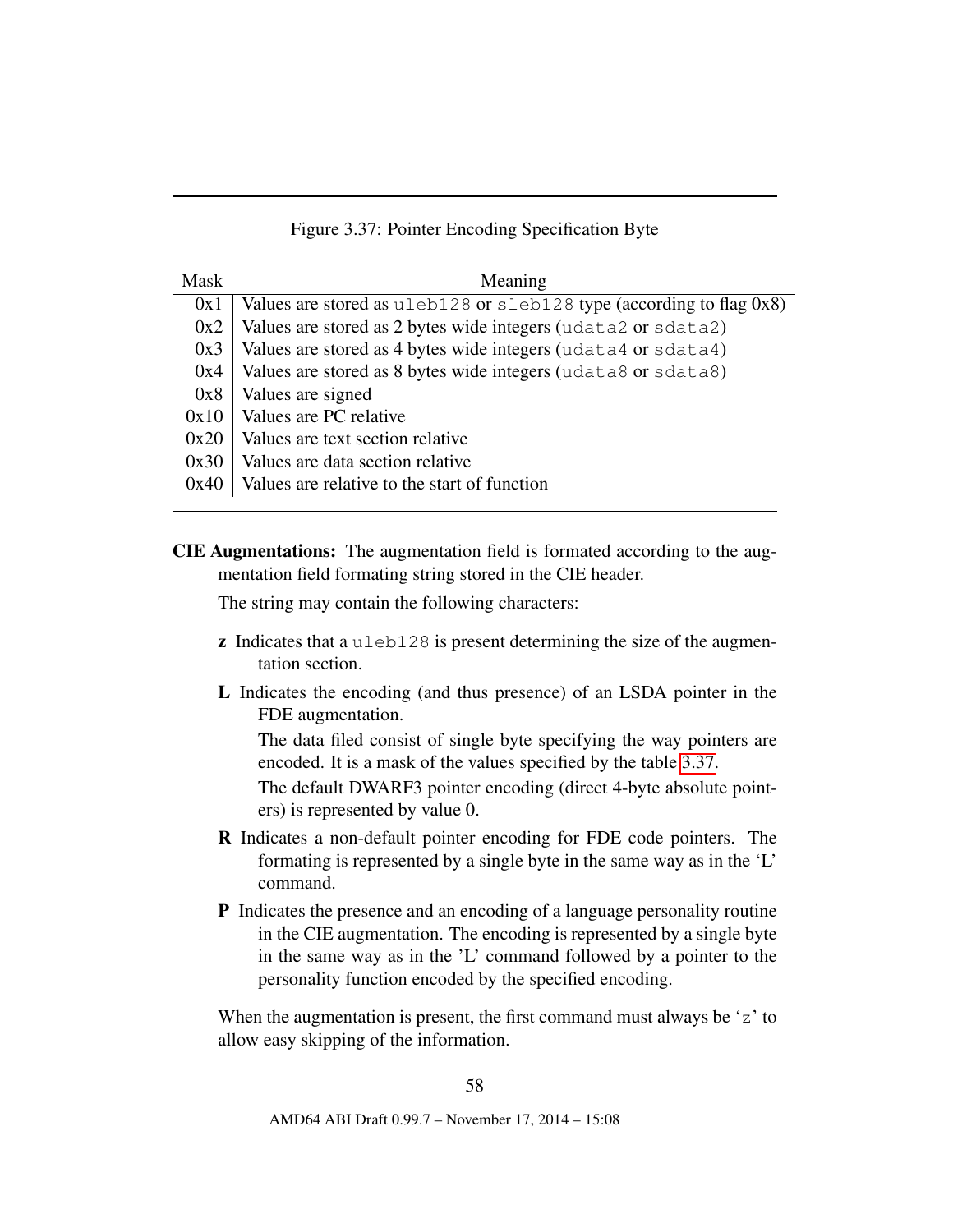In order to simplify manipulation of the unwind tables, the runtime library provide higher level API to stack unwinding mechanism, for details see section [6.2.](#page-85-0)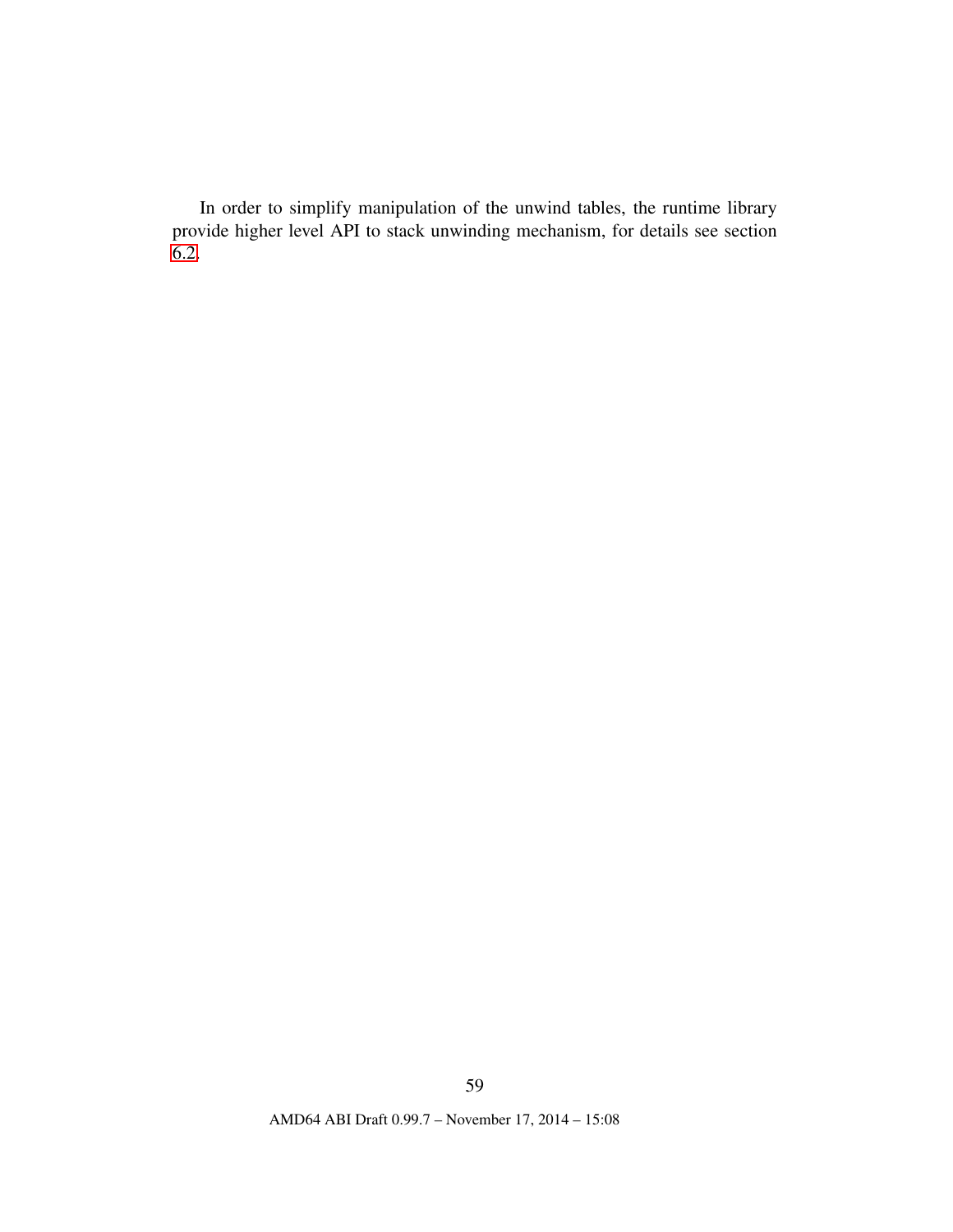# Chapter 4

# Object Files

# 4.1 ELF Header

### 4.1.1 Machine Information

For file identification in  $e$ \_ident, the AMD64 architecture requires the following values.

### Table 4.1: AMD64 Identification

| <b>Position</b>                                    | Value |
|----------------------------------------------------|-------|
| $e$ <i>_ident</i> [EI <i>_CLASS</i> ]   ELFCLASS64 |       |
| $e$ <i>_ident</i> [EI <i>_DATA</i> ]   ELFDATA2LSB |       |

Processor identification resides in the ELF headers e\_machine member and must have the value  $EM_X86_64$ .<sup>[1](#page-60-0)</sup>

### 4.1.2 Number of Program Headers

The e\_phnum member contains the number of entries in the program header table. The product of e\_phentsize and e\_phnum gives the table's size in bytes. If a file has no program header table, e\_phnum holds the value zero.

<span id="page-60-0"></span><sup>&</sup>lt;sup>1</sup>The value of this identifier is 62.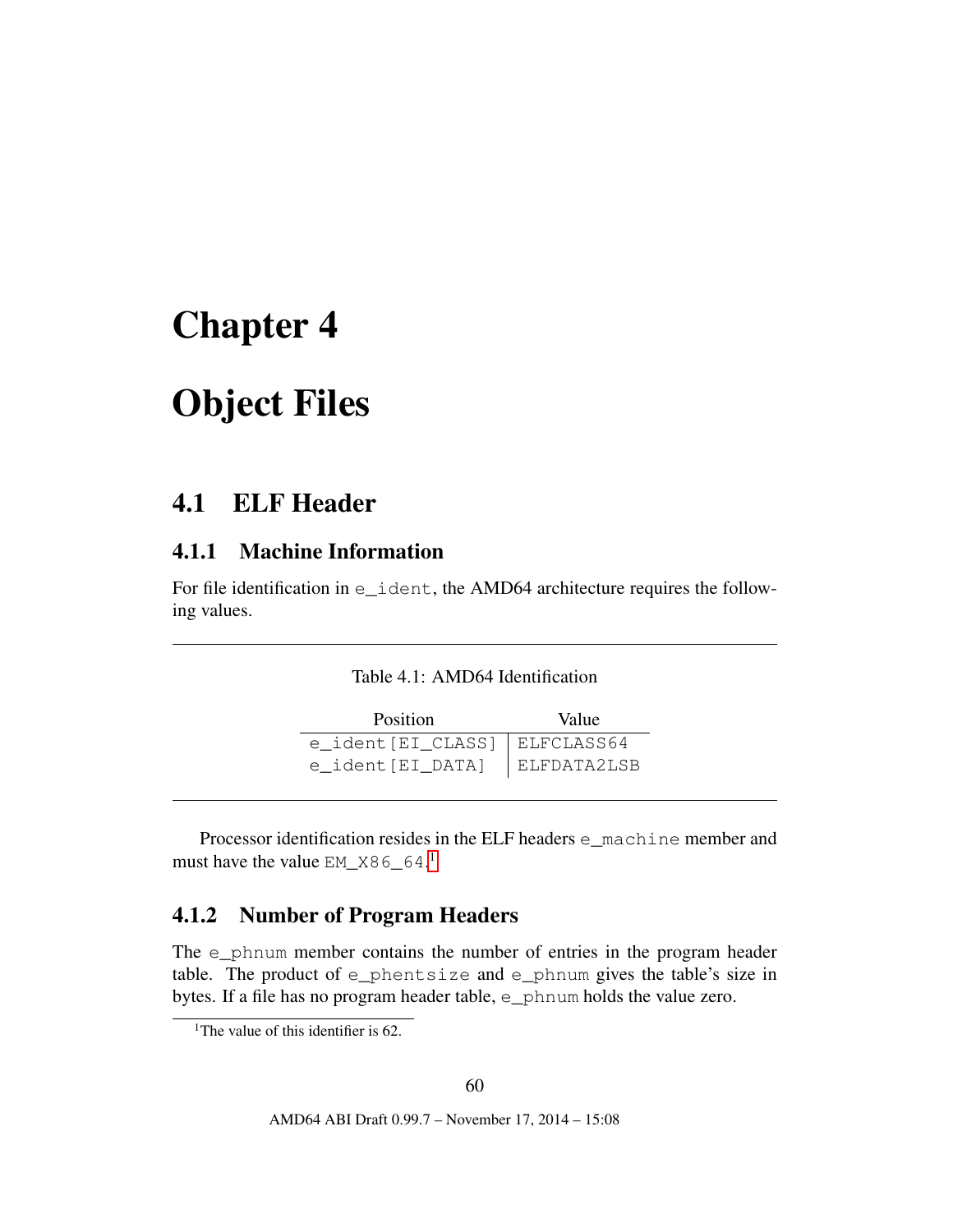If the number of program headers is greater than or equal to PN\_XNUM (0xffff), this member has the value PN\_XNUM (0xffff). The actual number of program header table entries is contained in the sh\_info field of the section header at index 0. Otherwise, the sh\_info member of the initial entry contains the value zero.

# 4.2 Sections

### 4.2.1 Section Flags

In order to allow linking object files of different code models, it is necessary to provide for a way to differentiate those sections which may hold more than 2GB from those which may not. This is accomplished by defining a processor-specific section attribute flag for sh\_flag (see table [4.2\)](#page-61-0).

| Table 4.2: AMD64 Specific Section Header Flag, sh_flags |  |  |  |
|---------------------------------------------------------|--|--|--|
|---------------------------------------------------------|--|--|--|

<span id="page-61-0"></span>

| SHF_X86_64_LARGE   0x10000000 |  | Name | Value |
|-------------------------------|--|------|-------|
|                               |  |      |       |

**SHF\_X86\_64\_LARGE** If an object file section does *not* have this flag set, then it may not hold more than 2GB and can be freely referred to in objects using smaller code models. Otherwise, only objects using larger code models can refer to them. For example, a medium code model object can refer to data in a section that sets this flag besides being able to refer to data in a section that does not set it; likewise, a small code model object can refer only to code in a section that does not set this flag.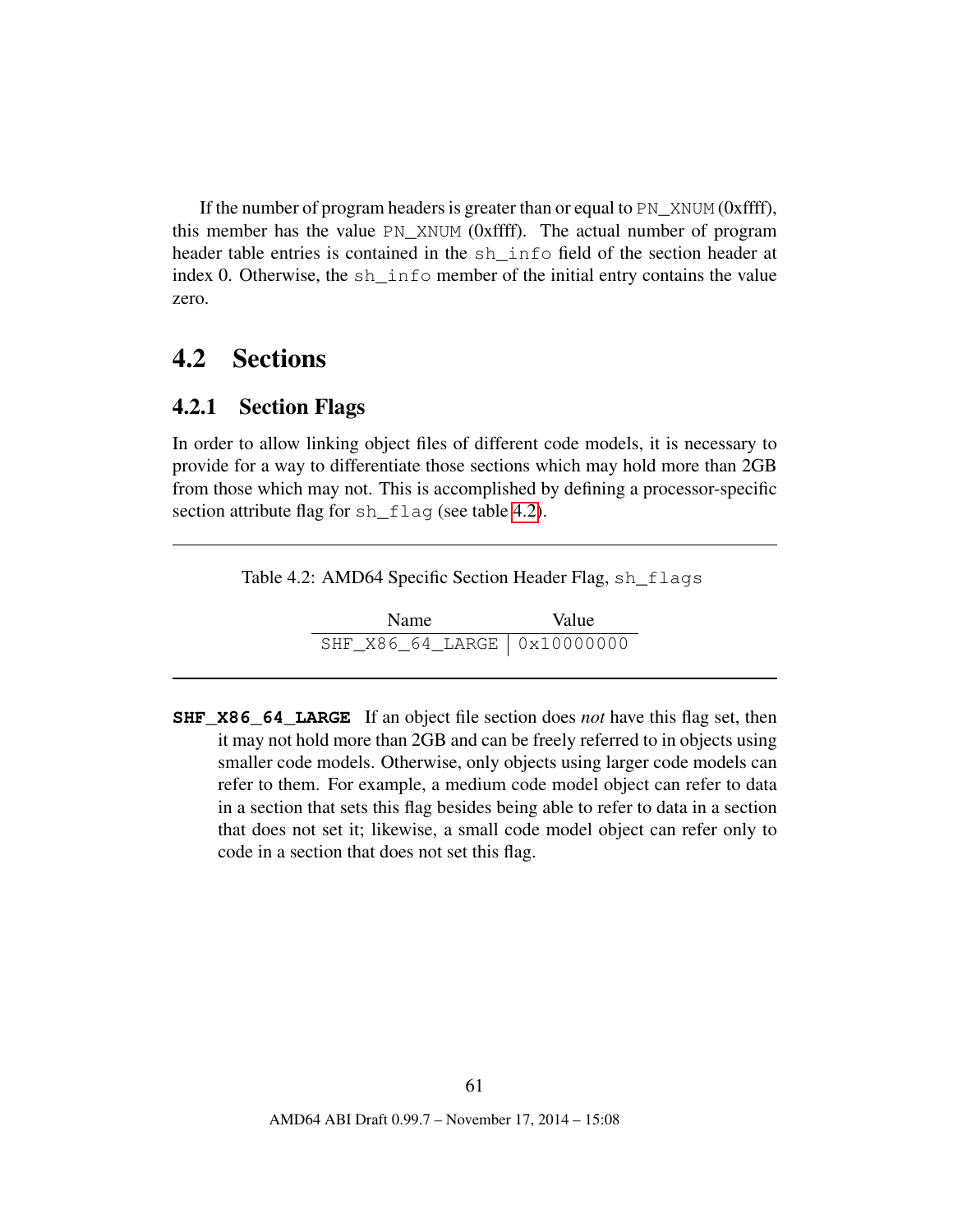### 4.2.2 Section types

Table 4.3: Section Header Types

| sh_type name                   | Value |
|--------------------------------|-------|
| SHT X86 64 UNWIND   0x70000001 |       |

SHT\_X86\_64\_UNWIND This section contains unwind function table entries for stack unwinding. The contents are described in Section [4.2.4](#page-63-0) of this document.

### 4.2.3 Special Sections

Table 4.4: Special sections

| <b>Name</b> | Type                                      | Attributes              |
|-------------|-------------------------------------------|-------------------------|
| .qot        | SHT PROGBITS                              | SHF ALLOC+SHF WRITE     |
| .plt        | SHT PROGBITS                              | SHF_ALLOC+SHF_EXECINSTR |
|             | .eh_frame   SHT_X86_64_UNWIND   SHF_ALLOC |                         |

.got This section holds the global offset table.

.plt This section holds the procedure linkage table.

.eh\_frame This section holds the unwind function table. The contents are described in Section [4.2.4](#page-63-0) of this document.

The additional sections defined in table [4.5](#page-63-1) are used by a system supporting the large code model.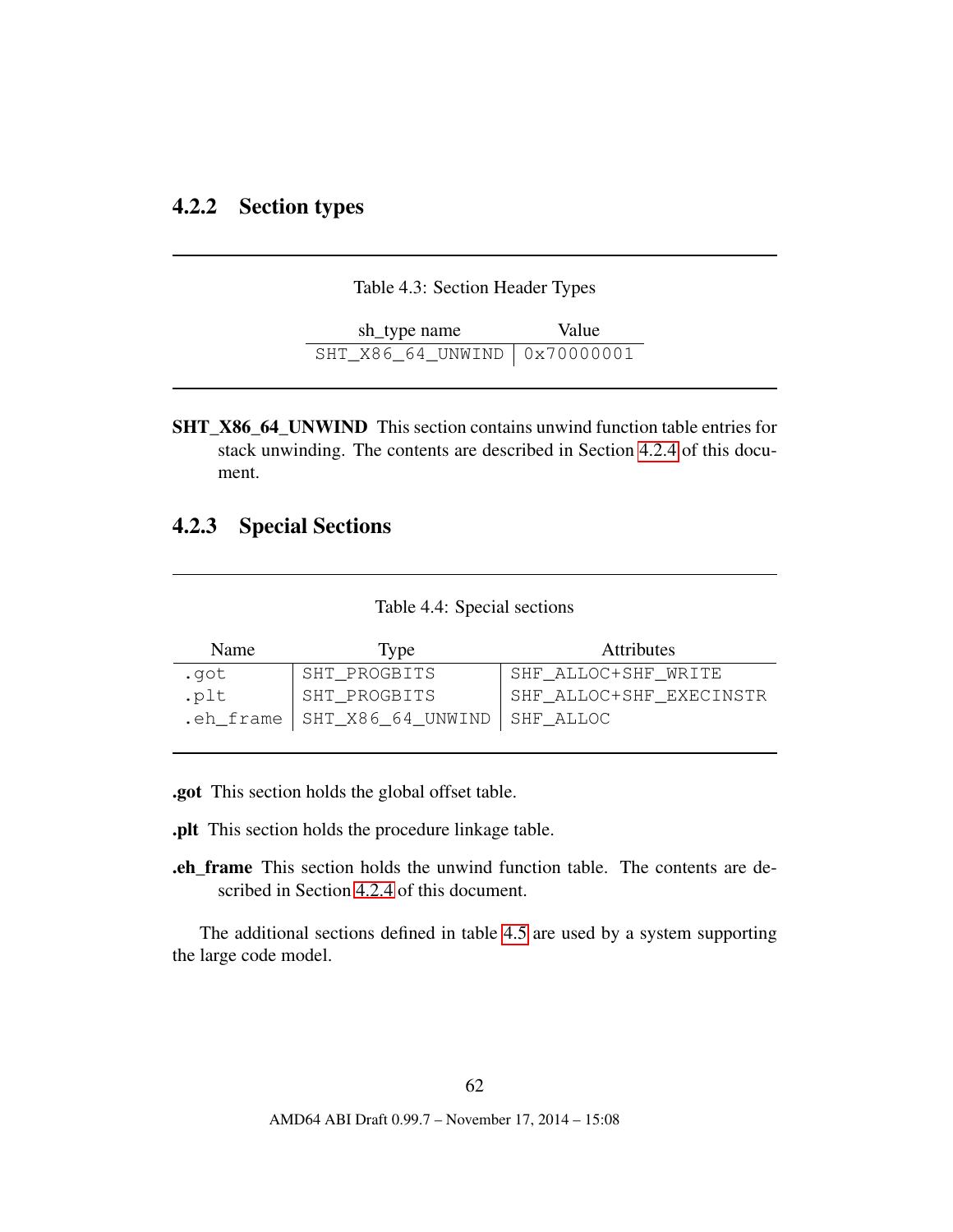<span id="page-63-1"></span>

| Name      | Type         | Attributes                               |
|-----------|--------------|------------------------------------------|
| .lbss     | SHT_NOBITS   | SHF_ALLOC+SHF_WRITE+SHF_X86_64_LARGE     |
| .ldata    | SHT PROGBITS | SHF_ALLOC+SHF_WRITE+SHF_X86_64_LARGE     |
| .ldata1   | SHT PROGBITS | SHF_ALLOC+SHF_WRITE+SHF_X86_64_LARGE     |
| .lgot     | SHT PROGBITS | SHF_ALLOC+SHF_WRITE+SHF_X86_64_LARGE     |
| .lplt     | SHT PROGBITS | SHF_ALLOC+SHF_EXECINSTR+SHF_X86_64_LARGE |
| .lrodata  | SHT PROGBITS | SHF_ALLOC+SHF_X86_64_LARGE               |
| .lrodata1 | SHT_PROGBITS | SHF_ALLOC+SHF_X86_64_LARGE               |
| .ltext    | SHT PROGBITS | SHF_ALLOC+SHF_EXECINSTR+SHF_X86_64_LARGE |
|           |              |                                          |

In order to enable static linking of objects using different code models, the following section ordering is suggested:

- **.plt .init .fini .text .got .rodata .rodata1 .data .data1 .bss** These sections can have a combined size of up to 2GB.
- **.lplt .ltext .lgot .lrodata .lrodata1 .ldata .ldata1 .lbss** These sections plus the above can have a combined size of up to 16EB.

### <span id="page-63-0"></span>4.2.4 EH\_FRAME sections

The call frame information needed for unwinding the stack is output into one or more ELF sections of type SHT\_X86\_64\_UNWIND. In the simplest case there will be one such section per object file and it will be named .eh frame. An .eh\_frame section consists of one or more subsections. Each subsection contains a CIE (Common Information Entry) followed by varying number of FDEs (Frame Descriptor Entry). A FDE corresponds to an explicit or compiler generated function in a compilation unit, all FDEs can access the CIE that begins their subsection for data. If the code for a function is not one contiguous block, there will be a separate FDE for each contiguous sub-piece.

If an object file contains C++ template instantiations there shall be a separate CIE immediately preceding each FDE corresponding to an instantiation.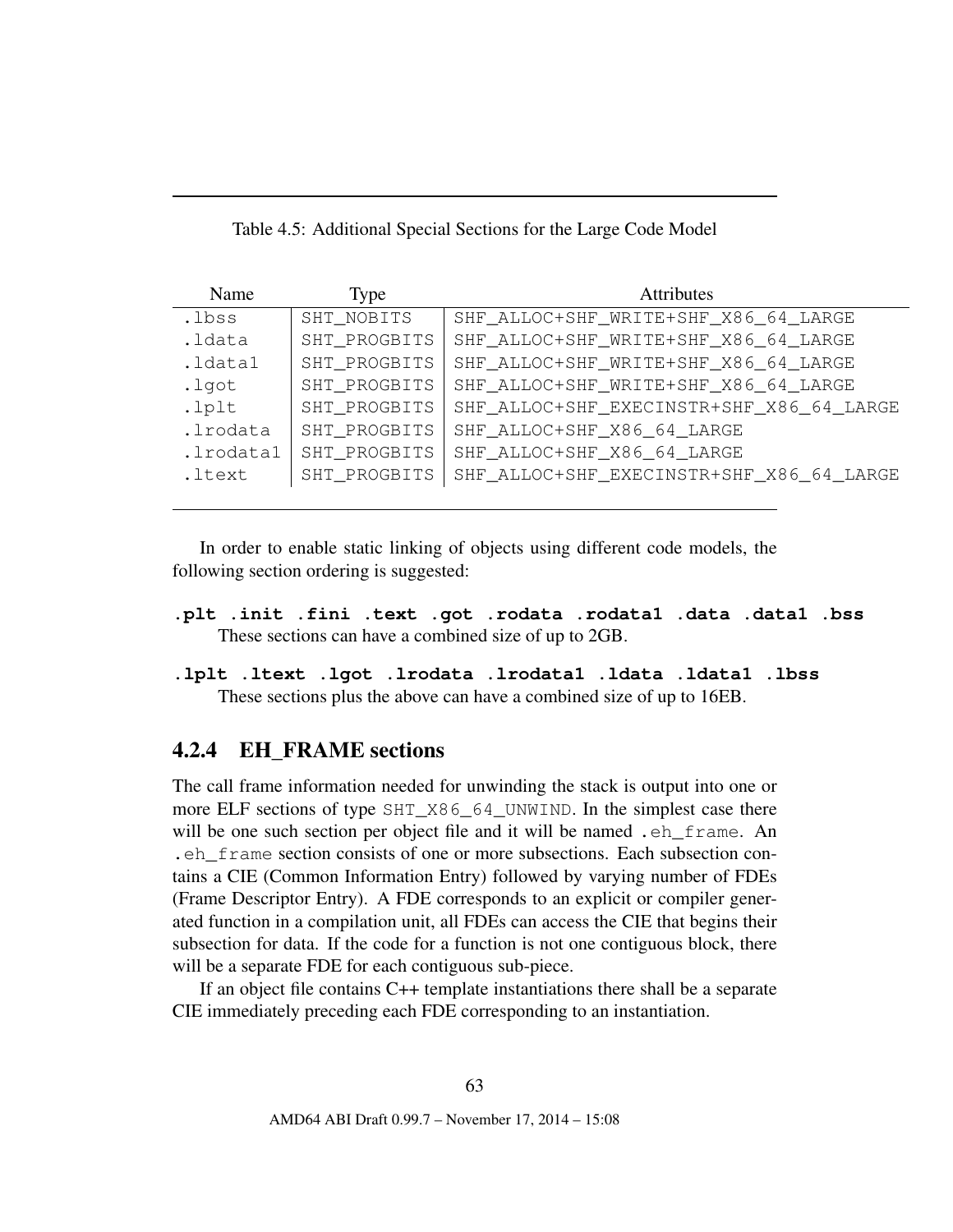Using the preferred encoding specified below, the .eh\_frame section can be entirely resolved at link time and thus can become part of the text segment.

EH\_PE encoding below refers to the pointer encoding as specified in the enhanced LSB Chapter 7 for Eh\_Frame\_Hdr.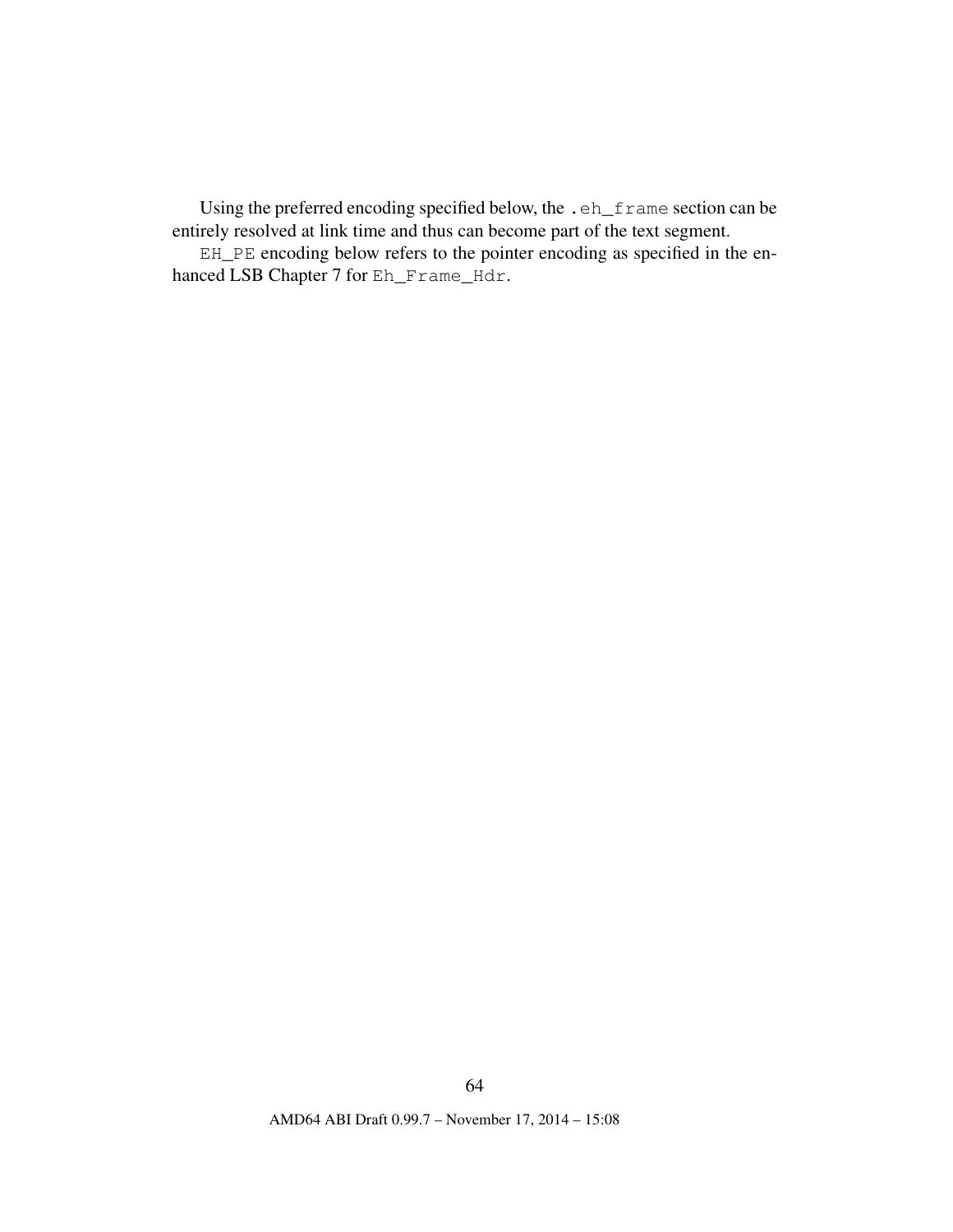| Field                  | Length (byte)   | Description                                   |
|------------------------|-----------------|-----------------------------------------------|
| Length                 | $\overline{4}$  | Length of the CIE (not including this 4-      |
|                        |                 | byte field)                                   |
| CIE id                 | $\overline{4}$  | Value 0 for .eh_frame (used to distin-        |
|                        |                 | guish CIEs and FDEs when scanning the         |
|                        |                 | section)                                      |
| Version                | 1               | Value One (1)                                 |
| CIE Augmenta-          | string          | Null-terminated string with legal values      |
| tion String            |                 | being "" or 'z' optionally followed by sin-   |
|                        |                 | gle occurrances of 'P', 'L', or 'R' in any    |
|                        |                 | order. The presence of character(s) in the    |
|                        |                 | string dictates the content of field 8, the   |
|                        |                 | Augmentation Section. Each character has      |
|                        |                 | one or two associated operands in the AS      |
|                        |                 | (see table 4.7 for which ones). Operand       |
|                        |                 | order depends on position in the string ('z'  |
|                        |                 | must be first).                               |
| Code Align Fac-        | uleb128         | To be multiplied with the "Advance Lo-        |
| tor                    |                 | cation" instructions in the Call Frame In-    |
|                        |                 | structions                                    |
| Data Align Fac-        | sleb128         | To be multiplied with all offsets in the Call |
| tor                    |                 | <b>Frame Instructions</b>                     |
| Ret Address Reg        | $1$ /uleb $128$ | A "virtual" register representation of the    |
|                        |                 | return address. In Dwarf V2, this is a byte,  |
|                        |                 | otherwise it is uleb128. It is a byte in gcc  |
|                        |                 | 3.3.x                                         |
| Optional<br><b>CIE</b> | varying         | Present if Augmentation String in Aug-        |
| Augmentation           |                 | mentation Section field 4 is not 0. See table |
| Section                |                 | 4.7 for the content.                          |
| Optional<br>Call       | varying         |                                               |
| Frame<br>Instruc-      |                 |                                               |
| tions                  |                 |                                               |
|                        |                 |                                               |

# Table 4.6: Common Information Entry (CIE)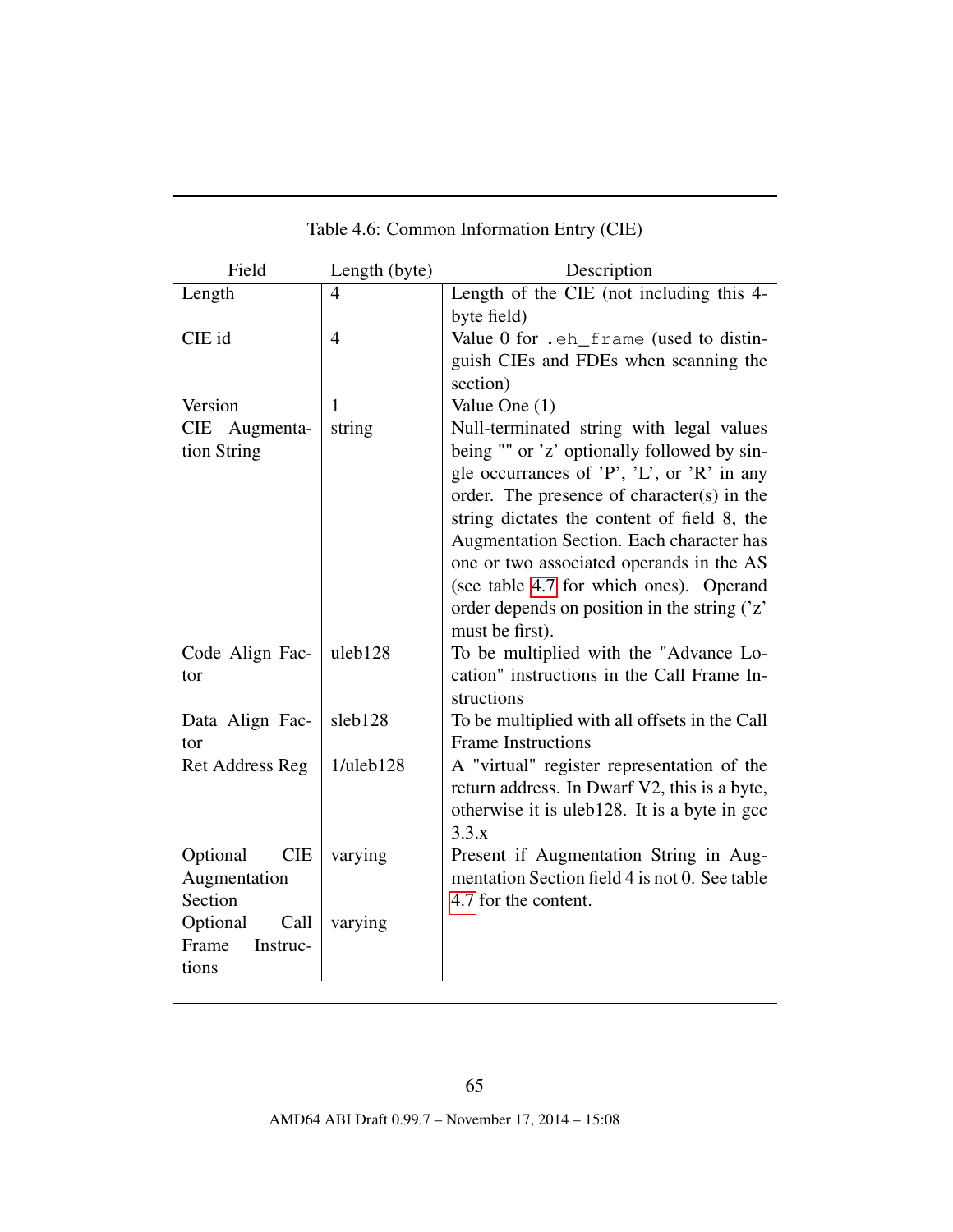| Char | Operands        | Length (byte) | Description                                |  |
|------|-----------------|---------------|--------------------------------------------|--|
| Z.   | size            | uleb128       | Length of the remainder of the Augmen-     |  |
|      |                 |               | tation Section                             |  |
| P    | personality_enc | -1            | Encoding specifier - preferred value is a  |  |
|      |                 |               | pc-relative, signed 4-byte                 |  |
|      | personality     | (encoded)     | Encoded pointer to personality routine     |  |
|      | routine         |               | (actually to the PLT entry for the per-    |  |
|      |                 |               | sonality routine)                          |  |
| R    | code enc        | 1             | Non-default encoding<br>for<br>the         |  |
|      |                 |               | (FDE<br>code-pointers<br>members           |  |
|      |                 |               | initial_location<br>and                    |  |
|      |                 |               | address_range and the operand for          |  |
|      |                 |               | DW_CFA_set_loc) - preferred value          |  |
|      |                 |               | is pc-relative, signed 4-byte              |  |
|      | Isda enc        | 1             | FDE augmentation bodies may contain        |  |
|      |                 |               | LSDA pointers. If so they are encoded      |  |
|      |                 |               | as specified here - preferred value is pc- |  |
|      |                 |               | relative, signed 4-byte possibly indirect  |  |
|      |                 |               | thru a GOT entry                           |  |

<span id="page-66-0"></span>Table 4.7: CIE Augmentation Section Content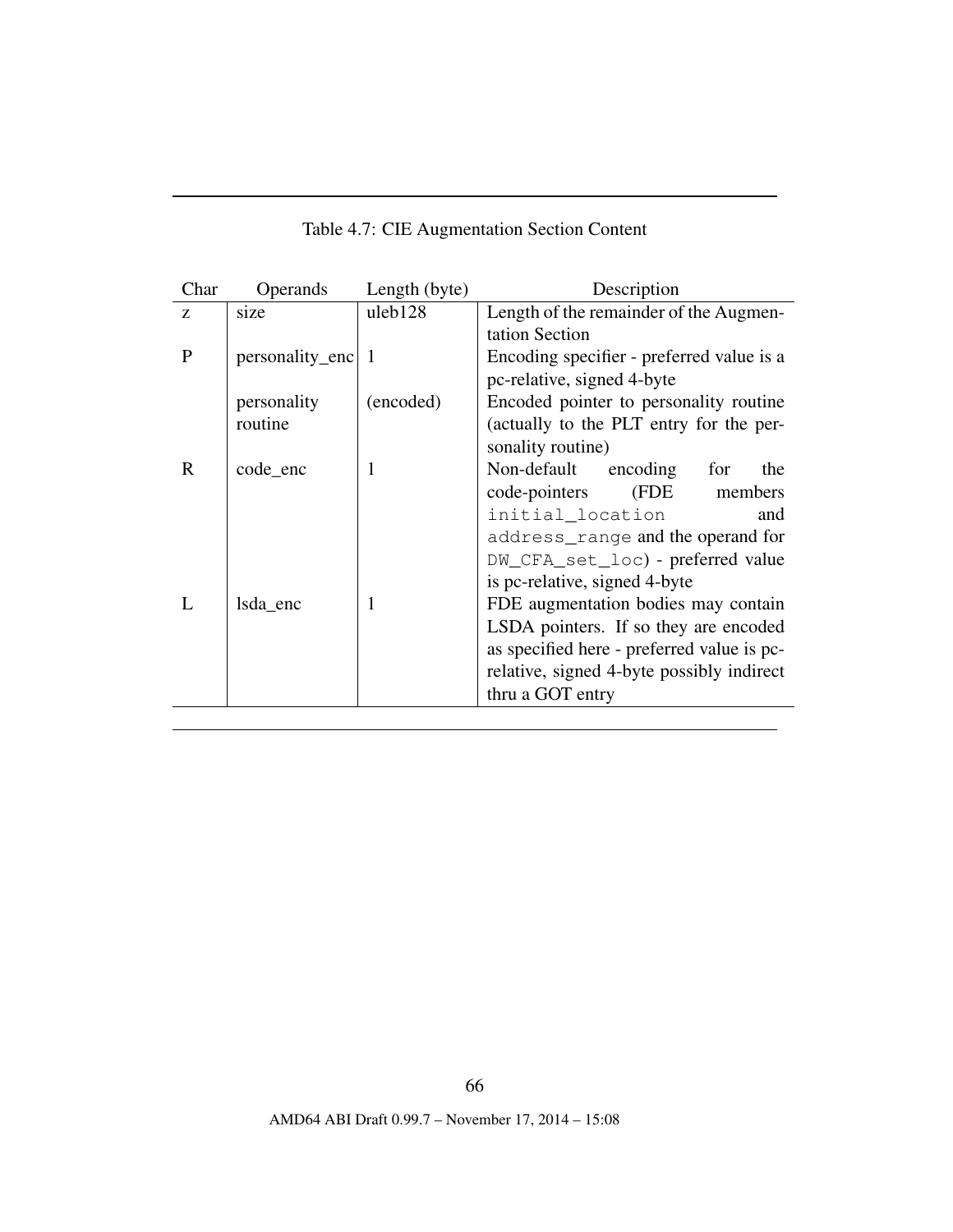| Field                   | Length (byte) | Description                                                |
|-------------------------|---------------|------------------------------------------------------------|
| Length                  | 4             | Length of the FDE (not including this 4-                   |
|                         |               | byte field)                                                |
| CIE pointer             | 4             | Distance from this field to the nearest pre-               |
|                         |               | ceding CIE (the value is subtracted from                   |
|                         |               | the current address). This value can never                 |
|                         |               | be zero and thus can be used to distin-                    |
|                         |               | guish CIE's and FDE's when scanning the                    |
|                         |               | .eh frame section                                          |
| <b>Initial Location</b> | var           | Reference to the function code correspond-                 |
|                         |               | ing to this FDE. If 'R' is missing from                    |
|                         |               | the CIE Augmentation String, the field is                  |
|                         |               | an 8-byte absolute pointer. Otherwise, the                 |
|                         |               | corresponding EH_PE encoding in the CIE                    |
|                         |               | Augmentation Section is used to interpret<br>the reference |
| <b>Address Range</b>    | var           | Size of the function code corresponding to                 |
|                         |               | this FDE. If 'R' is missing from the CIE                   |
|                         |               | Augmentation String, the field is an 8-byte                |
|                         |               | unsigned number. Otherwise, the size is                    |
|                         |               | determined by the corresponding EH_PE                      |
|                         |               | encoding in the CIE Augmentation Section                   |
|                         |               | (the value is always absolute)                             |
| Optional<br><b>FDE</b>  | var           | Present if CIE Augmentation String is non-                 |
| Augmentation            |               | empty. See table 4.9 for the content.                      |
| Section                 |               |                                                            |
| Optional<br>Call        | var           |                                                            |
| Frame<br>Instruc-       |               |                                                            |
| tions                   |               |                                                            |

# Table 4.8: Frame Descriptor Entry (FDE)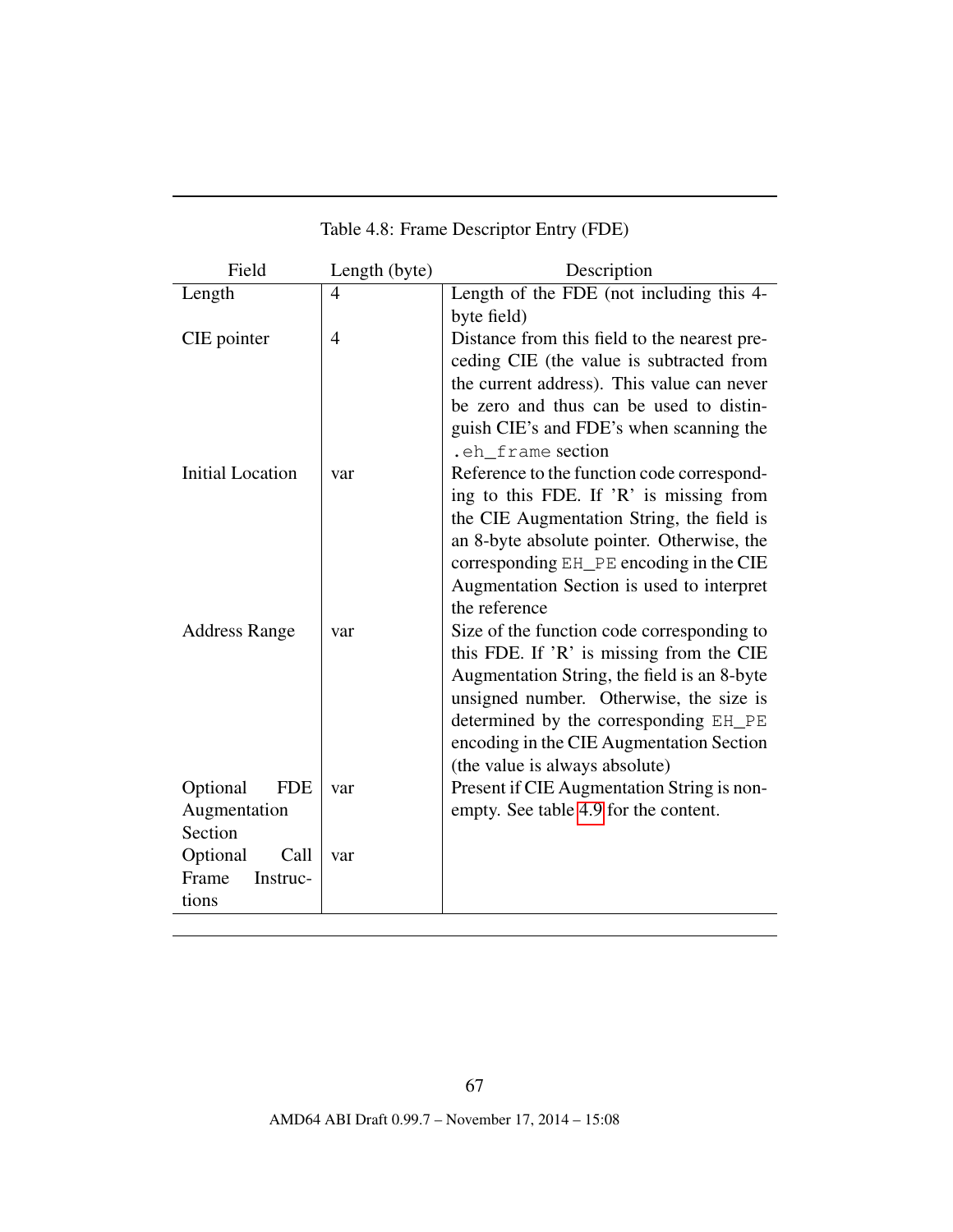<span id="page-68-0"></span>

| Table 4.9: FDE Augmentation Section Content |  |  |  |
|---------------------------------------------|--|--|--|
|---------------------------------------------|--|--|--|

| Char | Operands    | Length (byte) | Description                            |
|------|-------------|---------------|----------------------------------------|
| Z    | length      | uleb128       | Length of the remainder of the Augmen- |
|      |             |               | tation Section                         |
|      | <b>LSDA</b> | var           | LSDA pointer, encoded in the format    |
|      |             |               | specified by the corresponding operand |
|      |             |               | in the CIE's augmentation body. (only  |
|      |             |               | present if length $> 0$ ).             |
|      |             |               |                                        |

The existence and size of the optional call frame instruction area must be computed based on the overall size and the offset reached while scanning the preceding fields of the CIE or FDE.

The overall size of a .eh\_frame section is given in the ELF section header. The only way to determine the number of entries is to scan the section until the end, counting entries as they are encountered.

# 4.3 Symbol Table

The discussion of "Function Addresses" in Section [5.2](#page-77-0) defines some special values for symbol table fields.

The STT\_GNU\_IFUNC <sup>[2](#page-68-1)</sup> symbol type is optional. It is the same as STT\_FUNC except that it always points to a function or piece of executable code which takes no arguments and returns a function pointer. If an STT\_GNU\_IFUNC symbol is referred to by a relocation, then evaluation of that relocation is delayed until load-time. The value used in the relocation is the function pointer returned by an invocation of the STT\_GNU\_IFUNC symbol.

The purpose of the STT\_GNU\_IFUNC symbol type is to allow the run-time to select between multiple versions of the implementation of a specific function. The selection made in general will take the currently available hardware into account and select the most appropriate version.

<span id="page-68-1"></span> $^2$ It is specified in ifunc.txt at [http://sites.google.com/site/x32abi/](http://sites.google.com/site/x32abi/documents) [documents](http://sites.google.com/site/x32abi/documents)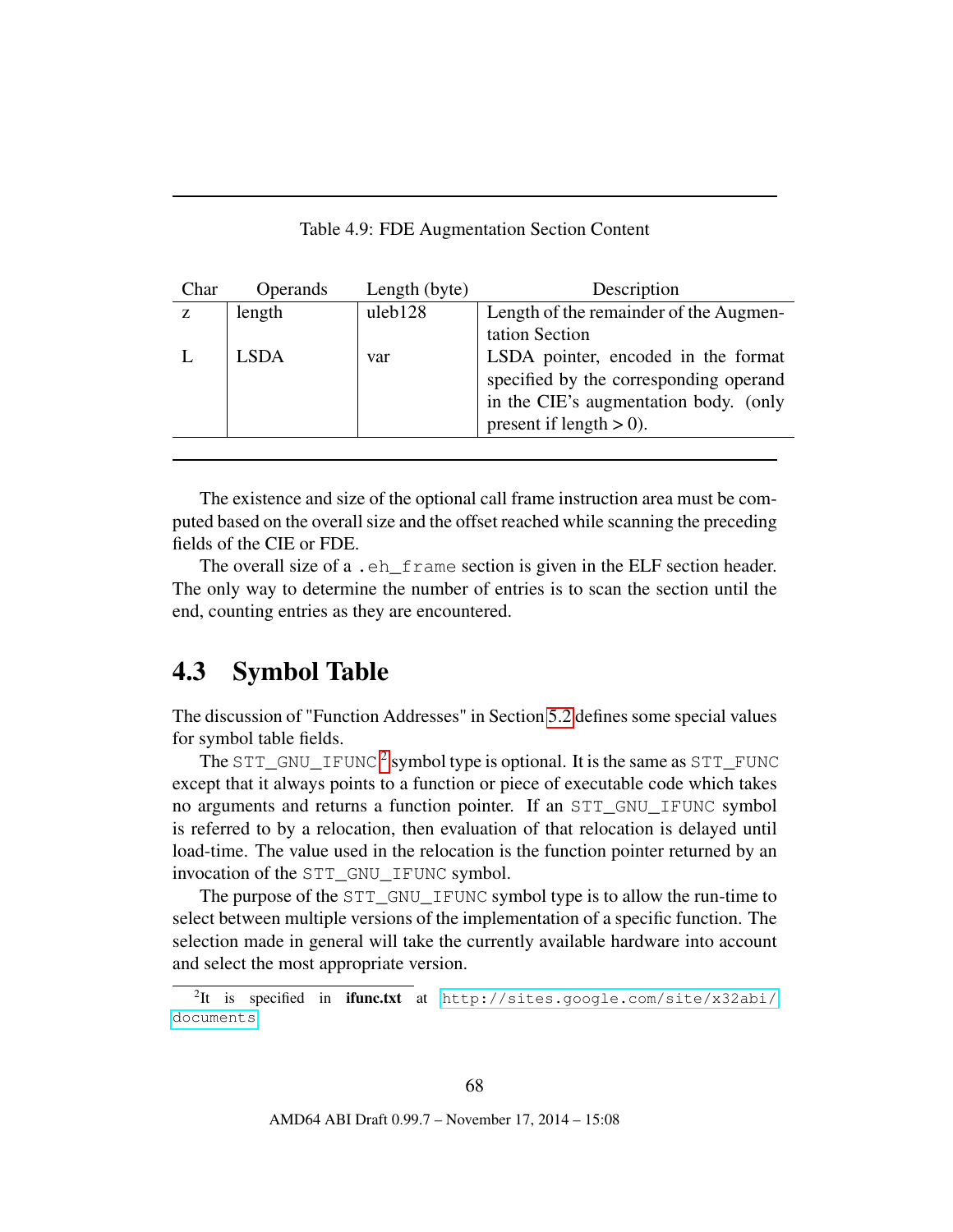# 4.4 Relocation

# <span id="page-69-0"></span>4.4.1 Relocation Types

Figure [4.4.1](#page-69-0) shows the allowed relocatable fields.



| word8                                                                      | This specifies a 8-bit field occupying 1 byte.                 |  |  |  |  |  |
|----------------------------------------------------------------------------|----------------------------------------------------------------|--|--|--|--|--|
| word16                                                                     | This specifies a 16-bit field occupying 2 bytes with arbitrary |  |  |  |  |  |
|                                                                            | byte alignment. These values use the same byte order as        |  |  |  |  |  |
|                                                                            | other word values in the AMD64 architecture.                   |  |  |  |  |  |
| word32                                                                     | This specifies a 32-bit field occupying 4 bytes with arbitrary |  |  |  |  |  |
|                                                                            | byte alignment. These values use the same byte order as        |  |  |  |  |  |
|                                                                            | other word values in the AMD64 architecture.                   |  |  |  |  |  |
| word64                                                                     | This specifies a 64-bit field occupying 8 bytes with arbitrary |  |  |  |  |  |
|                                                                            | byte alignment. These values use the same byte order as        |  |  |  |  |  |
| other word values in the AMD64 architecture.                               |                                                                |  |  |  |  |  |
| The following notations are used for specifying relocations in table 4.10: |                                                                |  |  |  |  |  |

A Represents the addend used to compute the value of the relocatable field.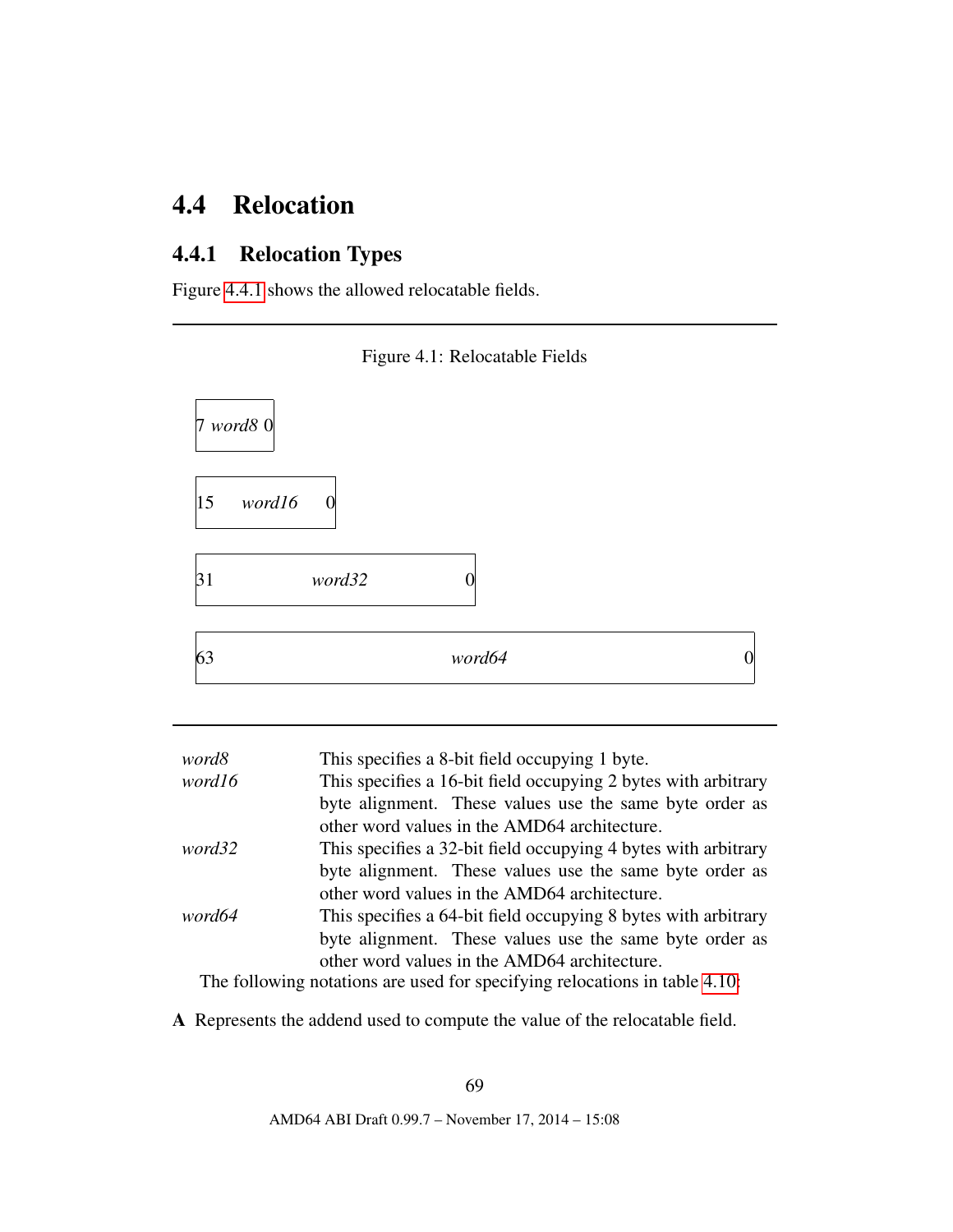- B Represents the base address at which a shared object has been loaded into memory during execution. Generally, a shared object is built with a 0 base virtual address, but the execution address will be different.
- G Represents the offset into the global offset table at which the relocation entry's symbol will reside during execution.
- GOT Represents the address of the global offset table.
- L Represents the place (section offset or address) of the Procedure Linkage Table entry for a symbol.
- P Represents the place (section offset or address) of the storage unit being relocated (computed using r\_offset).
- S Represents the value of the symbol whose index resides in the relocation entry.
- Z Represents the size of the symbol whose index resides in the relocation entry.

The AMD64 ABI architectures uses only Elf64\_Rela relocation entries with explicit addends. The  $r$  addend member serves as the relocation addend.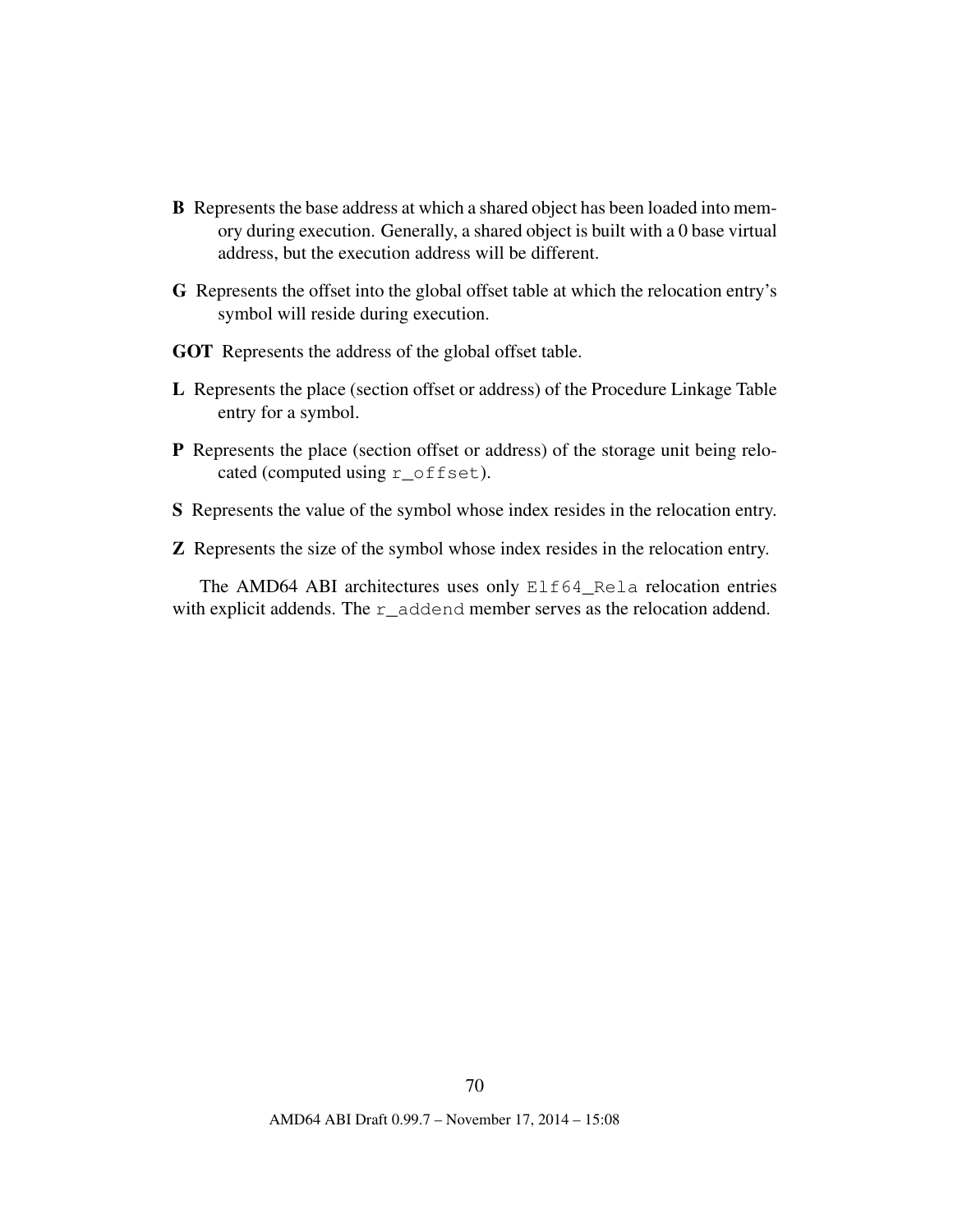| Name                     | Value            | Field             | Calculation                            |
|--------------------------|------------------|-------------------|----------------------------------------|
| R_X86_64_NONE            | $\boldsymbol{0}$ | none              | none                                   |
| R_X86_64_64              | $\mathbf{1}$     | word64            | $S + A$                                |
| R_X86_64_PC32            | $\overline{2}$   | word32            | $S + A - P$                            |
| R_X86_64_GOT32           | 3                | word32            | $G + A$                                |
| R_X86_64_PLT32           | $\overline{4}$   | word32            | $L + A - P$                            |
| R_X86_64_COPY            | 5                | none              | none                                   |
| R_X86_64_GLOB_DAT        | 6                | word64            | $\mathbf S$                            |
| R_X86_64_JUMP_SLOT       | $\tau$           | word64            | S                                      |
| R_X86_64_RELATIVE        | 8                | word64            | $\mathbf B$<br>$+$ A                   |
| R_X86_64_GOTPCREL        | 9                | word32            | G<br>$+$ GOT $+$ A $-$<br>$\mathbf{P}$ |
| R_X86_64_32              | 10               | word32            | $S + A$                                |
| R_X86_64_32S             | 11               | word32            | $S + A$                                |
| R_X86_64_16              | 12               | word16            | $S + A$                                |
| R_X86_64_PC16            | 13               | word16            | $S + A - P$                            |
| R_X86_64_8               | 14               | word8             | S<br>$+$ A                             |
| R_X86_64_PC8             | 15               | word8             | $+ A - P$<br>S.                        |
| R_X86_64_DTPMOD64        | 16               | word64            |                                        |
| R_X86_64_DTPOFF64        | 17               | word64            |                                        |
| R_X86_64_TPOFF64         | 18               | word64            |                                        |
| R_X86_64_TLSGD           | 19               | word32            |                                        |
| R_X86_64_TLSLD           | 20               | word32            |                                        |
| R_X86_64_DTPOFF32        | 21               | word32            |                                        |
| R_X86_64_GOTTPOFF        | 22               | word32            |                                        |
| R_X86_64_TPOFF32         | 23               | word32            |                                        |
| R_X86_64_PC64            | 24               | word64            | $S + A - P$                            |
| R_X86_64_GOTOFF64        | 25               | word64            | $S + A - GOT$                          |
| R_X86_64_GOTPC32         | 26               | word32            | $GOT + A - P$                          |
| R_X86_64_SIZE32          | 32               | word32            | $Z + A$                                |
| R_X86_64_SIZE64          | 33               | word64            | $Z + A$                                |
| R_X86_64_GOTPC32_TLSDESC | 34               | word32            |                                        |
| R_X86_64_TLSDESC_CALL    | 35               | none              |                                        |
| R_X86_64_TLSDESC         | 36               | $word64 \times 2$ |                                        |
| R_X86_64_IRELATIVE       | 37               | word64            | indirect $(B + A)$                     |

# <span id="page-71-0"></span>Table 4.10: Relocation Types

71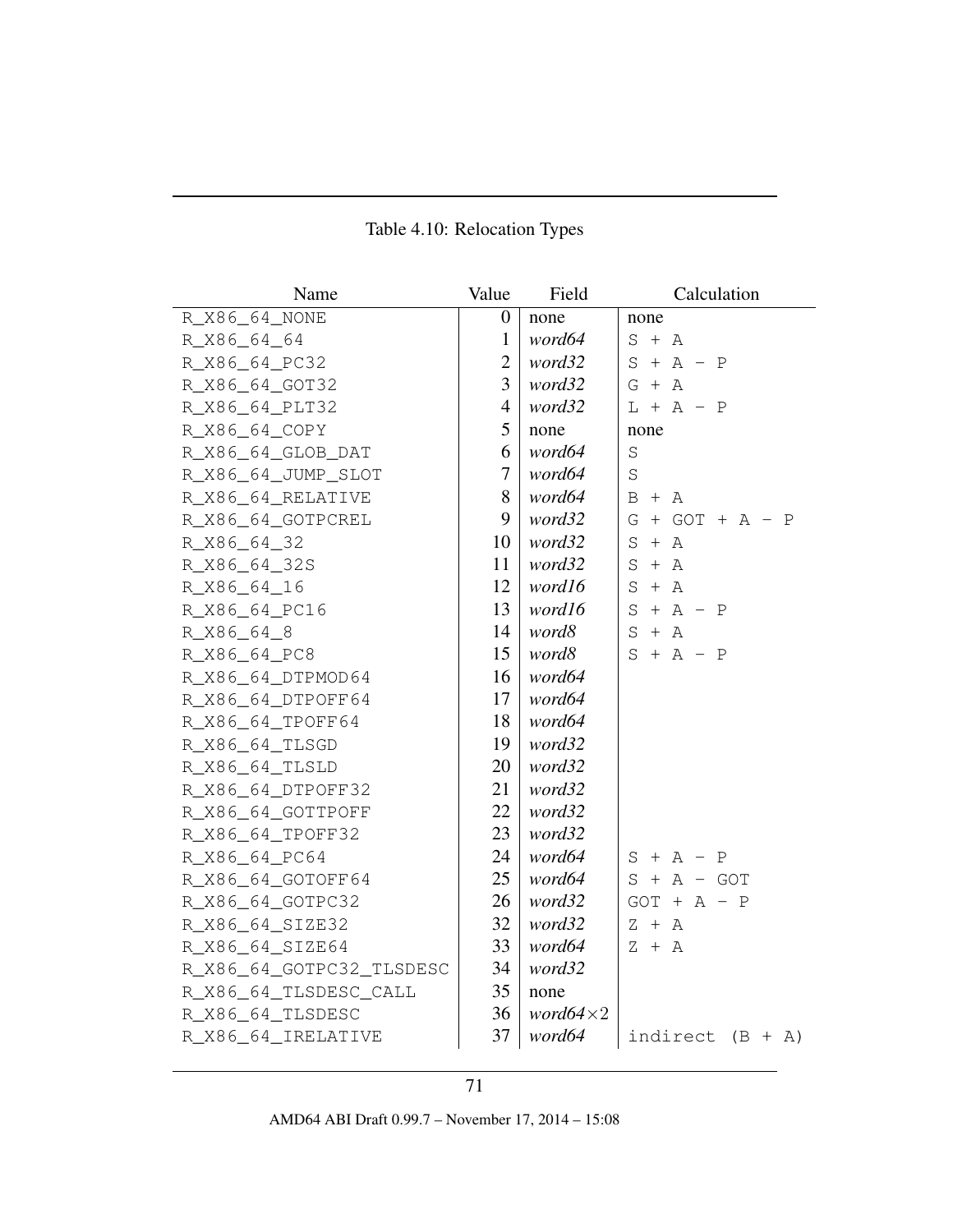The special semantics for most of these relocation types are identical to those used for the Intel386 ABI. [3](#page-72-0) [4](#page-72-1)

The R X86 64 GOTPCREL relocation has different semantics from the R\_X86\_64\_GOT32 or equivalent i386 R\_I386\_GOTPC relocation. In particular, because the AMD64 architecture has an addressing mode relative to the instruction pointer, it is possible to load an address from the GOT using a single instruction. The calculation done by the R  $X86$  64 GOTPCREL relocation gives the difference between the location in the GOT where the symbol's address is given and the location where the relocation is applied.

The R\_X86\_64\_32 and R\_X86\_64\_32S relocations truncate the computed value to 32-bits. The linker must verify that the generated value for the R\_X86\_64\_32 (R\_X86\_64\_32S) relocation zero-extends (sign-extends) to the original 64-bit value.

A program or object file using R\_X86\_64\_8, R\_X86\_64\_16, R X86 64 PC16 or R X86 64 PC8 relocations is not conformant to this ABI, these relocations are only added for documentation purposes. The R\_X86\_64\_16, and R\_X86\_64\_8 relocations truncate the computed value to 16-bits resp. 8-bits.

The relocations R\_X86\_64\_DTPMOD64, R\_X86\_64\_DTPOFF64, R\_X86\_64\_TPOFF64, R\_X86\_64\_TLSGD, R\_X86\_64\_TLSLD, R\_X86\_64\_DTPOFF32, R\_X86\_64\_GOTTPOFF and R\_X86\_64\_TPOFF32 are listed for completeness. They are part of the Thread-Local Storage ABI extensions and are documented in the document called "ELF Handling for Thread-Local Storage"[5](#page-72-2) . The relocations R\_X86\_64\_GOTPC32\_TLSDESC, R\_X86\_64\_TLSDESC\_CALL and R\_X86\_64\_TLSDESC are also used for Thread-Local Storage, but are not documented there as of this writing. A description can be found in the document "Thread-Local Storage Descriptors for

<span id="page-72-0"></span><sup>&</sup>lt;sup>3</sup>Even though the AMD64 architecture supports IP-relative addressing modes, a GOT is still required since the offset from a particular instruction to a particular data item cannot be known by the static linker.

<span id="page-72-1"></span><sup>4</sup>Note that the AMD64 architecture assumes that offsets into GOT are 32-bit values, not 64-bit values. This choice means that a maximum of  $2^{32}/8 = 2^{29}$  entries can be placed in the GOT. However, that should be more than enough for most programs. In the event that it is not enough, the linker could create multiple GOTs. Because 32-bit offsets are used, loads of global data do not require loading the offset into a displacement register; the base plus immediate displacement addressing form can be used.

<span id="page-72-2"></span><sup>5</sup>This document is currently available via [http://people.redhat.com/drepper/](http://people.redhat.com/drepper/tls.pdf) [tls.pdf](http://people.redhat.com/drepper/tls.pdf)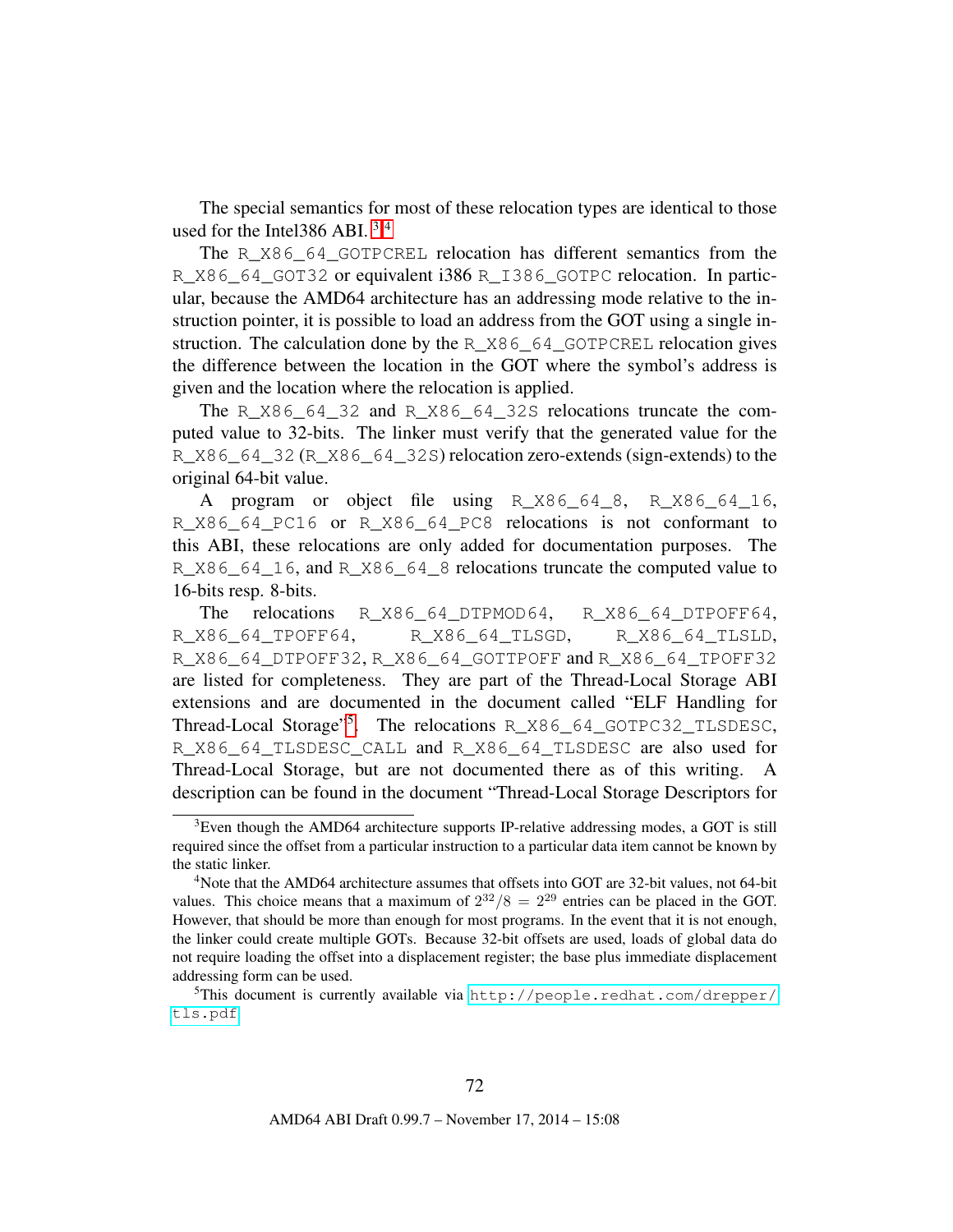### IA32 and AMD[6](#page-73-0)4/EM64T"<sup>6</sup>.

In order to make this document self-contained, a description of the TLS relocations follows.

R X86 64 DTPMOD64 resolves to the index of the dynamic thread vector entry that points to the base address of the TLS block corresponding to the module that defines the referenced symbol. R\_X86\_64\_DTPOFF64 and R X86 64 DTPOFF32 compute the offset from the pointer in that entry to the referenced symbol. The linker generates such relocations in adjacent entries in the GOT, in response to R\_X86\_64\_TLSGD and R\_X86\_64\_TLSLD relocations. If the linker can compute the offset itself, because the referenced symbol binds locally, the relocations R\_X86\_64  $\frac{4}{64}$  and R\_X86  $\frac{64}{32}$  may be used instead. Otherwise, such relocations are always in pairs, such that the R\_X86\_64\_DTPOFF64 relocation applies to the word64 right past the corresponding R\_X86\_64\_DTPMOD64 relocation.

R\_X86\_64\_TPOFF64 and R\_X86\_64\_TPOFF32 resolve to the offset from the thread pointer to a thread-local variable. The former is generated in response to R\_X86\_64\_GOTTPOFF, that resolves to a PC-relative address of a GOT entry containing such a 64-bit offset.

R\_X86\_64\_TLSGD and R\_X86\_64\_TLSLD both resolve to PC-relative offsets to a DTPMOD GOT entry. The difference between them is that, for R\_X86\_64\_TLSGD, the following GOT entry will contain the offset of the referenced symbol into its TLS block, whereas, for R\_X86\_64\_TLSLD, the following GOT entry will contain the offset for the base address of the TLS block. The idea is that adding this offset to the result of  $R_X86_64_DTPMOD32$  for a symbol ought to yield the same as the result of R\_X86\_64\_DTPMOD64 for the same symbol.

R\_X86\_64\_TLSDESC resolves to a pair of word64s, called TLS Descriptor, the first of which is a pointer to a function, followed by an argument. The function is passed a pointer to the this pair of entries in %rax and, using the argument in the second entry, it must compute and return in %rax the offset from the thread pointer to the symbol referenced in the relocation, without modifying any registers other than processor flags. R\_X86\_64\_GOTPC32\_TLSDESC resolves to the PC-relative address of a TLS descriptor corresponding to the named symbol. R\_X86\_64\_TLSDESC\_CALL must annotate the instruction used to call the TLS Descriptor resolver function, so as to enable relaxation of that instruction.

<span id="page-73-0"></span>R\_X86\_64\_IRELATIVE is similar to R\_X86\_64\_RELATIVE except that

<sup>6</sup>This document is currently available via [http://people.redhat.com/aoliva/](http://people.redhat.com/aoliva/writeups/TLS/RFC-TLSDESC-x86.txt) [writeups/TLS/RFC-TLSDESC-x86.txt](http://people.redhat.com/aoliva/writeups/TLS/RFC-TLSDESC-x86.txt)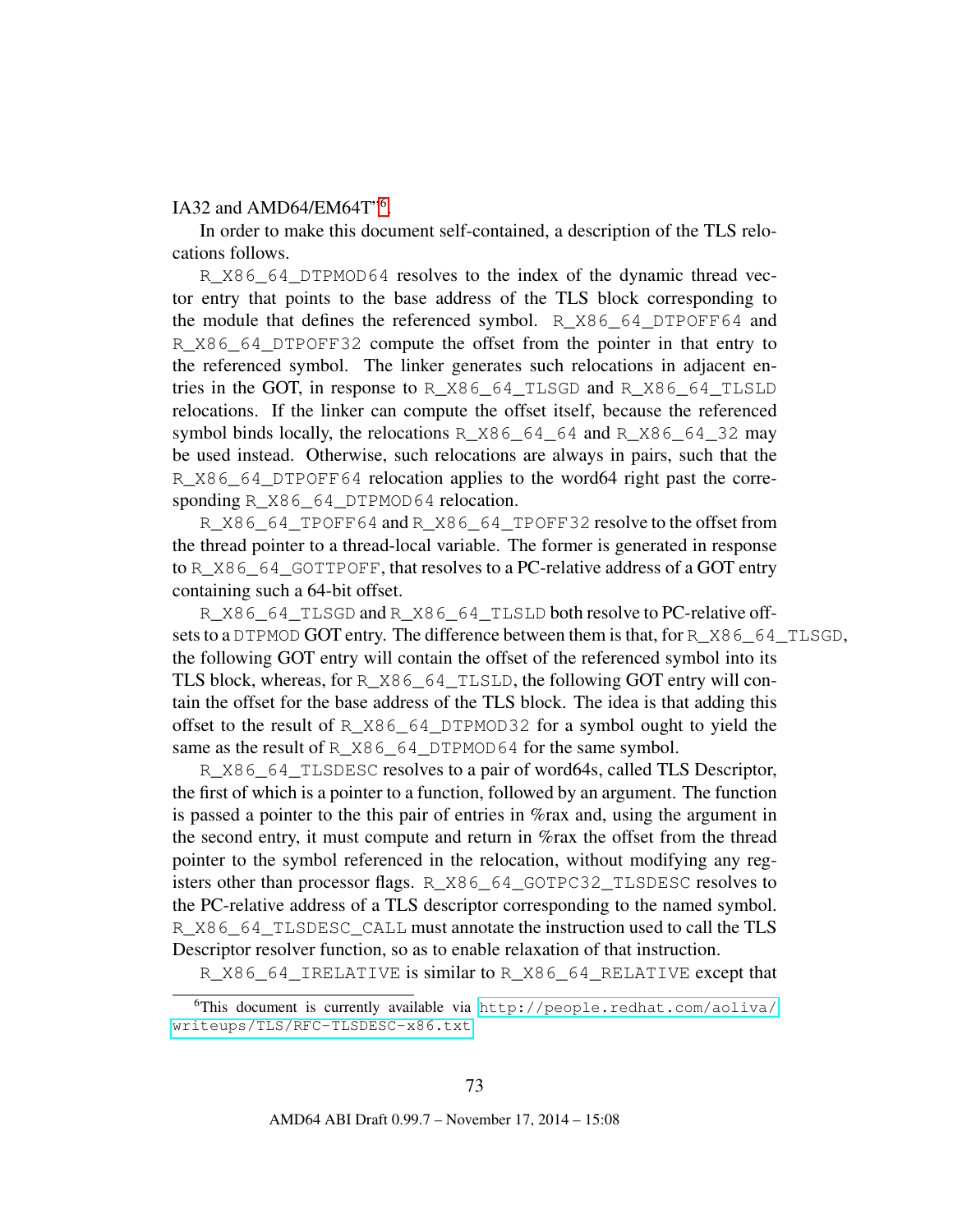the value used in this relocation is the program address returned by the function, which takes no arguments, at the address of the result of the corresponding R\_X86\_64\_RELATIVE relocation.

One use of the R\_X86\_64\_IRELATIVE relocation is to avoid name lookup for the locally defined STT\_GNU\_IFUNC symbols at load-time. Support for this relocation is optional, but is required for the STT\_GNU\_IFUNC symbols.

## 4.4.2 Large Models

In order to extend both the PLT and the GOT beyond 2GB, it is necessary to add appropriate relocation types to handle full 64-bit addressing. See figure [4.11.](#page-74-0)

| $1000$ $$ $11.$ $2000$ $$ $200$ $1000$ $$ $1000$ |       |           |                               |  |  |
|--------------------------------------------------|-------|-----------|-------------------------------|--|--|
| Name                                             | Value |           | Field   Calculation           |  |  |
| R X86 64 GOT64                                   | 27    |           | word64 $\mid$ G + A           |  |  |
| R_X86_64_GOTPCREL64                              | 28    |           | word64 $\mid G + GOT - P + A$ |  |  |
| R X86 64 GOTPC64                                 | 29    |           | word64 $\vert$ GOT - P + A    |  |  |
| R_X86_64_GOTPLT64                                | 30    | word $64$ | $G + A$                       |  |  |
| R X86 64 PLTOFF64                                | 31    |           | word64 $L - GOT + A$          |  |  |

<span id="page-74-0"></span>Table 4.11: Large Model Relocation Types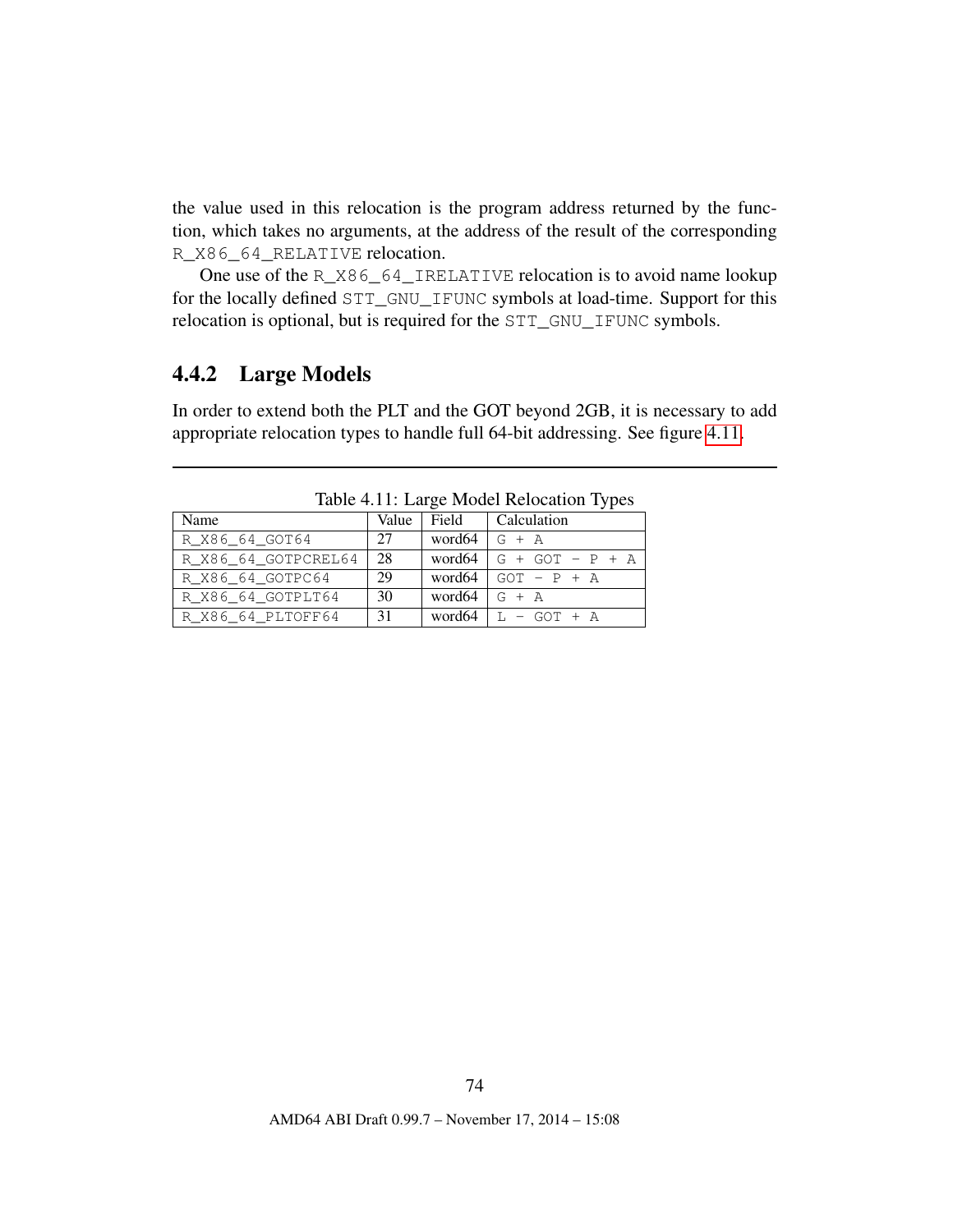# Program Loading and Dynamic Linking

# 5.1 Program Loading

Program loading is a process of mapping file segments to virtual memory segments. For efficient mapping executable and shared object files must have segments whose file offsets and virtual addresses are congruent modulo the page size.

To save space the file page holding the last page of the text segment may also contain the first page of the data segment. The last data page may contain file information not relevant to the running process. Logically, the system enforces the memory permissions as if each segment were complete and separate; segments' addresses are adjusted to ensure each logical page in the address space has a single set of permissions. In the example above, the region of the file holding the end of text and the beginning of data will be mapped twice: at one virtual address for text and at a different virtual address for data.

The end of the data segment requires special handling for uninitialized data, which the system defines to begin with zero values. Thus if a file's last data page includes information not in the logical memory page, the extraneous data must be set to zero, not the unknown contents of the executable file. "Impurities" in the other three pages are not logically part of the process image; whether the system expunges them is unspecified.

One aspect of segment loading differs between executable files and shared objects. Executable file segments typically contain absolute code (see section [3.5](#page-32-0)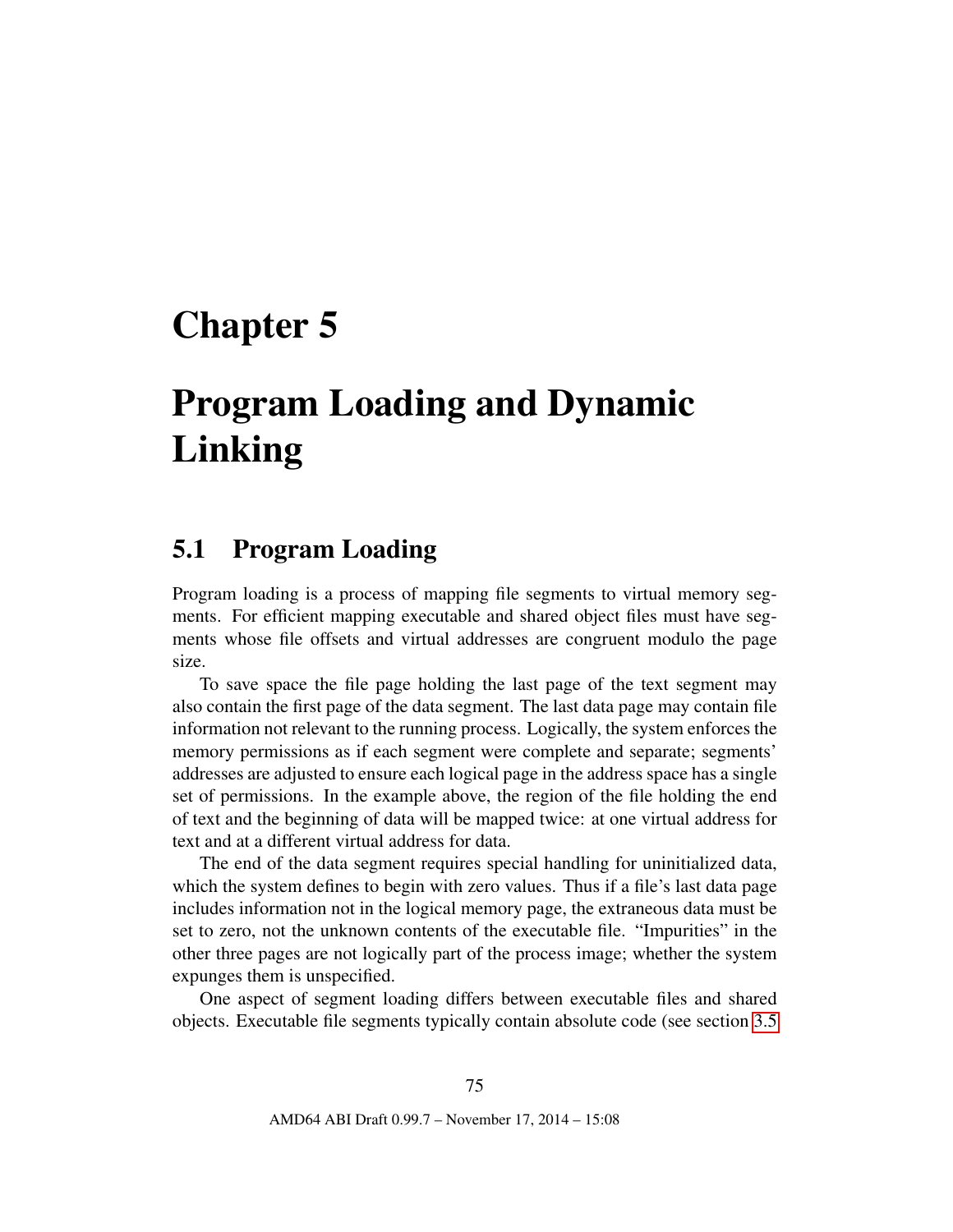"Coding Examples"). For the process to execute correctly, the segments must reside at the virtual addresses used to build the executable file. Thus the system uses the p\_vaddr values unchanged as virtual addresses.

On the other hand, shared object segments typically contain position-independent code. This lets a segments virtual address change from one process to another, without invalidating execution behavior. Though the system chooses virtual addresses for individual processes, it maintains the segments' relative positions. Because position-independent code uses relative addressing between segments, the difference between virtual addresses in memory must match the difference between virtual addresses in the file.

### 5.1.1 Program header

The following AMD64 program header types are defined:

Table 5.1: Program Header Types

| Name             | Value      |
|------------------|------------|
| PT GNU EH FRAME  | 0x6474e550 |
| PT SUNW_EH_FRAME | 0x6474e550 |
| PT_SUNW_UNWIND   | 0x6464e550 |

PT\_GNU\_EH\_FRAME, PT\_SUNW\_EH\_FRAME and PT\_SUNW\_UNWIND The segment contains the stack unwind tables. See Section [4.2.4](#page-63-0) of this document.  $1$ 

# 5.2 Dynamic Linking

#### Dynamic Section

Dynamic section entries give information to the dynamic linker. Some of this information is processor-specific, including the interpretation of some entries in the dynamic structure.

<span id="page-76-0"></span><sup>&</sup>lt;sup>1</sup> The value for these program headers have been placed in the PT\_LOOS and PT\_HIOS (os specific range) in order to adapt to the existing GNU implementation. New OS's wanting to agree on these program header should also add it into their OS specific range.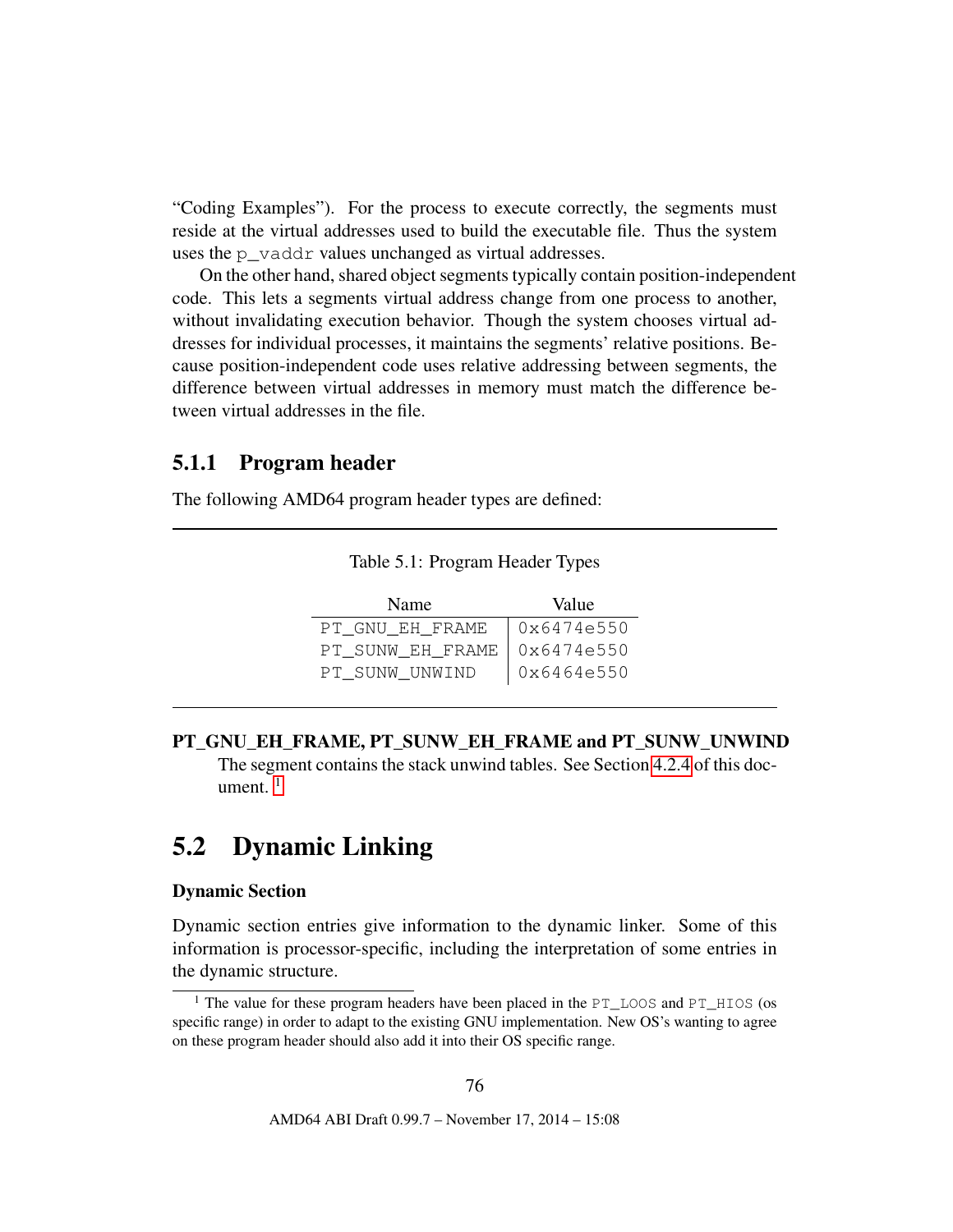#### Global Offset Table (GOT)

Position-independent code cannot, in general, contain absolute virtual addresses. Global offset tables hold absolute addresses in private data, thus making the addresses available without compromising the position-independence and shareability of a program's text. A program references its global offset table using positionindependent addressing and extracts absolute values, thus redirecting positionindependent references to absolute locations.

If a program requires direct access to the absolute address of a symbol, that symbol will have a global offset table entry. Because the executable file and shared objects have separate global offset tables, a symbol's address may appear in several tables. The dynamic linker processes all the global offset table relocations before giving control to any code in the process image, thus ensuring the absolute addresses are available during execution.

The tables first entry (number zero) is reserved to hold the address of the dynamic structure, referenced with the symbol \_DYNAMIC. This allows a program, such as the dynamic linker, to find its own dynamic structure without having yet processed its relocation entries. This is especially important for the dynamic linker, because it must initialize itself without relying on other programs to relocate its memory image. On the AMD64 architecture, entries one and two in the global offset table also are reserved.

The global offset table contains 64-bit addresses.

For the large models the GOT is allowed to be up to 16EB in size.

#### Figure 5.1: Global Offset Table

```
extern Elf64_Addr _GLOBAL_OFFSET_TABLE_ [];
```
The symbol \_GLOBAL\_OFFSET\_TABLE\_ may reside in the middle of the .got section, allowing both negative and non-negative offsets into the array of addresses.

#### Function Addresses

References to the address of a function from an executable file and the shared objects associated with it might not resolve to the same value. References from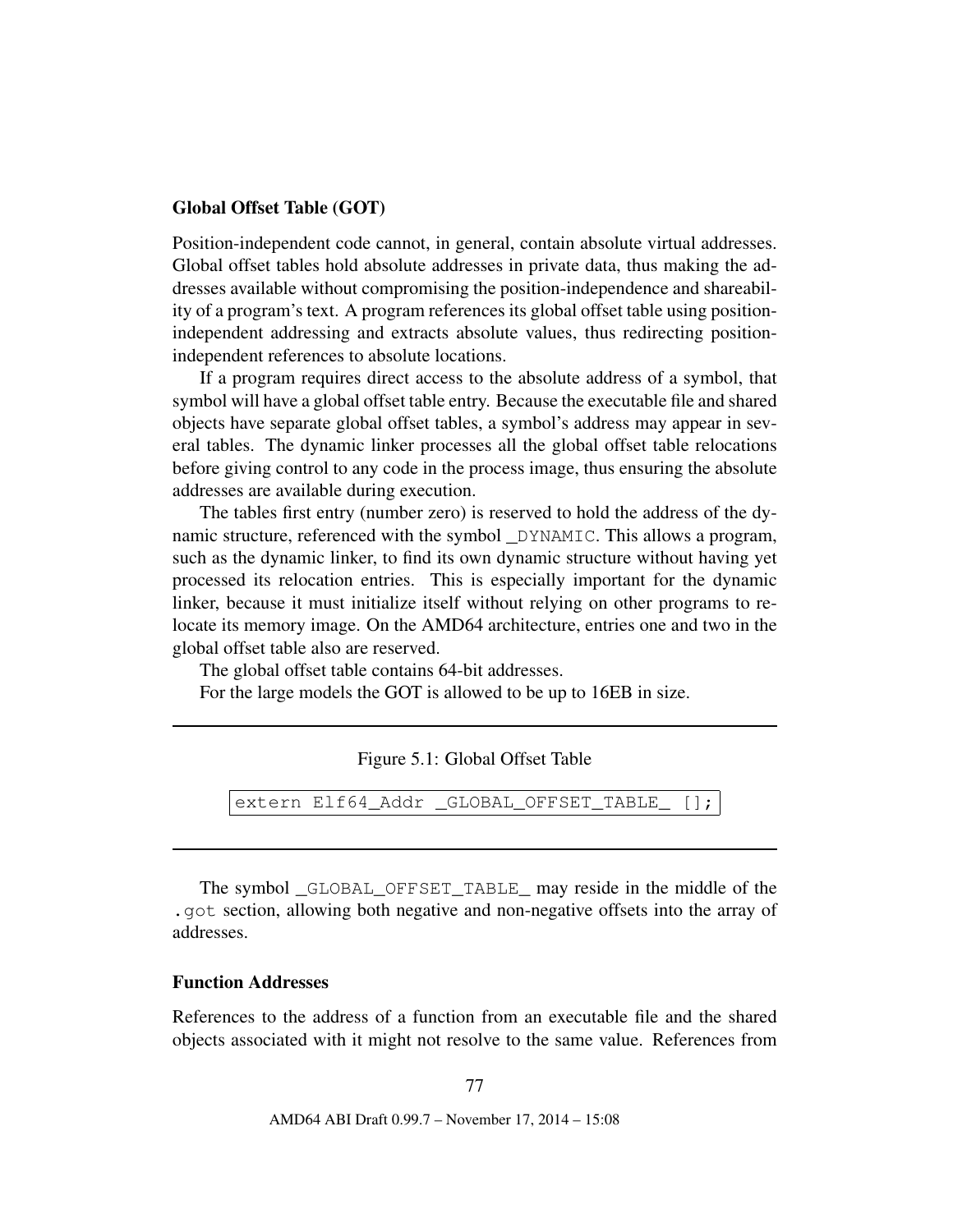within shared objects will normally be resolved by the dynamic linker to the virtual address of the function itself. References from within the executable file to a function defined in a shared object will normally be resolved by the link editor to the address of the procedure linkage table entry for that function within the executable file.

To allow comparisons of function addresses to work as expected, if an executable file references a function defined in a shared object, the link editor will place the address of the procedure linkage table entry for that function in its associated symbol table entry. This will result in symbol table entries with section index of SHN\_UNDEF but a type of STT\_FUNC and a non-zero st\_value. A reference to the address of a function from within a shared library will be satisfied by such a definition in the executable.

Some relocations are associated with procedure linkage table entries. These entries are used for direct function calls rather than for references to function addresses. These relocations do not use the special symbol value described above. Otherwise a very tight endless loop would be created.

#### Procedure Linkage Table

Much as the global offset table redirects position-independent address calculations to absolute locations, the procedure linkage table redirects position-independent function calls to absolute locations. The link editor cannot resolve execution transfers (such as function calls) from one executable or shared object to another. Consequently, the link editor arranges to have the program transfer control to entries in the procedure linkage table. On the AMD64 architecture, procedure linkage tables reside in shared text, but they use addresses in the private global offset table. The dynamic linker determines the destinations' absolute addresses and modifies the global offset table's memory image accordingly. The dynamic linker thus can redirect the entries without compromising the position-independence and shareability of the program's text. Executable files and shared object files have separate procedure linkage tables. Unlike Intel386 ABI, this ABI uses the same procedure linkage table for both programs and shared objects (see figure [5.2\)](#page-79-0).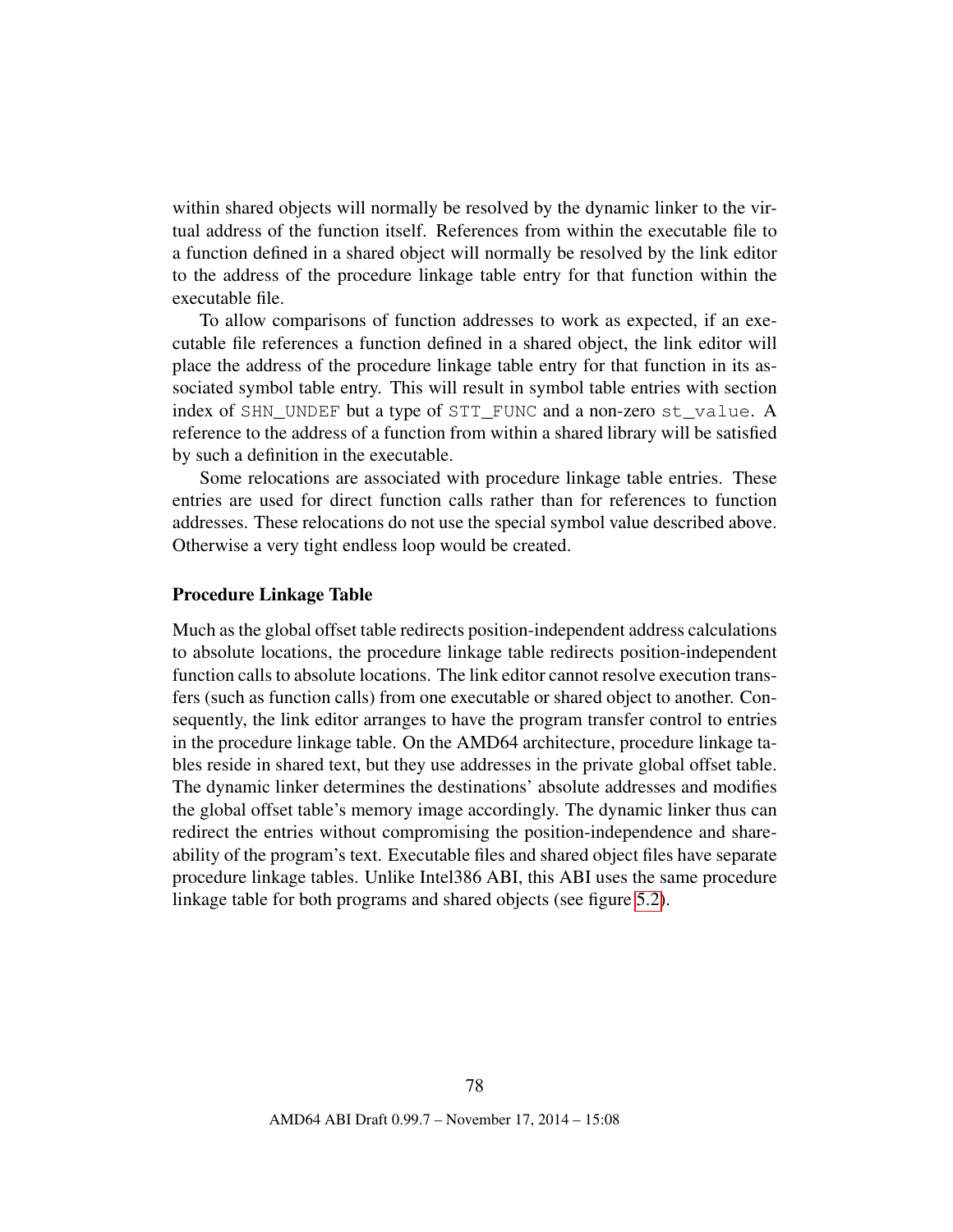<span id="page-79-0"></span>Figure 5.2: Procedure Linkage Table (small and medium models)

```
.PLT0: pushq GOT+8(%rip) # GOT[1]
     jmp *GOT+16(%rip) # GOT[2]
     nop
     nop
     nop
     nop
.PLT1: imp *name1@GOTPCREL(%rip) # 16 bytes from .PLT0
     pushq $index1
     jmp .PLT0
.PLT2: jmp *name2@GOTPCREL(%rip) # 16 bytes from .PLT1
     pushq $index2
     jmp .PLT0
.PLT3: ...
```
Following the steps below, the dynamic linker and the program "cooperate" to resolve symbolic references through the procedure linkage table and the global offset table.

- 1. When first creating the memory image of the program, the dynamic linker sets the second and the third entries in the global offset table to special values. Steps below explain more about these values.
- 2. Each shared object file in the process image has its own procedure linkage table, and control transfers to a procedure linkage table entry only from within the same object file.
- 3. For illustration, assume the program calls name1, which transfers control to the label .PLT1.
- 4. The first instruction jumps to the address in the global offset table entry for name1. Initially the global offset table holds the address of the following pushq instruction, not the real address of name1.
- 5. Now the program pushes a relocation index (*index*) on the stack. The relocation index is a 32-bit, non-negative index into the relocation table addressed by the DT\_JMPREL dynamic section entry. The designated relocation entry will have type R\_X86\_64\_JUMP\_SLOT, and its offset will specify the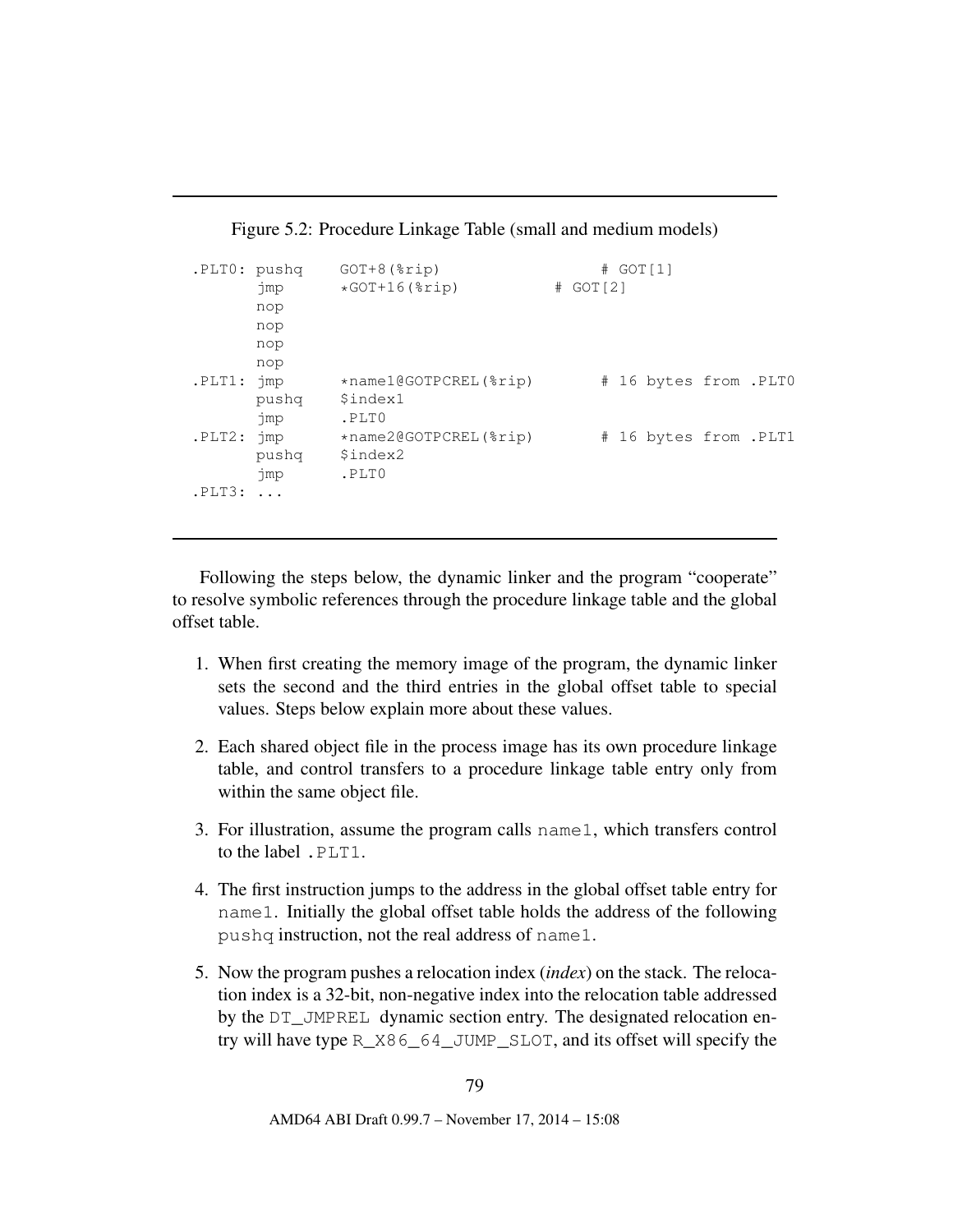global offset table entry used in the previous jmp instruction. The relocation entry contains a symbol table index that will reference the appropriate symbol, name1 in the example.

- 6. After pushing the relocation index, the program then jumps to .PLT0, the first entry in the procedure linkage table. The pushq instruction places the value of the second global offset table entry (GOT+8) on the stack, thus giving the dynamic linker one word of identifying information. The program then jumps to the address in the third global offset table entry (GOT+16), which transfers control to the dynamic linker.
- 7. When the dynamic linker receives control, it unwinds the stack, looks at the designated relocation entry, finds the symbol's value, stores the "real" address for name1 in its global offset table entry, and transfers control to the desired destination.
- 8. Subsequent executions of the procedure linkage table entry will transfer directly to name1, without calling the dynamic linker a second time. That is, the jmp instruction at .PLT1 will transfer to name1, instead of "falling through" to the pushq instruction.

The LD\_BIND\_NOW environment variable can change the dynamic linking behavior. If its value is non-null, the dynamic linker evaluates procedure linkage table entries before transferring control to the program. That is, the dynamic linker processes relocation entries of type R\_X86\_64\_JUMP\_SLOT during process initialization. Otherwise, the dynamic linker evaluates procedure linkage table entries lazily, delaying symbol resolution and relocation until the first execution of a table entry.

Relocation entries of type R\_X86\_64\_TLSDESC may also be subject to lazy relocation, using a single entry in the procedure linkage table and in the global offset table, at locations given by DT\_TLSDESC\_PLT and DT\_TLSDESC\_GOT, respectively, as described in "Thread-Local Storage Descriptors for IA32 and AMD64/EM64T"[2](#page-80-0) .

For self-containment, DT\_TLSDESC\_GOT specifies a GOT entry in which the dynamic loader should store the address of its internal TLS Descriptor resolver function, whereas DT\_TLSDESC\_PLT specifies the address of a PLT entry to be

<span id="page-80-0"></span><sup>&</sup>lt;sup>2</sup>This document is currently available via [http://people.redhat.com/aoliva/](http://people.redhat.com/aoliva/writeups/TLS/RFC-TLSDESC-x86.txt) [writeups/TLS/RFC-TLSDESC-x86.txt](http://people.redhat.com/aoliva/writeups/TLS/RFC-TLSDESC-x86.txt)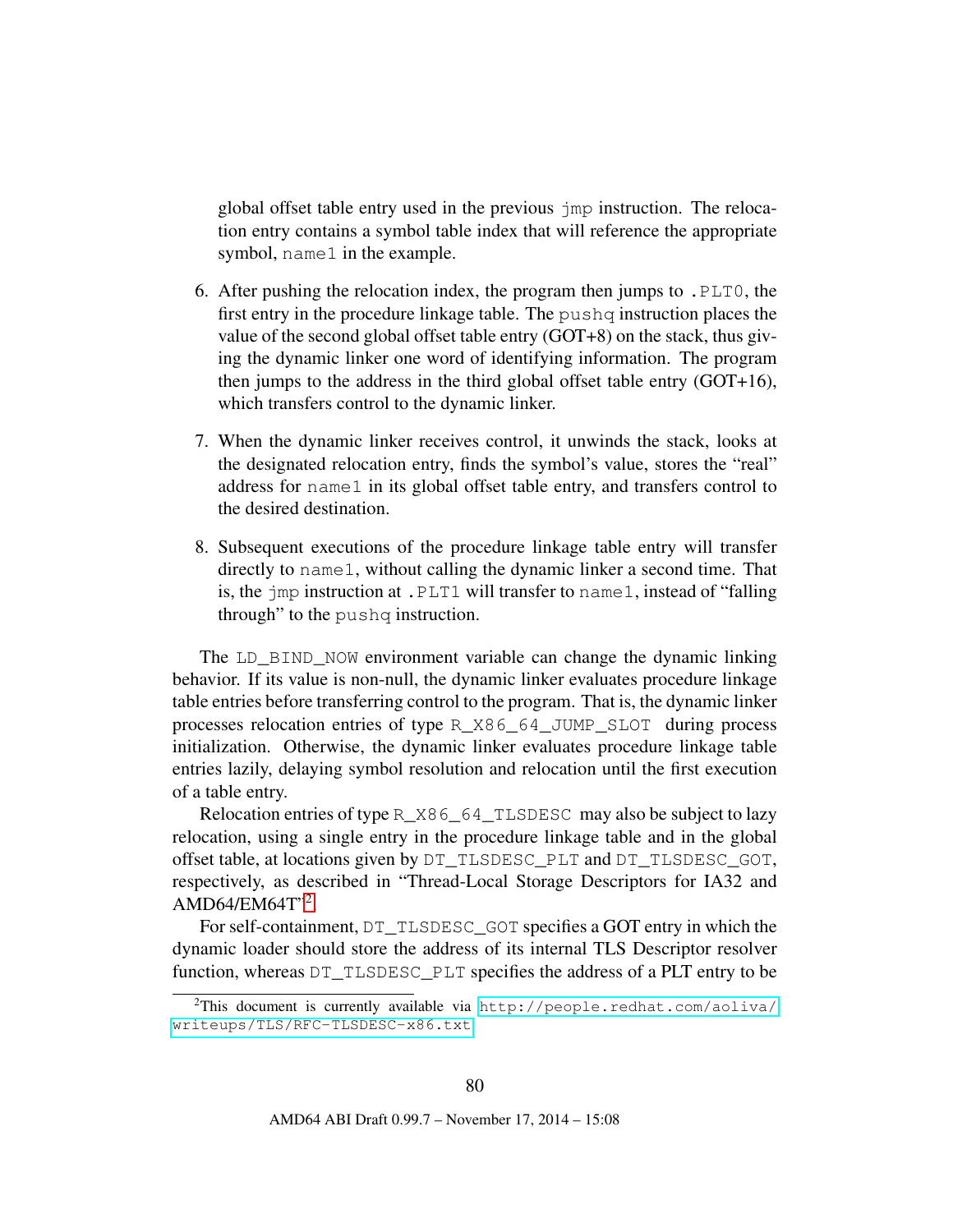used as the TLS descriptor resolver function for lazy resolution from within this module. The PLT entry must push the linkmap of the module onto the stack and tail-call the internal TLS Descriptor resolver function.

#### Large Models

In the small and medium code models the size of both the PLT and the GOT is limited by the maximum 32-bit displacement size. Consequently, the base of the PLT and the top of the GOT can be at most 2GB apart.

Therefore, in order to support the available addressing space of 16EB, it is necessary to extend both the PLT and the GOT. Moreover, the PLT needs to support the GOT being over 2GB away and the GOT can be over 2GB in size.<sup>[3](#page-81-0)</sup>

The PLT is extended as shown in figure [5.3](#page-82-0) with the assumption that the GOT address is in  $\textdegree$ r15<sup>[4](#page-81-1)</sup>.

<span id="page-81-1"></span><sup>4</sup>See Function Prologue.

<span id="page-81-0"></span> $3$ If it is determined that the base of the PLT is within 2GB of the top of the GOT, it is also allowed to use the same PLT layout for a large code model object as that of the small and medium code models.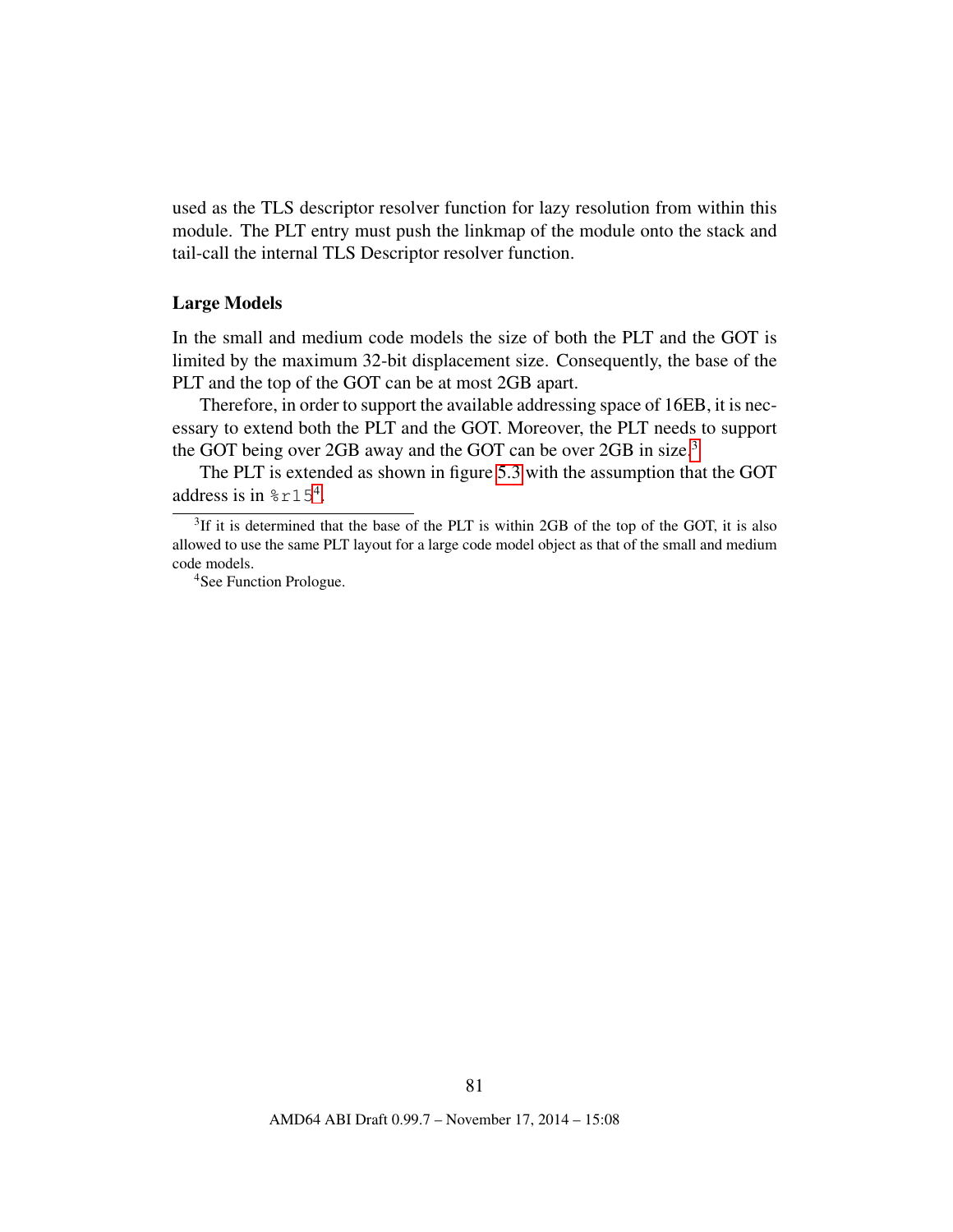<span id="page-82-0"></span>Figure 5.3: Final Large Code Model PLT

|                    |                        | PLT0: pushq 8(%r15).                                | $#$ GOT $[1]$                                          |
|--------------------|------------------------|-----------------------------------------------------|--------------------------------------------------------|
|                    |                        | $jmpq$ $*16$ ( $*15$ )                              | $#$ GOT [2]                                            |
|                    | rep                    |                                                     |                                                        |
|                    | rep                    |                                                     |                                                        |
|                    | rep                    |                                                     |                                                        |
|                    | nop                    |                                                     |                                                        |
|                    | rep                    |                                                     |                                                        |
|                    | rep                    |                                                     |                                                        |
|                    | rep                    |                                                     |                                                        |
|                    | nop                    |                                                     |                                                        |
|                    |                        |                                                     | .PLT1: movabs \$name1@GOT, \$r11 # 16 bytes from .PLT0 |
|                    |                        | $\text{imp}$ $\star$ ( $\text{er}11, \text{er}15$ ) |                                                        |
|                    | PLTla: pushq \$index1. |                                                     | # "call" dynamic linker                                |
|                    | jmp                    | $.$ $PLT0$                                          |                                                        |
| .PLT2:             | $\ddots$               |                                                     | # 21 bytes from .PLT1                                  |
|                    |                        |                                                     | .PLTx: movabs $$namex@GOT,$ $$r11$ # 102261125th entry |
|                    |                        | $\text{imp}$ $\star$ ( $\text{er}11, \text{er}15$ ) |                                                        |
|                    | .PLTxa: pushq \$indexx |                                                     |                                                        |
|                    |                        | pushq 8(%r15)                                       | # repeat .PLTO code                                    |
|                    |                        | $jmpq$ $*16$ ( $*15$ )                              |                                                        |
| $.$ PLTy: $\ldots$ |                        |                                                     | # 27 bytes from .PLTx                                  |

This way, for the first 102261125 entries, each PLT entry besides .PLT0 uses only 21 bytes. Afterwards, the PLT entry code changes by repeating that of .PLT0, when each PLT entry is 27 bytes long. Notice that any alignment consideration is dropped in order to keep the PLT size down.

Each extended PLT entry is thus 5 to 11 bytes larger than the small and medium code model PLT entries.

The functionality of entry .PLT0 remains unchanged from the small and medium code models.

Note that the symbol index is still limited to 32 bits, which would allow for up to 4G global and external functions.

Typically, UNIX compilers support two types of PLT, generally through the options -fpic and -fPIC. When building position-independent objects using the large code model, only  $-FPIC$  is allowed. Using the option  $-Fpic$  with the large code model remains reserved for future use.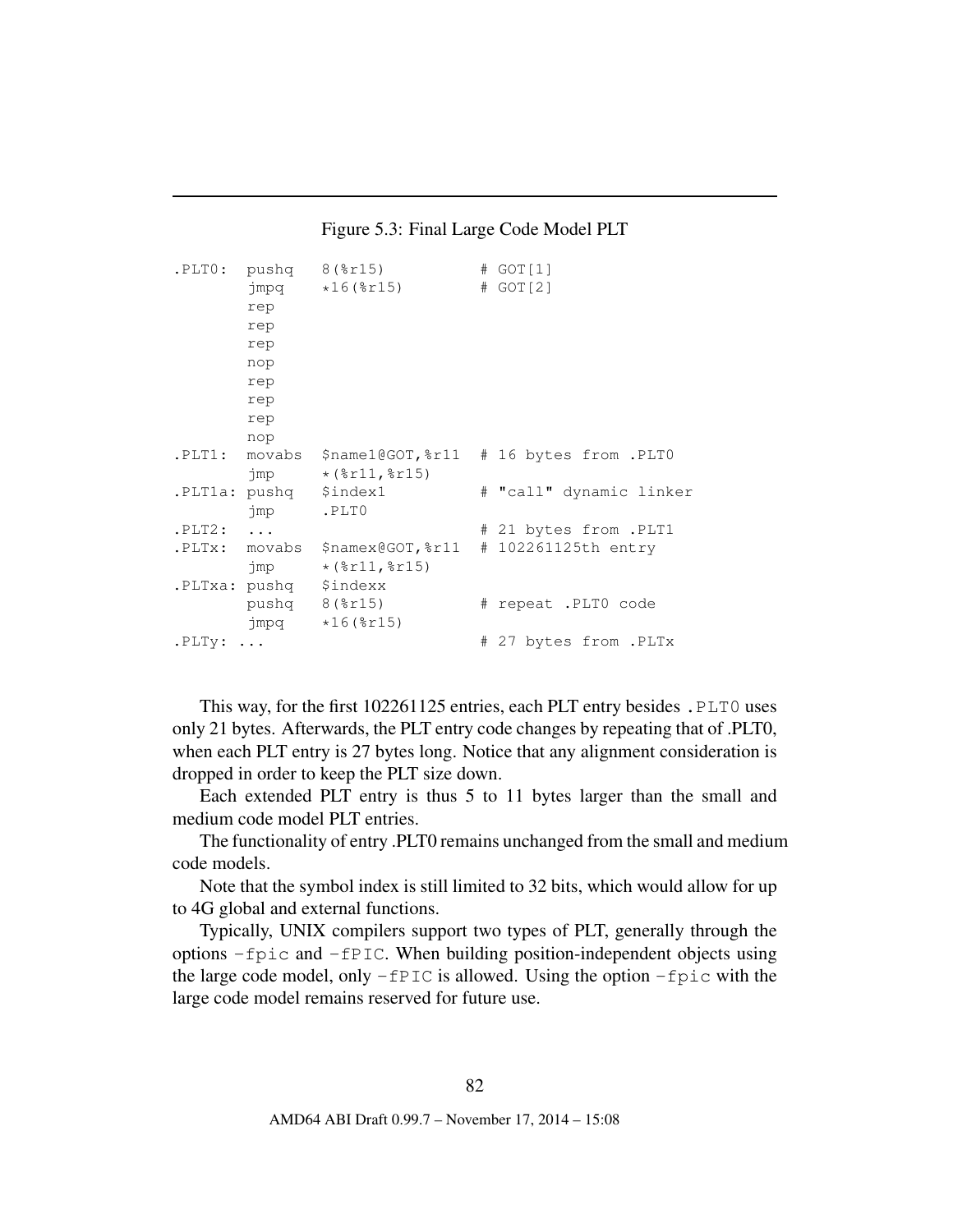## 5.2.1 Program Interpreter

There is one valid program interpreter for programs conforming to the AMD64 ABI:

/lib/ld64.so.1 However, Linux puts this in

/lib64/ld-linux-x86-64.so.2

## 5.2.2 Initialization and Termination Functions

The implementation is responsible for executing the initialization functions specified by DT\_INIT, DT\_INIT\_ARRAY, and DT\_PREINIT\_ARRAY entries in the executable file and shared object files for a process, and the termination (or finalization) functions specified by DT\_FINI and DT\_FINI\_ARRAY, as specified by the *System V ABI*. The user program plays no further part in executing the initialization and termination functions specified by these dynamic tags.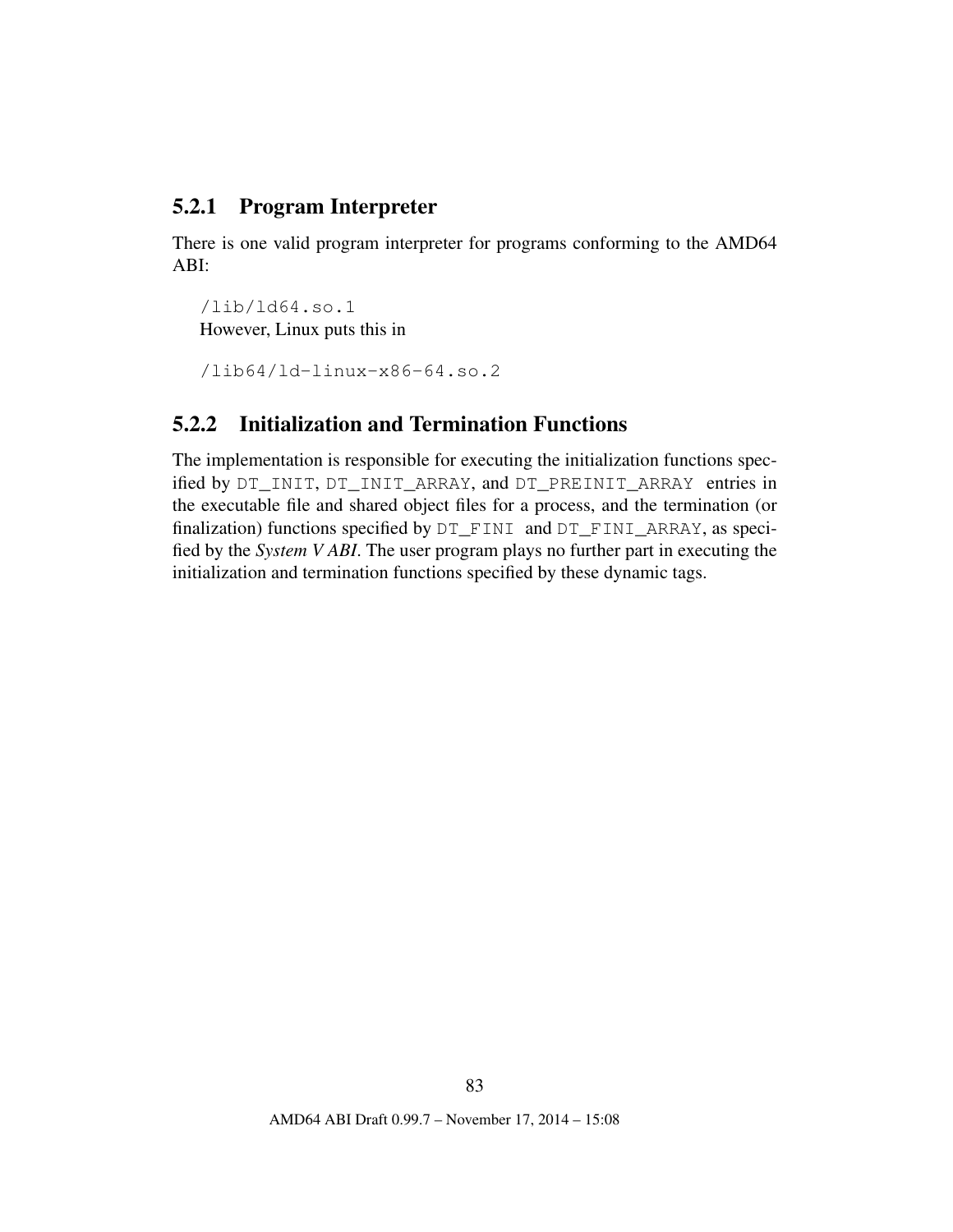# Libraries

A further review of the Intel386 ABI is needed.

# 6.1 C Library

# 6.1.1 Global Data Symbols

The symbols \_fp\_hw, \_\_flt\_rounds and \_\_huge\_val are not provided by the AMD64 ABI.

### 6.1.2 Floating Point Environment Functions

ISO C 99 defines the floating point environment functions from  $\leq$  fenv.h>. Since AMD64 has two floating point units with separate control words, the programming environment has to keep the control values in sync. On the other hand this means that routines accessing the control words only need to access one unit, and the SSE unit is the unit that should be accessed in these cases. The function fegetround therefore only needs to report the rounding value of the SSE unit and can ignore the x87 unit.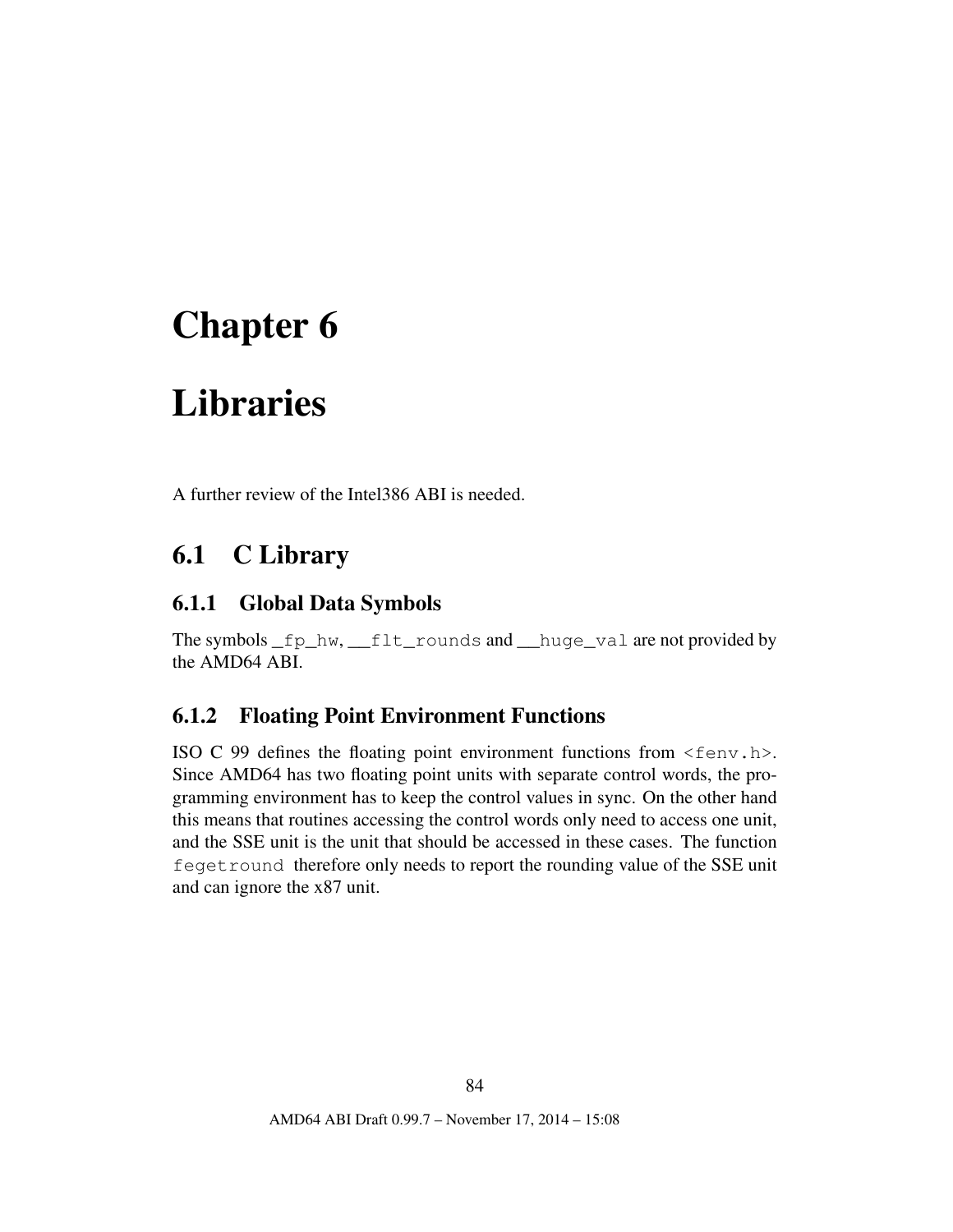# 6.2 Unwind Library Interface

This section defines the Unwind Library interface<sup>[1](#page-85-0)</sup>, expected to be provided by any AMD64 psABI-compliant system. This is the interface on which the C++ ABI exception-handling facilities are built. We assume as a basis the Call Frame Information tables described in the DWARF Debugging Information Format document.

This section is meant to specify a language-independent interface that can be used to provide higher level exception-handling facilities such as those defined by  $C_{++}$ .

The unwind library interface consists of at least the following routines:

```
_Unwind_RaiseException ,
```

```
_Unwind_Resume ,
```

```
_Unwind_DeleteException ,
```

```
_Unwind_GetGR ,
```

```
_Unwind_SetGR ,
```

```
_Unwind_GetIP ,
```

```
_Unwind_SetIP ,
```
\_Unwind\_GetRegionStart ,

```
_Unwind_GetLanguageSpecificData ,
```

```
_Unwind_ForcedUnwind ,
```
### \_Unwind\_GetCFA

In addition, two data types are defined (\_Unwind\_Context and \_Unwind\_Exception ) to interface a calling runtime (such as the C++ runtime) and the above routine. All routines and interfaces behave as if defined extern "C". In particular, the names are not mangled. All names defined as part of this interface have a "\_Unwind\_" prefix.

Lastly, a language and vendor specific personality routine will be stored by the compiler in the unwind descriptor for the stack frames requiring exception processing. The personality routine is called by the unwinder to handle languagespecific tasks such as identifying the frame handling a particular exception.

<span id="page-85-0"></span><sup>&</sup>lt;sup>1</sup>The overall structure and the external interface is derived from the IA-64 UNIX System V ABI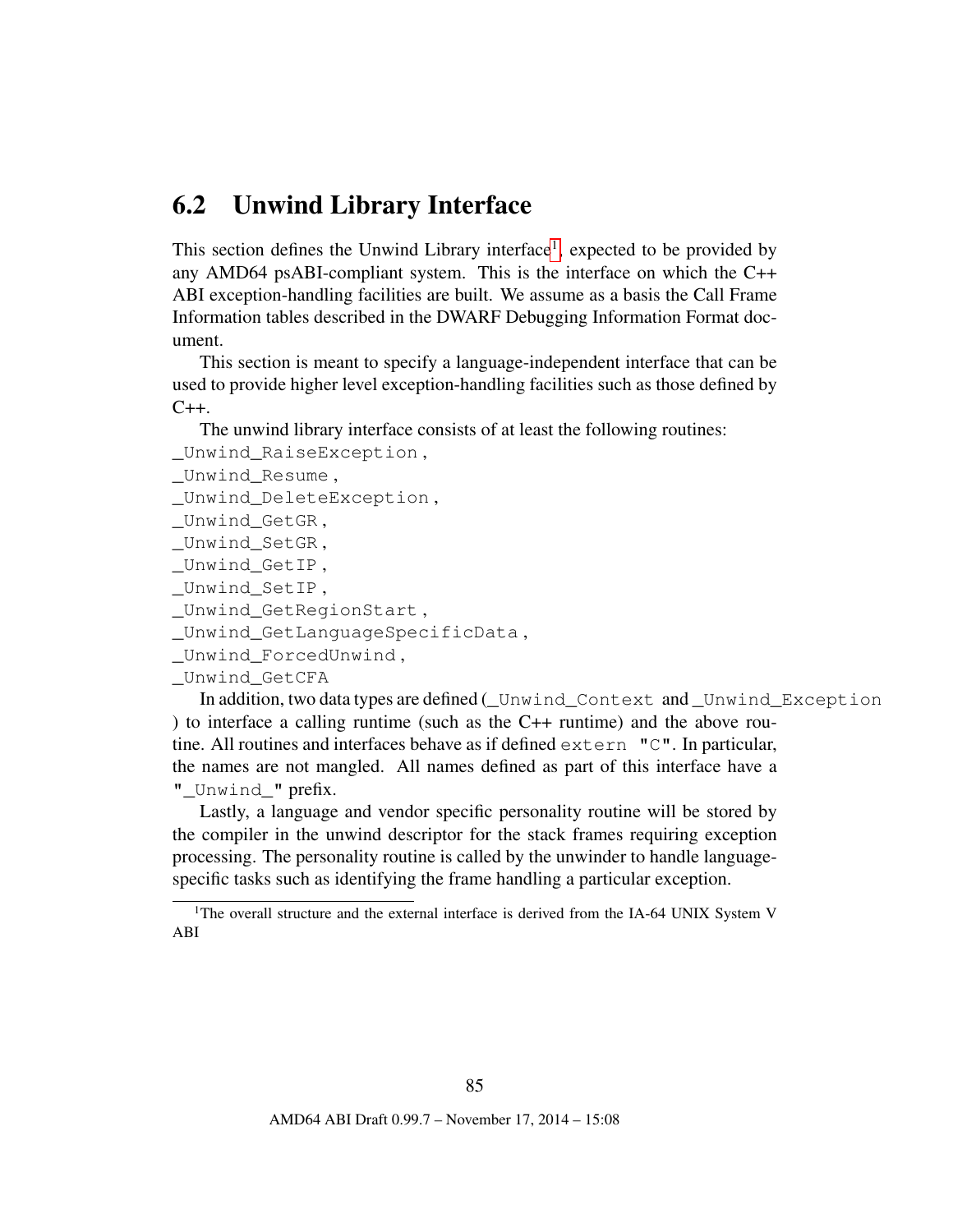## 6.2.1 Exception Handler Framework

#### Reasons for Unwinding

There are two major reasons for unwinding the stack:

- exceptions, as defined by languages that support them (such as  $C_{++}$ )
- "forced" unwinding (such as caused by long imp or thread termination)

The interface described here tries to keep both similar. There is a major difference, however.

- In the case where an exception is thrown, the stack is unwound while the exception propagates, but it is expected that the personality routine for each stack frame knows whether it wants to catch the exception or pass it through. This choice is thus delegated to the personality routine, which is expected to act properly for any type of exception, whether "native" or "foreign". Some guidelines for "acting properly" are given below.
- During "forced unwinding", on the other hand, an external agent is driving the unwinding. For instance, this can be the longjmp routine. This external agent, not each personality routine, knows when to stop unwinding. The fact that a personality routine is not given a choice about whether unwinding will proceed is indicated by the \_UA\_FORCE\_UNWIND flag.

To accommodate these differences, two different routines are proposed. \_Unwind\_RaiseExcepti performs exception-style unwinding, under control of the personality routines. \_Unwind\_ForcedUnwind , on the other hand, performs unwinding, but gives an external agent the opportunity to intercept calls to the personality routine. This is done using a proxy personality routine, that intercepts calls to the personality routine, letting the external agent override the defaults of the stack frame's personality routine.

As a consequence, it is not necessary for each personality routine to know about any of the possible external agents that may cause an unwind. For instance, the C++ personality routine need deal only with C++ exceptions (and possibly disguising foreign exceptions), but it does not need to know anything specific about unwinding done on behalf of long imp or pthreads cancellation.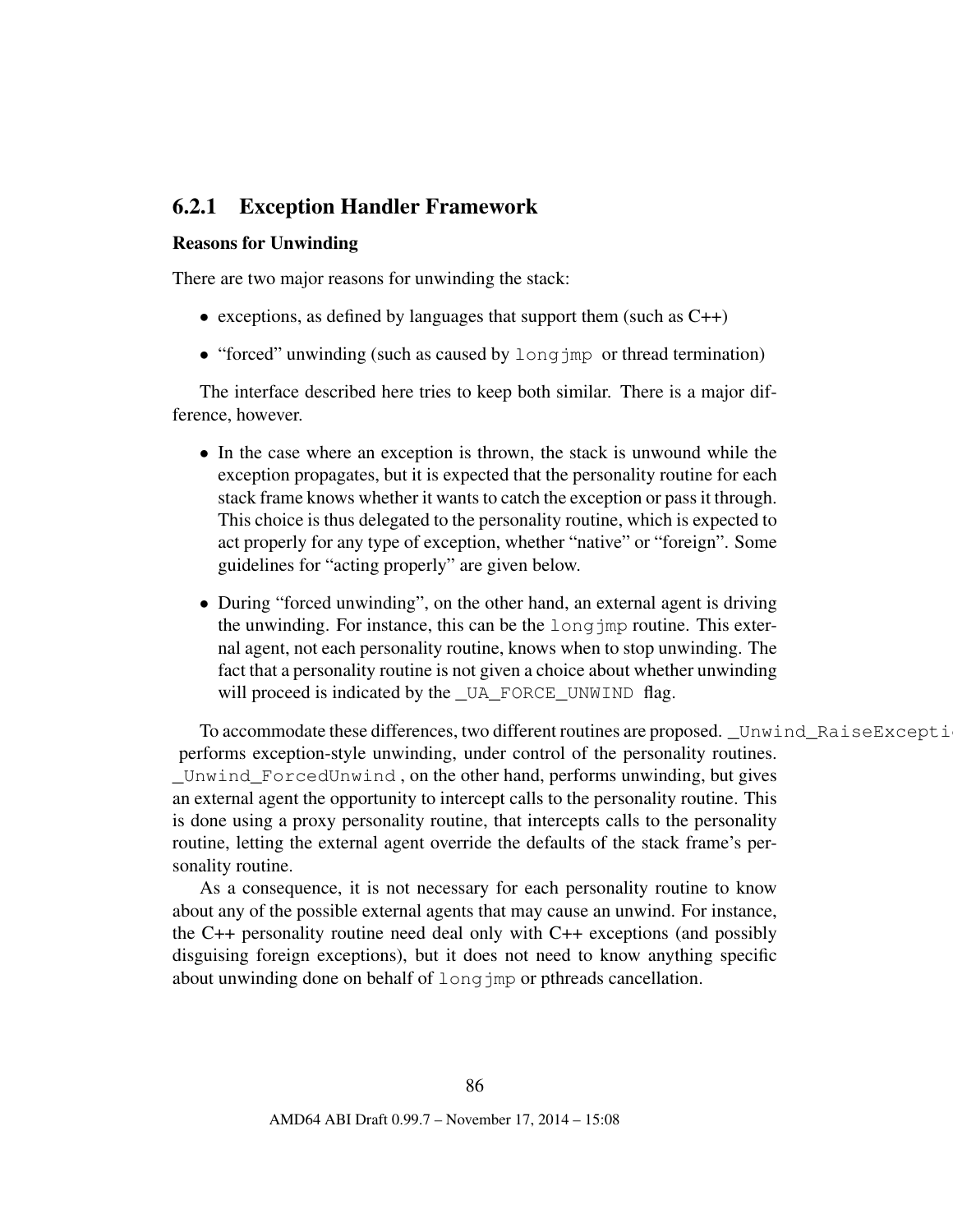#### The Unwind Process

The standard ABI exception handling/unwind process begins with the raising of an exception, in one of the forms mentioned above. This call specifies an exception object and an exception class.

The runtime framework then starts a two-phase process:

- In the *search* phase, the framework repeatedly calls the personality routine, with the \_UA\_SEARCH\_PHASE flag as described below, first for the current %rip and register state, and then unwinding a frame to a new %rip at each step, until the personality routine reports either success (a handler found in the queried frame) or failure (no handler) in all frames. It does not actually restore the unwound state, and the personality routine must access the state through the API.
- If the search phase reports a failure, e.g. because no handler was found, it will call terminate() rather than commence phase 2.

If the search phase reports success, the framework restarts in the *cleanup* phase. Again, it repeatedly calls the personality routine, with the \_UA\_CLEANUP\_PHASE flag as described below, first for the current %rip and register state, and then unwinding a frame to a new %rip at each step, until it gets to the frame with an identified handler. At that point, it restores the register state, and control is transferred to the user landing pad code.

Each of these two phases uses both the unwind library and the personality routines, since the validity of a given handler and the mechanism for transferring control to it are language-dependent, but the method of locating and restoring previous stack frames is language-independent.

A two-phase exception-handling model is not strictly necessary to implement C++ language semantics, but it does provide some benefits. For example, the first phase allows an exception-handling mechanism to *dismiss* an exception before stack unwinding begins, which allows *presumptive* exception handling (correcting the exceptional condition and resuming execution at the point where it was raised). While C++ does not support presumptive exception handling, other languages do, and the two-phase model allows C++ to coexist with those languages on the stack.

Note that even with a two-phase model, we may execute each of the two phases more than once for a single exception, as if the exception was being thrown more than once. For instance, since it is not possible to determine if a given catch clause will re-throw or not without executing it, the exception propagation effectively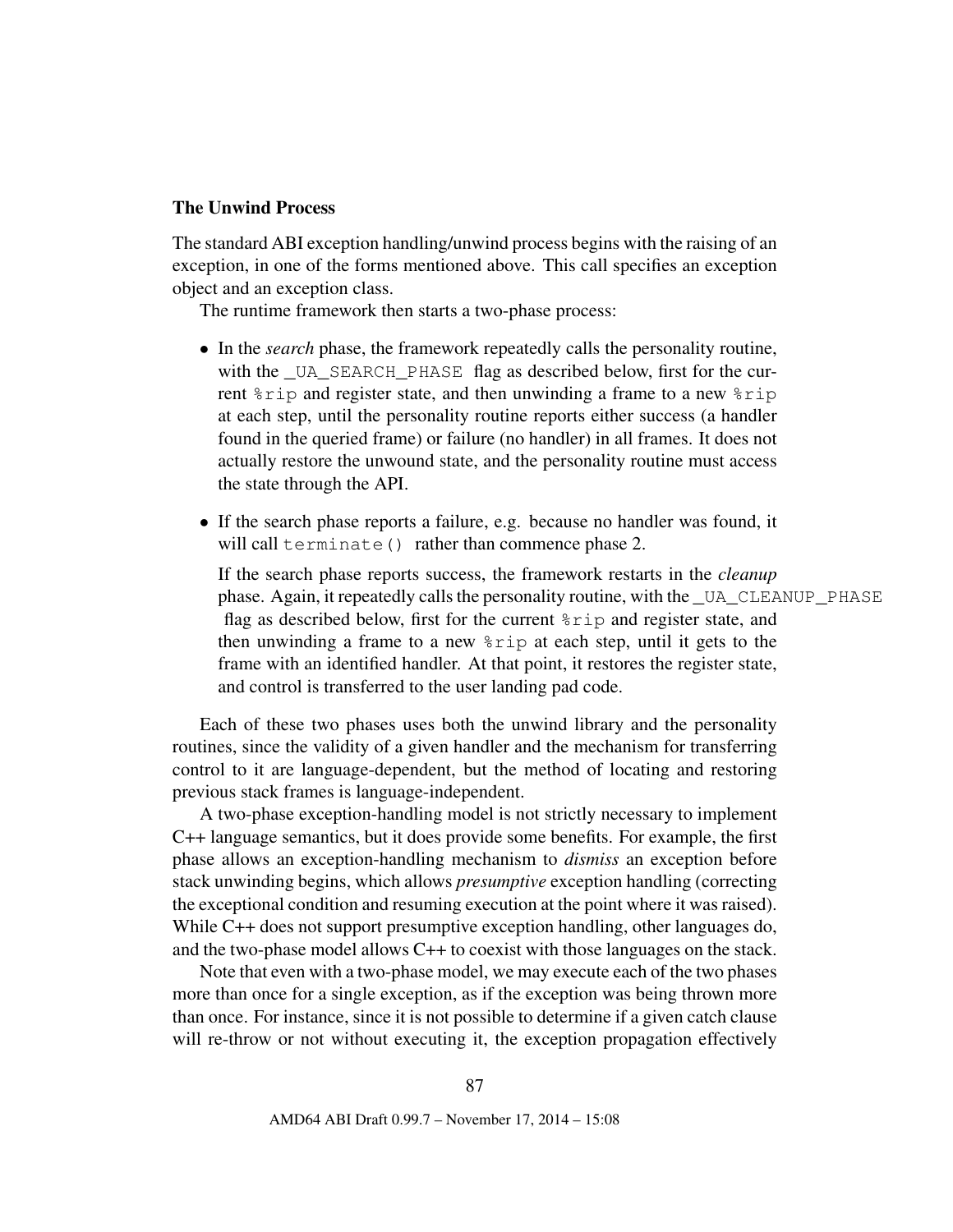stops at each catch clause, and if it needs to restart, restarts at phase 1. This process is not needed for destructors (cleanup code), so the phase 1 can safely process all destructor-only frames at once and stop at the next enclosing catch clause.

For example, if the first two frames unwound contain only cleanup code, and the third frame contains a  $C++$  catch clause, the personality routine in phase 1, does not indicate that it found a handler for the first two frames. It must do so for the third frame, because it is unknown how the exception will propagate out of this third frame, e.g. by re-throwing the exception or throwing a new one in  $C_{++}$ .

The API specified by the AMD64 psABI for implementing this framework is described in the following sections.

### 6.2.2 Data Structures

#### Reason Codes

The unwind interface uses reason codes in several contexts to identify the reasons for failures or other actions, defined as follows:

```
typedef enum {
  _URC_NO_REASON = 0,_URC_FOREIGN_EXCEPTION_CAUGHT = 1,
  _URC_FATAL_PHASE2_FRROR = 2,_URC_FATAL_PHASE1_ERROR = 3,_URC_NORMAL_STOP = 4,_URC\_END\_OF\_STACK = 5,_URC_HANDLER_FOUND = 6,_URC_INSTALL_CONTEXT = 7,_URC_CONTINUE_UNWIND = 8
} _Unwind_Reason_Code;
```
The interpretations of these codes are described below.

#### Exception Header

The unwind interface uses a pointer to an exception header object as its representation of an exception being thrown. In general, the full representation of an exception object is language- and implementation-specific, but is prefixed by a header understood by the unwind interface, defined as follows: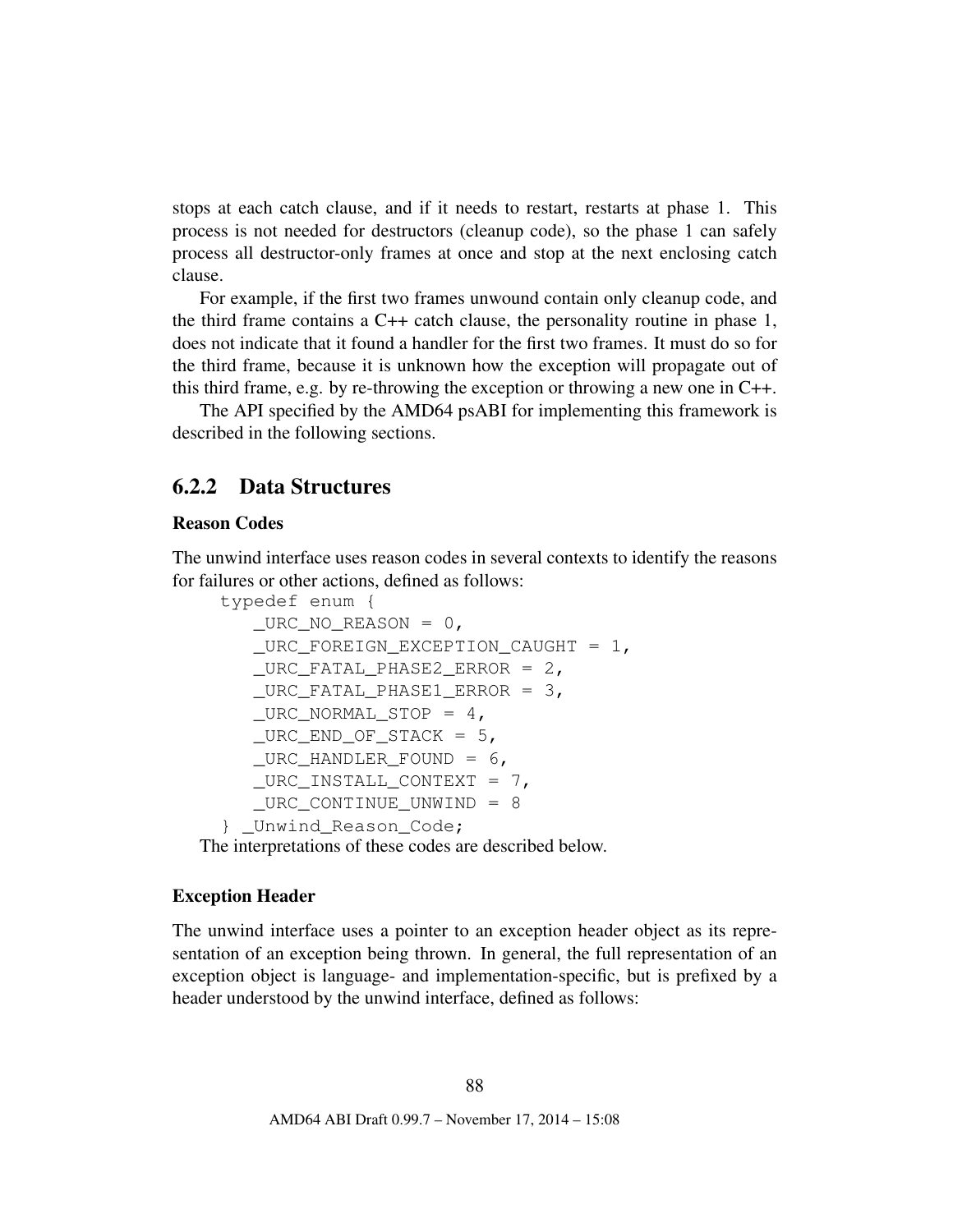```
typedef void (*_Unwind_Exception_Cleanup_Fn)
 (_Unwind_Reason_Code reason,
  struct _Unwind_Exception *exc);
struct _Unwind_Exception {
  uint64 exception_class;
  _Unwind_Exception_Cleanup_Fn exception_cleanup;
  uint64 private_1;
  uint64 private 2;
};
```
An \_Unwind\_Exception object must be eightbyte aligned. The first two fields are set by user code prior to raising the exception, and the latter two should never be touched except by the runtime.

The exception\_class field is a language- and implementation-specific identifier of the kind of exception. It allows a personality routine to distinguish between native and foreign exceptions, for example. By convention, the high 4 bytes indicate the vendor (for instance  $\text{AMD}\setminus 0$ ), and the low 4 bytes indicate the language. For the C++ ABI described in this document, the low four bytes are  $C++\backslash 0.$ 

The exception\_cleanup routine is called whenever an exception object needs to be destroyed by a different runtime than the runtime which created the exception object, for instance if a Java exception is caught by a C++ catch handler. In such a case, a reason code (see above) indicates why the exception object needs to be deleted:

**\_URC\_FOREIGN\_EXCEPTION\_CAUGHT = 1** This indicates that a different runtime caught this exception. Nested foreign exceptions, or re-throwing a foreign exception, result in undefined behavior.

**\_URC\_FATAL\_PHASE1\_ERROR = 3** The personality routine encountered an error during phase 1, other than the specific error codes defined.

**\_URC\_FATAL\_PHASE2\_ERROR = 2** The personality routine encountered an error during phase 2, for instance a stack corruption.

Normally, all errors should be reported during phase 1 by returning from \_Unwind\_RaiseException. However, landing pad code could cause stack corruption between phase 1 and phase 2. For a C++ exception, the runtime should call terminate() in that case.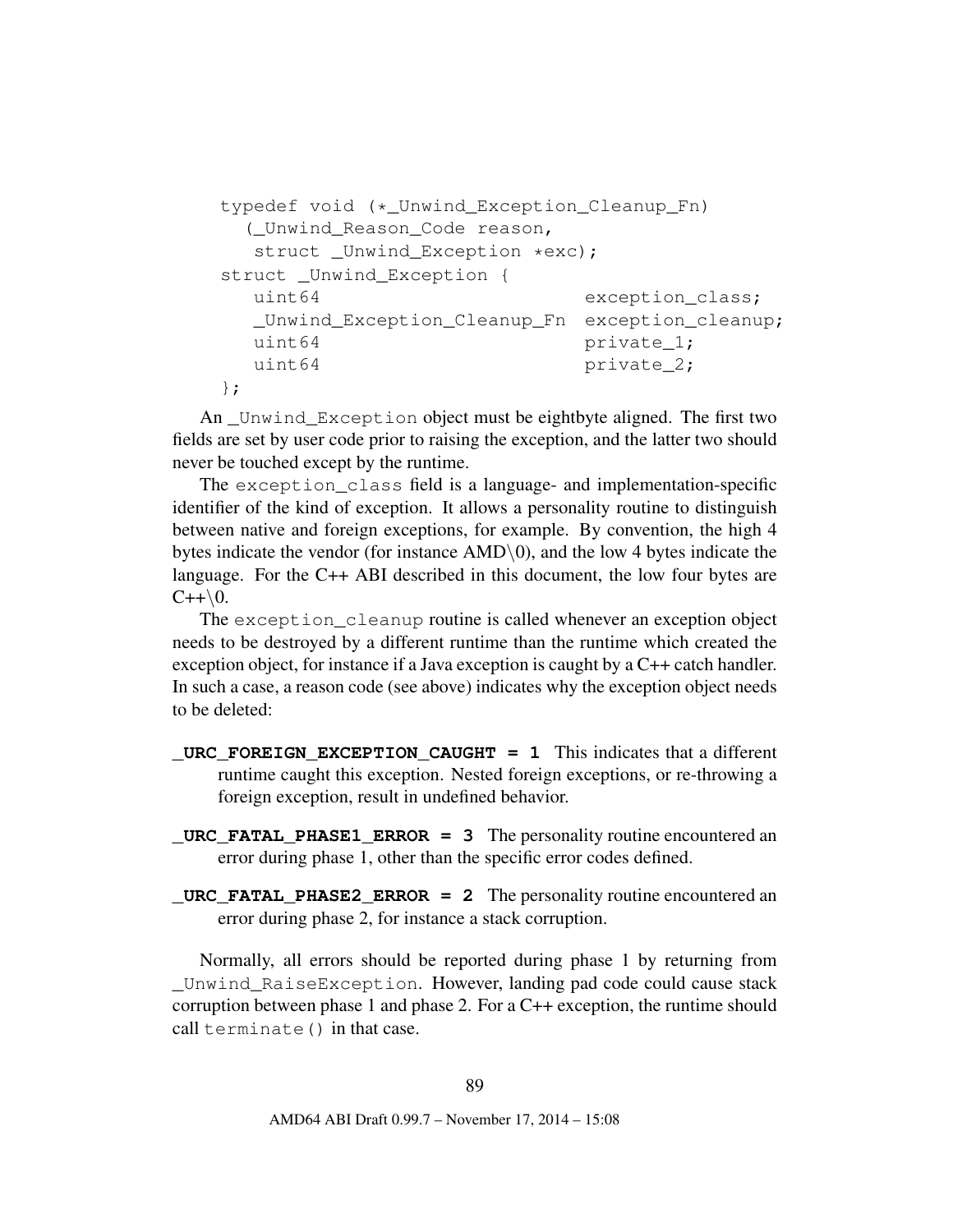The private unwinder state ( $\text{private}_1$  and  $\text{private}_2$ ) in an exception object should be neither read by nor written to by personality routines or other parts of the language-specific runtime. It is used by the specific implementation of the unwinder on the host to store internal information, for instance to remember the final handler frame between unwinding phases.

In addition to the above information, a typical runtime such as the C++ runtime will add language-specific information used to process the exception. This is expected to be a contiguous area of memory after the \_Unwind\_Exception object, but this is not required as long as the matching personality routines know how to deal with it, and the exception\_cleanup routine de-allocates it properly.

#### Unwind Context

The \_Unwind\_Context type is an opaque type used to refer to a systemspecific data structure used by the system unwinder. This context is created and destroyed by the system, and passed to the personality routine during unwinding.

struct \_Unwind\_Context

### 6.2.3 Throwing an Exception

#### **\_Unwind\_RaiseException**

\_Unwind\_Reason\_Code \_Unwind\_RaiseException

( struct \_Unwind\_Exception \*exception\_object );

Raise an exception, passing along the given exception object, which should have its exception\_class and exception\_cleanup fields set. The exception object has been allocated by the language-specific runtime, and has a language-specific format, except that it must contain an \_Unwind\_Exception struct (see Exception Header above). \_Unwind\_RaiseException does not return, unless an error condition is found (such as no handler for the exception, bad stack format, etc.). In such a case, an \_Unwind\_Reason\_Code value is returned.

Possibilities are:

**\_URC\_END\_OF\_STACK** The unwinder encountered the end of the stack during phase 1, without finding a handler. The unwind runtime will not have modi-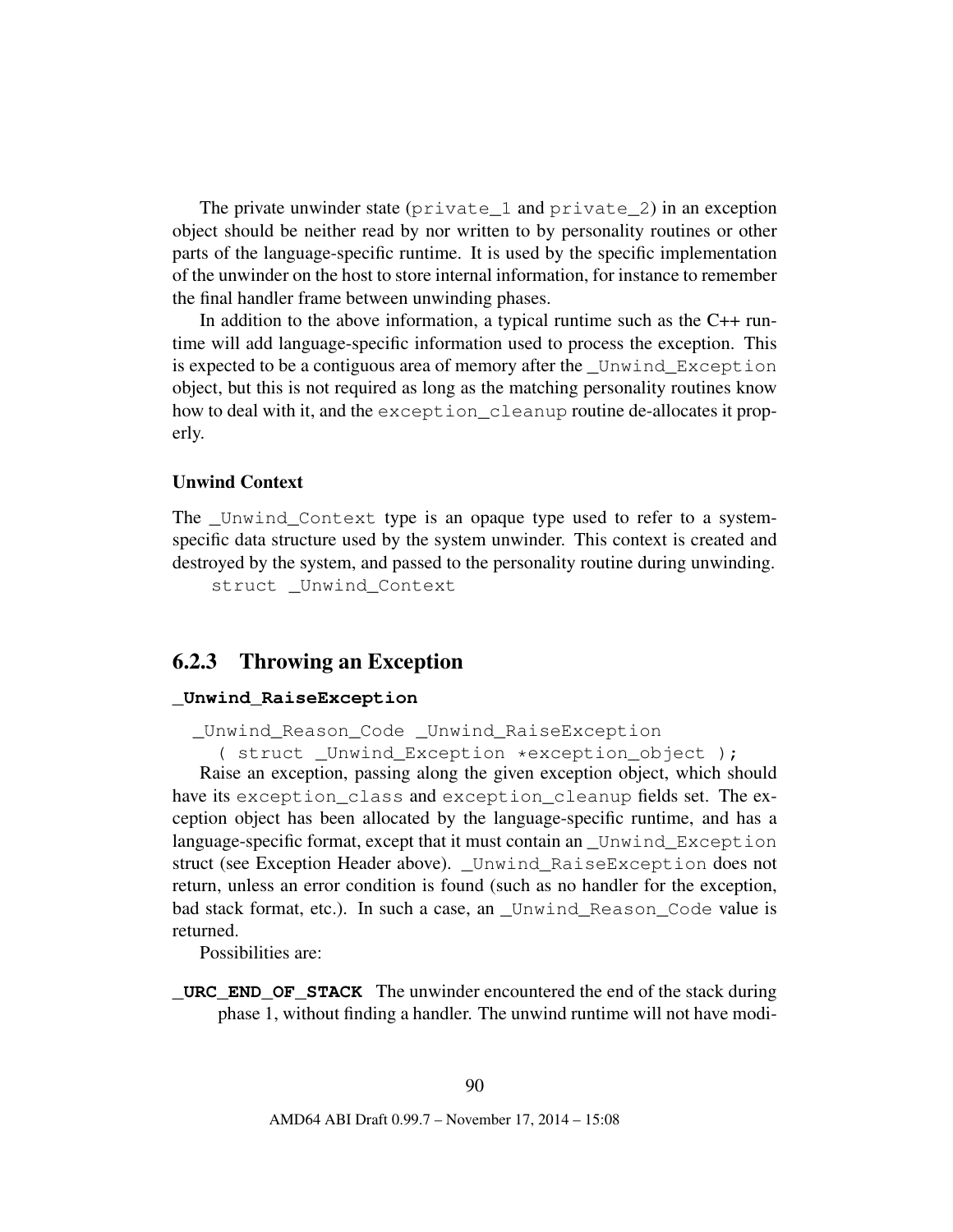fied the stack. The C++ runtime will normally call uncaught\_exception() in this case.

**\_URC\_FATAL\_PHASE1\_ERROR** The unwinder encountered an unexpected error during phase 1, e.g. stack corruption. The unwind runtime will not have modified the stack. The C++ runtime will normally call terminate() in this case.

If the unwinder encounters an unexpected error during phase 2, it should return URC FATAL PHASE2 ERROR to its caller. In  $C_{++}$ , this will usually be \_\_cxa\_throw, which will call terminate().

The unwind runtime will likely have modified the stack (e.g. popped frames from it) or register context, or landing pad code may have corrupted them. As a result, the the caller of \_Unwind\_RaiseException can make no assumptions about the state of its stack or registers.

#### **\_Unwind\_ForcedUnwind**

```
typedef _Unwind_Reason_Code (*_Unwind_Stop_Fn)
  (int version,
   Unwind Action actions,
   uint64 exceptionClass,
   struct _Unwind_Exception *exceptionObject,
   struct Unwind Context *context,
   void *stop_parameter );
  _Unwind_Reason_Code_Unwind_ForcedUnwind
    ( struct _Unwind_Exception *exception_object,
     _Unwind_Stop_Fn stop,
     void *stop_parameter );
```
Raise an exception for forced unwinding, passing along the given exception object, which should have its exception\_class and exception\_cleanup fields set. The exception object has been allocated by the language-specific runtime, and has a language-specific format, except that it must contain an Unwind Exception struct (see Exception Header above).

Forced unwinding is a single-phase process (phase 2 of the normal exceptionhandling process). The stop and stop\_parameter parameters control the termination of the unwind process, instead of the usual personality routine query. The stop function parameter is called for each unwind frame, with the pa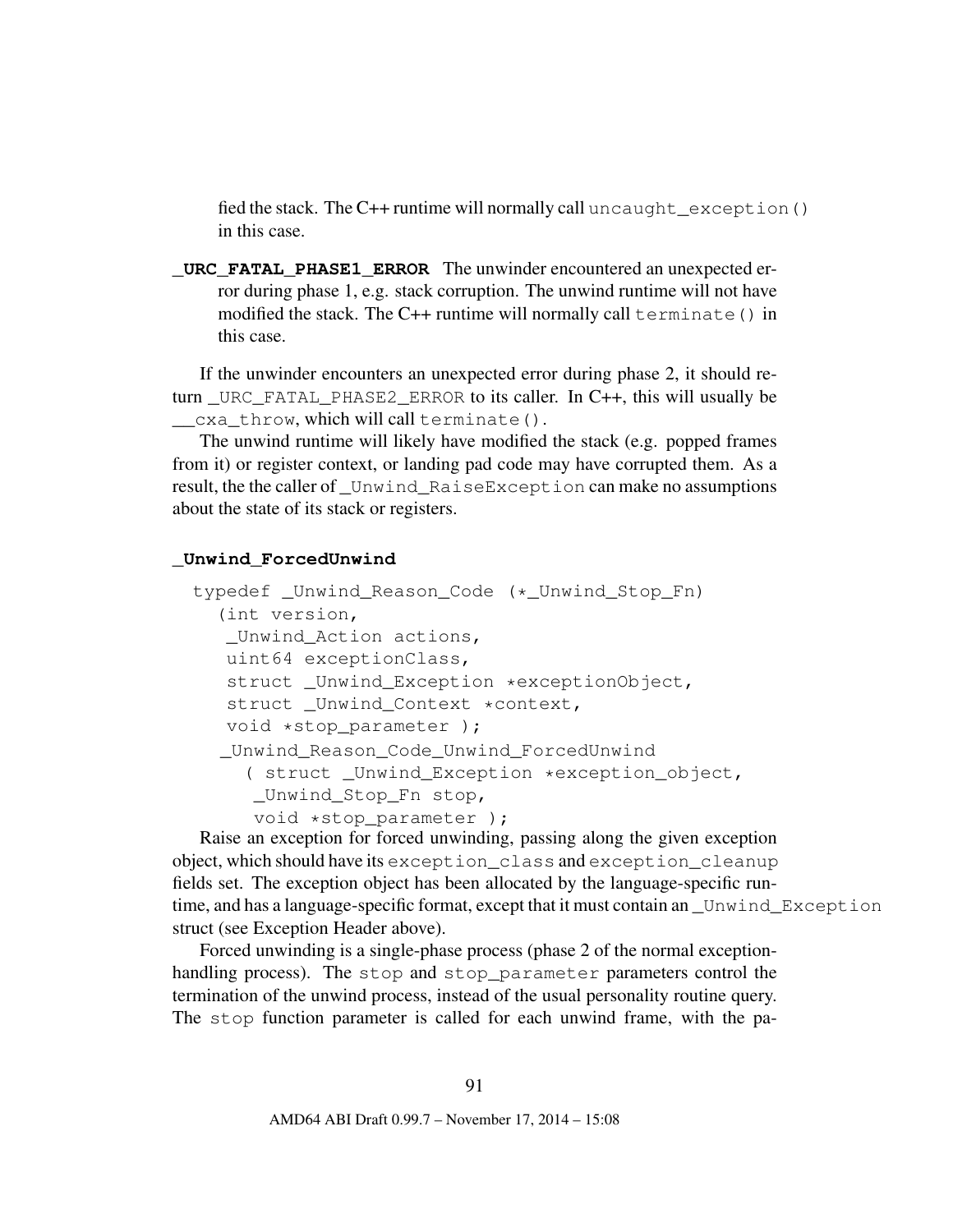rameters described for the usual personality routine below, plus an additional stop\_parameter.

When the stop function identifies the destination frame, it transfers control (according to its own, unspecified, conventions) to the user code as appropriate without returning, normally after calling \_Unwind\_DeleteException. If not, it should return an \_Unwind\_Reason\_Code value as follows:

- **\_URC\_NO\_REASON** This is not the destination frame. The unwind runtime will call the frame's personality routine with the UA FORCE UNWIND and \_UA\_CLEANUP\_PHASE flags set in actions, and then unwind to the next frame and call the stop function again.
- **\_URC\_END\_OF\_STACK** In order to allow \_Unwind\_ForcedUnwind to perform special processing when it reaches the end of the stack, the unwind runtime will call it after the last frame is rejected, with a NULL stack pointer in the context, and the stop function must catch this condition (i.e. by noticing the NULL stack pointer). It may return this reason code if it cannot handle end-of-stack.
- **\_URC\_FATAL\_PHASE2\_ERROR** The stop function may return this code for other fatal conditions, e.g. stack corruption.

If the stop function returns any reason code other than \_URC\_NO\_REASON, the stack state is indeterminate from the point of view of the caller of Unwind ForcedUnwind. Rather than attempt to return, therefore, the unwind library should return \_URC\_FATAL\_PHASE2\_ERROR to its caller.

#### Example: **longjmp\_unwind()**

The expected implementation of long impartumental () is as follows. The set jmp() routine will have saved the state to be restored in its customary place, including the frame pointer. The  $\text{longimp\_unwind}$  () routine will call Unwind ForcedUnwind with a stop function that compares the frame pointer in the context record with the saved frame pointer. If equal, it will restore the setjmp() state as customary, and otherwise it will return \_URC\_NO\_REASON or \_URC\_END\_OF\_STACK.

If a future requirement for two-phase forced unwinding were identified, an alternate routine could be defined to request it, and an actions parameter flag defined to support it.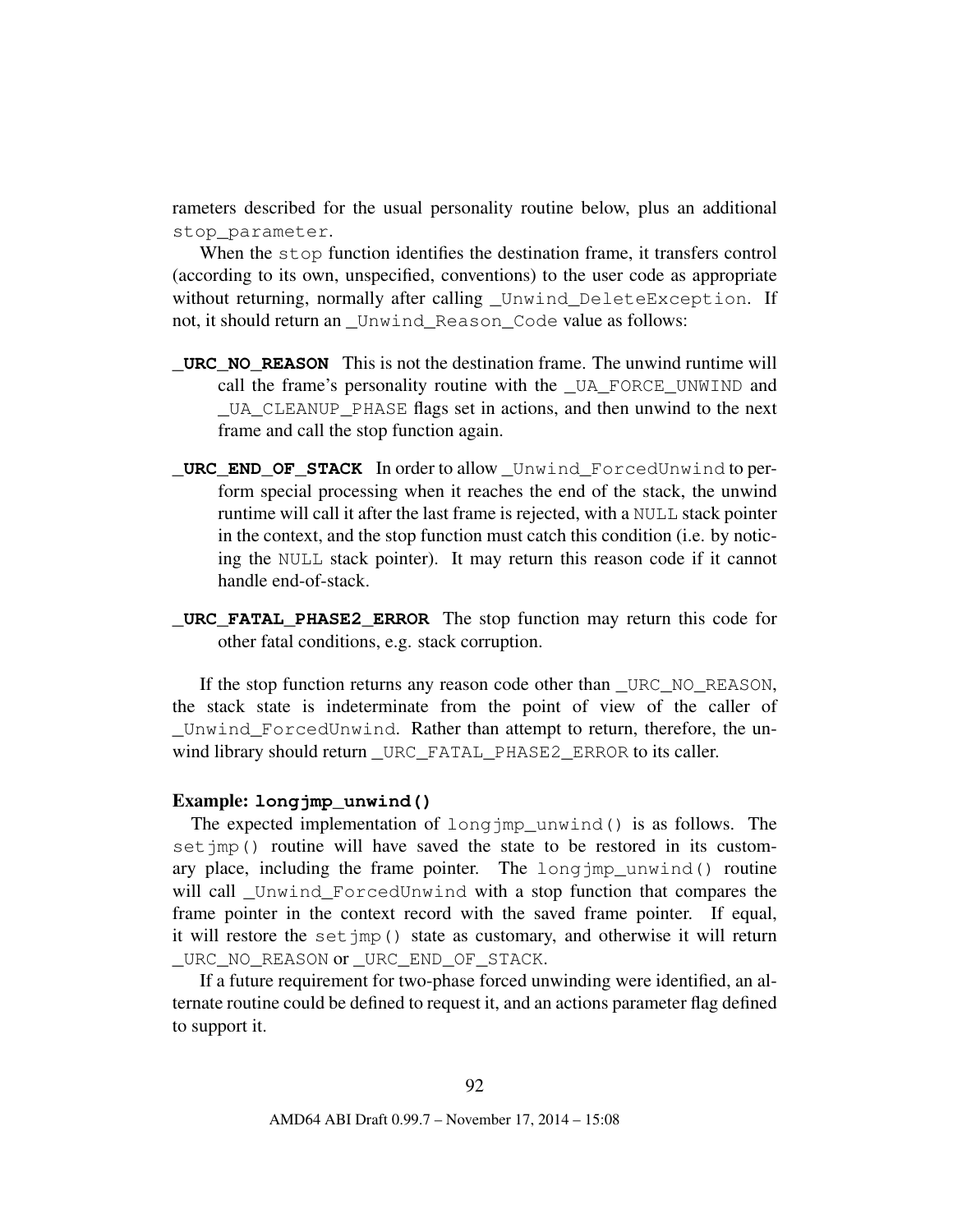#### **\_Unwind\_Resume**

void \_Unwind\_Resume

(struct \_Unwind\_Exception \*exception\_object);

Resume propagation of an existing exception e.g. after executing cleanup code in a partially unwound stack. A call to this routine is inserted at the end of a landing pad that performed cleanup, but did not resume normal execution. It causes unwinding to proceed further.

\_Unwind\_Resume should not be used to implement re-throwing. To the unwinding runtime, the catch code that re-throws was a handler, and the previous unwinding session was terminated before entering it. Re-throwing is implemented by calling \_Unwind\_RaiseException again with the same exception object.

This is the only routine in the unwind library which is expected to be called directly by generated code: it will be called at the end of a landing pad in a "landing-pad" model.

### 6.2.4 Exception Object Management

#### **\_Unwind\_DeleteException**

```
void _Unwind_DeleteException
```
(struct Unwind Exception \*exception object);

Deletes the given exception object. If a given runtime resumes normal execution after catching a foreign exception, it will not know how to delete that exception. Such an exception will be deleted by calling Unwind DeleteException. This is a convenience function that calls the function pointed to by the exception\_cleanup field of the exception header.

### 6.2.5 Context Management

These functions are used for communicating information about the unwind context (i.e. the unwind descriptors and the user register state) between the unwind library and the personality routine and landing pad. They include routines to read or set the context record images of registers in the stack frame corresponding to a given unwind context, and to identify the location of the current unwind descriptors and unwind frame.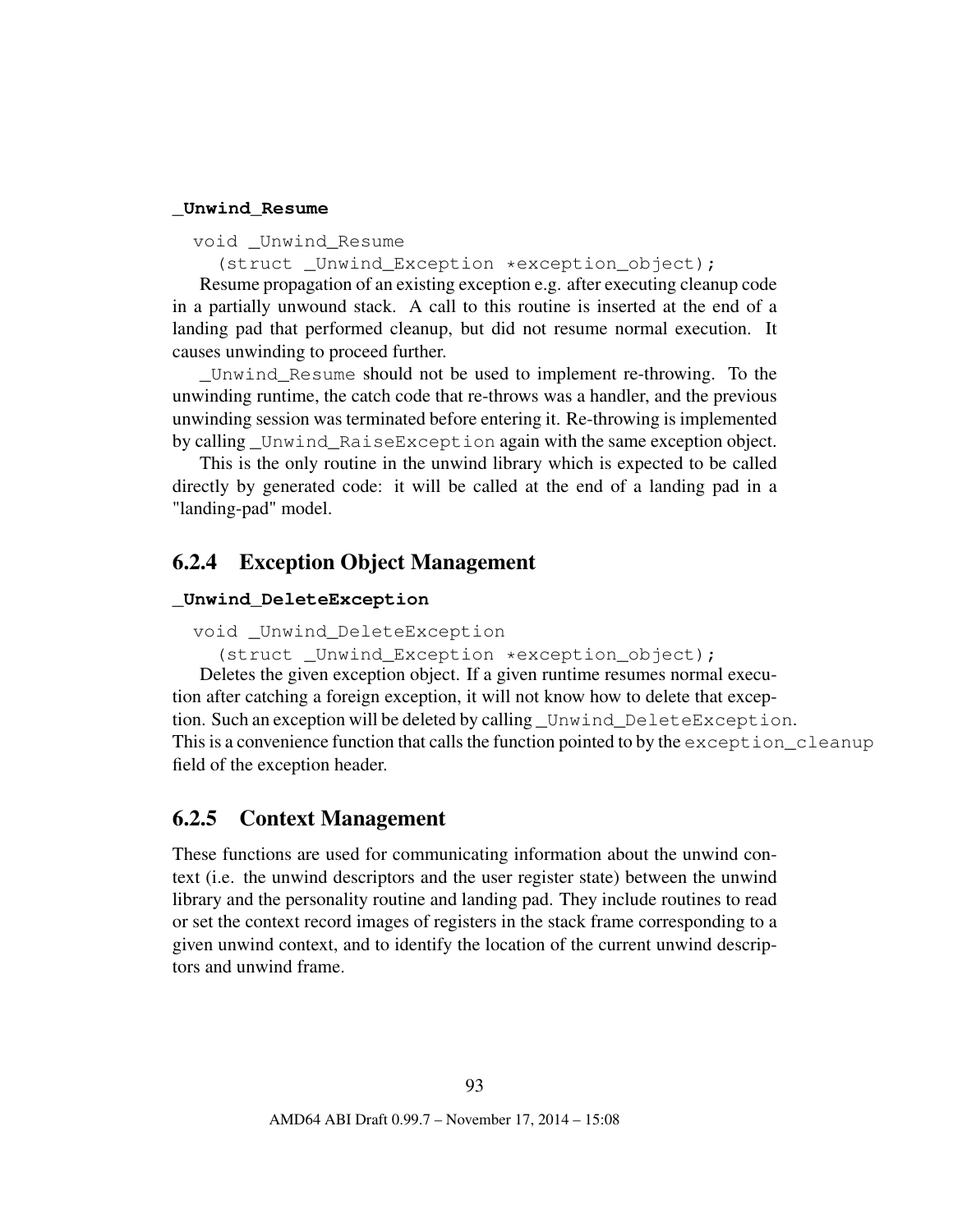#### **\_Unwind\_GetGR**

```
uint64 Unwind GetGR
```
(struct \_Unwind\_Context \*context, int index);

This function returns the 64-bit value of the given general register. The register is identified by its index as given in [3.36.](#page-57-0)

During the two phases of unwinding, no registers have a guaranteed value.

#### **\_Unwind\_SetGR**

```
void _Unwind_SetGR
  (struct _Unwind_Context *context,
   int index,
   uint64 new_value);
```
This function sets the 64-bit value of the given register, identified by its index as for \_Unwind\_GetGR.

The behavior is guaranteed only if the function is called during phase 2 of unwinding, and applied to an unwind context representing a handler frame, for which the personality routine will return \_URC\_INSTALL\_CONTEXT. In that case, only registers %rdi, %rsi, %rdx, %rcx should be used. These scratch registers are reserved for passing arguments between the personality routine and the landing pads.

#### **\_Unwind\_GetIP**

```
uint64 Unwind GetIP
```
(struct Unwind Context \*context);

This function returns the 64-bit value of the instruction pointer (IP).

During unwinding, the value is guaranteed to be the address of the instruction immediately following the call site in the function identified by the unwind context. This value may be outside of the procedure fragment for a function call that is known to not return (such as \_Unwind\_Resume).

#### **\_Unwind\_SetIP**

```
void _Unwind_SetIP
  (struct _Unwind_Context *context,
   uint64 new value);
```
This function sets the value of the instruction pointer (IP) for the routine identified by the unwind context.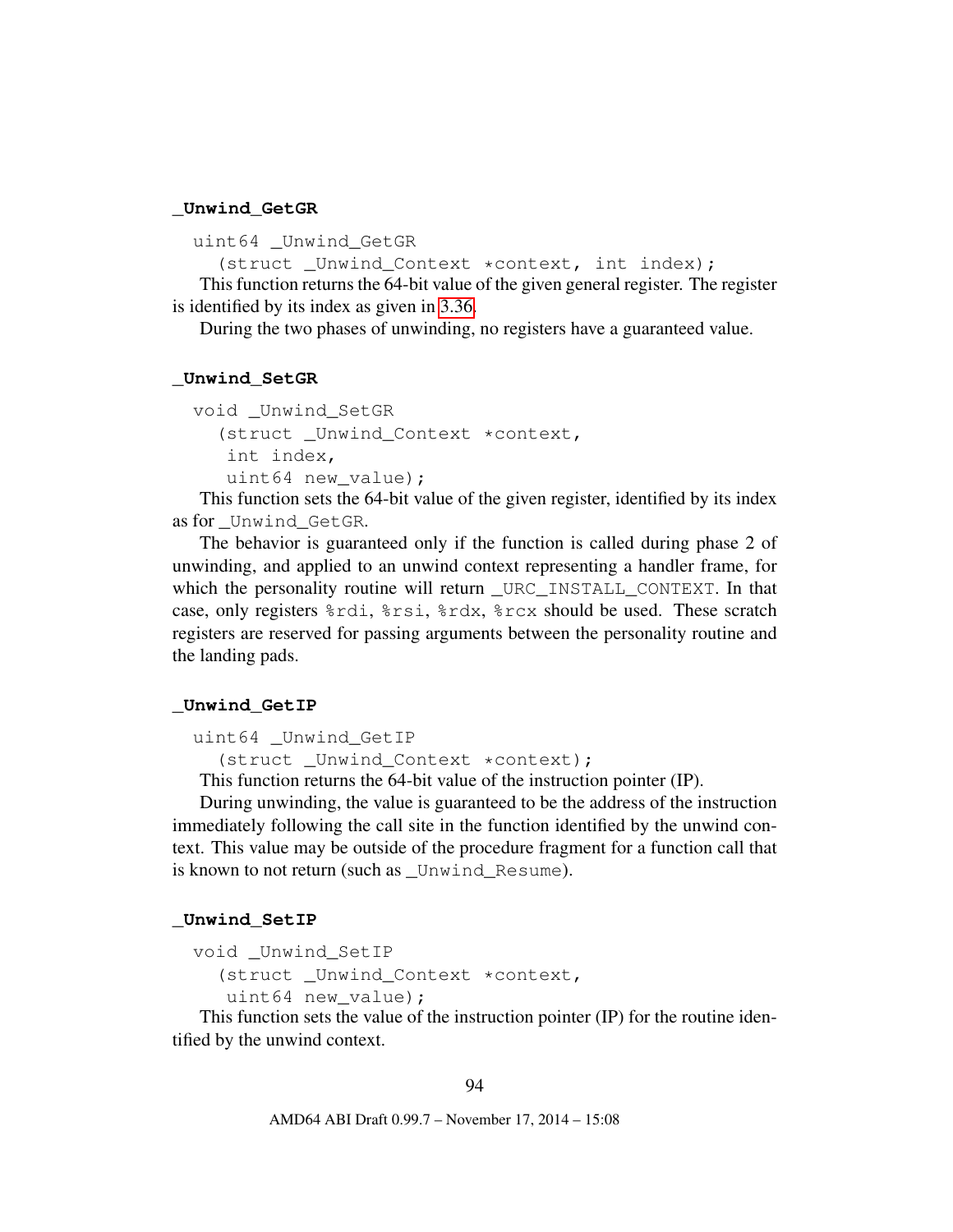The behavior is guaranteed only when this function is called for an unwind context representing a handler frame, for which the personality routine will return URC INSTALL CONTEXT. In this case, control will be transferred to the given address, which should be the address of a landing pad.

#### **\_Unwind\_GetLanguageSpecificData**

uint64 \_Unwind\_GetLanguageSpecificData

(struct Unwind Context \*context);

This routine returns the address of the language-specific data area for the current stack frame.

This routine is not strictly required: it could be accessed through \_Unwind\_GetIP using the documented format of the DWARF Call Frame Information Tables, but since this work has been done for finding the personality routine in the first place, it makes sense to cache the result in the context. We could also pass it as an argument to the personality routine.

#### **\_Unwind\_GetRegionStart**

```
uint64 Unwind GetRegionStart
```
(struct \_Unwind\_Context \*context);

This routine returns the address of the beginning of the procedure or code fragment described by the current unwind descriptor block.

This information is required to access any data stored relative to the beginning of the procedure fragment. For instance, a call site table might be stored relative to the beginning of the procedure fragment that contains the calls. During unwinding, the function returns the start of the procedure fragment containing the call site in the current stack frame.

#### **\_Unwind\_GetCFA**

```
uint64 _Unwind_GetCFA
```
(struct Unwind Context \*context);

This function returns the 64-bit Canonical Frame Address which is defined as the value of  $\Sigma$  at the call site in the previous frame. This value is guaranteed to be correct any time the context has been passed to a personality routine or a stop function.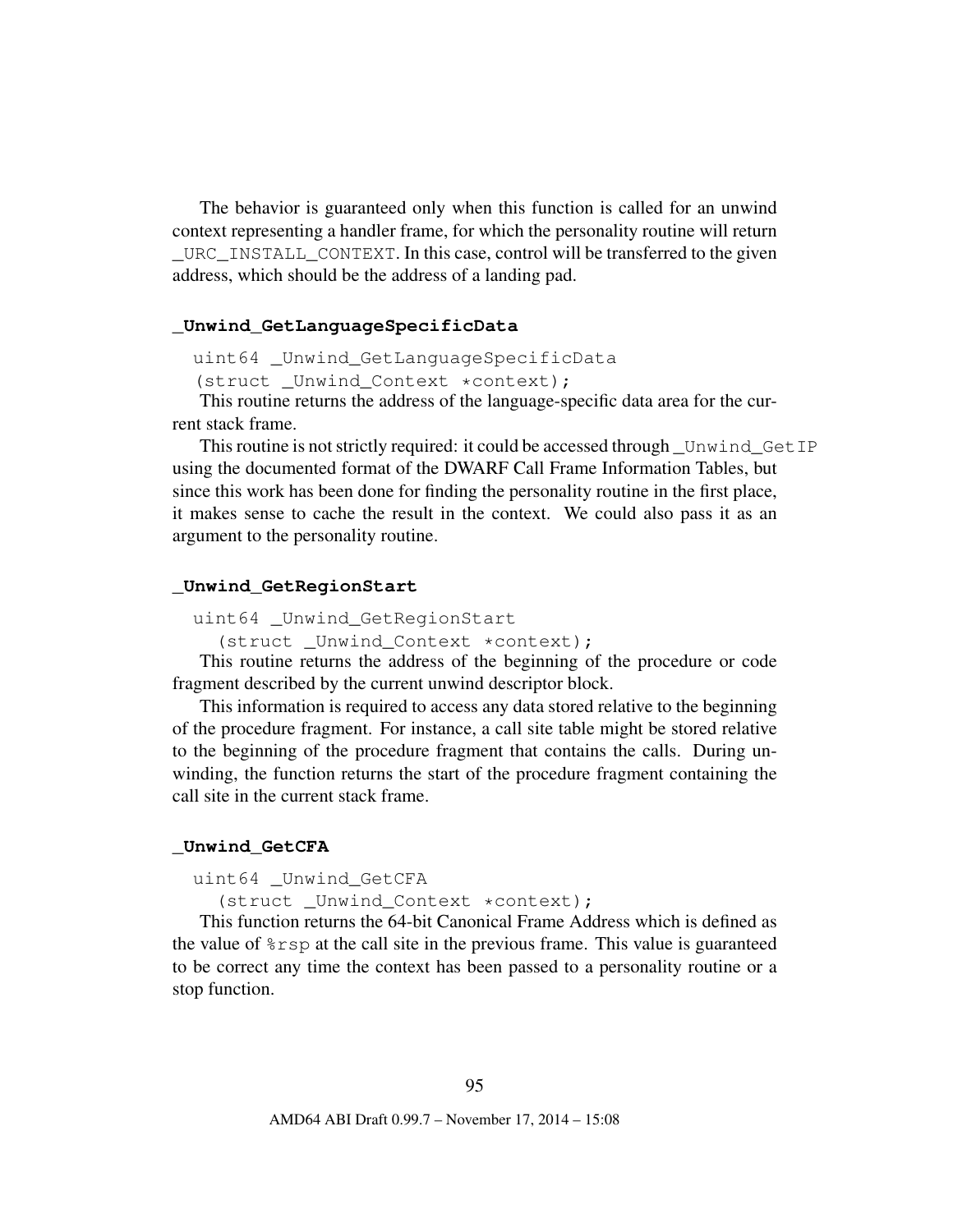## 6.2.6 Personality Routine

```
_Unwind_Reason_Code (*__personality_routine)
  (int version,
   _Unwind_Action actions,
   uint64 exceptionClass,
   struct _Unwind_Exception *exceptionObject,
   struct Unwind Context *context);
```
The personality routine is the function in the  $C++$  (or other language) runtime library which serves as an interface between the system unwind library and language-specific exception handling semantics. It is specific to the code fragment described by an unwind info block, and it is always referenced via the pointer in the unwind info block, and hence it has no psABI-specified name.

### **Parameters**

The personality routine parameters are as follows:

- **version** Version number of the unwinding runtime, used to detect a mis-match between the unwinder conventions and the personality routine, or to provide backward compatibility. For the conventions described in this document, version will be 1.
- **actions** Indicates what processing the personality routine is expected to perform, as a bit mask. The possible actions are described below.
- **exceptionClass** An 8-byte identifier specifying the type of the thrown exception. By convention, the high 4 bytes indicate the vendor (for instance  $\text{AMD}\langle 0 \rangle$ , and the low 4 bytes indicate the language. For the C++ ABI described in this document, the low four bytes are  $C++\setminus 0$ . This is not a null-terminated string. Some implementations may use no null bytes.
- **exceptionObject** The pointer to a memory location recording the necessary information for processing the exception according to the semantics of a given language (see the Exception Header section above).
- **context** Unwinder state information for use by the personality routine. This is an opaque handle used by the personality routine in particular to access the frame's registers (see the Unwind Context section above).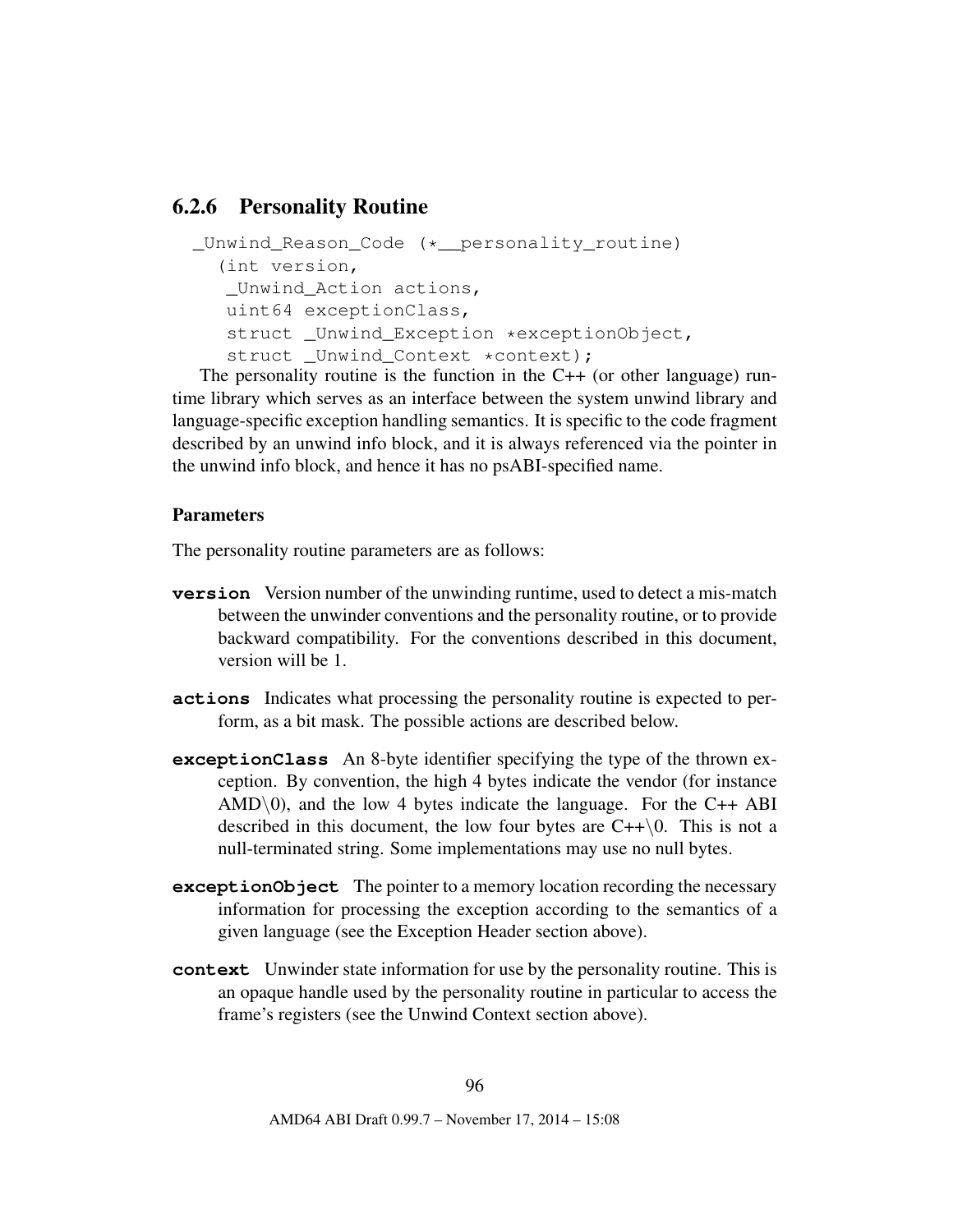return value The return value from the personality routine indicates how further unwind should happen, as well as possible error conditions. See the following section.

#### Personality Routine Actions

The actions argument to the personality routine is a bitwise OR of one or more of the following constants:

```
typedef int _Unwind_Action;
const _Unwind_Action _UA_SEARCH_PHASE = 1;const _Unwind_Action _UA_CLEANUP_PHASE = 2;
const _Unwind_Action _UA_HANDLER_FRAME = 4;const Unwind Action UA FORCE UNWIND = 8;
```
- **\_UA\_SEARCH\_PHASE** Indicates that the personality routine should check if the current frame contains a handler, and if so return URC\_HANDLER\_FOUND, or otherwise return \_URC\_CONTINUE\_UNWIND. \_UA\_SEARCH\_PHASE cannot be set at the same time as \_UA\_CLEANUP\_PHASE.
- **\_UA\_CLEANUP\_PHASE** Indicates that the personality routine should perform cleanup for the current frame. The personality routine can perform this cleanup itself, by calling nested procedures, and return \_URC\_CONTINUE\_UNWIND. Alternatively, it can setup the registers (including the IP) for transferring control to a "landing pad", and return \_URC\_INSTALL\_CONTEXT.
- **UA HANDLER FRAME** During phase 2, indicates to the personality routine that the current frame is the one which was flagged as the handler frame during phase 1. The personality routine is not allowed to change its mind between phase 1 and phase 2, i.e. it must handle the exception in this frame in phase 2.
- **\_UA\_FORCE\_UNWIND** During phase 2, indicates that no language is allowed to "catch" the exception. This flag is set while unwinding the stack for long imp or during thread cancellation. User-defined code in a catch clause may still be executed, but the catch clause must resume unwinding with a call to \_Unwind\_Resume when finished.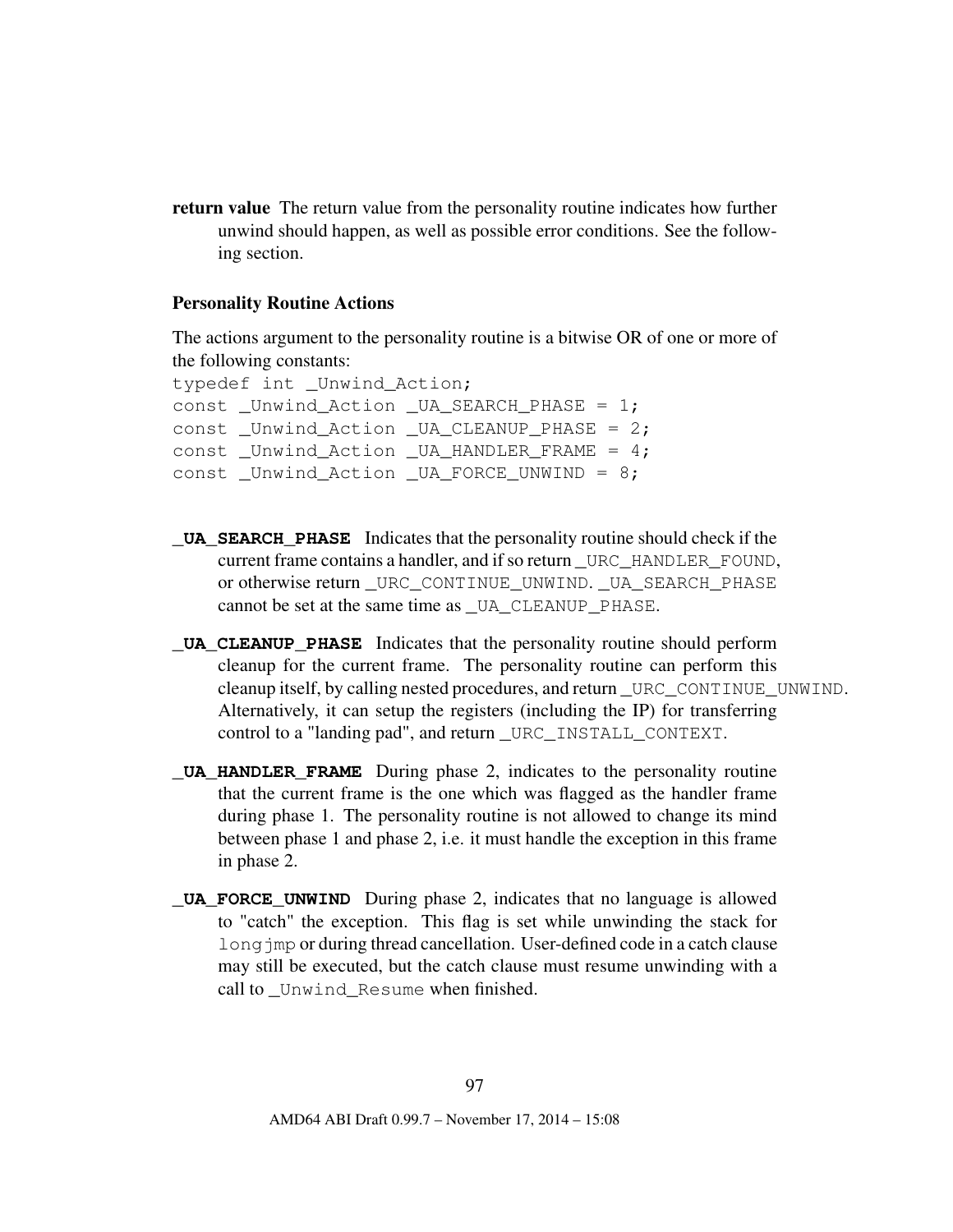#### Transferring Control to a Landing Pad

If the personality routine determines that it should transfer control to a landing pad (in phase 2), it may set up registers (including IP) with suitable values for entering the landing pad (e.g. with landing pad parameters), by calling the context management routines above. It then returns \_URC\_INSTALL\_CONTEXT.

Prior to executing code in the landing pad, the unwind library restores registers not altered by the personality routine, using the context record, to their state in that frame before the call that threw the exception, as follows. All registers specified as callee-saved by the base ABI are restored, as well as scratch registers  $\text{\textdegree{r}}$  di, %rsi, %rdx, %rcx (see below). Except for those exceptions, scratch (or callersaved) registers are not preserved, and their contents are undefined on transfer.

The landing pad can either resume normal execution (as, for instance, at the end of a C++ catch), or resume unwinding by calling \_Unwind\_Resume and passing it the exceptionObject argument received by the personality routine. Unwind Resume will never return.

\_Unwind\_Resume should be called if and only if the personality routine did not return \_Unwind\_HANDLER\_FOUND during phase 1. As a result, the unwinder can allocate resources (for instance memory) and keep track of them in the exception object reserved words. It should then free these resources before transferring control to the last (handler) landing pad. It does not need to free the resources before entering non-handler landing-pads, since \_Unwind\_Resume will ultimately be called.

The landing pad may receive arguments from the runtime, typically passed in registers set using \_Unwind\_SetGR by the personality routine. For a landing pad that can call to \_Unwind\_Resume, one argument must be the exceptionObject pointer, which must be preserved to be passed to Unwind Resume.

The landing pad may receive other arguments, for instance a switch value indicating the type of the exception. Four scratch registers are reserved for this use (%rdi, %rsi, %rdx, %rcx).

#### Rules for Correct Inter-Language Operation

The following rules must be observed for correct operation between languages and/or run times from different vendors:

An exception which has an unknown class must not be altered by the personality routine. The semantics of foreign exception processing depend on the language of the stack frame being unwound. This covers in particular how exceptions from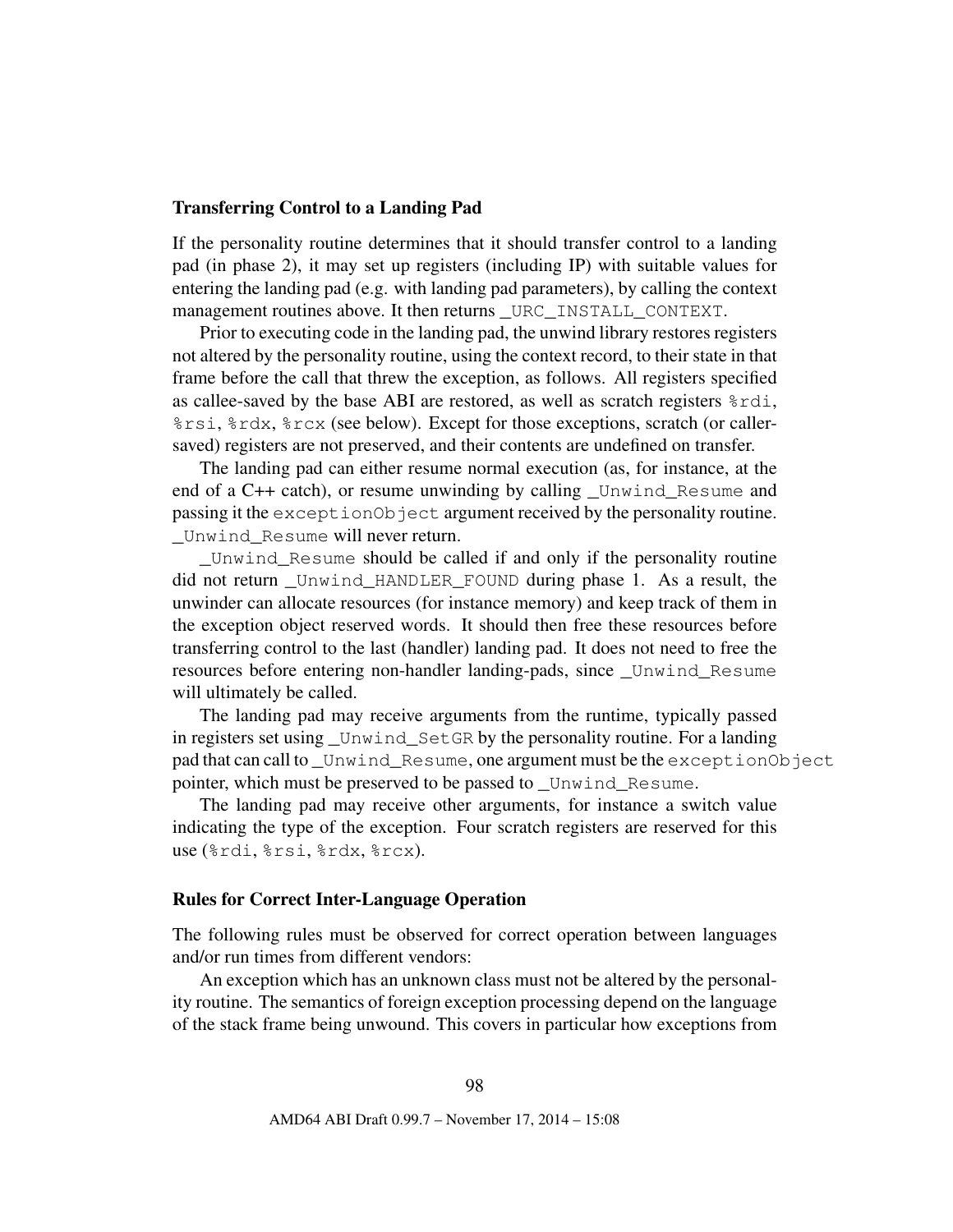a foreign language are mapped to the native language in that frame.

If a runtime resumes normal execution, and the caught exception was created by another runtime, it should call \_Unwind\_DeleteException. This is true even if it understands the exception object format (such as would be the case between different C++ run times).

A runtime is not allowed to catch an exception if the \_UA\_FORCE\_UNWIND flag was passed to the personality routine.

Example: Foreign Exceptions in C++. In C++, foreign exceptions can be caught by a catch  $(\ldots)$  statement. They can also be caught as if they were of a foreign exception class, defined in <exception>. The \_\_foreign\_exception may have subclasses, such as \_\_java\_exception and \_\_ada\_exception, if the runtime is capable of identifying some of the foreign languages.

The behavior is undefined in the following cases:

- A \_\_foreign\_exception catch argument is accessed in any way (including taking its address).
- A \_\_foreign\_exception is active at the same time as another exception (either there is a nested exception while catching the foreign exception, or the foreign exception was itself nested).
- uncaught\_exception(), set\_terminate(), set\_unexpected(), terminate(), or unexpected() is called at a time a foreign exception exists (for example, calling set\_terminate() during unwinding of a foreign exception).

All these cases might involve accessing C++ specific content of the thrown exception, for instance to chain active exceptions.

Otherwise, a catch block catching a foreign exception is allowed:

- to resume normal execution, thereby stopping propagation of the foreign exception and deleting it, or
- to re-throw the foreign exception. In that case, the original exception object must be unaltered by the C++ runtime.

A catch-all block may be executed during forced unwinding. For instance, a longjmp may execute code in a catch(...) during stack unwinding. However,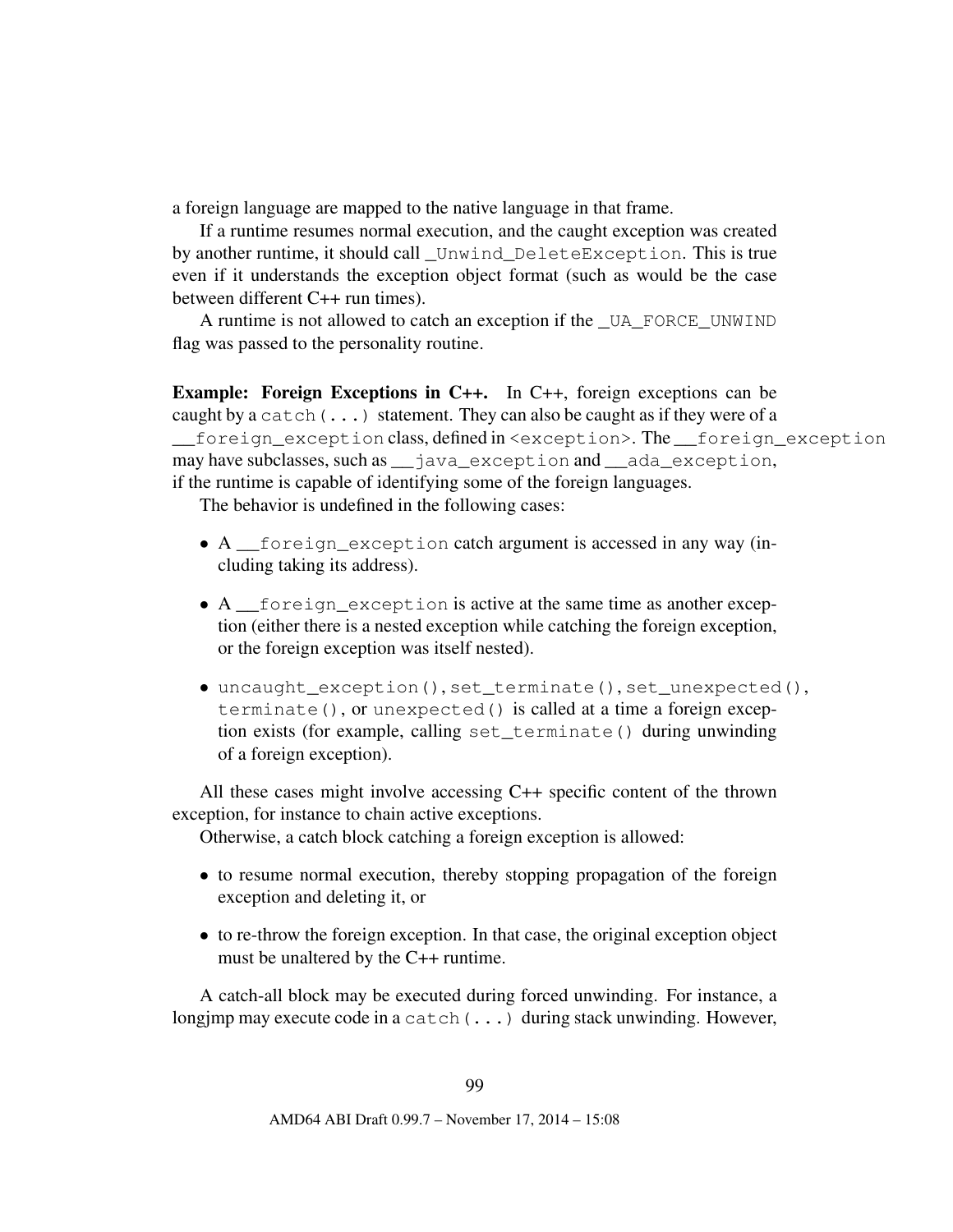if this happens, unwinding will proceed at the end of the catch-all block, whether or not there is an explicit re-throw.

Setting the low 4 bytes of exception class to  $C++\setminus 0$  is reserved for use by  $C++$ run-times compatible with the common C++ ABI.

# 6.3 Unwinding Through Assembler Code

For successful unwinding on AMD64 every function must provide a valid debug information in the DWARF Debugging Information Format. In high level languages (e.g. C/C++, Fortran, Ada, ...) this information is generated by the compiler itself. However for hand-written assembly routines the debug info must be provided by the author of the code. To ease this task some new assembler directives are added:

- **.cfi\_startproc** is used at the beginning of each function that should have an entry in .eh\_frame . It initializes some internal data structures and emits architecture dependent initial CFI instructions. Each .cfi\_startproc directive has to be closed by . cfi\_endproc.
- **.cfi\_endproc** is used at the end of a function where it closes its unwind entry previously opened by .cfi\_startproc and emits it to .eh\_frame.
- **.cfi\_def\_cfa REGISTER, OFFSET** defines a rule for computing CFA as: take address from REGISTER and add OFFSET to it.
- **.cfi\_def\_cfa\_register REGISTER** modifies a rule for computing CFA. From now on REGISTER will be used instead of the old one. The offset remains the same.
- **.cfi\_def\_cfa\_offset OFFSET** modifies a rule for computing CFA. The register remains the same, but OFFSET is new. Note that this is the absolute offset that will be added to a defined register to compute the CFA address.
- **.cfi\_adjust\_cfa\_offset OFFSET** is similar to .cfi\_def\_cfa\_offset but OFFSET is a relative value that is added or subtracted from the previous offset.
- **.cfi\_offset REGISTER, OFFSET** saves the previous value of REGIS-TER at offset OFFSET from CFA.

100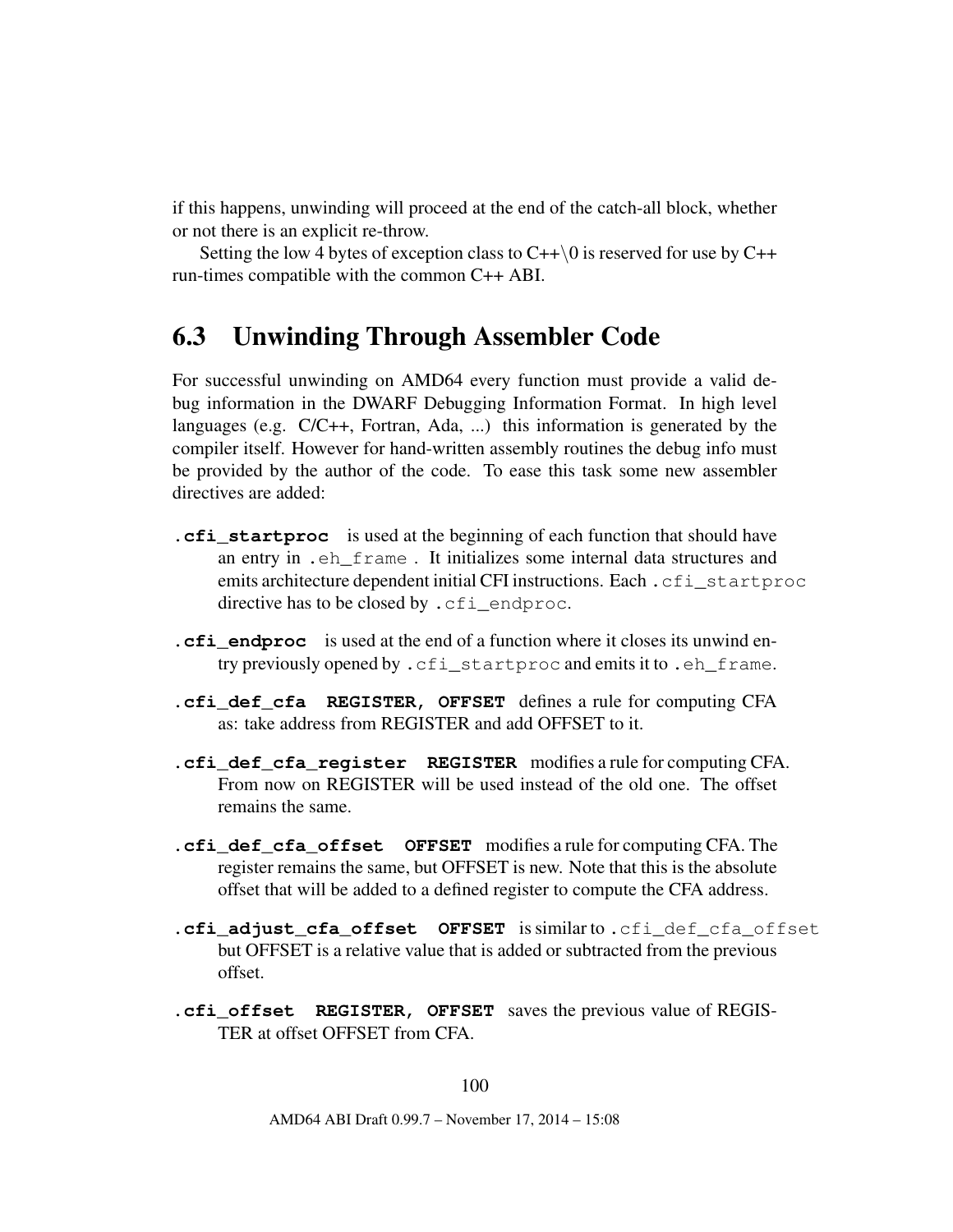- **.cfi\_rel\_offset REGISTER, OFFSET** saves the previous value of REG-ISTER at offset OFFSET from the current CFA register. This is transformed to .cfi\_offset using the known displacement of the CFA register from the CFA. This is often easier to use, because the number will match the code it is annotating.
- **.cfi\_escape EXPRESSION[, ...]** allows the user to add arbitrary bytes to the unwind info. One might use this to add OS-specific CFI opcodes, or generic CFI opcodes that the assembler does not support.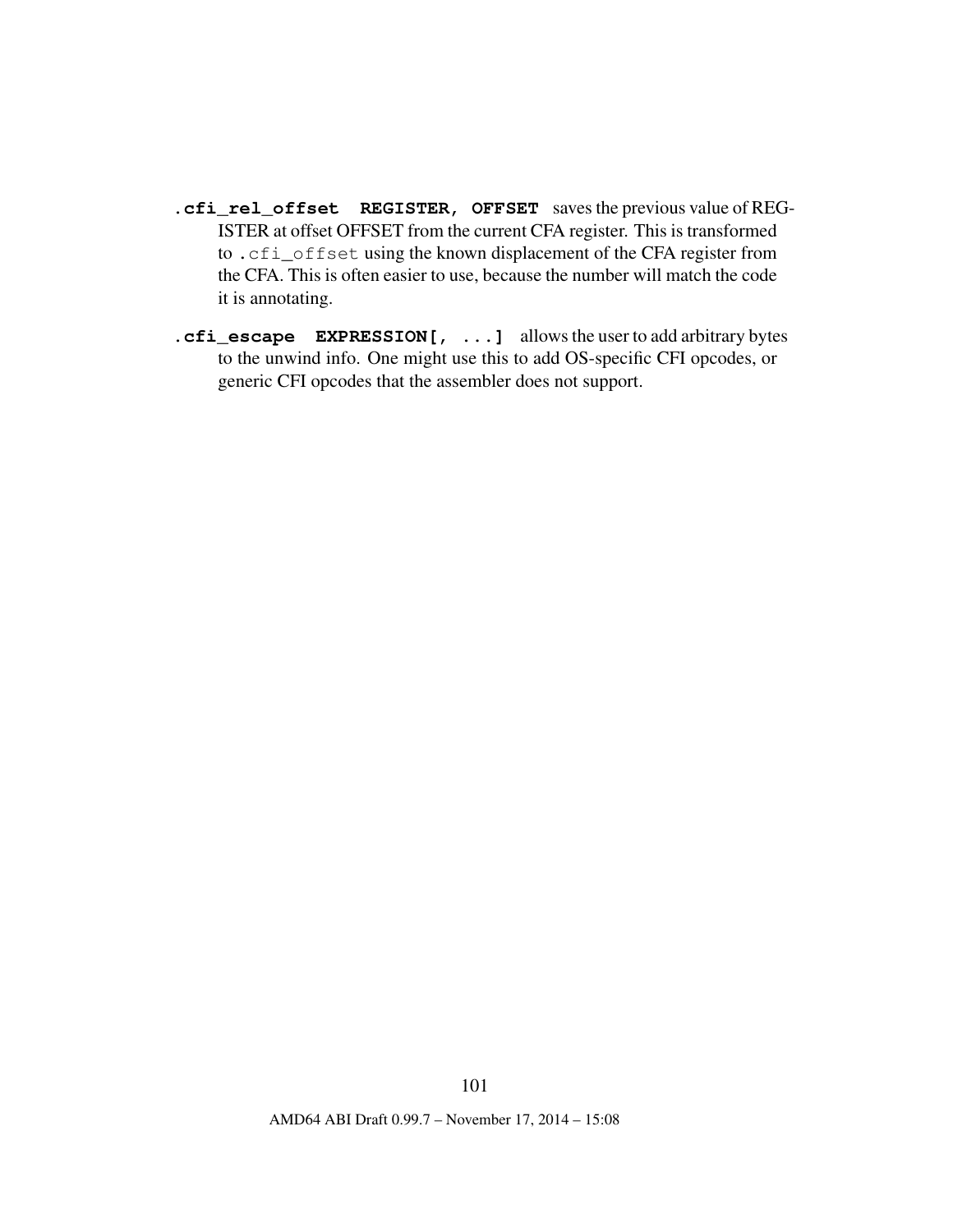```
# - function with local variable allocated on the stack
       .type func_locvars,@function
func_locvars:
       .cfi_startproc
       # allocate space for local vars
       sub $0x1234, %rsp
       .cfi_adjust_cfa_offset 0x1234
       # body
       ...
       # release space of local vars and return
       add $0x1234, %rsp
       .cfi_adjust_cfa_offset -0x1234
       ret
       .cfi_endproc
# - function that moves frame pointer to another register
# and then allocates space for local variables
        .type func_otherreg,@function
func_otherreg:
       .cfi_startproc
       # save frame pointer to r12
       movq %rsp, %r12
       .cfi_def_cfa_register r12
       # allocate space for local vars
       # (no .cfi_{def,adjust}_cfa_offset needed here,
       # because CFA is computed from r12!)
       sub $100, $rsp
       # body
       ...
       # restore frame pointer from r12
       movq %r12, %rsp
       .cfi_def_cfa_register rsp
       ret
       .cfi_endproc
```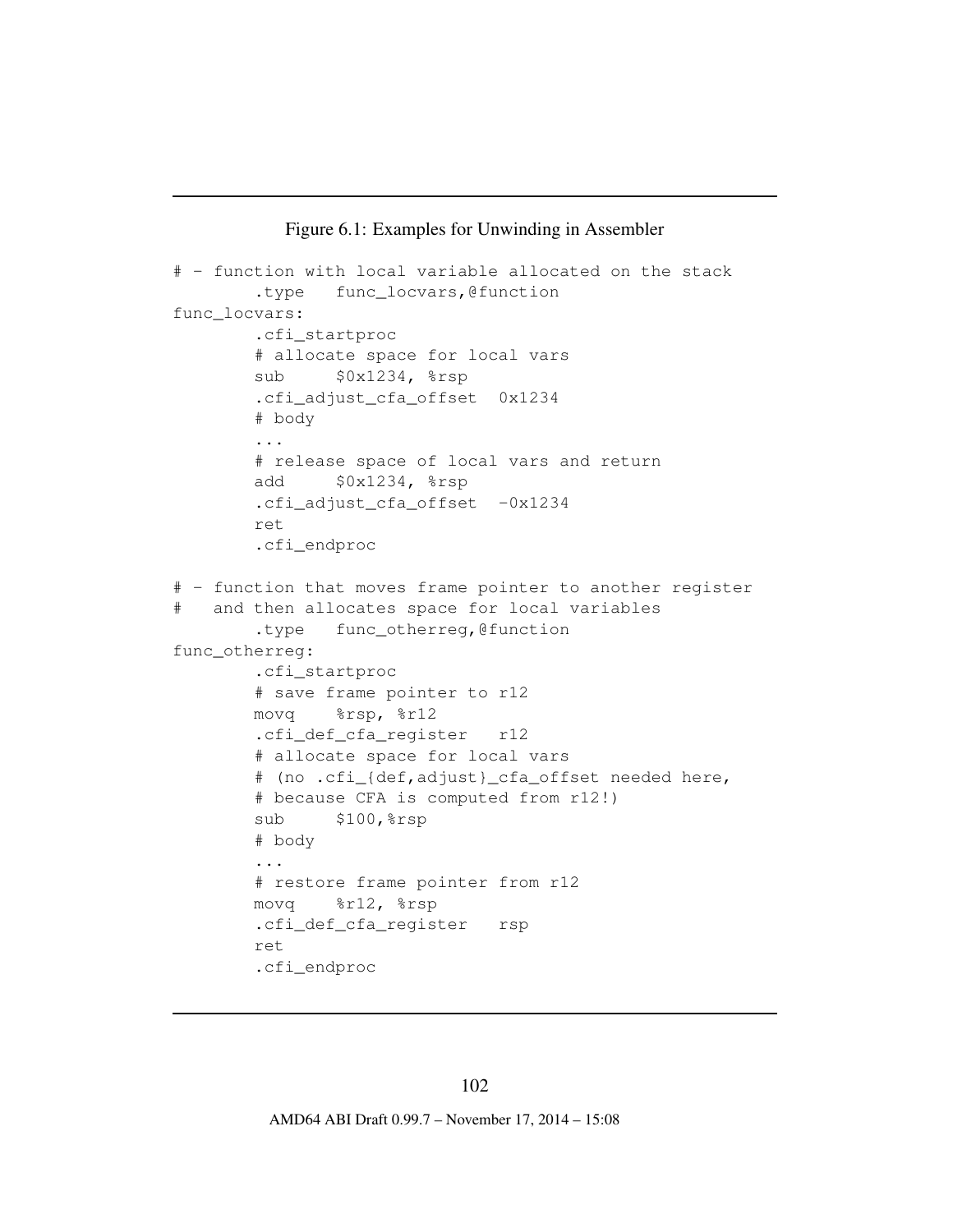# Development Environment

During compilation of C or C++ code at least the symbols in table [7.1](#page-103-0) are defined by the pre-processor.

Table 7.1: Predefined Pre-Processor Symbols

<span id="page-103-0"></span> $\_$ amd64  $\_$ amd64 $\_$ \_\_x86\_64  $\_x86\_64$ 

103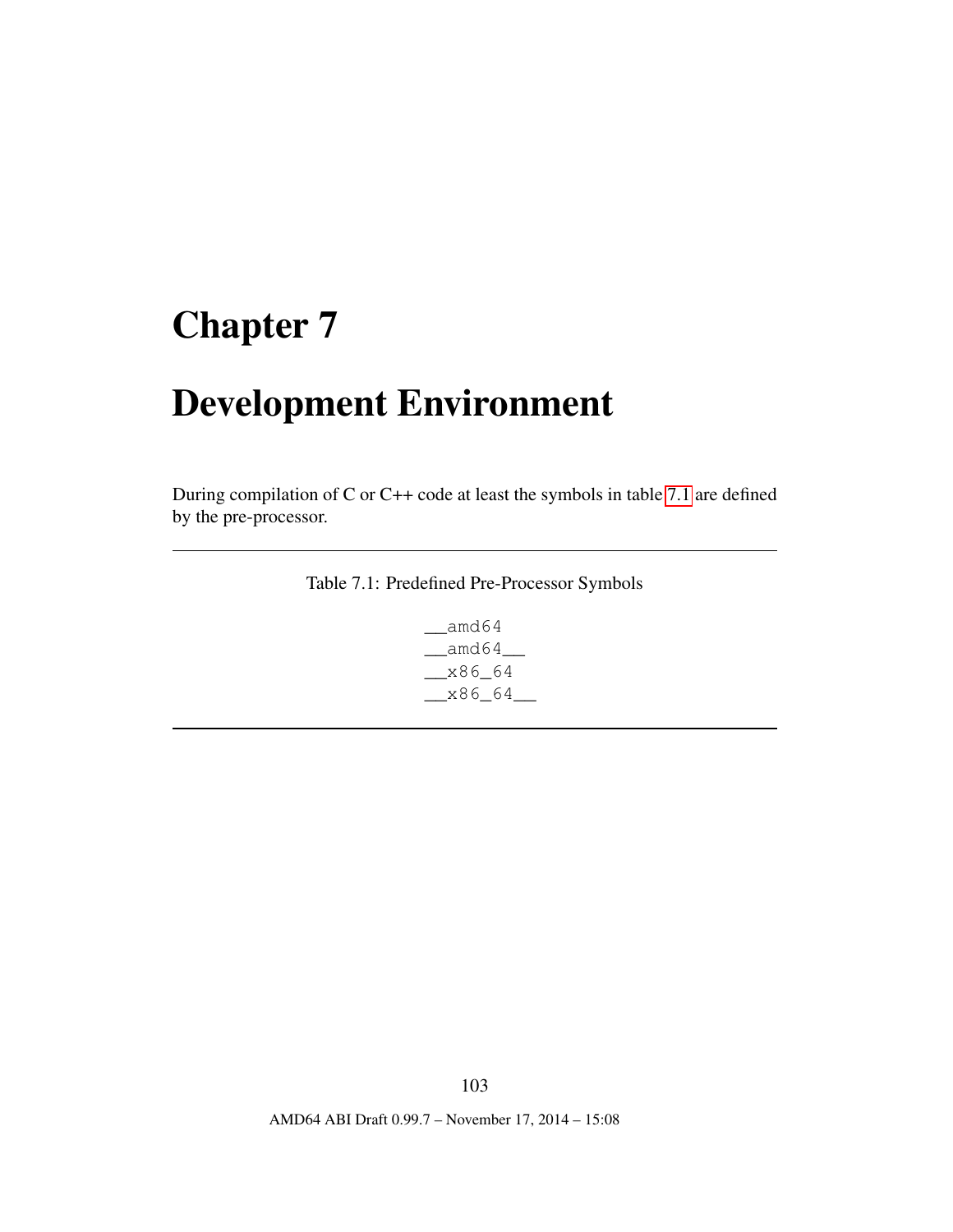# Execution Environment

Not done yet.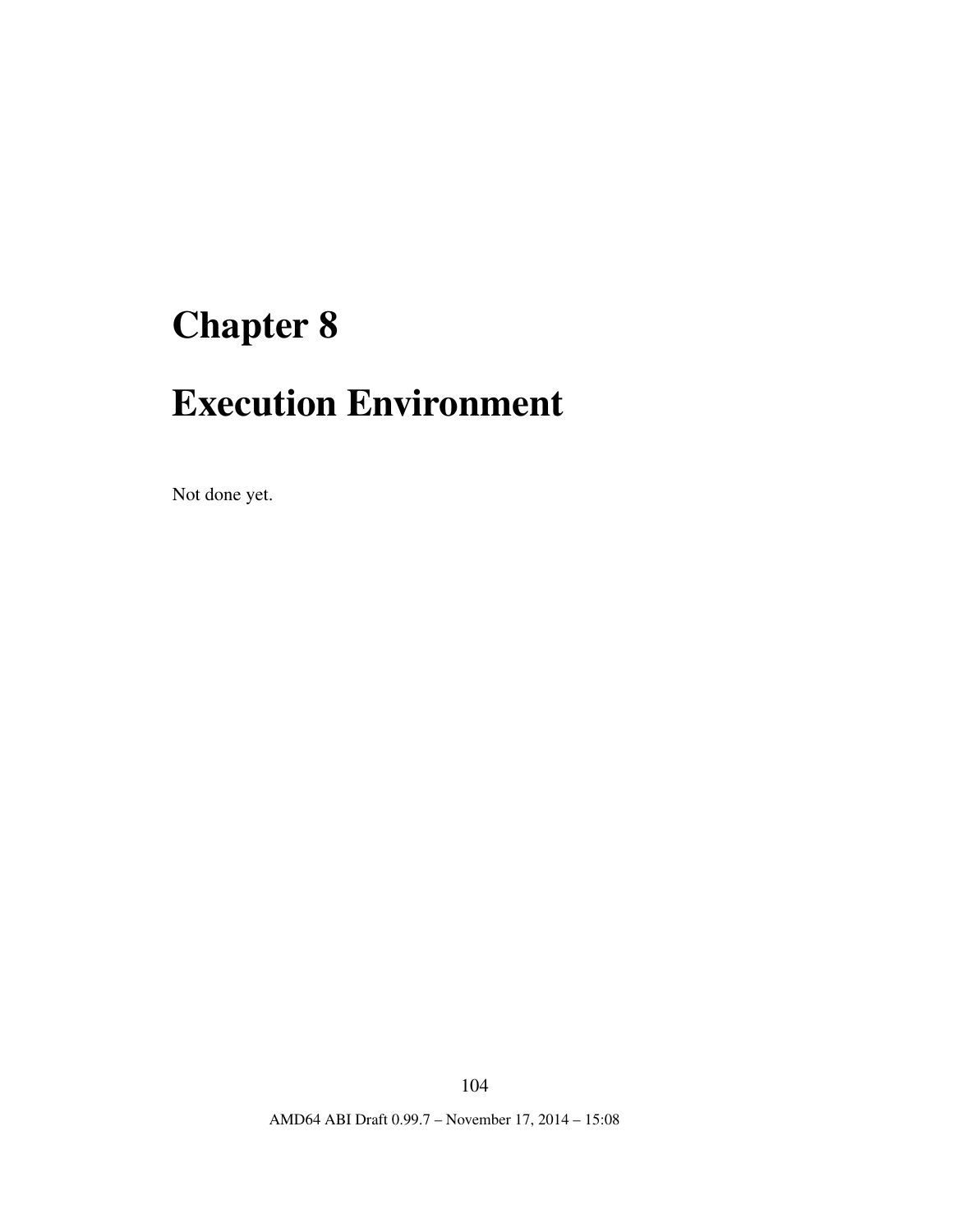[1](#page-105-0)

# **Conventions**

<span id="page-105-0"></span><sup>&</sup>lt;sup>1</sup>This chapter is used to document some features special to the AMD64 ABI. The different sections might be moved to another place or removed completely.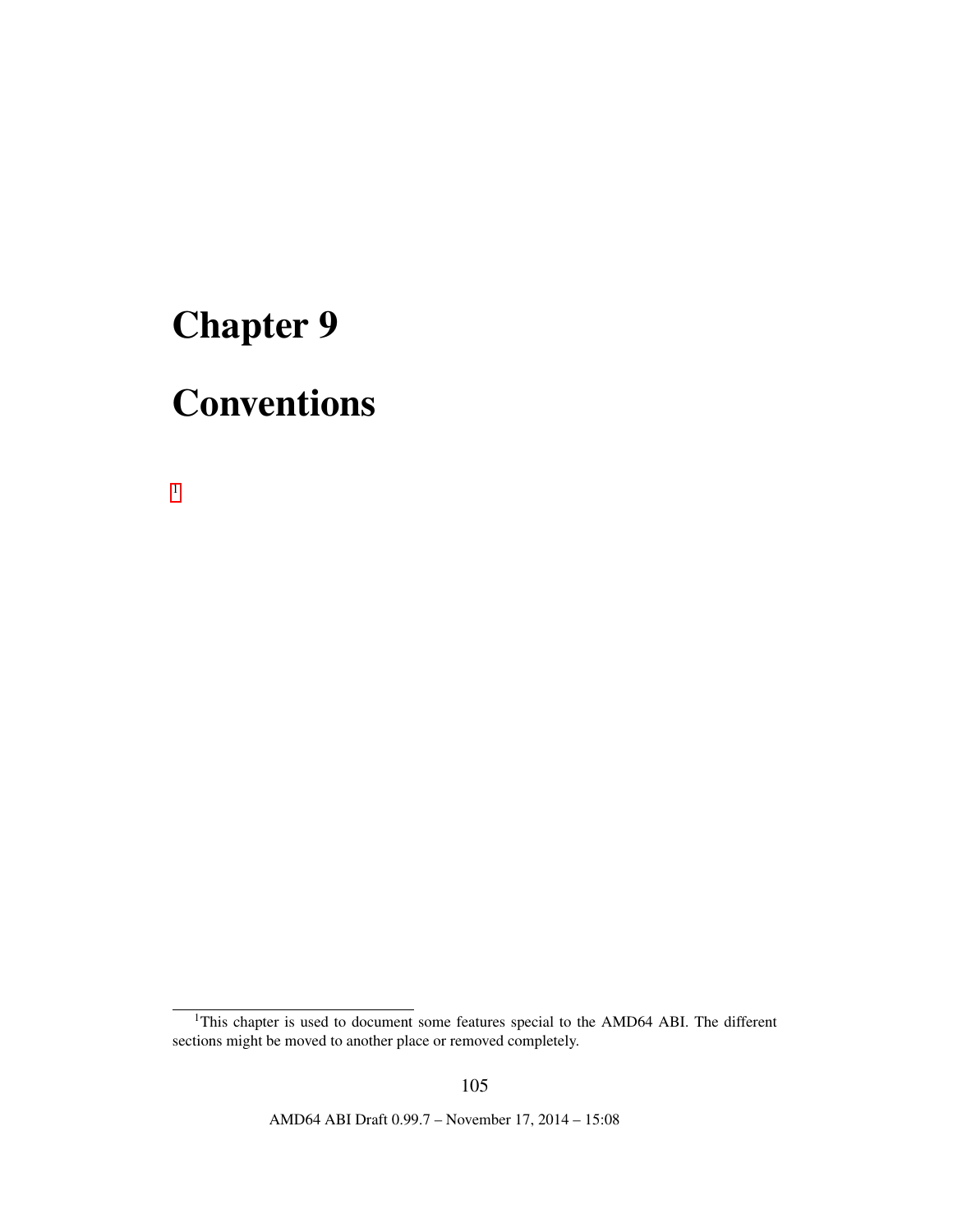# 9.1 C++

For the C++ ABI we will use the IA-64 C++ ABI and instantiate it appropriately. The current draft of that ABI is available at: <http://www.codesourcery.com/cxx-abi/>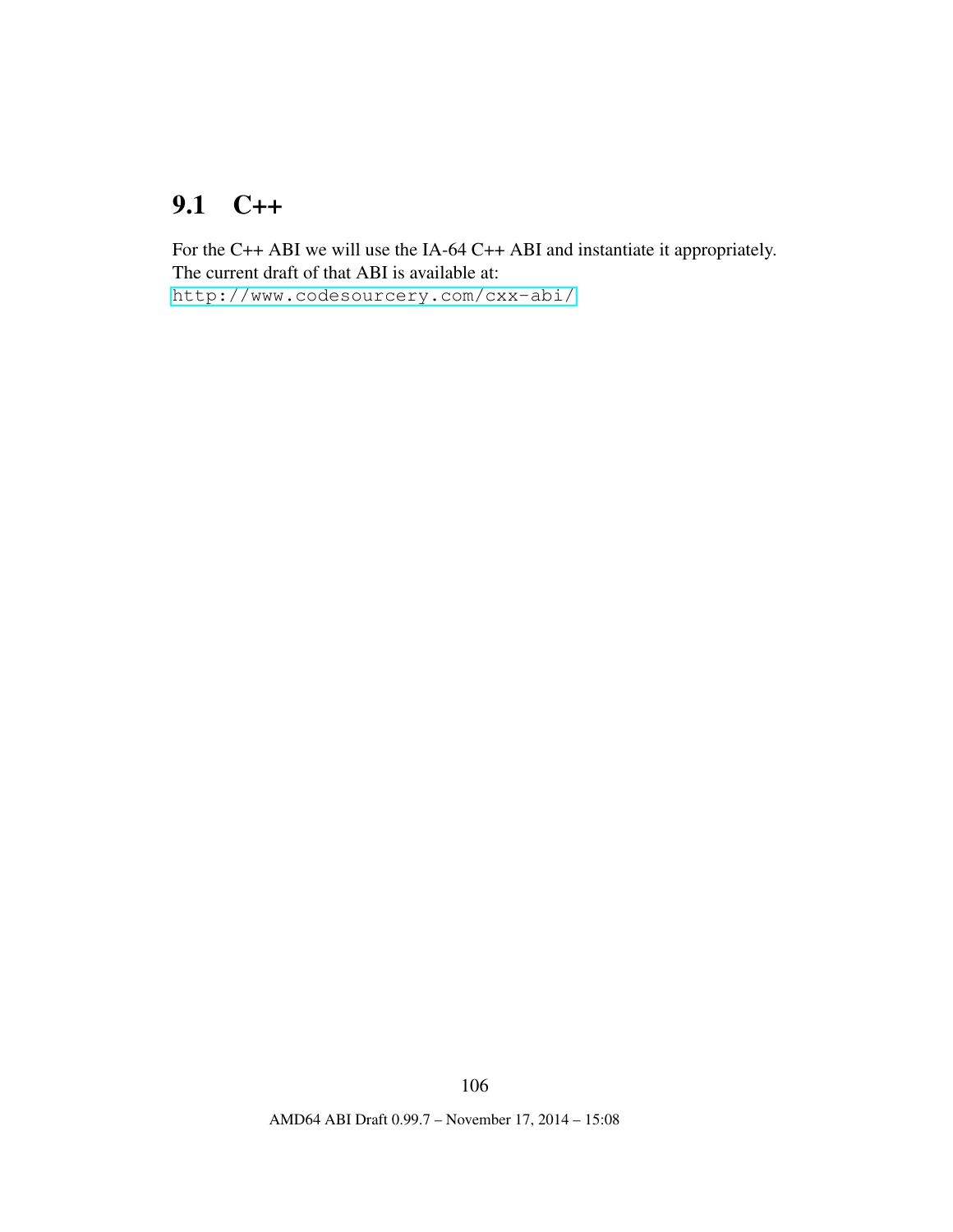# 9.2 Fortran

A formal Fortran ABI does not exist. Most Fortran compilers are designed for very specific high performance computing applications, so Fortran compilers use different passing conventions and memory layouts optimized for their specific purpose. For example, Fortran applications that must run on distributed memory machines need a different data representation for array descriptors (also known as dope vectors, or fat pointers) than applications running on symmetric multiprocessor shared memory machines. A normative ABI for Fortran is therefore not desirable. However, for interoperability of different Fortran compilers, as well as for interoperability with other languages, this section provides some some guidelines for data types representation, and argument passing. The guidelines in this section are derived from the GNU Fortran 77 (G77) compiler, and are also followed by the GNU Fortran 95 (gfortran) compiler (restricted to Fortran 77 features). Other Fortran compilers already available for AMD64 at the time of this writing may use different conventions, so compatibility is not guaranteed.

When this text uses the term *Fortran procedure*, the text applies to both Fortran FUNCTION and SUBROUTINE subprograms as well as for alternate ENTRY points, unless specifically stated otherwise.

Everything not explicitely defined in this ABI is left to the implementation.

### 9.2.1 Names

External names in Fortran are names of entities visible to all subprograms at link time. This includes names of COMMON blocks and Fortran procedures. To avoid name space conflicts with linked-in libraries, all external names have to be mangled. And to avoid name space conflicts of mangled external names with local names, all local names must also be mangled. The mangling scheme is straightforward as follows:

- all names that do not have any underscores in it should have *one* underscore appended
- all external names containing one or more underscores in it (whereever) should have *two* underscores appended <sup>[2](#page-107-0)</sup>.
- all external names should be mapped to lower case, following the traditional UNIX model for Fortran compilers

<span id="page-107-0"></span> $2$ Historically, this is to be compatible with f2c.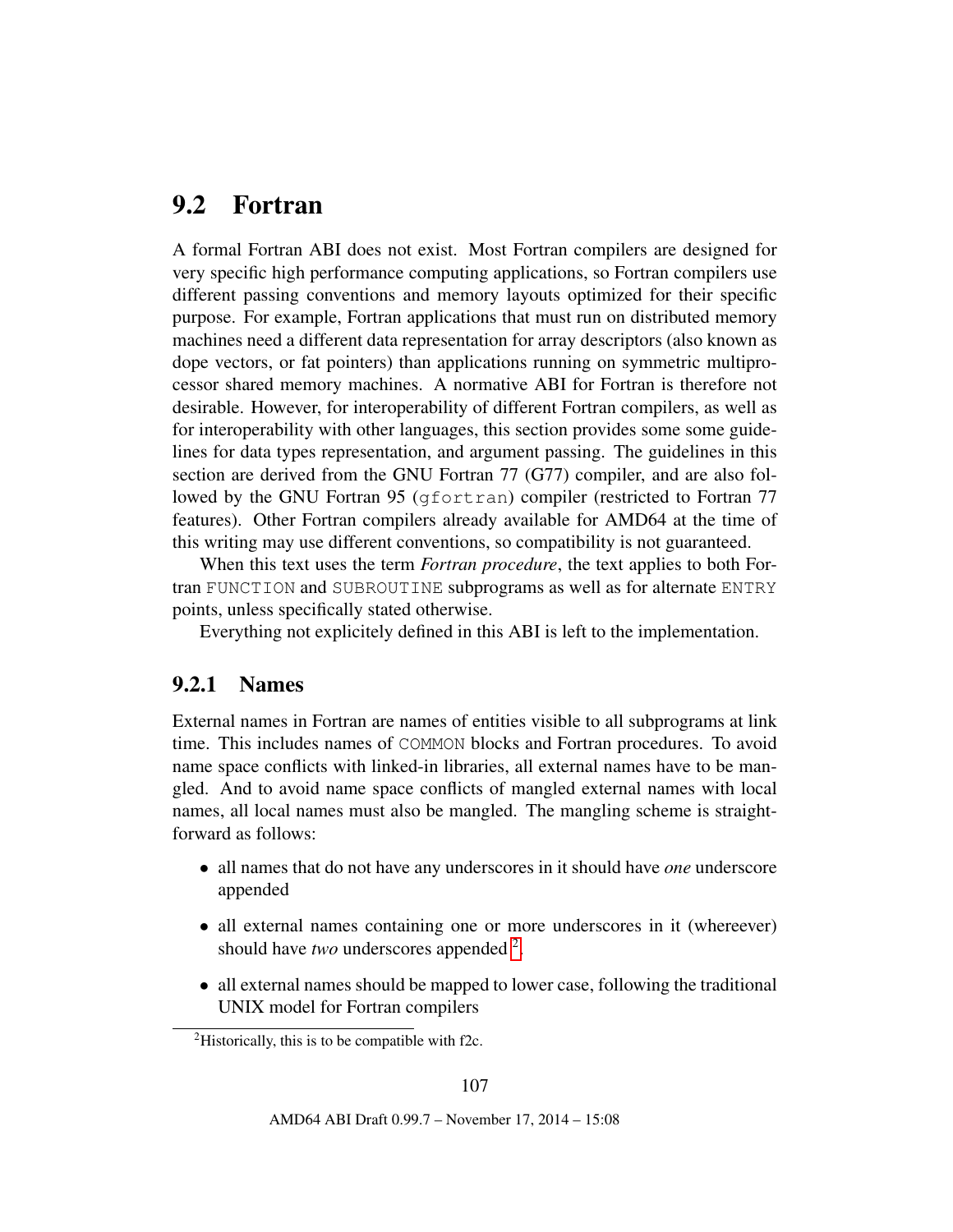<span id="page-108-0"></span>

| Fortran external name Linker name |                 |
|-----------------------------------|-----------------|
| FOO                               | foo             |
| foo                               | $\frac{1}{100}$ |
| Foo                               | $\frac{1}{100}$ |
| foo                               | ----<br>foo     |
| f oo                              |                 |

Figure 9.1: Example mapping of names

The entry point of the main program unit is called MAIN\_\_\_. The symbol name for the blank common block is \_\_BLNK\_\_. the external name of the unnamed BLOCK DATA routine is \_\_BLOCK\_DATA\_\_.

### <span id="page-108-3"></span>9.2.2 Representation of Fortran Types

For historical reasons, GNU Fortran 77 maps Fortran programs to the C ABI, so the data representation can be explained best by providing the mapping of Fortran types to C types used by G77 on AMD64<sup>[3](#page-108-1)</sup> as in figure [9.2.](#page-108-2) The "TYPE\*N" notation specifies that variables or aggregate members of type TYPE shall occupy N bytes of storage.

| Fortran     | Data kind                          | Equivalent C type |
|-------------|------------------------------------|-------------------|
| INTEGER*4   | Default integer                    | signed int        |
| INTEGER*8   | Double precision integer           | signed long       |
| $REAL*4$    | Single precision FP number         | float             |
| REAL*8      | Double precision FP number         | double            |
| $COMPLEX*4$ | Single precision complex FP number | complex float     |
| COMPLEX*8   | Double precision complex FP number | complex double    |
| LOGICAL     | Boolean logical type               | signed int        |
| CHARACTER   | Text string                        | char[] + length   |

<span id="page-108-2"></span>Figure 9.2: Mapping of Fortran to C types

<span id="page-108-1"></span> $3$ G77 provides a header  $92c$ . h with the equivalent C type definitions for all supported Fortran scalar types.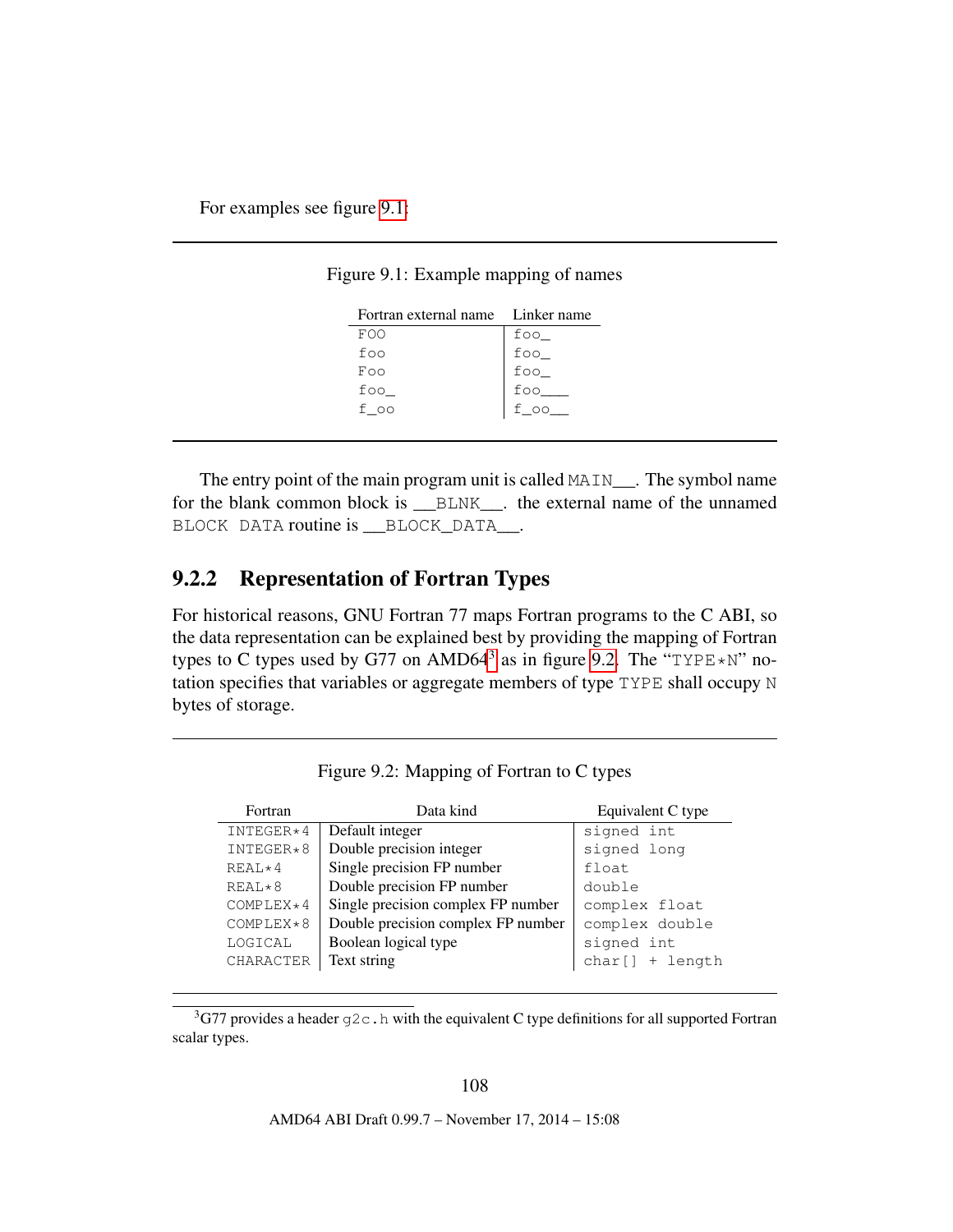The values for type LOGICAL are .TRUE. implemented as 1 and .FALSE. implemented as 0.

Data objects with a CHARACTER type<sup>[4](#page-109-0)</sup> are represented as an array of characters of the C char type (not guaranteed to be " $\setminus 0$ " terminated) with a separate length counter to distinguish between CHARACTER data objects with a length parameter, and aggregate types of CHARACTER data objects, possibly also with a length parameter.

Layout of other aggregate types is implementation defined. GNU Fortran puts all arrays in contiguous memory in column-major order. GNU Fortran 95 builds an equivalent C struct for derived types without reordering the type fields. Other compilers may use other representations as needed. The representation and use of Fortran 90/95 array descriptors is implementation defined. Note that array indices start at 1 by default.

Fortran 90/95 allow different kinds of each basic type using the kind type parameter of a type. Kind type parameter values are implementation defined.

Layout of he commonly used Cray pointers is implementation defined.

### 9.2.3 Argument Passing

For each given Fortran 77 procedure, an equivalent C prototype can be derived. Once this equivalent C prototype is known, the C ABI conventions should be applied to determine how arguments are passed to the Fortran procedure.

G77 passes all (user defined) formal arguments of a procedure by reference. Specifically, pointers to the location in memory of a variable, array, array element, a temporary location that holds the result of evaluating an expression or a temporary or permanent location that holds the value of a constant (xf. g77 manual) are passed as actual arguments. Artificial compiler generated arguments may be passed by value or by reference as they are inherently compiler and hence implementation specific.

Data objects with a CHARACTER type are passed as a pointer to the character string and its length, so that each CHARACTER formal argument in a Fortran procedure results in two actual arguments in the equivalent C prototype. The first argument occupies the position in the formal argument list of the Fortran procedure. This argument is a pointer to the array of characters that make up the string, passed by the caller. The second argument is appended to the end of the userspecified formal argument list. This argument is of the default integer type and

<span id="page-109-0"></span><sup>&</sup>lt;sup>4</sup>This includes sub-strings.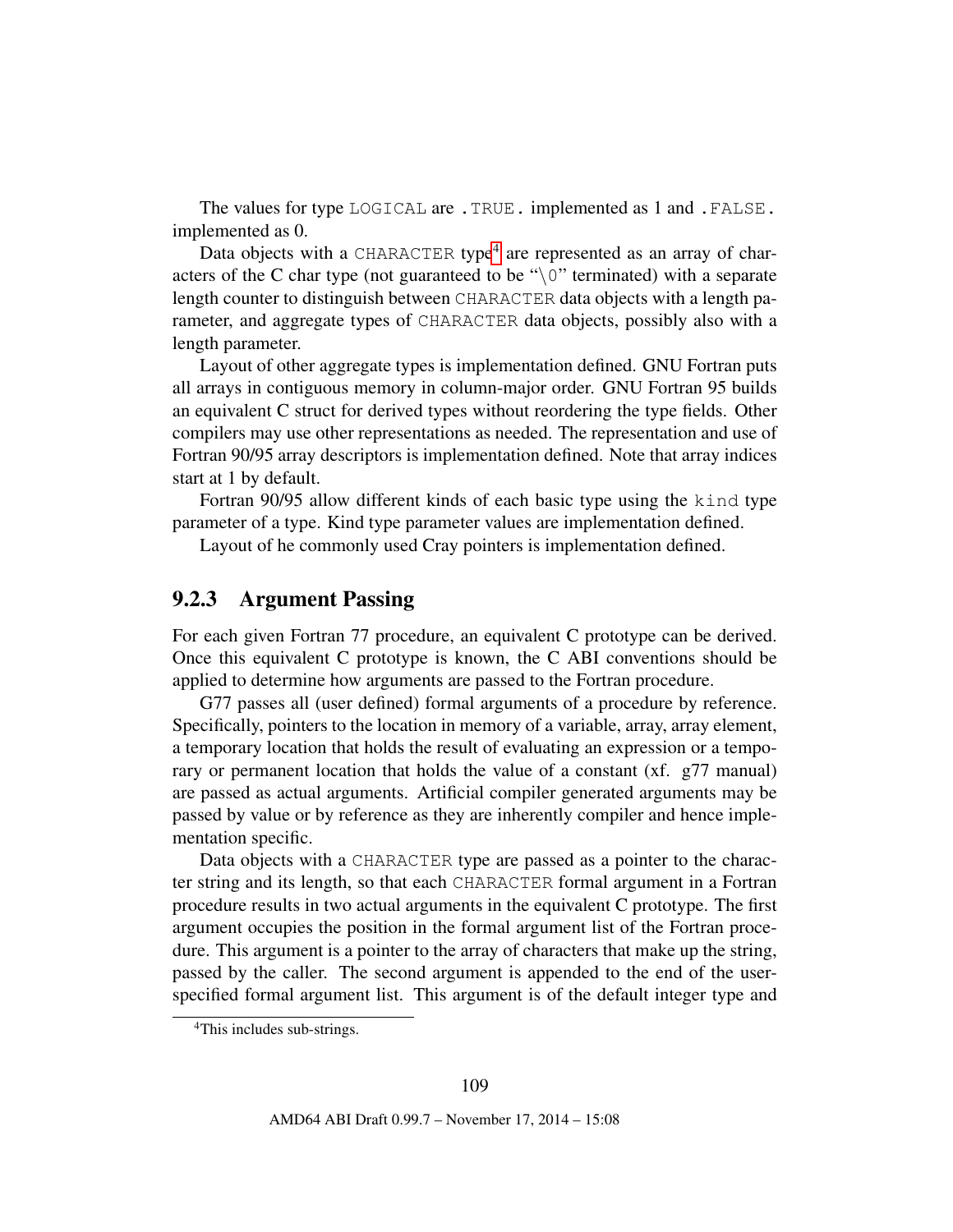its value is the length of the array of characters, that is the length, passed as the first argument. This length is passed by value. When more than one CHARACTER argument is present in an argument list, the length arguments are appended in the order the original arguments appear. The above discussion also applies to substrings.

This ABI does not define the passing of optional arguments. They are allowed only in Fortran 90/95 and their passing is implementation defined.

This ABI does not define array functions (function returning arrays). They are allowed only in Fortran 90/95 and requires the definition of array descriptors.

Note that Fortran 90/95 procedure arguments with the INTENT(IN) attribute should also passed by reference if the procedure is to be linked with code written in Fortran 77. Fortran 77 does not and can not support the INTENT attribute because it has no concept of explicit interfaces. It is therefore not possible to declare the callee's arguments as INTENT(IN). A Fortran 77 compiler must assume that all procedure arguments are INTENT (INOUT) in the Fortran 90/95 sense.

### 9.2.4 Functions

The calling of statement functions is implementation defined (as they are defined only locally, the compiler has the freedom to apply any calling convention it likes).

Subroutines with alternate returns (e.g. "SUBROUTINE  $X(*,*)$ " called as "CALL  $X(*10, *20)$ ") are implemented as functions returning an INTEGER of the default kind. The value of this returned integer is whatever integer is specified in the "RETURN" statement for the subroutine  $<sup>5</sup>$  $<sup>5</sup>$  $<sup>5</sup>$ , or 0 for a RETURN statement</sup> without an argument. It is up to the caller to jump to the corresponding alternate return label. The actual alternate-return arguments are omitted from the calling sequence.

An example:

```
SUBROUTINE SHOW ALTERNATE RETURN (N)
         INTEGER N
         CALL ALTERNATE RETURN EXAMPLE (N, *10, *20, *30)
         WRITE (*,*) 'OK - Normal Return'
         RETURN
10 WRITE (*,*) '1st alternate return'
         RETURN
20 WRITE (*,*) '2nd alternate return'
```
<span id="page-110-0"></span><sup>5</sup> This integer indicates the position of an alternate return from the subroutine in the formal argument list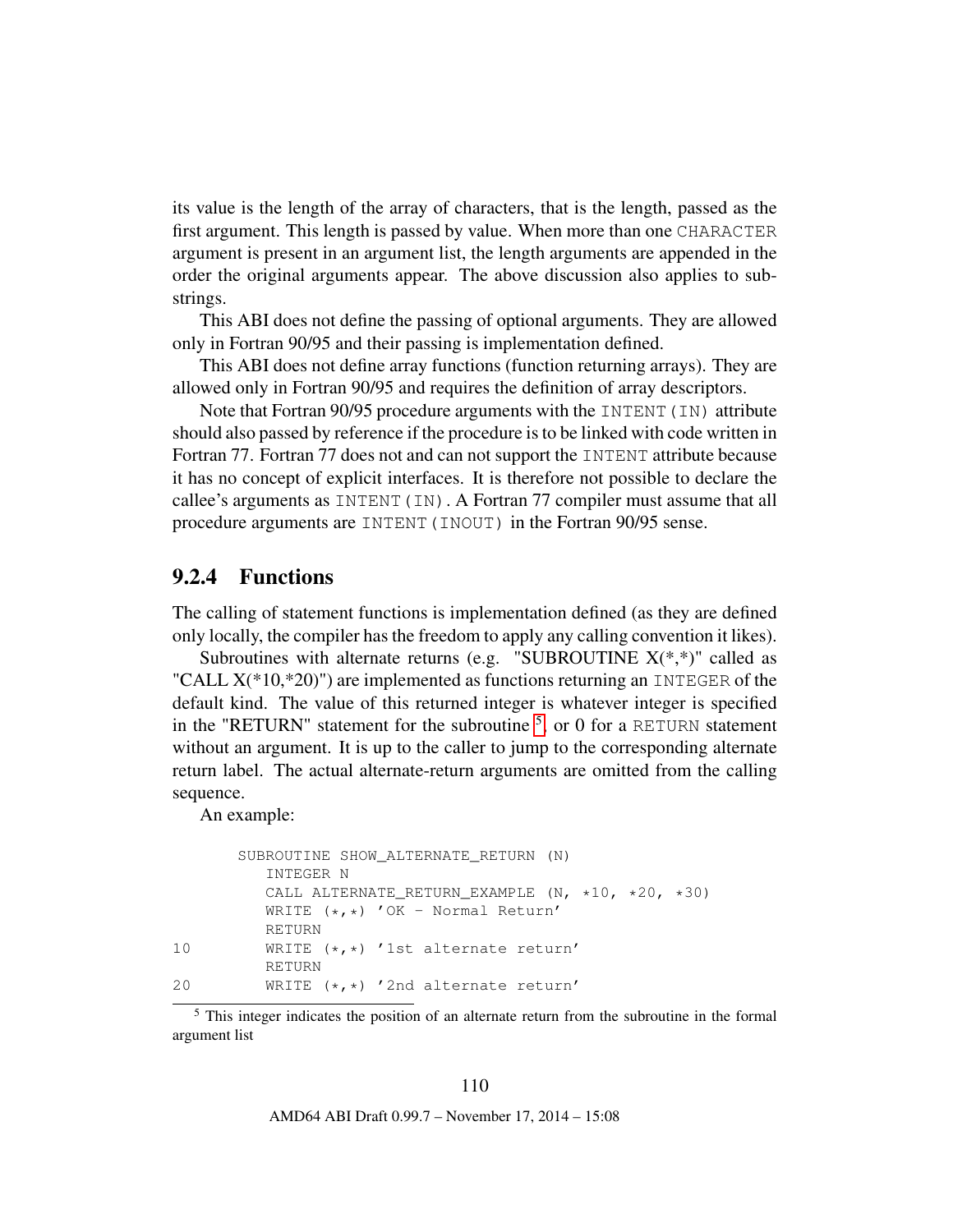```
RETURN
30 WRITE (*,*) '2nd alternate return'
         RETURN
      END
      SUBROUTINE ALTERNATE RETURN EXAMPLE (N, * , * , *)INTEGER N
         IF (N.EQ. 0) RETURN ! Implicit "RETURN 0"
         IF ( N .EQ. 1 ) RETURN 1
         IF ( N .EQ. 2 ) RETURN 2
         RETURN 3
      END
```
Here the SUBROUTINE ALTERNATE RETURN EXAMPLE is implemented as a function returning an INTEGER  $*$  4 with value 0 if N is 0, 1 if N is 1, 2 if N is 2 and 3 for all other values of N. This return value is used by the caller as if the actual call were replaced by this sequence:

```
INTEGER X
X = CALL ALTERNATE_RETURN_EXAMPLE (N)
GOTO (10, 20, 30), X
```
All in all the effect is that the index of the returned to label (starting from 1) will be contained in %rax after the call.

Alternate ENTRY points of a SUBROUTINE or FUNCTION should be treated as separate subprograms, as mandated by the Fortran standard. I.e. arguments passed to an alternate ENTRY should be passed as if the alternate ENTRY is a separate SUBROUTINE or FUNCTION. If a FUNCTION has alternate ENTRY points, the result of each of the alternate ENTRY points must be returned as if the alternate ENTRY is a separate FUNCTION with the result type of the alternate ENTRY. The external naming of alternate ENTRY points follows [9.2.1.](#page-107-0)

### 9.2.5 COMMON blocks

In absence of any EQUIVALENCE declaration involving variables in COMMON blocks the layout of a COMMON block is exactly the same as the layout of the equivalent C structure (with types of variables substituted according to section [9.2.2\)](#page-108-3), including the alignment requirements.

This ABI defines the layout under presence of EQUIVALENCE statements only in some cases:

• the layout of the COMMON block must not change if one ignores the EQUIVALENCE, which amongst other things means: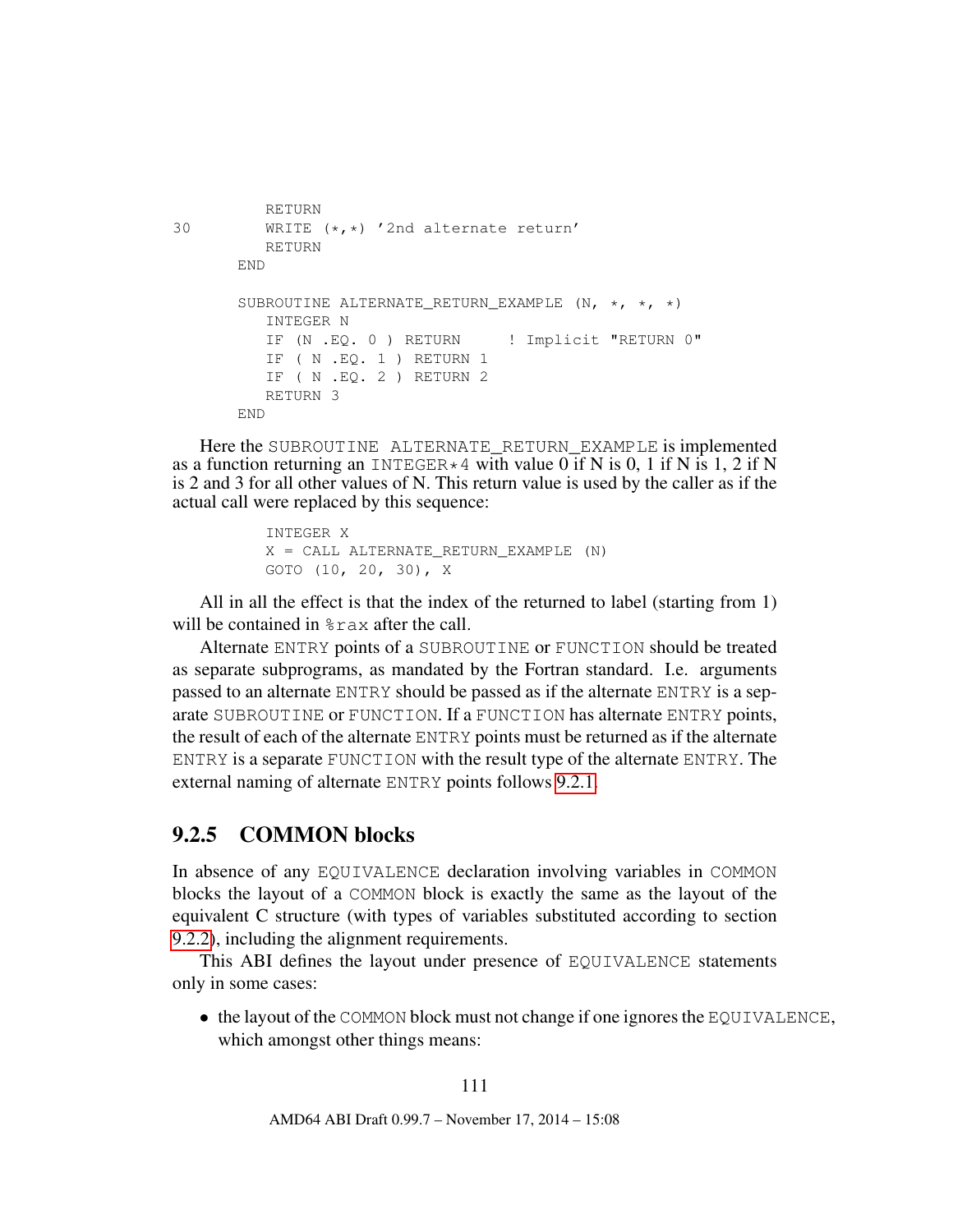- If two arrays are equivalenced, the larger array must be named in the COMMON block, and there must be complete inclusion, in particular the other array may not extend the size of the equivalenced segment. It may also not change the alignment requirement.
- If an array element and a scalar are equivalenced, the array must be named in the COMMON block and it must not be smaller than the scalar. The type of the scalar must not require bigger alignment than the array.
- if two scalars are equivalenced they must have the same size and alignment requirements.

Other cases are implementation defined.

Because the Fortran standard allows the blank COMMON block to have different sizes in different subprograms, it may be impossible to determine if it is small enough to fit in the .bss section. When compiling for the medium or large code models the blank COMMON block should therefore always be put in the . lbss section.

## 9.2.6 Intrinsics

This sections lists the set of intrinsics which has to be supported at minimum by a conforming compiler. They are separated by origin. They follow regular calling and naming conventions.

The signature of intrinsics uses the syntax  $return-type(argtype1, argtype2, ...)$ , where the individual types can be the following characters:  $\bf{V}$  (as in void) designates a SUBROUTINE,  $L$  a LOGICAL,  $I$  an INTEGER,  $R$  a REAL, and  $C$  a CHARACTER. Hence I(R,L) designates a FUNCTION returning an INTEGER and taking a REAL and a LOGICAL. If an argument is an array, this is indicated using a trailing number, e.g. I13 is an INTEGER array with 13 elements. If a CHARACTER argument or return value has a fixed length, this is indicated using an asterisk and a trailing number, for example  $C*16$  is a CHARACTER (len=16). If a CHARACTER argument of arbitrary length must be passed, the trailing number is replaced with  $N$ , for example  $C*N$ .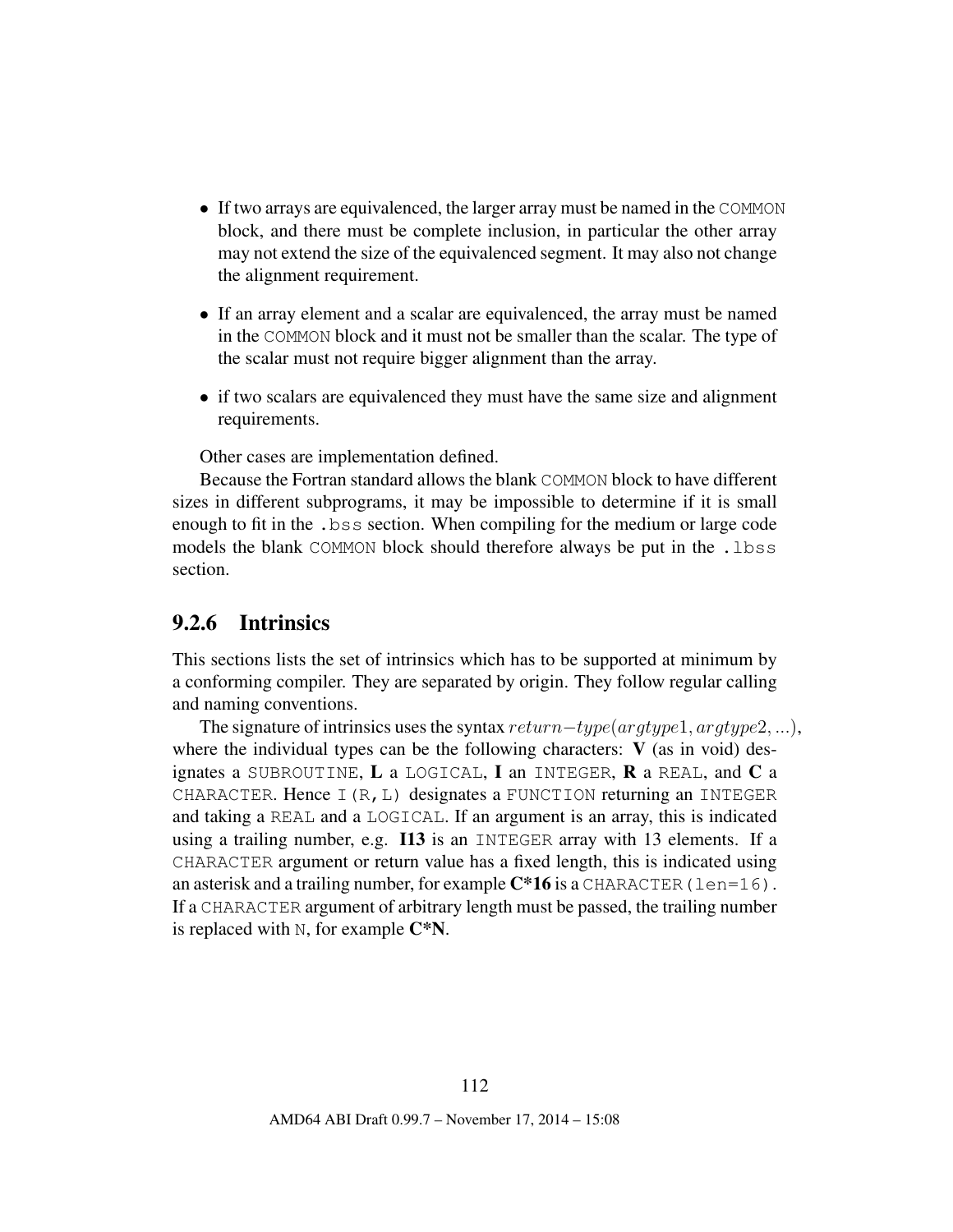| Name         | Signature | Meaning                              |
|--------------|-----------|--------------------------------------|
| <b>BTest</b> | L(I,I)    | Test bit                             |
| IAnd         | I(I,I)    | Boolean AND                          |
| IOr          | I(I,I)    | <b>Boolean OR</b>                    |
| IEOr         | I(I,I)    | Boolean XOR                          |
| Not.         | I(I)      | Boolean NOT                          |
| IBClr        | I(I,I)    | Clear a bit                          |
| IBits        | I(I,I,I)  | Extract a bit subfield of a variable |
| <b>IBSet</b> | I(I,I)    | Set a bit                            |
| IShft        | I(I,I)    | Logical bit shift                    |
| IShftC       | I(I,I,I)  | Circular bit shift                   |
| MvBits       |           | Move a bit field                     |

Table 9.1: Mil intrinsics

- BTest (I, Pos) Returns .TRUE. if bit Pos in I is set, returns .FALSE. otherwise.
	- IAnd  $(I, J)$  Returns value resulting from a boolean AND on each pair of bits in I and J.
	- IOr  $(I, J)$  Returns value resulting from a boolean OR on each pair of bits in I and J.
	- IEOr  $(I, J)$  Returns value resulting from a boolean XOR on each pair of bits in I and J.
	- Not  $(I)$  Returns value resulting from a boolean NOT on each bit in I.
- IBClr (I, Pos) Returns the value of I with bit Pos cleared (set to zero).
- IBits (I, Pos, Len) Extracts a subfield starting from bit position Pos and with a length (towards the most significant bit) of Len bits from I. The result is right-justified and the remaining bits are zeroed.
- IBSet (I, Pos) Returns the value of I with the bit in position Pos set to one.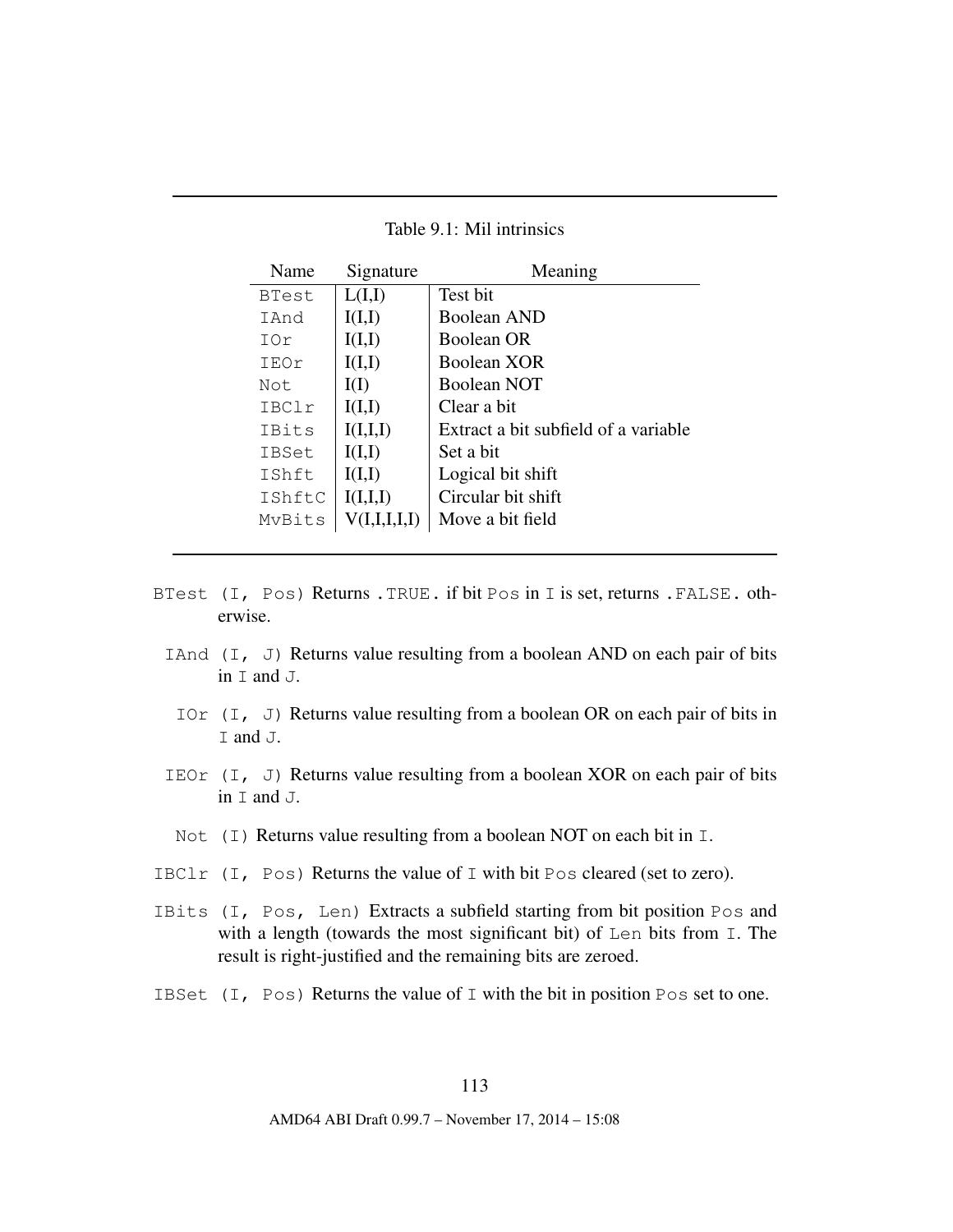- IShft (I, Shift) All bits of I are shifted Shift places. Shift.GT.0 indicates a left shift, Shift.EQ.0 indicates no shift, and Shift.LT.0 indicates a right shift. Bits shifted out from the least (when shifting right) or most (when shifting left) significant position are lost. Bits shifted in at the opposite end are not set (i.e. zero).
- IShftC (I, Shift, Size) The rightmost Size bits of the argument I are shifted circularly Shift places. The unshifted bits of the result are the same as the unshifted bits of I.
- MvBits (From, FromPos, Len, To, ToPos) Move Len bits of From from bit positions FromPos through FromPos+Len-1 to bit positions ToPos through ToPos+Len-1 of To. The bit portions of To that are not affected by the movement of bits are unchanged.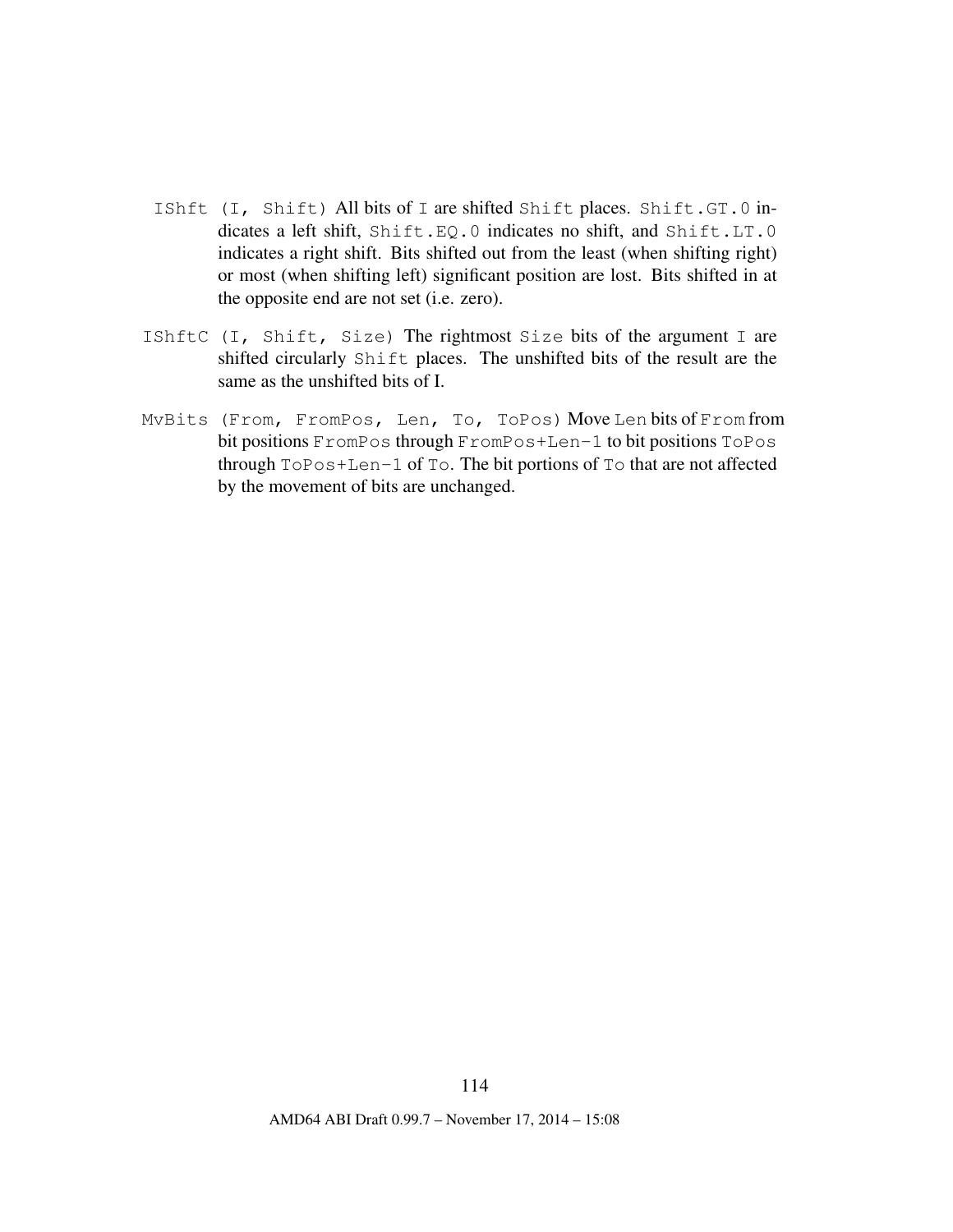<span id="page-115-0"></span>Table 9.2: F77 intrinsics

| Name         | Meaning                                                  |
|--------------|----------------------------------------------------------|
| Abs          | Absolute value                                           |
| <b>ACos</b>  | Arc cosine                                               |
| AInt         | Truncate to whole number                                 |
| <b>ANInt</b> | Round to nearest whole number                            |
| ASin         | Arc sine                                                 |
| ATan         | Arc Tangent                                              |
| ATan2        | Arc Tangent                                              |
| Char         | Character from code                                      |
| Cmplx        | Construct COMPLEX (KIND=1) value                         |
| Conjg        | Complex conjugate                                        |
| $\cos$       | Cosine                                                   |
| CosH         | Hyperbolic cosine                                        |
| Dble         | Convert to double precision                              |
| DiM          | Difference magnitude (non-negative subtract)             |
| <b>DProd</b> | Double-precision product                                 |
| Exp          | Exponential                                              |
| <b>IChar</b> | Code for character                                       |
| Index        | Locate a CHARACTER substring                             |
| Int          | Convert to INTEGER value truncated to whole number       |
| Len          | Length of character entity                               |
| LGe          | Lexically greater than or equal                          |
| LGt          | Lexically greater than                                   |
| LLe          | Lexically less than or equal                             |
| LLt          | Lexically less than                                      |
| Log          | Natural logarithm                                        |
| Log10        | Common logarithm                                         |
| Max          | Maximum value                                            |
| Min          | Minimum value                                            |
| Mod          | Remainder                                                |
| <b>NInt</b>  | Convert to INTEGER value rounded to nearest whole number |
| Real         | Convert value to type REAL (KIND=1)                      |
| Sin          | Sine                                                     |
| SinH         | Hyperbolic sine                                          |
| SqRt         | Square root                                              |
| Tan          | Tangent                                                  |
| TanH         | Hyperbolic tangent<br>115                                |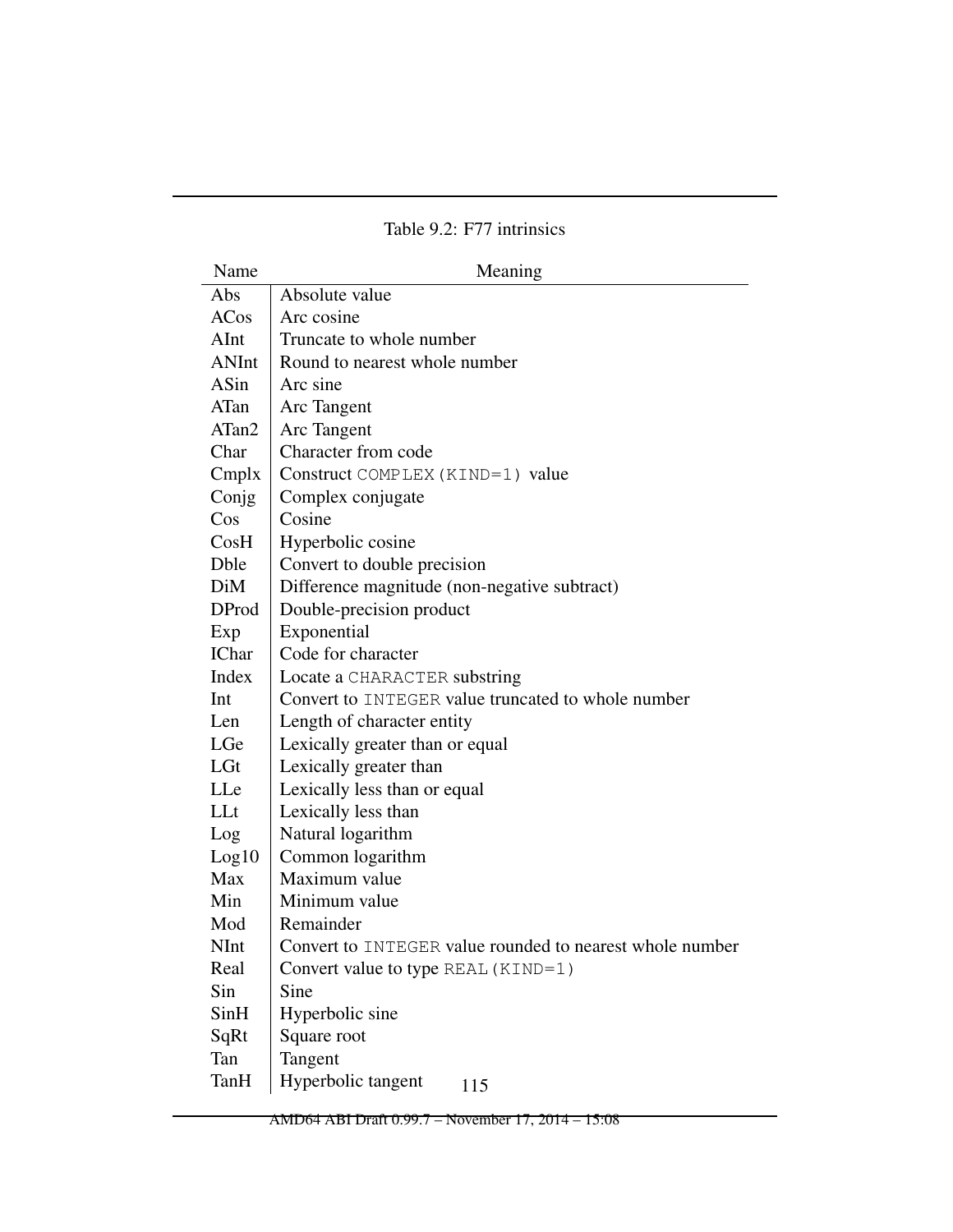Refer to the Fortran 77 language standard for signature and definition of the F77 intrinsics listed in table [9.2.](#page-115-0) These intrinsics can have a prefix as per the standard hence the table is not exhaustive.

| Name          | Meaning                                |
|---------------|----------------------------------------|
| AChar         | ASCII character from code              |
| Bit Size      | Number of bits in arguments type       |
| CPU Time      | Get current CPU time                   |
| <b>IAChar</b> | ASCII code for character               |
| Len_Trim      | Get last non-blank character in string |
| System_Clock  | Get current system clock value         |
|               |                                        |

<span id="page-116-0"></span>Table 9.3: F90 intrinsics

Refer to the Fortran 90 language standard for signature and definition of the F90 intrinsics listed in table [9.3.](#page-116-0)

| Name  | Signature | Meaning                      |
|-------|-----------|------------------------------|
| BesJ0 | R(R)      | <b>Bessel function</b>       |
| BesJ1 | R(R)      | <b>Bessel function</b>       |
| BesJN | R(I,R)    | <b>Bessel function</b>       |
| BesY0 | R(R)      | <b>Bessel function</b>       |
| BesY1 | R(R)      | <b>Bessel function</b>       |
| BesYN | R(I,R)    | <b>Bessel function</b>       |
| ErF   | R(R)      | Error function               |
| ErFC  | R(R)      | Complementary error function |
| TRand | I(I)      | Random number                |
| Rand  | R(I)      | Random number                |
| SRand |           | Random seed                  |

#### Table 9.4: Math intrinsics

BesJ0 (X) Calculates the Bessel function of the first kind of order 0 of X. Returns a REAL of the same kind as X.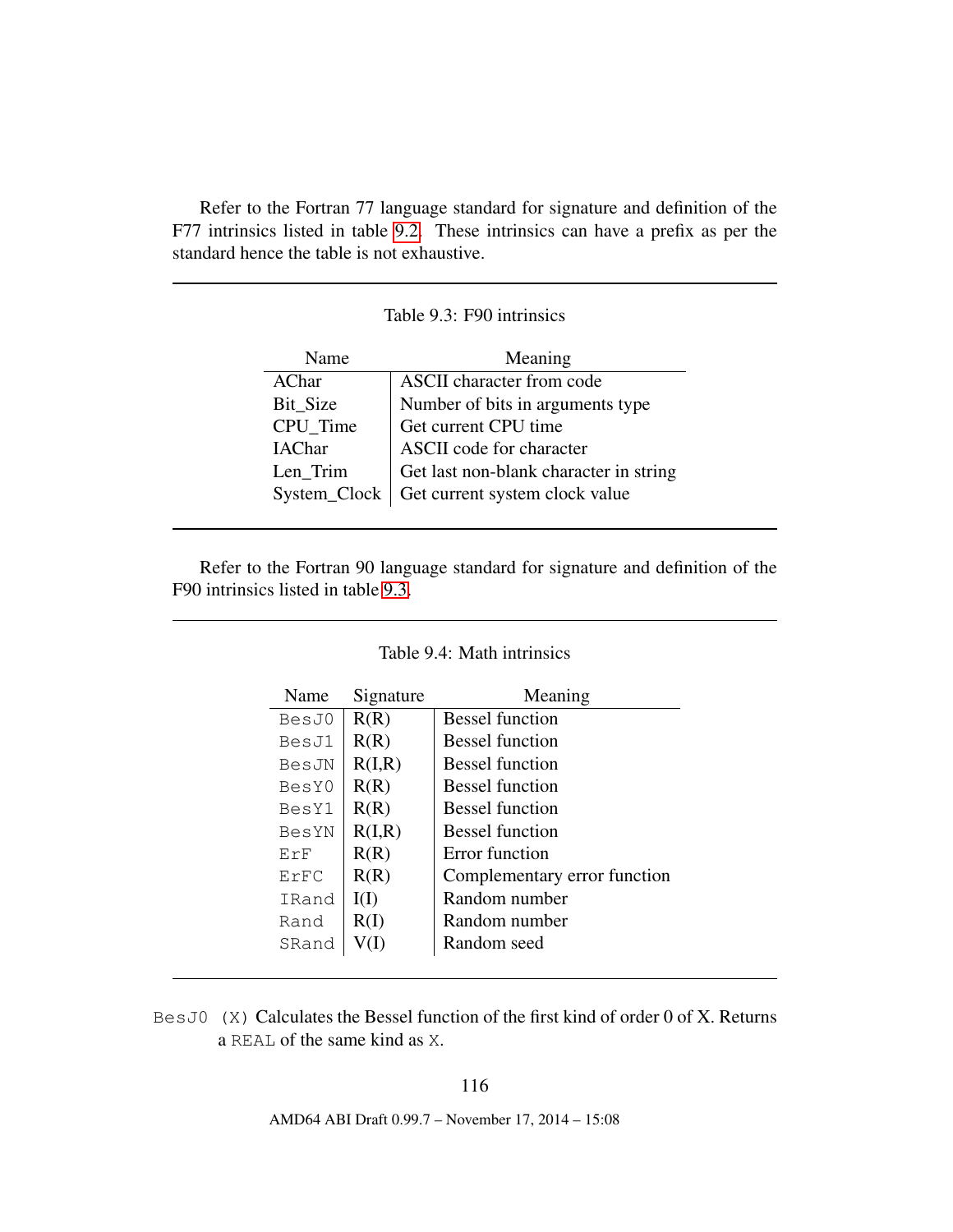- Bes J1 $(X)$  Calculates the Bessel function of the first kind of order 1 of X. Returns a REAL of the same kind as X.
- BesJN  $(N, X)$  Calculates the Bessel function of the first kind of order N of X. Returns a REAL of the same kind as X.
- $BessY0$  (X) Calculates the Bessel function of the second kind of order 0 of X. Returns a REAL of the same kind as X.
- BesY1  $(X)$  Calculates the Bessel function of the second kind of order 1 of X. Returns a REAL of the same kind as X.
- BesYN  $(N, X)$  Calculates the Bessel function of the second kind of order N of X. Returns a REAL of the same kind as X.
	- ErF  $(X)$  Calculates the error function of X. Returns a REAL of the same kind as X.
	- ErFC (X) Calculates the complementary error function of X, i.e.  $1 ERF(X)$ . Returns a REAL of the same kind as X.
- IRand (Flag) Flag is optional. Returns a uniform quasi-random number up to a system-dependent limit. If Flag .EQ. 0 or Flag is not passed, the next number in sequence is returned. If Flag .EQ. 1, the generator is restarted. If Flag has any other value, the generator is restarted with the value of Flag as the new seed.
- Rand (Flag) Flag is optional. Returns a uniform quasi-random number between 0 and 1. If Flag .EQ. 0 or Flag is not passed, the next number in sequence is returned. If  $F \perp aq$ . EQ. 1, the generator is restarted. If  $F \perp aq$ has any other value, the generator is restarted with the value of Flag as the new seed.
- SRand (Seed) Reinitializes the random number generator for IRand and Rand with the seed in Seed.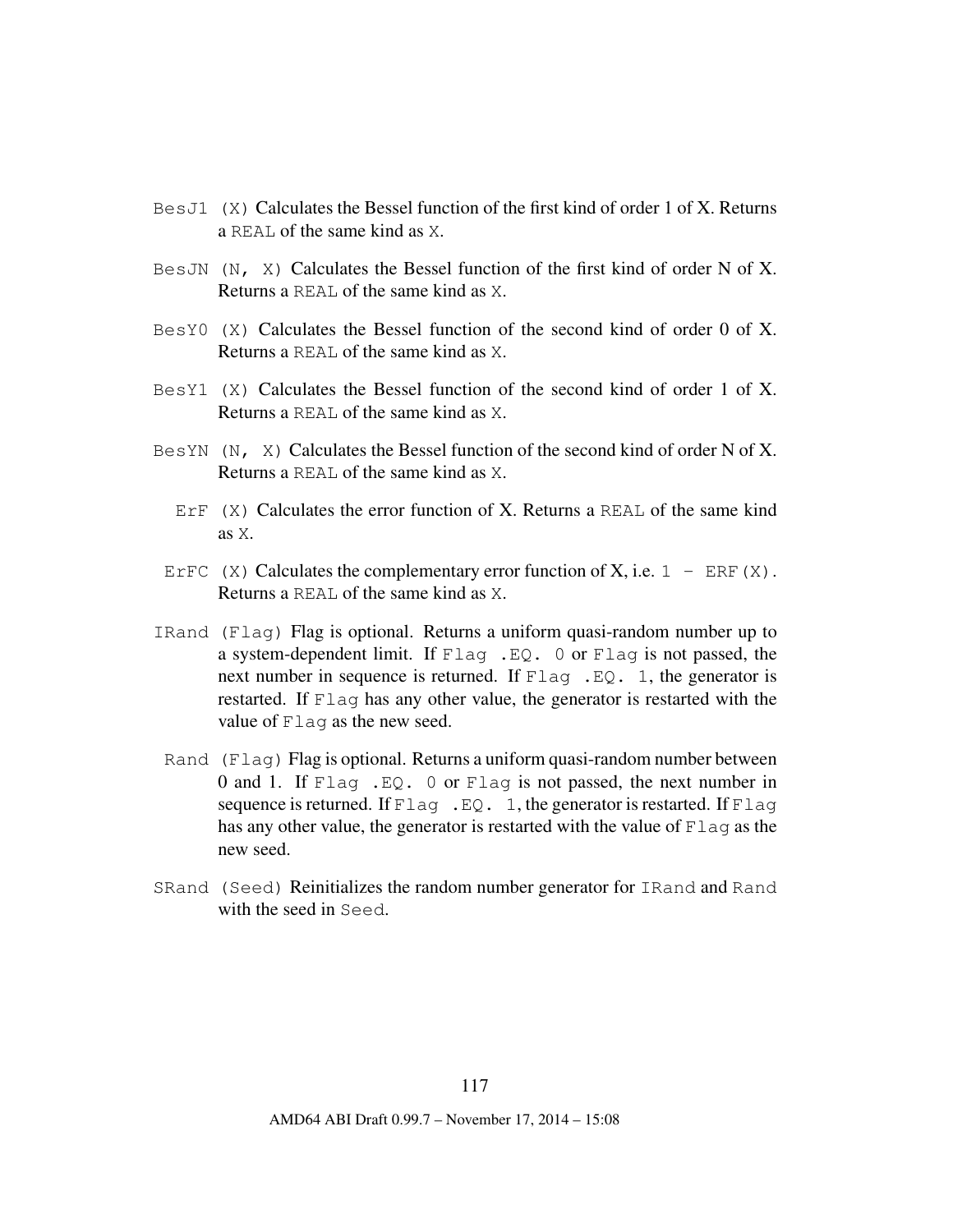| Name   | Signature        | Meaning                                      |
|--------|------------------|----------------------------------------------|
| Abort  | V()              | Abort the program                            |
| Access | I(C,C)           | Check file accessibility                     |
| DTime  | V(R2,R)          | Get elapsed time since last call             |
| ETime  | V(R2,R)          | Get elapsed time for process                 |
| Flush  | V(I)             | Flush buffered output                        |
| FNum   | I(I)             | Get file descriptor from Fortran unit number |
| FStat  | V(I,I13,I)       | Get file information                         |
| GError | $V(C*N)$         | Get error message for last error             |
| GetArq | $V(I,C*N)$       | Obtain command-line argument                 |
| GetCWD | $V(C*N,I)$       | Get current working directory                |
| GetEnv | $V(C*N,C*N)$     | Get environment variable                     |
| GetGId | I()              | Get process group ID                         |
| GetPId | I()              | Get process ID                               |
| GetUId | I()              | Get process user ID                          |
| GetLog | $V(C*N)$         | Get login name                               |
| HostNm | $V(C*N,I)$       | Get host name                                |
| IArgC  | I()              | Obtain count of command-line arguments       |
| IDate  | V(I3)            | Get local date info                          |
| IErrNo | I()              | Get error number for last error              |
| ITime  | V(I3)            | Get local time of day                        |
| LStat  | $V(C*N,I13,I)$   | Get file information                         |
| PError | $V(C*N)$         | Print error message for last error           |
| Rename | $V(C*N, C*N, I)$ | Rename file                                  |
| Sleep  | V(I)             | Sleep for a specified time.                  |
| System | $V(C*N,I)$       | Invoke shell (system) command                |

Table 9.5: Unix intrinsics

Abort () Prints a message and potentially causes a core dump.

Access (Name, Mode) Checks file Name for accessibility in the mode specified by Mode. Returns 0 if the file is accessible in that mode, otherwise an error code. Name must be a NULL-terminated string of CHARACTER (i.e. a C-style string). Trailing blanks in Name are ignored. Mode must be a concatenation of any of the following characters:  $\bf{r}$  meaning test for read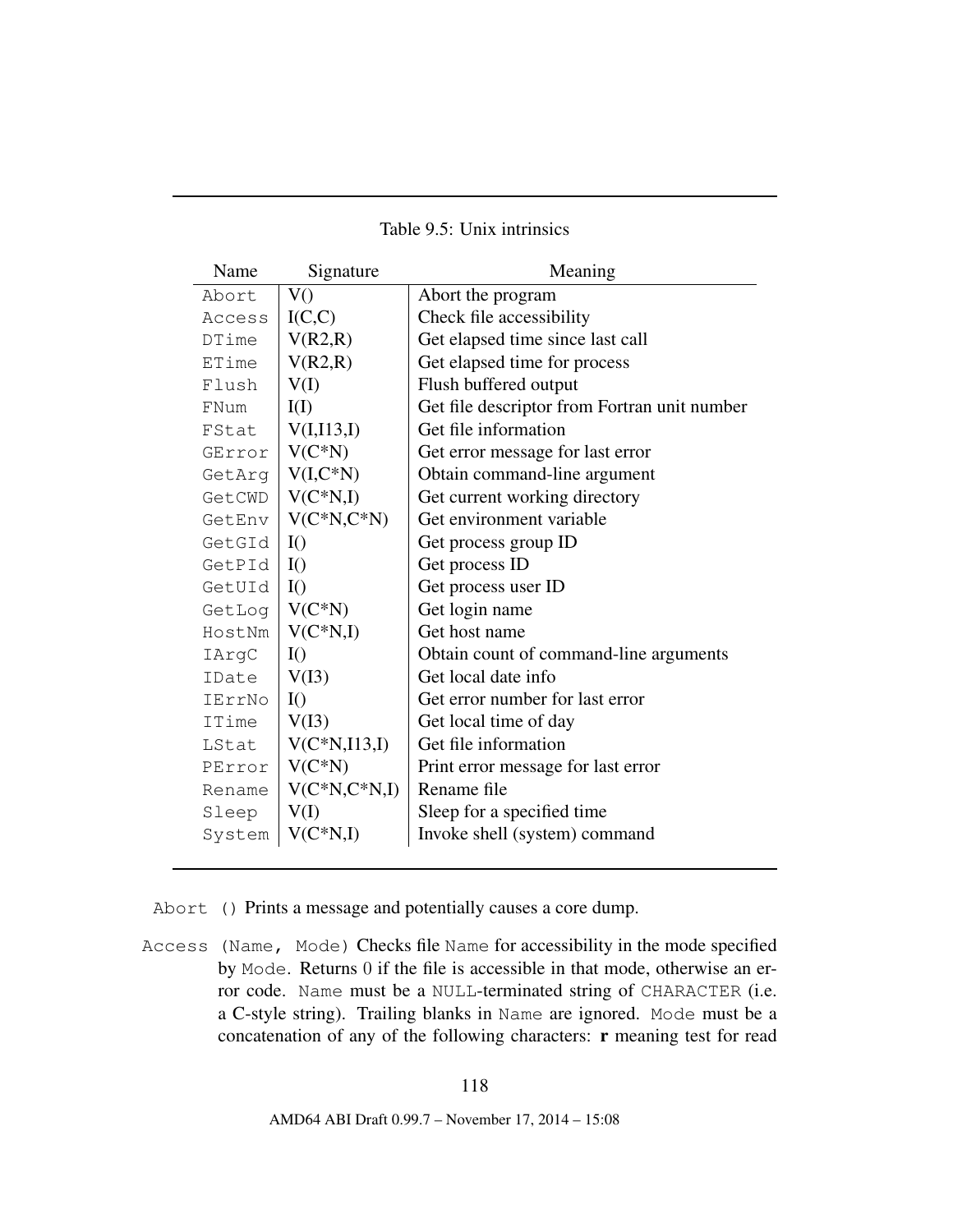permission, w meaning test for write permission, x meaning test for execute/search permission, or a space meaning test for existence of the file.

- DTime (TArray, Result) When called for the first time, returns the number of seconds of runtime since the start of the program in Result, the user component of this runtime in TArray(1), and the system time in TArray  $(2)$ . Subsequent invocations values based on accumulations since the previous invocation.
- ETime (TArray, Result) Returns the number of seconds of runtime since the start of the program in Result, the user component of this runtime in TArray(1), and the system time in TArray(2). Subsequent invocations values based on accumulations since the previous invocation.
- Flush (Unit) Flushes the Fortran I/O unit with ID Unit. The unit must be open for output. If the optional Unit argument is omitted, all open units are flushed.
	- FNum (Unit) Returns the UNIX(tm) file descriptor number corresponding to the Fortran I/O unit Unit. The unit must be open.
- FStat (Unit, SArray, Status) Obtains data about the file open on Fortran I/O unit Unit and places it in the array SArray. The values in this array are as follows:
	- 1. Device ID
	- 2. Inode number
	- 3. File mode
	- 4. Number of links
	- 5. Owner's UID
	- 6. Owner's GID
	- 7. ID of device containing directory entry for file
	- 8. File size (bytes)
	- 9. Last access time
	- 10. Last modification time
	- 11. Last file status change time

#### 119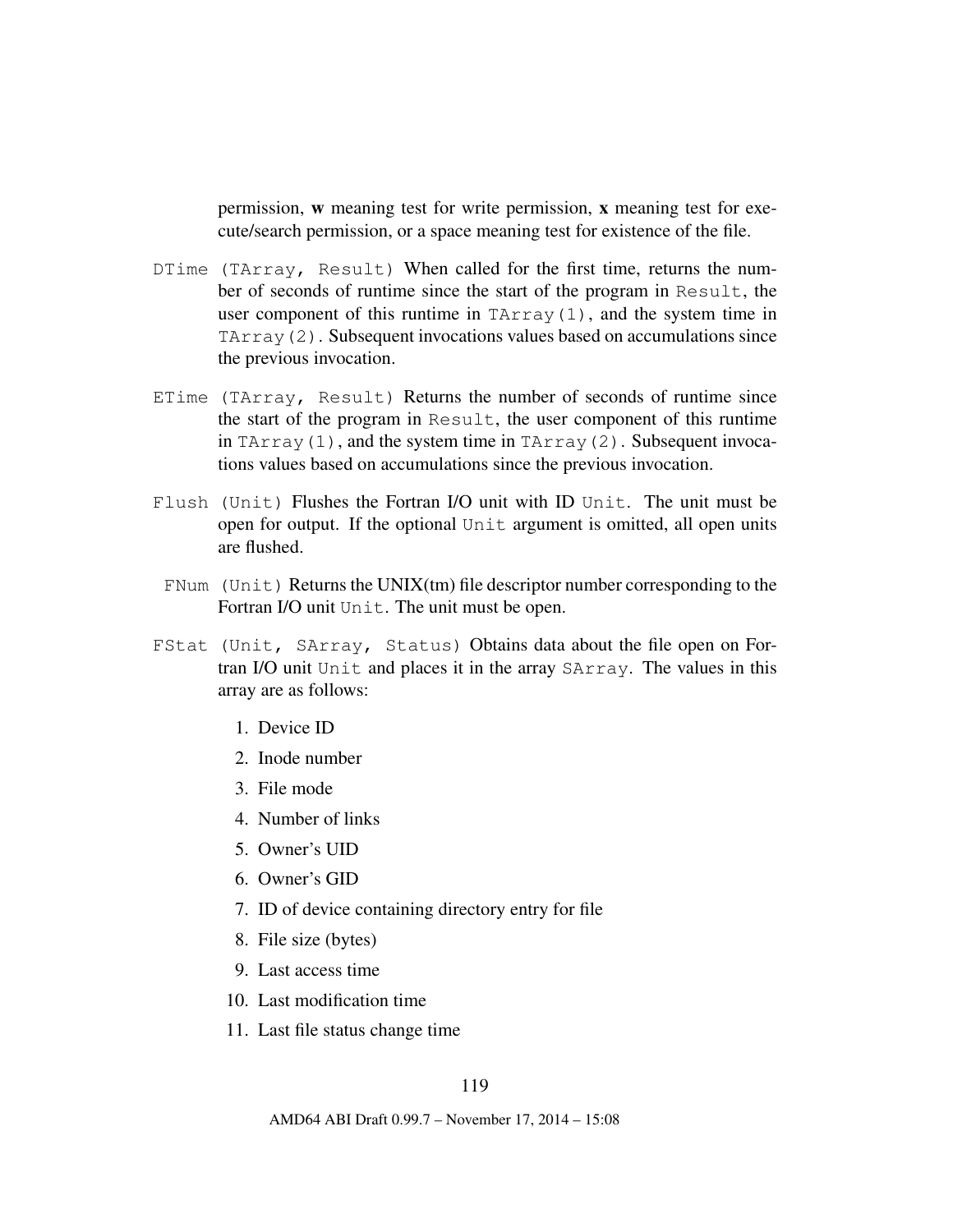- <span id="page-120-0"></span>12. Preferred I/O block size (-1 if not available)
- 13. Number of blocks allocated (-1 if not available)

If an element is not available, or not relevant on the host system, it is returned as 0 except when indicated otherwise in the above list. If the optional Status argument is supplied, it contains 0 on success or a nonzero error code upon return.

- Gerror (Message) Returns the system error message corresponding to the last system error (errno in C). The message is returned in Message. If Message is longer than the error message, it is padded with blanks after the message. If Message is not long enough to hold the error message, the error message is truncated to the length of Message.
- GetArg (Pos, Value) Returns in Value the command-line argument in position Pos. If there are fever than Pos command-line arguments, Value is filled with blanks. If Pos is 0, the name of the program is returned. If Value is longer than the command-line argument, it is padded with blanks after the argument. If Value is not long enough to hold the command-line argument, the argument is truncated to the length of Value.
- GetCWD (Name, Status) Returns in Name the current working directory. If the optional Status argument is supplied, it contains 0 on success or a nonzero error code upon return.
- GetEnv (Name, Value) Returns in Value the environment variable identified with Name. If Name has not been set, Value is filled with blanks. A null character marks the end of the name in Name. Trailing blanks in Name are ignored. If Value is longer than the environment variable, it is padded with blanks after the variable. If Value is not long enough to hold the environment variable, the variable is truncated to the length of Value.
- GetGId () Returns the group ID for the current process.
- GetPId () Returns the process ID for the current process.
- GetUId () Returns the user ID for the current process.
- GetLog (Login) Returns the login name for the process in Login, or a blank string if the host system does not support getlogin(3). If Login is

120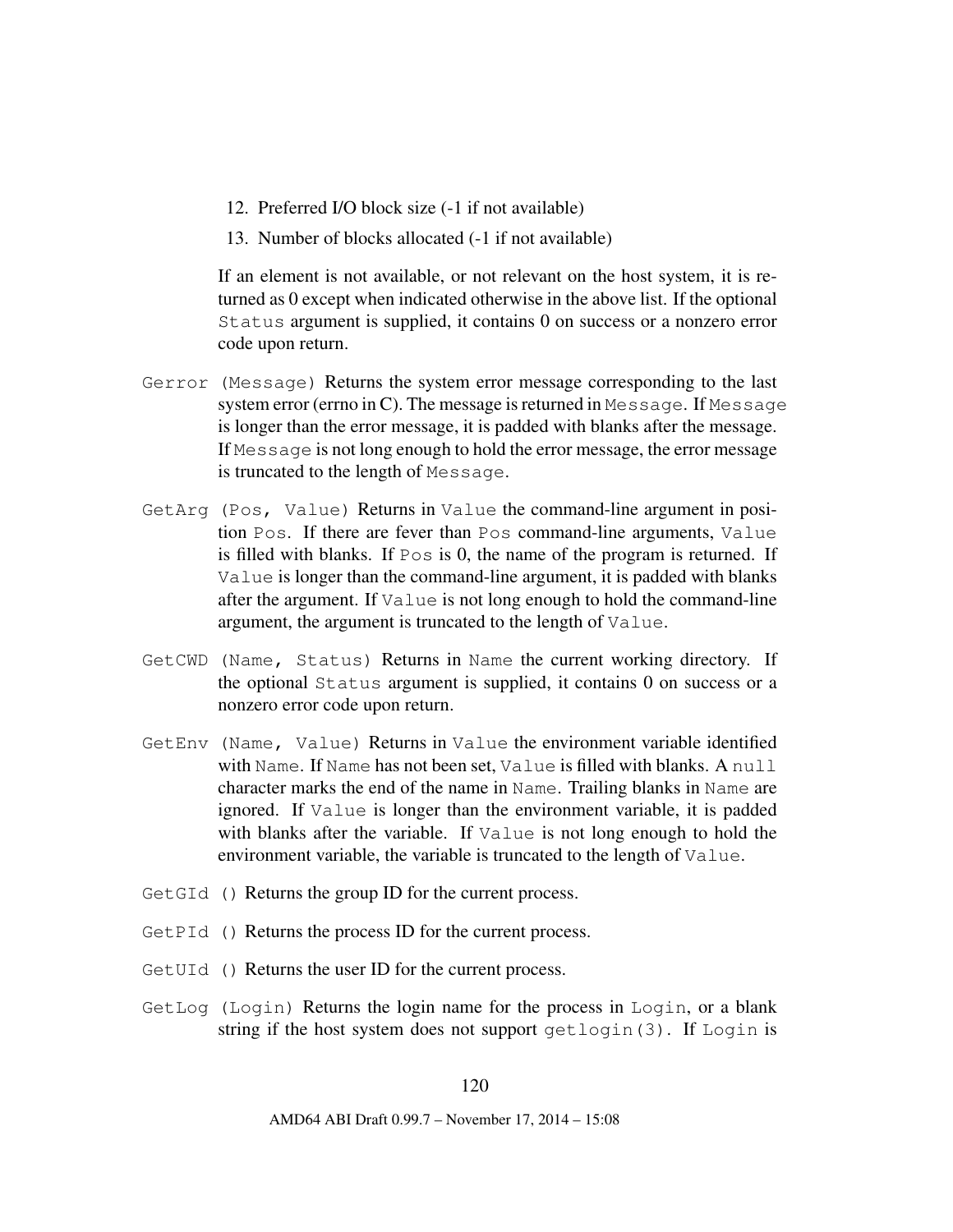longer than the login name, it is padded with blanks after the login name. If Login is not long enough to hold the login name, the login name is truncated to the length of of Login.

- HotNm (Name, Status) Returns in Name system's host name. If the optional Status argument is supplied, it contains 0 on success or a nonzero error code upon return. If Name is longer than the host name, it is padded with blanks after the host name. If Name is not long enough to hold the host name, the host name is truncated to the length of of Name.
- IArgC () Returns the number of command-line arguments. The program name itself is not included in this number.
- IDate (TArray) Returns the current local date day, month, year in elements 1, 2, and 3 of Tarray, respectively. The year has four significant digits.
- IErrno () Returns the last system error number (errno in C).
- ITime (TArray) Returns the current local time hour, minutes, and seconds in elements 1, 2, and 3 of TArray, respectively.
- LStat (File, SArray, Status) Obtains data about a file named File and places places it in the array SArray. The values in this array are as follows:
	- 1. Device ID
	- 2. Inode number
	- 3. File mode
	- 4. Number of links
	- 5. Owner's UID
	- 6. Owner's GID
	- 7. ID of device containing directory entry for file
	- 8. File size (bytes)
	- 9. Last access time
	- 10. Last modification time
	- 11. Last file status change time
	- 12. Preferred I/O block size (-1 if not available)

#### 121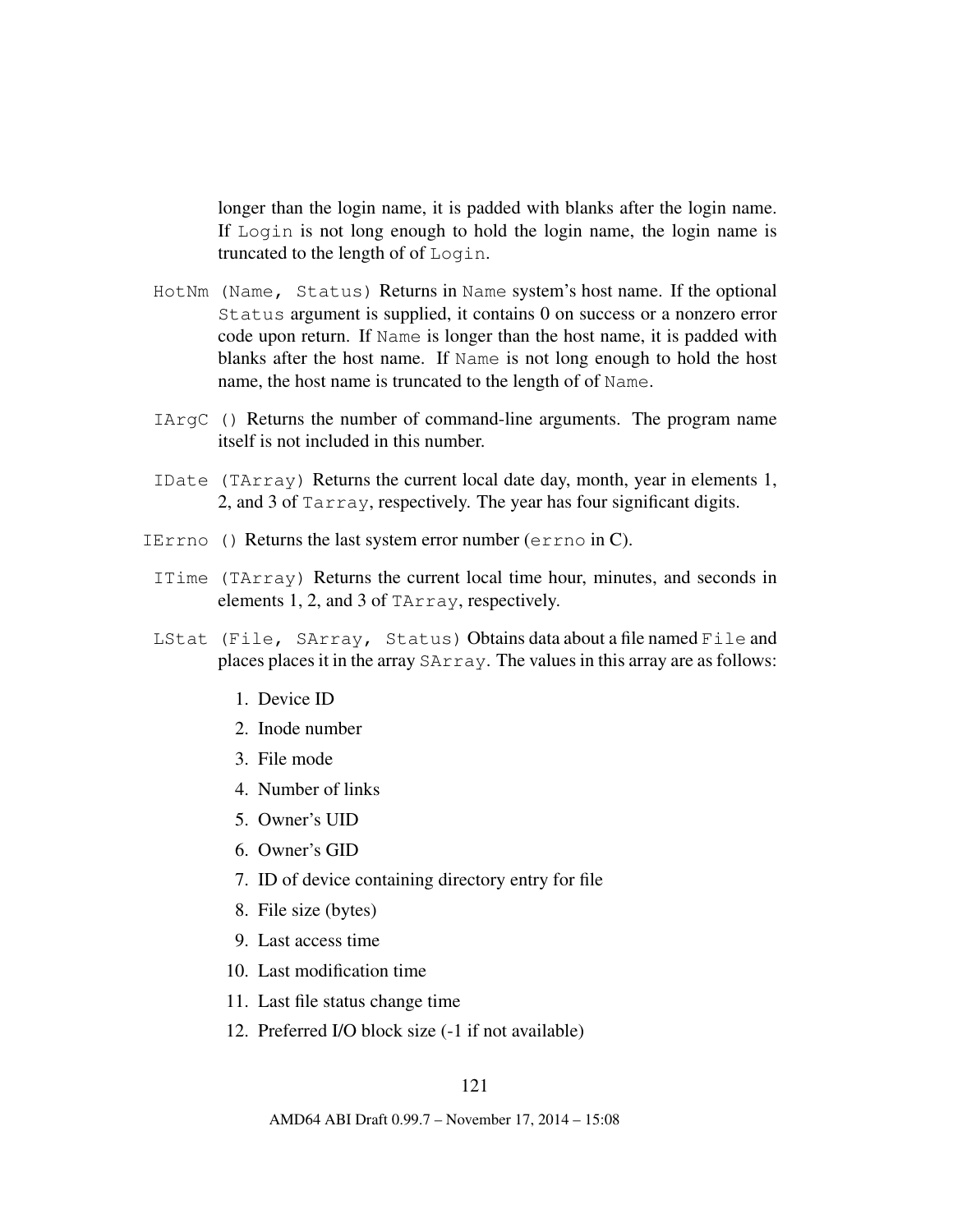13. Number of blocks allocated (-1 if not available)

If an element is not available, or not relevant on the host system, it is returned as 0 except when indicated otherwise in the above list. If the optional Status argument is supplied, it contains 0 on success or a nonzero error code upon return.

- PError (MsgPrefix) Prints a newline-terminated error message corresponding to the last system error. This is prefixed by the string MsgPrefix, a colon and a space. The error message is printed on the C stderr stream.
- Rename (Path1, Path2, Status) Renames the file named Path1 to Path2. A null character marks the end of the names. Trailing blanks are ignored. If the optional Status argument is supplied, it contains 0 on success or a nonzero error code upon return.
- Sleep (Seconds) Causes the program to pause for Seconds seconds.
- System (Command, Status) Passes the string in Command to a shell though system(3). If the optional argument Status is present, it contains the value returned by system(3).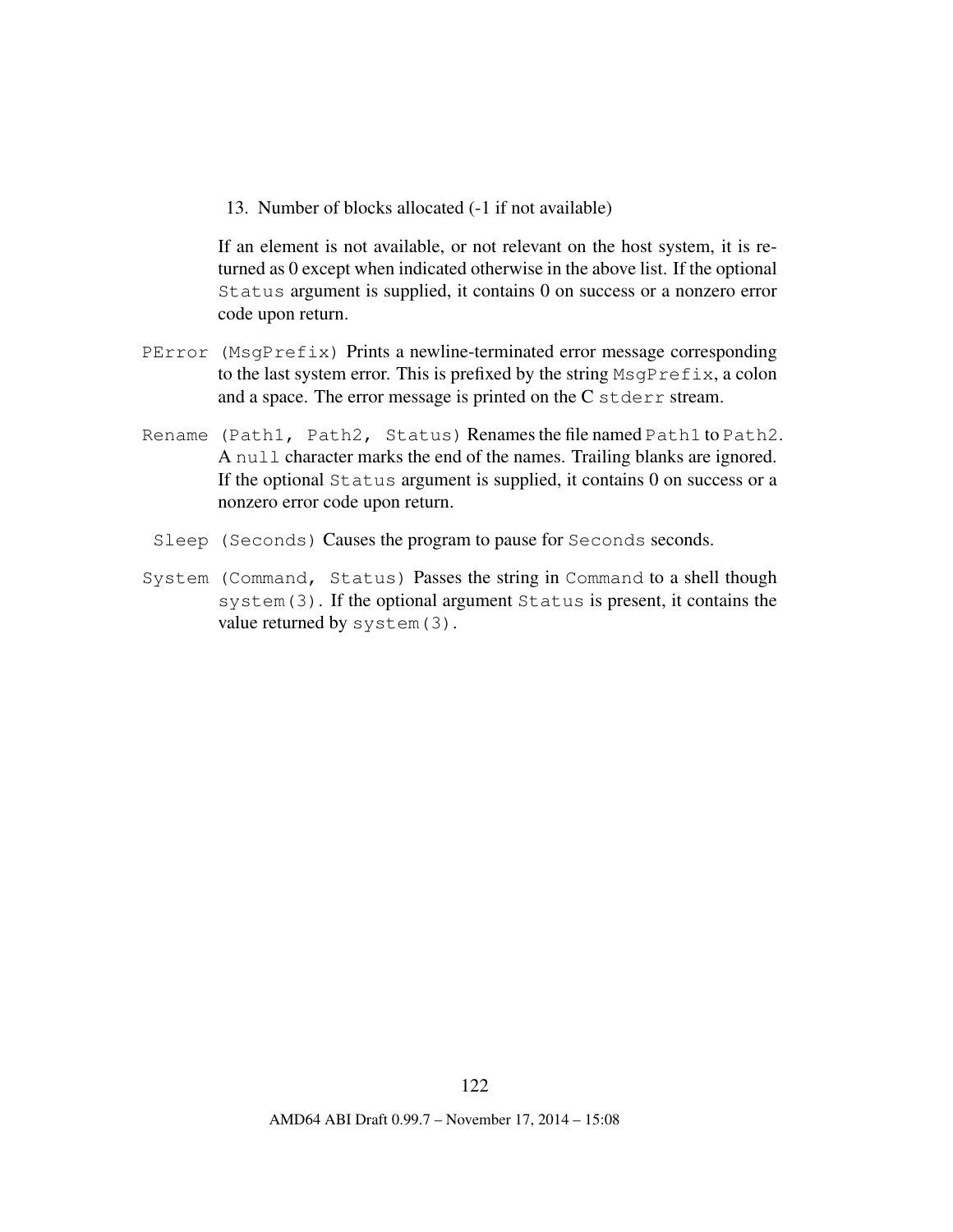# Appendix A

# Linux Conventions

This chapter describes some details that are only relevant to GNU/Linux systems and the Linux kernel.

# A.1 Execution of 32-bit Programs

The AMD64 processors are able to execute 64-bit AMD64 and also 32-bit ia32 programs. Libraries conforming to the Intel386 ABI will live in the normal places like /lib, /usr/lib and /usr/bin. Libraries following the AMD64, will use lib64 subdirectories for the libraries, e.g /lib64 and /usr/lib64. Programs conforming to Intel386 ABI and to the AMD64 ABI will share directories like /usr/bin. In particular, there will be no /bin64 directory.

# A.2 AMD64 Linux Kernel Conventions

The section is informative only.

# A.2.1 Calling Conventions

The Linux AMD64 kernel uses internally the same calling conventions as userlevel applications (see section [3.2.3](#page-17-0) for details). User-level applications that like to call system calls should use the functions from the C library. The interface between the C library and the Linux kernel is the same as for the user-level applications with the following differences: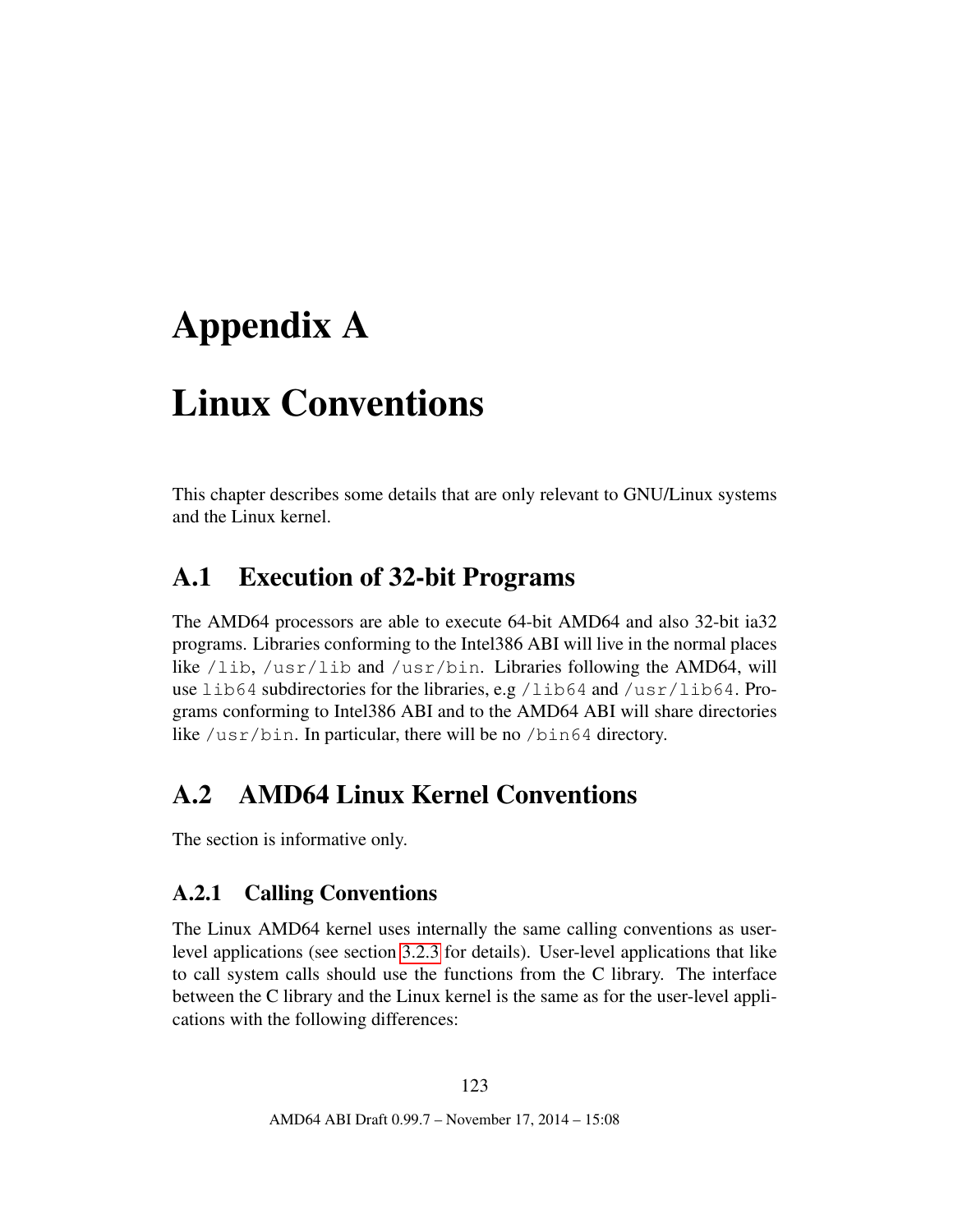- 1. User-level applications use as integer registers for passing the sequence %rdi, %rsi, %rdx, %rcx, %r8 and %r9. The kernel interface uses %rdi, %rsi, %rdx, %r10, %r8 and %r9.
- 2. A system-call is done via the syscall instruction. The kernel destroys registers %rcx and %r11.
- 3. The number of the syscall has to be passed in register  $\epsilon$  rax.
- 4. System-calls are limited to six arguments, no argument is passed directly on the stack.
- 5. Returning from the syscall, register %rax contains the result of the system-call. A value in the range between -4095 and -1 indicates an error, it is -errno.
- 6. Only values of class INTEGER or class MEMORY are passed to the kernel.

# A.2.2 Stack Layout

The Linux kernel does not honor the red zone (see [3.2.2](#page-16-0) and therefore this area is not allowed to be used by kernel code. Kernel code should be compiled by GCC with the option -mno-red-zone.

# A.2.3 Required Processor Features

Any program or kernel can expect that a AMD64 processor implements the features mentioned in table [A.1.](#page-125-0) In general a program has to check itself whether those features are available but for AMD64 systems, these should always be available. Table [A.1](#page-125-0) uses the names for the processor features as documented in the processor manual.

# A.2.4 Miscellaneous Remarks

Linux Kernel code is not allowed to change the x87 and SSE units. If those are changed by kernel code, they have to be restored properly before sleeping or leaving the kernel. On preemptive kernels also more precautions may be needed.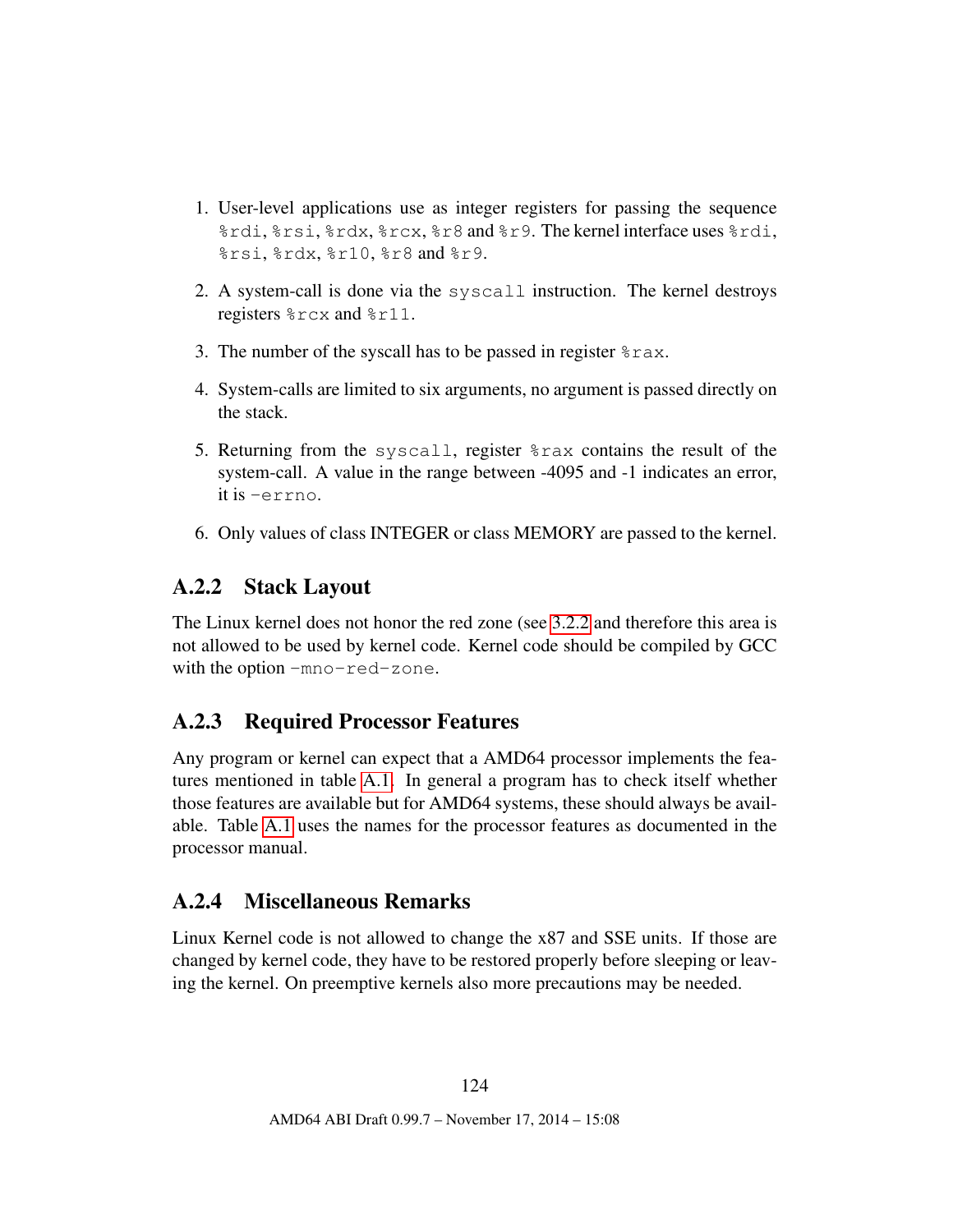<span id="page-125-0"></span>

|  |  | Table A.1: Required Processor Features |  |
|--|--|----------------------------------------|--|
|  |  |                                        |  |

| Feature | Comment                            |  |  |
|---------|------------------------------------|--|--|
|         | Features need for programs         |  |  |
| fpu     | Necessary for long double, MMX     |  |  |
| tsc     | User-visible                       |  |  |
| cx8     | User-visible                       |  |  |
| cmov    | User-visible                       |  |  |
| mmx     | User-visible                       |  |  |
| sse     | User-visible, required for float   |  |  |
| sse2    | User-visible, required for double  |  |  |
| fxsr    | Required for SSE/SSE2              |  |  |
| syscall | For calling the kernel             |  |  |
|         | Features need in the kernel        |  |  |
| pae     | This kind of page tables is used   |  |  |
| pse     | PAE needs PSE.                     |  |  |
| msr     | At least needed to enter long mode |  |  |
| pge     | Kernel optimization                |  |  |
| pat     | Kernel optimization                |  |  |
| clflush | Kernel optimization                |  |  |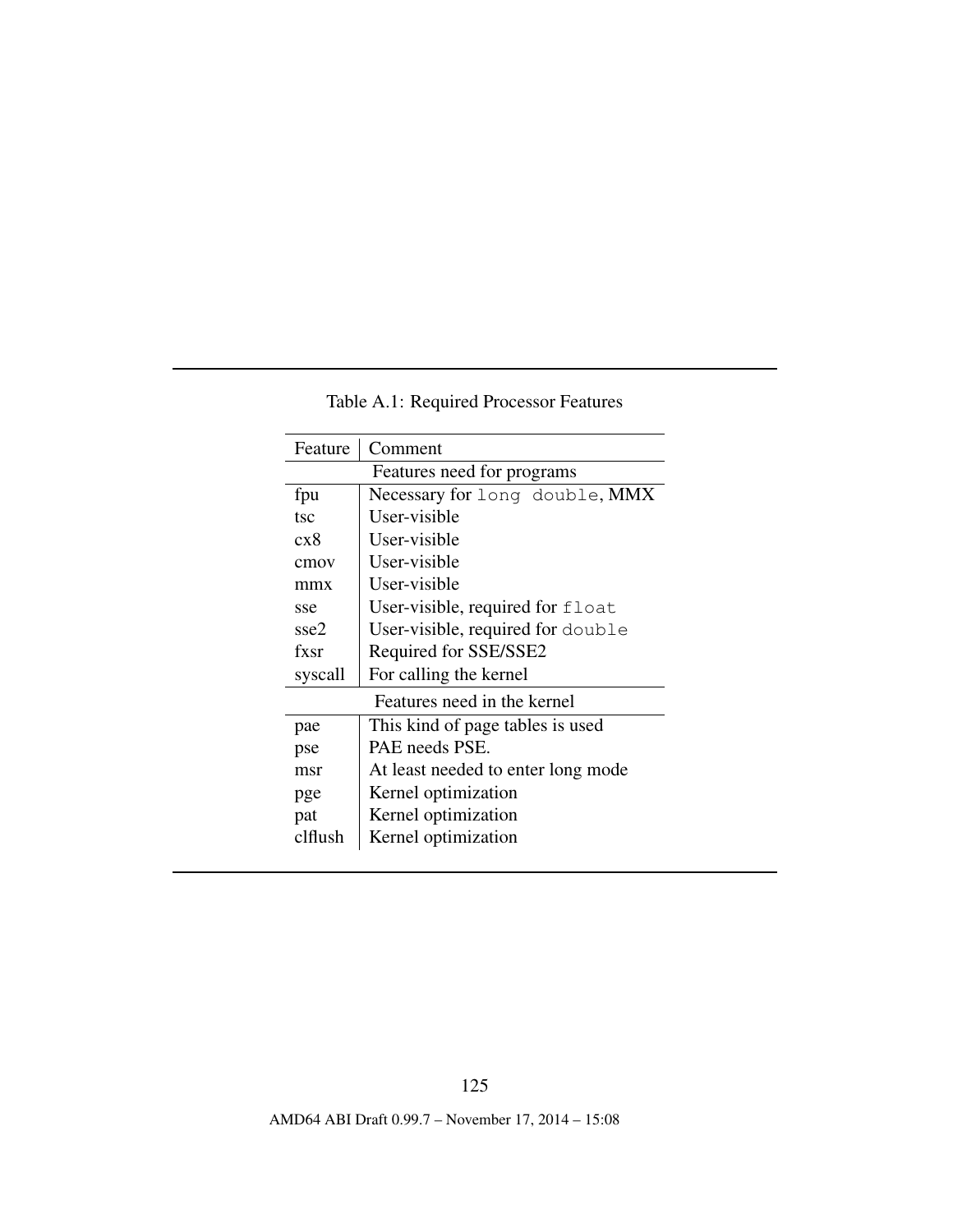# Index

.cfi\_adjust\_cfa\_offset, [96](#page-96-0) .cfi\_def\_cfa, [96](#page-96-0) .cfi def cfa offset, [96](#page-96-0) .cfi\_def\_cfa\_register, [96](#page-96-0) .cfi\_endproc, [96](#page-96-0) .cfi\_escape, [97](#page-97-0) .cfi\_offset, [96](#page-96-0) .cfi rel offset, [97](#page-97-0) .cfi\_startproc, [96](#page-96-0) .eh\_frame, [96](#page-96-0)  $\text{\$rax,46}$ \_UA\_CLEANUP\_PHASE, [83](#page-83-0) \_UA\_FORCE\_UNWIND, [82](#page-82-0) \_UA\_SEARCH\_PHASE, [83](#page-83-0) \_Unwind\_Context, [81](#page-81-0) \_Unwind\_DeleteException, [81](#page-81-0) \_Unwind\_Exception, [81](#page-81-0) \_Unwind\_ForcedUnwind, [81,](#page-81-0) [82](#page-82-0) \_Unwind\_GetCFA, [81](#page-81-0) \_Unwind\_GetGR, [81](#page-81-0) \_Unwind\_GetIP, [81](#page-81-0) \_<br>\_Unwind\_GetLanguageSpecificDategetround, [80](#page-80-0) [81](#page-81-0) \_Unwind\_GetRegionStart, [81](#page-81-0) \_Unwind\_RaiseException, [81,](#page-81-0) [82](#page-82-0) \_Unwind\_Resume, [81](#page-81-0) \_Unwind\_SetGR, [81](#page-81-0) \_Unwind\_SetIP, [81](#page-81-0) \_\_float128, [7](#page-7-0) boolean, [9](#page-9-0) byte, [7](#page-7-0) C++, [102](#page-102-0) Call Frame Information tables, [81](#page-81-0) code models, [29](#page-29-0) double quadword, [7](#page-7-0) doubleword, [7](#page-7-0) DT\_FINI, [79](#page-79-0) DT\_FINI\_ARRAY, [79](#page-79-0) DT\_INIT, [79](#page-79-0) DT\_INIT\_ARRAY, [79](#page-79-0) DT\_JMPREL, [75](#page-75-0) DT\_PREINIT\_ARRAY, [79](#page-79-0) DWARF Debugging Information Format, [81,](#page-81-0) [96](#page-96-0) eightbyte, [7](#page-7-0) exceptions, [20](#page-20-0) exec, [24](#page-24-0) fourbyte, [7](#page-7-0) global offset table, [73](#page-73-0) halfword, [7](#page-7-0) Kernel code model, [29](#page-29-0) Large code model, [30](#page-30-0)

auxiliary vector, [26](#page-26-0)

# 126